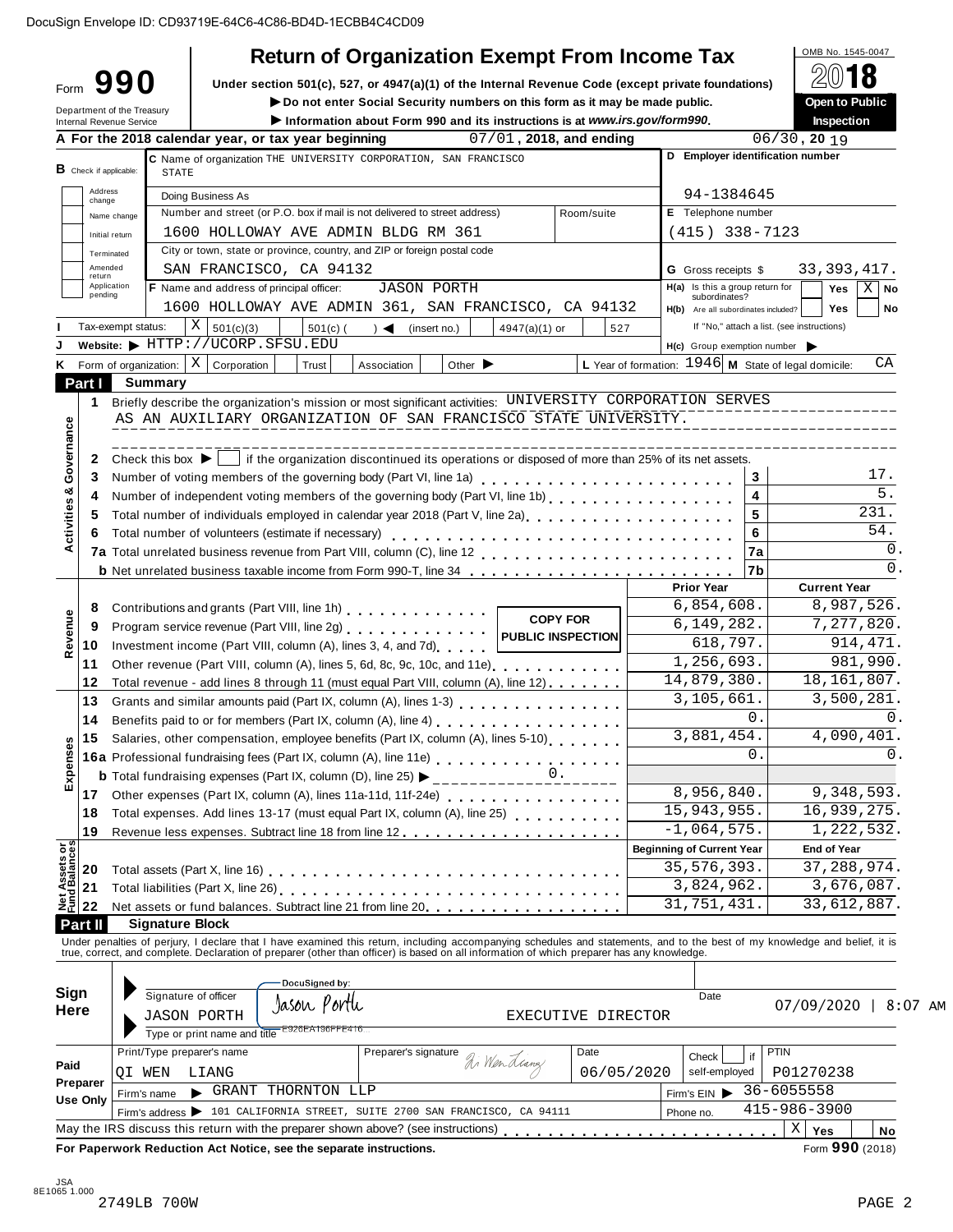# **Application for Automatic Extension of Time To File an Exempt Organization Return** (Rev. January 2019) OMB No. 1545-1709

|                              |                                                                                                            | Enter filer's identifying number, see instructions |
|------------------------------|------------------------------------------------------------------------------------------------------------|----------------------------------------------------|
| Type or                      | Name of exempt organization or other filer, see instructions.<br>THE UNIVERSITY CORPORATION, SAN FRANCISCO | Employer identification number (EIN) or            |
| print                        | STATE                                                                                                      | 94-1384645                                         |
| File by the<br>due date for  | Number, street, and room or suite no. If a P.O. box, see instructions.                                     | Social security number (SSN)                       |
| filing your                  | 1600 HOLLOWAY AVE ADMIN BLDG RM 361                                                                        |                                                    |
| return. See<br>instructions. | City, town or post office, state, and ZIP code. For a foreign address, see instructions.                   |                                                    |
|                              | SAN FRANCISCO, CA 94132                                                                                    |                                                    |

| Application for Automatic Extension of Time To File an<br>Form 8868<br>(Rev. January 2019)<br>Department of the Treasury<br><b>Internal Revenue Service</b> |       |                                                                                                                                                                                                                                                                                                                                                                                                                                                                                                                                                                                                                                                                                                                                                                                                                                                                                                                                                                                                                                                                                                                                                                      |        | <b>Exempt Organization Return</b><br>File a separate application for each return.<br>Go to www.irs.gov/Form8868 for the latest information. | OMB No. 1545-1709                                                   |                                                                      |                         |
|-------------------------------------------------------------------------------------------------------------------------------------------------------------|-------|----------------------------------------------------------------------------------------------------------------------------------------------------------------------------------------------------------------------------------------------------------------------------------------------------------------------------------------------------------------------------------------------------------------------------------------------------------------------------------------------------------------------------------------------------------------------------------------------------------------------------------------------------------------------------------------------------------------------------------------------------------------------------------------------------------------------------------------------------------------------------------------------------------------------------------------------------------------------------------------------------------------------------------------------------------------------------------------------------------------------------------------------------------------------|--------|---------------------------------------------------------------------------------------------------------------------------------------------|---------------------------------------------------------------------|----------------------------------------------------------------------|-------------------------|
|                                                                                                                                                             |       | Electronic filing (e-file). You can electronically file Form 8868 to request a 6-month automatic extension of time to file any of the<br>forms listed below with the exception of Form 8870, Information Return for Transfers Associated With Certain Personal Benefit<br>Contracts, for which an extension request must be sent to the IRS in paper format (see instructions). For more details on the electronic<br>filing of this form, visit www.irs.gov/e-file-providers/e-file-for-charities-and-non-profits.                                                                                                                                                                                                                                                                                                                                                                                                                                                                                                                                                                                                                                                  |        |                                                                                                                                             |                                                                     |                                                                      |                         |
|                                                                                                                                                             |       | Automatic 6-Month Extension of Time. Only submit original (no copies needed).                                                                                                                                                                                                                                                                                                                                                                                                                                                                                                                                                                                                                                                                                                                                                                                                                                                                                                                                                                                                                                                                                        |        |                                                                                                                                             |                                                                     |                                                                      |                         |
|                                                                                                                                                             |       | All corporations required to file an income tax return other than Form 990-T (including 1120-C filers), partnerships, REMICs, and trusts<br>must use Form 7004 to request an extension of time to file income tax returns.                                                                                                                                                                                                                                                                                                                                                                                                                                                                                                                                                                                                                                                                                                                                                                                                                                                                                                                                           |        |                                                                                                                                             | Enter filer's identifying number, see instructions                  |                                                                      |                         |
| <b>Type or</b><br>print                                                                                                                                     |       | Name of exempt organization or other filer, see instructions.<br>THE UNIVERSITY CORPORATION, SAN FRANCISCO                                                                                                                                                                                                                                                                                                                                                                                                                                                                                                                                                                                                                                                                                                                                                                                                                                                                                                                                                                                                                                                           |        |                                                                                                                                             | Employer identification number (EIN) or                             |                                                                      |                         |
| File by the                                                                                                                                                 | STATE | Number, street, and room or suite no. If a P.O. box, see instructions.                                                                                                                                                                                                                                                                                                                                                                                                                                                                                                                                                                                                                                                                                                                                                                                                                                                                                                                                                                                                                                                                                               |        |                                                                                                                                             | 94-1384645                                                          |                                                                      |                         |
| due date for                                                                                                                                                |       | 1600 HOLLOWAY AVE ADMIN BLDG RM 361                                                                                                                                                                                                                                                                                                                                                                                                                                                                                                                                                                                                                                                                                                                                                                                                                                                                                                                                                                                                                                                                                                                                  |        |                                                                                                                                             | Social security number (SSN)                                        |                                                                      |                         |
| filing your<br>return. See                                                                                                                                  |       | City, town or post office, state, and ZIP code. For a foreign address, see instructions.                                                                                                                                                                                                                                                                                                                                                                                                                                                                                                                                                                                                                                                                                                                                                                                                                                                                                                                                                                                                                                                                             |        |                                                                                                                                             |                                                                     |                                                                      |                         |
| instructions.                                                                                                                                               |       | SAN FRANCISCO, CA 94132                                                                                                                                                                                                                                                                                                                                                                                                                                                                                                                                                                                                                                                                                                                                                                                                                                                                                                                                                                                                                                                                                                                                              |        |                                                                                                                                             |                                                                     |                                                                      |                         |
|                                                                                                                                                             |       | Enter the Return Code for the return that this application is for (file a separate application for each return) $\dots \dots \dots$                                                                                                                                                                                                                                                                                                                                                                                                                                                                                                                                                                                                                                                                                                                                                                                                                                                                                                                                                                                                                                  |        |                                                                                                                                             |                                                                     |                                                                      | $0\vert1$               |
| <b>Application</b>                                                                                                                                          |       |                                                                                                                                                                                                                                                                                                                                                                                                                                                                                                                                                                                                                                                                                                                                                                                                                                                                                                                                                                                                                                                                                                                                                                      | Return | <b>Application</b>                                                                                                                          |                                                                     |                                                                      | Return                  |
| Is For                                                                                                                                                      |       |                                                                                                                                                                                                                                                                                                                                                                                                                                                                                                                                                                                                                                                                                                                                                                                                                                                                                                                                                                                                                                                                                                                                                                      | Code   | <b>Is For</b>                                                                                                                               |                                                                     |                                                                      | Code                    |
| Form 990 or Form 990-EZ                                                                                                                                     |       |                                                                                                                                                                                                                                                                                                                                                                                                                                                                                                                                                                                                                                                                                                                                                                                                                                                                                                                                                                                                                                                                                                                                                                      | 01     | Form 990-T (corporation)                                                                                                                    |                                                                     |                                                                      | 07                      |
| Form 990-BL                                                                                                                                                 |       |                                                                                                                                                                                                                                                                                                                                                                                                                                                                                                                                                                                                                                                                                                                                                                                                                                                                                                                                                                                                                                                                                                                                                                      | 02     | Form 1041-A                                                                                                                                 |                                                                     | 08                                                                   |                         |
| Form 4720 (individual)                                                                                                                                      |       |                                                                                                                                                                                                                                                                                                                                                                                                                                                                                                                                                                                                                                                                                                                                                                                                                                                                                                                                                                                                                                                                                                                                                                      | 03     | Form 4720 (other than individual)                                                                                                           |                                                                     | 09                                                                   |                         |
| Form 990-PF                                                                                                                                                 |       |                                                                                                                                                                                                                                                                                                                                                                                                                                                                                                                                                                                                                                                                                                                                                                                                                                                                                                                                                                                                                                                                                                                                                                      | 04     | Form 5227                                                                                                                                   |                                                                     | 10                                                                   |                         |
|                                                                                                                                                             |       | Form 990-T (sec. 401(a) or 408(a) trust)                                                                                                                                                                                                                                                                                                                                                                                                                                                                                                                                                                                                                                                                                                                                                                                                                                                                                                                                                                                                                                                                                                                             | 05     | Form 6069                                                                                                                                   |                                                                     | 11                                                                   |                         |
|                                                                                                                                                             |       | Form 990-T (trust other than above)<br>TAMMIE RIDGELL                                                                                                                                                                                                                                                                                                                                                                                                                                                                                                                                                                                                                                                                                                                                                                                                                                                                                                                                                                                                                                                                                                                | 06     | Form 8870                                                                                                                                   |                                                                     |                                                                      | $12 \overline{ }$       |
| Χ<br>$\mathbf{2}$                                                                                                                                           |       | Telephone No. $\blacktriangleright$ 415 338-1706<br>• If the organization does not have an office or place of business in the United States, check this box<br>If this is for a Group Return, enter the organization's four digit Group Exemption Number (GEN)<br>for the whole group, check this box $\Box$ If it is for part of the group, check this box $\Box$ .<br>a list with the names and EINs of all members the extension is for.<br>1 I request an automatic 6-month extension of time until<br>for the organization named above. The extension is for the organization's return for:<br>calendar year 20 ____ or<br>tax year beginning $07/01$ , $2018$ , and ending<br>If the tax year entered in line 1 is for less than 12 months, check reason: $\vert \vert$<br>Change in accounting period<br>3a If this application is for Forms 990-BL, 990-PF, 990-T, 4720, or 6069, enter the tentative tax, less any<br>nonrefundable credits. See instructions.<br>b If this application is for Forms 990-PF, 990-T, 4720, or 6069, enter any refundable credits and<br>estimated tax payments made. Include any prior year overpayment allowed as a credit. |        | Fax No. $\blacktriangleright$<br>Initial return                                                                                             | 05/15, 2020, to file the exempt organization return<br>Final return | . If this is<br>and attach<br>$06/30$ , 20 19.<br>$3a$ \$<br>$3b$ \$ | 0.<br>0.                |
|                                                                                                                                                             |       | Balance due. Subtract line 3b from line 3a. Include your payment with this form, if required, by using EFTPS<br>(Electronic Federal Tax Payment System). See instructions.                                                                                                                                                                                                                                                                                                                                                                                                                                                                                                                                                                                                                                                                                                                                                                                                                                                                                                                                                                                           |        |                                                                                                                                             |                                                                     | $3c$ $\sqrt{5}$                                                      | 0.                      |
| instructions.                                                                                                                                               |       | Caution: If you are going to make an electronic funds withdrawal (direct debit) with this Form 8868, see Form 8453-EO and Form 8879-EO for payment                                                                                                                                                                                                                                                                                                                                                                                                                                                                                                                                                                                                                                                                                                                                                                                                                                                                                                                                                                                                                   |        |                                                                                                                                             |                                                                     |                                                                      |                         |
|                                                                                                                                                             |       | For Privacy Act and Paperwork Reduction Act Notice, see instructions.                                                                                                                                                                                                                                                                                                                                                                                                                                                                                                                                                                                                                                                                                                                                                                                                                                                                                                                                                                                                                                                                                                |        |                                                                                                                                             |                                                                     |                                                                      | Form 8868 (Rev. 1-2019) |
| JSA<br>054 2.000                                                                                                                                            |       | 11/1/2019<br>$9:47:32$ PM                                                                                                                                                                                                                                                                                                                                                                                                                                                                                                                                                                                                                                                                                                                                                                                                                                                                                                                                                                                                                                                                                                                                            |        |                                                                                                                                             |                                                                     |                                                                      | PAGE 1                  |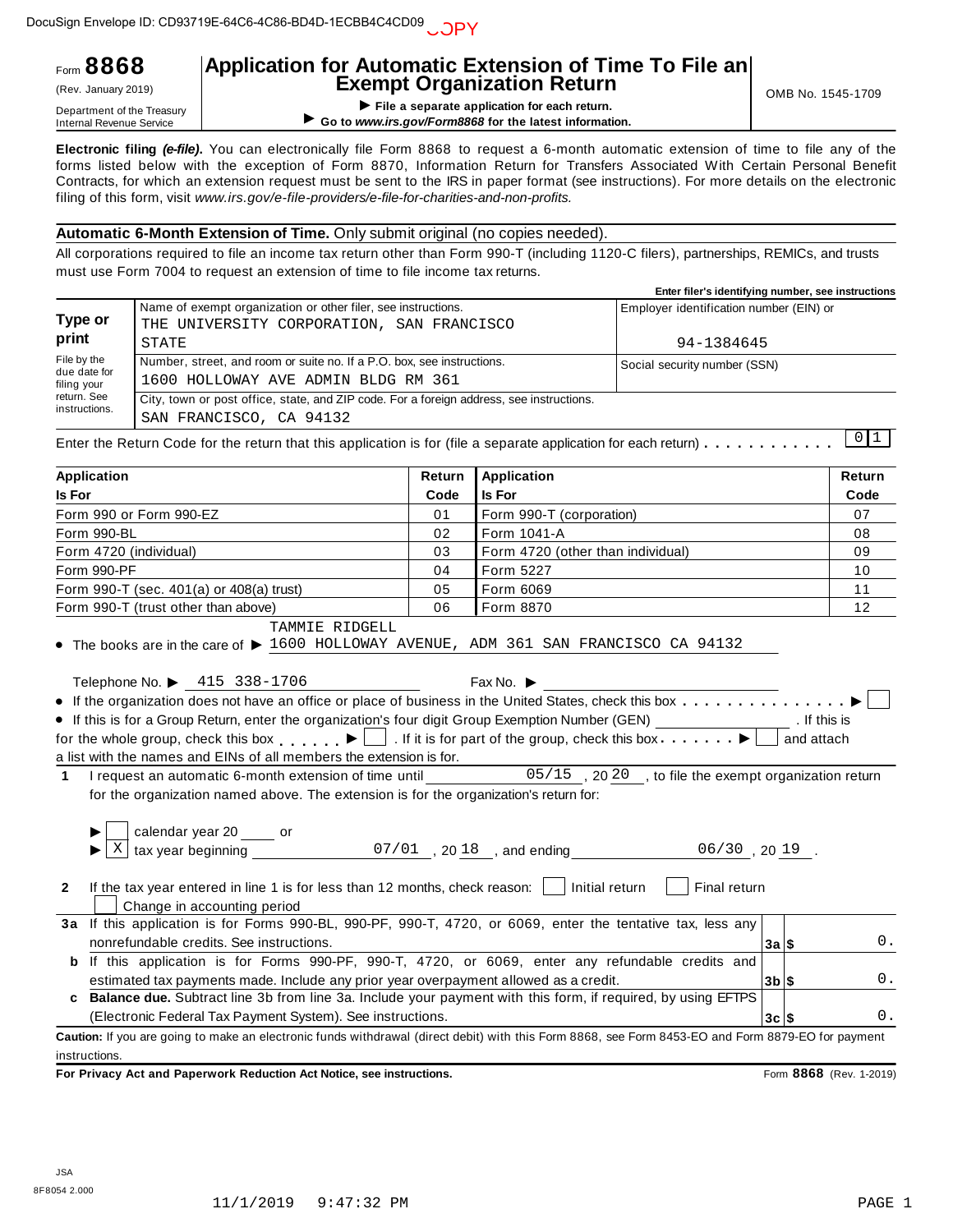| THE UNIVERSITY CORPORATION, SAN FRANCISCO<br>94-1384645                                                                                                                                                                                      |
|----------------------------------------------------------------------------------------------------------------------------------------------------------------------------------------------------------------------------------------------|
| Page 2<br>Form 990 (2018)                                                                                                                                                                                                                    |
| Part III<br><b>Statement of Program Service Accomplishments</b>                                                                                                                                                                              |
| X                                                                                                                                                                                                                                            |
| 1 Briefly describe the organization's mission:                                                                                                                                                                                               |
| THE PURPOSE OF THE UNIVERSITY CORPORATION IS TO PROMOTE, ASSIST, AND                                                                                                                                                                         |
| ENHANCE THE EDUCATIONAL MISSION OF SAN FRANCISCO STATE UNIVERSITY                                                                                                                                                                            |
| THROUGH EDUCATIONAL PROJECTS, UNIVERSITY RESEARCH AND DEVELOPMENT                                                                                                                                                                            |
| PROJECTS, AND COMMUNITY OUTREACH.                                                                                                                                                                                                            |
| 2 Did the organization undertake any significant program services during the year which were not listed on the<br>X<br>Yes<br>No<br>If "Yes," describe these new services on Schedule O.                                                     |
| Did the organization cease conducting, or make significant changes in how it conducts, any program                                                                                                                                           |
| $\vert$ X<br>No<br>Yes<br>If "Yes," describe these changes on Schedule O.                                                                                                                                                                    |
| 4 Describe the organization's program service accomplishments for each of its three largest program services, as measured by                                                                                                                 |
| the total expenses, and revenue, if any, for each program service reported.                                                                                                                                                                  |
| 4a (Code:<br>832,947. including grants of \$<br>) (Expenses \$<br>$0.$ ) (Revenue \$<br>$589,000.$ )<br>THE GUARDIAN SCHOLARS PROGRAM PROVIDES TUITION, HOUSING, LIVING<br>EXPENSES, AND COUNSELING SERVICES TO FORMER FOSTER YOUTH ENROLLED |
| AT SAN FRANCISCO STATE UNIVERSITY.                                                                                                                                                                                                           |
| expenses. Section $501(c)(3)$ and $501(c)(4)$ organizations are required to report the amount of grants and allocations to others,                                                                                                           |
|                                                                                                                                                                                                                                              |
|                                                                                                                                                                                                                                              |
| 708, 203. including grants of \$<br>4b (Code:<br>) (Expenses \$<br>$0.$ ) (Revenue \$<br>503, 500.<br>PRESIDENT'S LEADERSHIP FELLOWS PROVIDE STUDENTS WITH TOOLS AND                                                                         |
| RESOURCES TO ASSIST THEM IN THEIR PREPARATION AND TRANSITION TO                                                                                                                                                                              |
|                                                                                                                                                                                                                                              |
| JOB-READINESS. FELLOWS LEARN SKILLS INCLUDING LEADERSHIP,                                                                                                                                                                                    |
| TEAMWORK, PERSONAL BRANDING, INTERVIEW TECHNIQUES, AND NETWORKING.                                                                                                                                                                           |
| PROGRAM COST WERE RELATED TO SALARY AND BENEFITS, FURNITURE AND<br>PROGRAM COST INCLUDING INDEPENDENT CONTRACTORS TO LEAD WORKSHOPS,                                                                                                         |

| 4c (Code: |                               | $(Express 1)$ (Expenses $\frac{1}{2}$ 643,668. including grants of $\frac{1}{2}$ | 0. ) (Revenue \$<br>642,701. |  |
|-----------|-------------------------------|----------------------------------------------------------------------------------|------------------------------|--|
|           |                               | GRAD COMMENCEMENT - TO PROVIDE FUNDING FOR THE PLANNING AND                      |                              |  |
|           |                               | ADMINISTRATION OF THE UNIVERSITY'S ANNUAL COMMENCEMENT, HELD AT                  |                              |  |
|           |                               | ORACLE PARK. COMMENCEMENT IS HELD FOR APPROXIMATELY 7,000                        |                              |  |
|           | GRADUATES AND THEIR FAMILIES. |                                                                                  |                              |  |
|           |                               |                                                                                  |                              |  |
|           |                               |                                                                                  |                              |  |

**4d** Other program services (Describe in Schedule O.) (Expenses \$  $11, 122, 741$ . including grants of \$  $3, 500, 281$ . (Revenue \$  $6, 592, 860$ .) **4e** Total program service expenses **ISA**<br>**4e** Total program service expenses **I** [ATTACHMENT 1](#page--1-0) 13,307,559.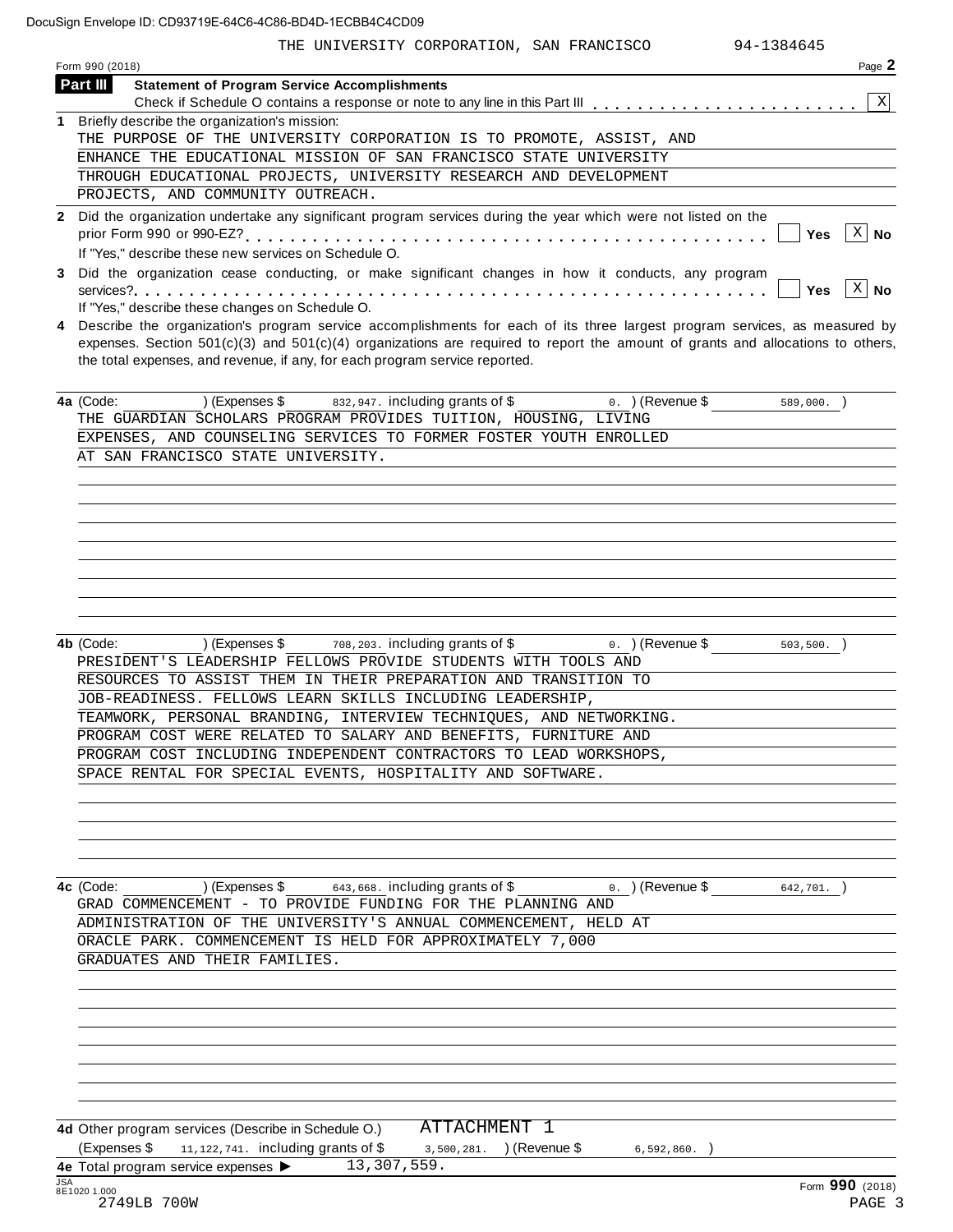|            | Form 990 (2018)                                                                                                                                                                                                                                                                                                                                                                                                                                                                                              |                 |                  | Page 3           |
|------------|--------------------------------------------------------------------------------------------------------------------------------------------------------------------------------------------------------------------------------------------------------------------------------------------------------------------------------------------------------------------------------------------------------------------------------------------------------------------------------------------------------------|-----------------|------------------|------------------|
| Part IV    | <b>Checklist of Required Schedules</b>                                                                                                                                                                                                                                                                                                                                                                                                                                                                       |                 |                  |                  |
|            |                                                                                                                                                                                                                                                                                                                                                                                                                                                                                                              |                 | Yes              | No               |
| 1          | Is the organization described in section $501(c)(3)$ or $4947(a)(1)$ (other than a private foundation)? If "Yes,"                                                                                                                                                                                                                                                                                                                                                                                            |                 |                  |                  |
|            |                                                                                                                                                                                                                                                                                                                                                                                                                                                                                                              | 1               | Χ<br>$\mathbf X$ |                  |
| 2          | Is the organization required to complete Schedule B, Schedule of Contributors (see instructions)?                                                                                                                                                                                                                                                                                                                                                                                                            | $\mathbf{2}$    |                  |                  |
| 3          | Did the organization engage in direct or indirect political campaign activities on behalf of or in opposition to                                                                                                                                                                                                                                                                                                                                                                                             |                 |                  |                  |
|            | candidates for public office? If "Yes," complete Schedule C, Part I.                                                                                                                                                                                                                                                                                                                                                                                                                                         | 3               |                  | Χ                |
| 4          | Section 501(c)(3) organizations. Did the organization engage in lobbying activities, or have a section 501(h)                                                                                                                                                                                                                                                                                                                                                                                                |                 |                  | Χ                |
|            |                                                                                                                                                                                                                                                                                                                                                                                                                                                                                                              | 4               |                  |                  |
| 5          | Is the organization a section $501(c)(4)$ , $501(c)(5)$ , or $501(c)(6)$ organization that receives membership dues,                                                                                                                                                                                                                                                                                                                                                                                         |                 |                  | Χ                |
|            | assessments, or similar amounts as defined in Revenue Procedure 98-19? If "Yes," complete Schedule C, Part III                                                                                                                                                                                                                                                                                                                                                                                               | 5               |                  |                  |
| 6          | Did the organization maintain any donor advised funds or any similar funds or accounts for which donors                                                                                                                                                                                                                                                                                                                                                                                                      |                 |                  |                  |
|            | have the right to provide advice on the distribution or investment of amounts in such funds or accounts? If<br>"Yes," complete Schedule D, Part $l_1, \ldots, l_k, \ldots, l_k, \ldots, l_k, \ldots, l_k, \ldots, l_k, \ldots, l_k, \ldots, l_k, \ldots, l_k, \ldots, l_k, \ldots, l_k, \ldots, l_k, \ldots, l_k, \ldots, l_k, \ldots, l_k, \ldots, l_k, \ldots, l_k, \ldots, l_k, \ldots, l_k, \ldots, l_k, \ldots, l_k, \ldots, l_k, \ldots, l_k, \ldots, l_k, \ldots, l_k, \ldots, l_k, \ldots, l_k, \ld$ | 6               |                  | Χ                |
| 7          | Did the organization receive or hold a conservation easement, including easements to preserve open space,                                                                                                                                                                                                                                                                                                                                                                                                    |                 |                  |                  |
|            | the environment, historic land areas, or historic structures? If "Yes," complete Schedule D, Part II.                                                                                                                                                                                                                                                                                                                                                                                                        | $\overline{7}$  |                  | Χ                |
| 8          | Did the organization maintain collections of works of art, historical treasures, or other similar assets? If "Yes,"                                                                                                                                                                                                                                                                                                                                                                                          |                 |                  |                  |
|            |                                                                                                                                                                                                                                                                                                                                                                                                                                                                                                              | 8               |                  | Χ                |
| 9          | Did the organization report an amount in Part X, line 21, for escrow or custodial account liability, serve as a                                                                                                                                                                                                                                                                                                                                                                                              |                 |                  |                  |
|            | custodian for amounts not listed in Part X; or provide credit counseling, debt management, credit repair, or                                                                                                                                                                                                                                                                                                                                                                                                 |                 |                  |                  |
|            |                                                                                                                                                                                                                                                                                                                                                                                                                                                                                                              | 9               |                  | Χ                |
| 10         | Did the organization, directly or through a related organization, hold assets in temporarily restricted                                                                                                                                                                                                                                                                                                                                                                                                      |                 |                  |                  |
|            | endowments, permanent endowments, or quasi-endowments? If "Yes," complete Schedule D, Part V.                                                                                                                                                                                                                                                                                                                                                                                                                | 10              | Χ                |                  |
| 11         | If the organization's answer to any of the following questions is "Yes," then complete Schedule D, Parts VI,                                                                                                                                                                                                                                                                                                                                                                                                 |                 |                  |                  |
|            | VII, VIII, IX, or X as applicable.                                                                                                                                                                                                                                                                                                                                                                                                                                                                           |                 |                  |                  |
|            | a Did the organization report an amount for land, buildings, and equipment in Part X, line 10? If "Yes,"                                                                                                                                                                                                                                                                                                                                                                                                     |                 |                  |                  |
|            |                                                                                                                                                                                                                                                                                                                                                                                                                                                                                                              | 11a             | Χ                |                  |
|            | <b>b</b> Did the organization report an amount for investments-other securities in Part X, line 12 that is 5% or more                                                                                                                                                                                                                                                                                                                                                                                        |                 |                  |                  |
|            |                                                                                                                                                                                                                                                                                                                                                                                                                                                                                                              | 11 <sub>b</sub> | Χ                |                  |
|            | c Did the organization report an amount for investments-program related in Part X, line 13 that is 5% or more                                                                                                                                                                                                                                                                                                                                                                                                |                 |                  |                  |
|            |                                                                                                                                                                                                                                                                                                                                                                                                                                                                                                              | 11c             |                  | Χ                |
|            | d Did the organization report an amount for other assets in Part X, line 15 that is 5% or more of its total assets                                                                                                                                                                                                                                                                                                                                                                                           |                 |                  |                  |
|            | reported in Part X, line 16? If "Yes," complete Schedule D, Part IX.                                                                                                                                                                                                                                                                                                                                                                                                                                         | 11d             |                  | Χ                |
|            | e Did the organization report an amount for other liabilities in Part X, line 25? If "Yes," complete Schedule D, Part X                                                                                                                                                                                                                                                                                                                                                                                      | 11e             | $\mathbf X$      |                  |
|            | f Did the organization's separate or consolidated financial statements for the tax year include a footnote that addresses                                                                                                                                                                                                                                                                                                                                                                                    |                 |                  |                  |
|            | the organization's liability for uncertain tax positions under FIN 48 (ASC 740)? If "Yes," complete Schedule D, Part X                                                                                                                                                                                                                                                                                                                                                                                       | 11f             |                  | Χ                |
|            | 12a Did the organization obtain separate, independent audited financial statements for the tax year? If "Yes," complete                                                                                                                                                                                                                                                                                                                                                                                      |                 |                  |                  |
|            |                                                                                                                                                                                                                                                                                                                                                                                                                                                                                                              | 12a             | Χ                |                  |
|            | <b>b</b> Was the organization included in consolidated, independent audited financial statements for the tax year? If                                                                                                                                                                                                                                                                                                                                                                                        |                 |                  |                  |
|            | "Yes," and if the organization answered "No" to line 12a, then completing Schedule D, Parts XI and XII is optional 1                                                                                                                                                                                                                                                                                                                                                                                         | 12 <sub>b</sub> | Χ                |                  |
| 13         | Is the organization a school described in section $170(b)(1)(A)(ii)?$ If "Yes," complete Schedule E.                                                                                                                                                                                                                                                                                                                                                                                                         | 13              |                  | X                |
|            | 14a Did the organization maintain an office, employees, or agents outside of the United States?                                                                                                                                                                                                                                                                                                                                                                                                              | 14a             |                  | X                |
|            | <b>b</b> Did the organization have aggregate revenues or expenses of more than \$10,000 from grantmaking,                                                                                                                                                                                                                                                                                                                                                                                                    |                 |                  |                  |
|            | fundraising, business, investment, and program service activities outside the United States, or aggregate                                                                                                                                                                                                                                                                                                                                                                                                    |                 |                  |                  |
|            | foreign investments valued at \$100,000 or more? If "Yes," complete Schedule F, Parts I and IV                                                                                                                                                                                                                                                                                                                                                                                                               | 14 <sub>b</sub> |                  | Χ                |
| 15         | Did the organization report on Part IX, column (A), line 3, more than \$5,000 of grants or other assistance to or                                                                                                                                                                                                                                                                                                                                                                                            |                 |                  |                  |
|            |                                                                                                                                                                                                                                                                                                                                                                                                                                                                                                              | 15              |                  | Χ                |
| 16         | Did the organization report on Part IX, column (A), line 3, more than \$5,000 of aggregate grants or other                                                                                                                                                                                                                                                                                                                                                                                                   |                 |                  |                  |
|            | assistance to or for foreign individuals? If "Yes," complete Schedule F, Parts III and IV                                                                                                                                                                                                                                                                                                                                                                                                                    | 16              |                  | Χ                |
| 17         | Did the organization report a total of more than \$15,000 of expenses for professional fundraising services on                                                                                                                                                                                                                                                                                                                                                                                               |                 |                  |                  |
|            | Part IX, column (A), lines 6 and 11e? If "Yes," complete Schedule G, Part I (see instructions)                                                                                                                                                                                                                                                                                                                                                                                                               | 17              |                  | Χ                |
| 18         | Did the organization report more than \$15,000 total of fundraising event gross income and contributions on                                                                                                                                                                                                                                                                                                                                                                                                  |                 |                  |                  |
|            |                                                                                                                                                                                                                                                                                                                                                                                                                                                                                                              | 18              | Χ                |                  |
| 19         | Did the organization report more than \$15,000 of gross income from gaming activities on Part VIII, line 9a?                                                                                                                                                                                                                                                                                                                                                                                                 |                 |                  |                  |
|            |                                                                                                                                                                                                                                                                                                                                                                                                                                                                                                              | 19              |                  | Χ                |
|            | 20a Did the organization operate one or more hospital facilities? If "Yes," complete Schedule H                                                                                                                                                                                                                                                                                                                                                                                                              | 20a             |                  | Χ                |
|            | <b>b</b> If "Yes" to line 20a, did the organization attach a copy of its audited financial statements to this return?                                                                                                                                                                                                                                                                                                                                                                                        | 20 <sub>b</sub> |                  |                  |
| 21         | Did the organization report more than \$5,000 of grants or other assistance to any domestic organization or                                                                                                                                                                                                                                                                                                                                                                                                  |                 |                  |                  |
| <b>JSA</b> | domestic government on Part IX, column (A), line 1? If "Yes," complete Schedule I, Parts I and II                                                                                                                                                                                                                                                                                                                                                                                                            | 21              | Χ                | $000 \text{ cm}$ |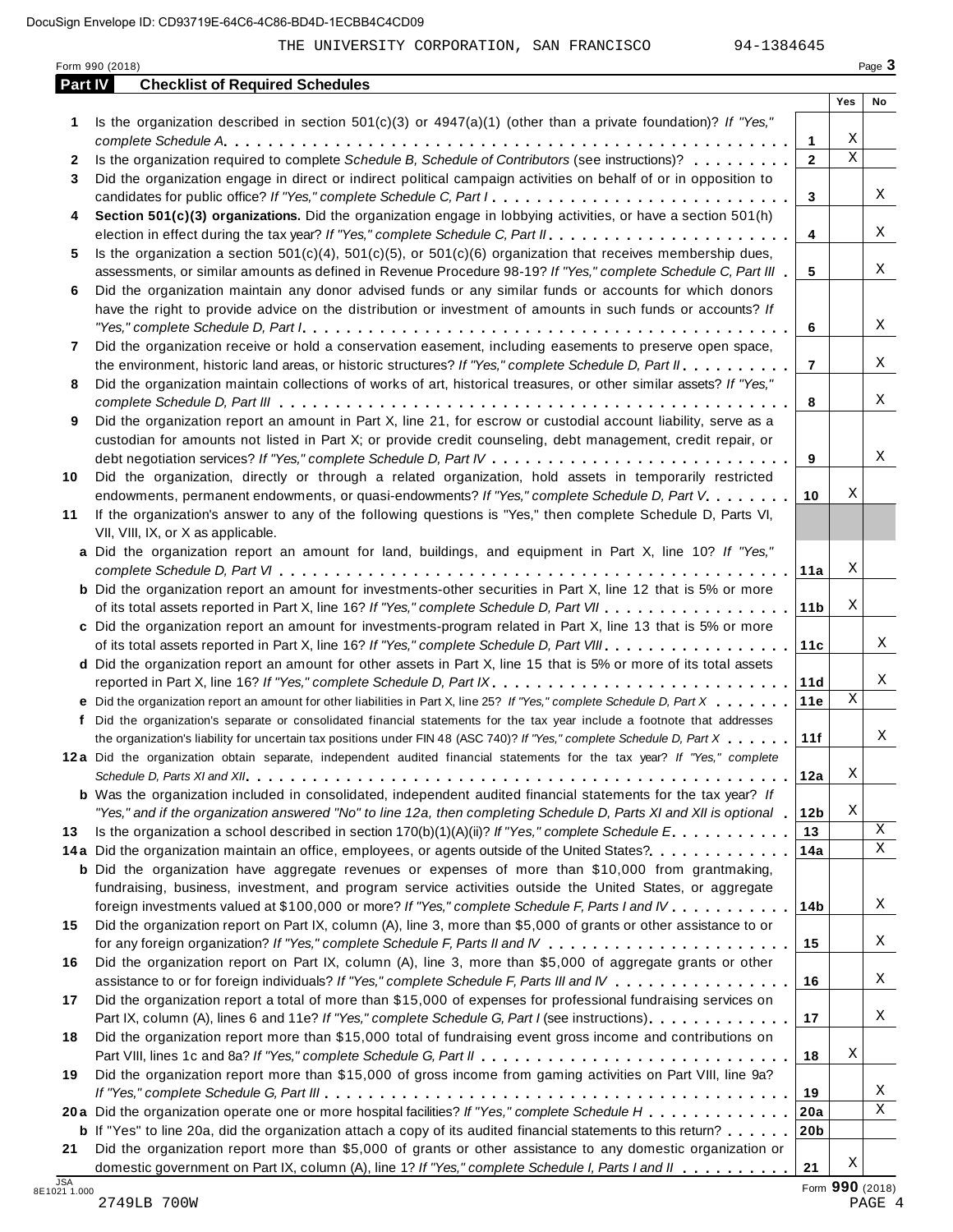| Part IV |                                                                                                                                                                                                                            |                 |     |                 |
|---------|----------------------------------------------------------------------------------------------------------------------------------------------------------------------------------------------------------------------------|-----------------|-----|-----------------|
|         | <b>Checklist of Required Schedules (continued)</b>                                                                                                                                                                         |                 |     |                 |
|         |                                                                                                                                                                                                                            |                 | Yes | No              |
| 22      | Did the organization report more than \$5,000 of grants or other assistance to or for domestic individuals on                                                                                                              |                 |     |                 |
|         |                                                                                                                                                                                                                            | 22              |     | Χ               |
| 23      | Did the organization answer "Yes" to Part VII, Section A, line 3, 4, or 5 about compensation of the                                                                                                                        |                 |     |                 |
|         | organization's current and former officers, directors, trustees, key employees, and highest compensated                                                                                                                    |                 |     |                 |
|         |                                                                                                                                                                                                                            | 23              | Χ   |                 |
|         | 24a Did the organization have a tax-exempt bond issue with an outstanding principal amount of more than                                                                                                                    |                 |     |                 |
|         | \$100,000 as of the last day of the year, that was issued after December 31, 2002? If "Yes," answer lines 24b                                                                                                              |                 |     | Χ               |
|         | through 24d and complete Schedule K. If "No," go to line 25a<br><b>b</b> Did the organization invest any proceeds of tax-exempt bonds beyond a temporary period exception?                                                 | 24a<br>24b      |     |                 |
|         |                                                                                                                                                                                                                            |                 |     |                 |
|         | c Did the organization maintain an escrow account other than a refunding escrow at any time during the year                                                                                                                | 24c             |     |                 |
|         | <b>d</b> Did the organization act as an "on behalf of" issuer for bonds outstanding at any time during the year? $\ldots$                                                                                                  | 24d             |     |                 |
|         | 25a Section 501(c)(3), 501(c)(4), and 501(c)(29) organizations. Did the organization engage in an excess benefit                                                                                                           |                 |     |                 |
|         | transaction with a disqualified person during the year? If "Yes," complete Schedule L, Part I.                                                                                                                             | 25a             |     | Χ               |
|         | <b>b</b> Is the organization aware that it engaged in an excess benefit transaction with a disqualified person in a prior                                                                                                  |                 |     |                 |
|         | year, and that the transaction has not been reported on any of the organization's prior Forms 990 or 990-EZ?                                                                                                               |                 |     |                 |
|         |                                                                                                                                                                                                                            | 25 <sub>b</sub> |     | Χ               |
| 26      | Did the organization report any amount on Part X, line 5, 6, or 22 for receivables from or payables to any                                                                                                                 |                 |     |                 |
|         | current or former officers, directors, trustees, key employees, highest compensated employees, or                                                                                                                          |                 |     |                 |
|         |                                                                                                                                                                                                                            | 26              |     | Χ               |
| 27      | Did the organization provide a grant or other assistance to an officer, director, trustee, key employee,                                                                                                                   |                 |     |                 |
|         | substantial contributor or employee thereof, a grant selection committee member, or to a 35% controlled                                                                                                                    |                 |     |                 |
|         | entity or family member of any of these persons? If "Yes," complete Schedule L, Part III                                                                                                                                   | 27              |     | Χ               |
| 28      | Was the organization a party to a business transaction with one of the following parties (see Schedule L,                                                                                                                  |                 |     |                 |
|         | Part IV instructions for applicable filing thresholds, conditions, and exceptions):                                                                                                                                        |                 |     |                 |
|         | a A current or former officer, director, trustee, or key employee? If "Yes," complete Schedule L, Part IV 28a                                                                                                              |                 |     | Χ               |
|         | <b>b</b> A family member of a current or former officer, director, trustee, or key employee? If "Yes," complete                                                                                                            |                 |     |                 |
|         |                                                                                                                                                                                                                            | ∣28b            |     | Χ               |
|         | c An entity of which a current or former officer, director, trustee, or key employee (or a family member thereof)                                                                                                          |                 |     |                 |
|         | was an officer, director, trustee, or direct or indirect owner? If "Yes," complete Schedule L, Part IV                                                                                                                     | 28c             |     | X               |
| 29      | Did the organization receive more than \$25,000 in non-cash contributions? If "Yes," complete Schedule M                                                                                                                   | 29              |     | X               |
| 30      | Did the organization receive contributions of art, historical treasures, or other similar assets, or qualified                                                                                                             |                 |     |                 |
|         |                                                                                                                                                                                                                            | 30              |     | Χ               |
| 31      | Did the organization liquidate, terminate, or dissolve and cease operations? If "Yes," complete Schedule N, Part I                                                                                                         | 31              |     | X               |
| 32      | Did the organization sell, exchange, dispose of, or transfer more than 25% of its net assets? If "Yes,"                                                                                                                    |                 |     |                 |
|         |                                                                                                                                                                                                                            | 32              |     | Χ               |
| 33      | Did the organization own 100% of an entity disregarded as separate from the organization under Regulations                                                                                                                 |                 |     |                 |
|         | sections 301.7701-2 and 301.7701-3? If "Yes," complete Schedule R, Part $l_1, \ldots, l_l, l_l, \ldots, l_l, l_l, l_l$                                                                                                     | 33              |     | Χ               |
| 34      | Was the organization related to any tax-exempt or taxable entity? If "Yes," complete Schedule R, Part II, III,                                                                                                             |                 |     |                 |
|         |                                                                                                                                                                                                                            | 34              | X   |                 |
|         | 35a Did the organization have a controlled entity within the meaning of section 512(b)(13)?                                                                                                                                | 35a             |     | X               |
|         | <b>b</b> If "Yes" to line 35a, did the organization receive any payment from or engage in any transaction with a                                                                                                           |                 |     |                 |
|         | controlled entity within the meaning of section 512(b)(13)? If "Yes," complete Schedule R, Part V, line 2                                                                                                                  | 35 <sub>b</sub> |     |                 |
| 36      | Section 501(c)(3) organizations. Did the organization make any transfers to an exempt non-charitable                                                                                                                       |                 |     | Χ               |
|         | related organization? If "Yes," complete Schedule R, Part V, line 2                                                                                                                                                        | 36              |     |                 |
| 37      | Did the organization conduct more than 5% of its activities through an entity that is not a related organization                                                                                                           | 37              |     | Χ               |
|         | and that is treated as a partnership for federal income tax purposes? If "Yes," complete Schedule R, Part VI<br>Did the organization complete Schedule O and provide explanations in Schedule O for Part VI, lines 11b and |                 |     |                 |
| 38      | 19? Note. All Form 990 filers are required to complete Schedule O.                                                                                                                                                         | 38              | Χ   |                 |
| Part V  | <b>Statements Regarding Other IRS Filings and Tax Compliance</b>                                                                                                                                                           |                 |     |                 |
|         | Check if Schedule O contains a response or note to any line in this Part V.                                                                                                                                                |                 |     |                 |
|         |                                                                                                                                                                                                                            |                 | Yes | No              |
|         | 287<br>1a Enter the number reported in Box 3 of Form 1096. Enter -0- if not applicable   1a                                                                                                                                |                 |     |                 |
|         | 0.<br><b>b</b> Enter the number of Forms W-2G included in line 1a. Enter -0- if not applicable $\ldots$ ,,,,,<br>1b                                                                                                        |                 |     |                 |
|         | c Did the organization comply with backup withholding rules for reportable payments to vendors and                                                                                                                         |                 |     |                 |
|         |                                                                                                                                                                                                                            | 1c              | Χ   |                 |
|         |                                                                                                                                                                                                                            |                 |     | Form 990 (2018) |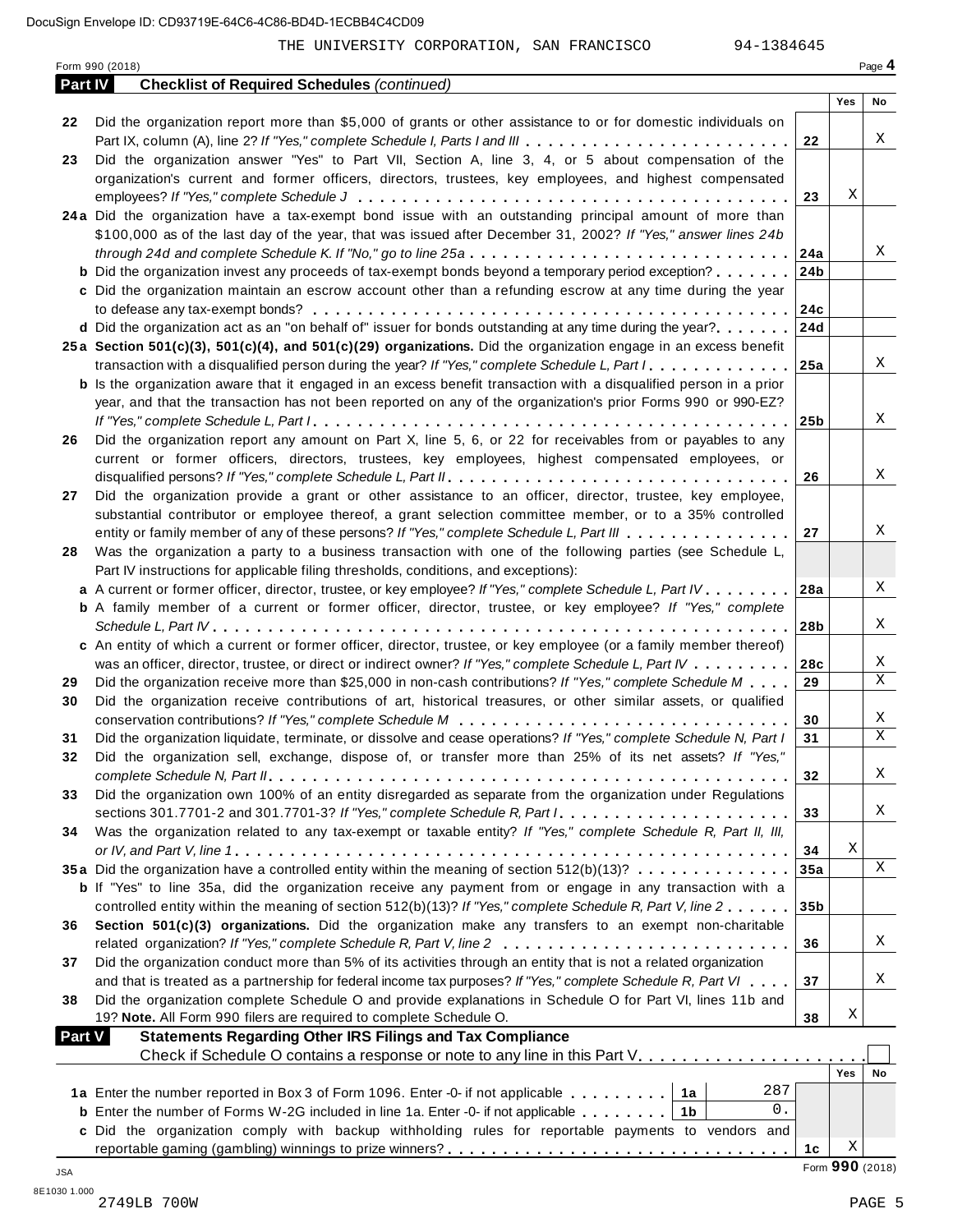|        | Form 990 (2018)                                                                                                                              |     |     | Page 5 |
|--------|----------------------------------------------------------------------------------------------------------------------------------------------|-----|-----|--------|
| Part V | Statements Regarding Other IRS Filings and Tax Compliance (continued)                                                                        |     |     |        |
|        |                                                                                                                                              |     | Yes | No     |
|        | 2a Enter the number of employees reported on Form W-3, Transmittal of Wage and Tax                                                           |     |     |        |
|        | 231<br>Statements, filed for the calendar year ending with or within the year covered by this return. 2a                                     |     |     |        |
|        | <b>b</b> If at least one is reported on line 2a, did the organization file all required federal employment tax returns?                      | 2b  | Χ   |        |
|        | <b>Note.</b> If the sum of lines 1a and 2a is greater than 250, you may be required to e-file (see instructions).                            |     |     |        |
|        | 3a Did the organization have unrelated business gross income of \$1,000 or more during the year?                                             | 3a  |     | Χ      |
|        | <b>b</b> If "Yes," has it filed a Form 990-T for this year? If "No" to line 3b, provide an explanation in Schedule O                         | 3b  |     |        |
|        | 4a At any time during the calendar year, did the organization have an interest in, or a signature or other authority over,                   |     |     |        |
|        | a financial account in a foreign country (such as a bank account, securities account, or other financial account)?                           | 4a  |     | Χ      |
|        | <b>b</b> If "Yes," enter the name of the foreign country: $\blacktriangleright$                                                              |     |     |        |
|        | See instructions for filing requirements for FinCEN Form 114, Report of Foreign Bank and Financial Accounts (FBAR).                          |     |     |        |
|        | 5a Was the organization a party to a prohibited tax shelter transaction at any time during the tax year?                                     | 5a  |     | Χ      |
|        | <b>b</b> Did any taxable party notify the organization that it was or is a party to a prohibited tax shelter transaction?                    | 5b  |     | Χ      |
|        | c If "Yes" to line 5a or 5b, did the organization file Form 8886-T?                                                                          | 5c  |     |        |
|        | 6a Does the organization have annual gross receipts that are normally greater than \$100,000, and did the organization                       |     |     |        |
|        |                                                                                                                                              | 6a  |     | Χ      |
|        | solicit any contributions that were not tax deductible as charitable contributions?                                                          |     |     |        |
|        | <b>b</b> If "Yes," did the organization include with every solicitation an express statement that such contributions or                      |     |     |        |
|        |                                                                                                                                              | 6b  |     |        |
| 7      | Organizations that may receive deductible contributions under section 170(c).                                                                |     |     |        |
|        | a Did the organization receive a payment in excess of \$75 made partly as a contribution and partly for goods                                |     | Χ   |        |
|        |                                                                                                                                              | 7а  | Χ   |        |
|        | <b>b</b> If "Yes," did the organization notify the donor of the value of the goods or services provided?                                     | 7b  |     |        |
|        | c Did the organization sell, exchange, or otherwise dispose of tangible personal property for which it was                                   |     |     |        |
|        |                                                                                                                                              | 7с  |     | Χ      |
|        | 17d<br><b>d</b> If "Yes," indicate the number of Forms 8282 filed during the year $\dots \dots \dots \dots \dots$                            |     |     |        |
|        | e Did the organization receive any funds, directly or indirectly, to pay premiums on a personal benefit contract?                            | 7е  |     | Χ      |
|        | f Did the organization, during the year, pay premiums, directly or indirectly, on a personal benefit contract?                               | 7f  |     | Χ      |
|        | If the organization received a contribution of qualified intellectual property, did the organization file Form 8899 as required?             | 7g  |     |        |
|        | h If the organization received a contribution of cars, boats, airplanes, or other vehicles, did the organization file a Form 1098-C?         | 7h  |     |        |
| 8      | Sponsoring organizations maintaining donor advised funds. Did a donor advised fund maintained by the                                         |     |     |        |
|        | sponsoring organization have excess business holdings at any time during the year?                                                           | 8   |     |        |
| 9      | Sponsoring organizations maintaining donor advised funds.                                                                                    |     |     |        |
|        | a Did the sponsoring organization make any taxable distributions under section 4966?                                                         | 9а  |     |        |
|        | <b>b</b> Did the sponsoring organization make a distribution to a donor, donor advisor, or related person?                                   | 9b  |     |        |
|        | 10 Section 501(c)(7) organizations. Enter:                                                                                                   |     |     |        |
|        | 10a <br>a Initiation fees and capital contributions included on Part VIII, line 12                                                           |     |     |        |
|        | ∣10b<br><b>b</b> Gross receipts, included on Form 990, Part VIII, line 12, for public use of club facilities $\ldots$ .                      |     |     |        |
| 11     | Section 501(c)(12) organizations. Enter:                                                                                                     |     |     |        |
|        | 11a                                                                                                                                          |     |     |        |
|        | b Gross income from other sources (Do not net amounts due or paid to other sources                                                           |     |     |        |
|        | 11b                                                                                                                                          |     |     |        |
|        |                                                                                                                                              | 12a |     |        |
|        | 12a Section 4947(a)(1) non-exempt charitable trusts. Is the organization filing Form 990 in lieu of Form 1041?<br>12b                        |     |     |        |
|        | <b>b</b> If "Yes," enter the amount of tax-exempt interest received or accrued during the year                                               |     |     |        |
| 13     | Section 501(c)(29) qualified nonprofit health insurance issuers.                                                                             |     |     |        |
|        | a Is the organization licensed to issue qualified health plans in more than one state?                                                       | 13а |     |        |
|        | Note. See the instructions for additional information the organization must report on Schedule O.                                            |     |     |        |
|        | <b>b</b> Enter the amount of reserves the organization is required to maintain by the states in which                                        |     |     |        |
|        | 13b<br>the organization is licensed to issue qualified health plans $\ldots \ldots \ldots \ldots \ldots \ldots \ldots$                       |     |     |        |
|        | 13c                                                                                                                                          |     |     |        |
|        | 14a Did the organization receive any payments for indoor tanning services during the tax year?                                               | 14a |     | Χ      |
|        | <b>b</b> If "Yes," has it filed a Form 720 to report these payments? If "No," provide an explanation in Schedule $0 \cdot \cdot \cdot \cdot$ | 14b |     |        |
| 15     | Is the organization subject to the section 4960 tax on payment(s) of more than \$1,000,000 in remuneration or                                |     |     |        |
|        |                                                                                                                                              | 15  |     | Χ      |
|        | If "Yes," see instructions and file Form 4720, Schedule N.                                                                                   |     |     |        |
| 16     | Is the organization an educational institution subject to the section 4968 excise tax on net investment income?                              | 16  |     | Χ      |
|        | If "Yes," complete Form 4720, Schedule O.                                                                                                    |     |     |        |

Form **990** (2018)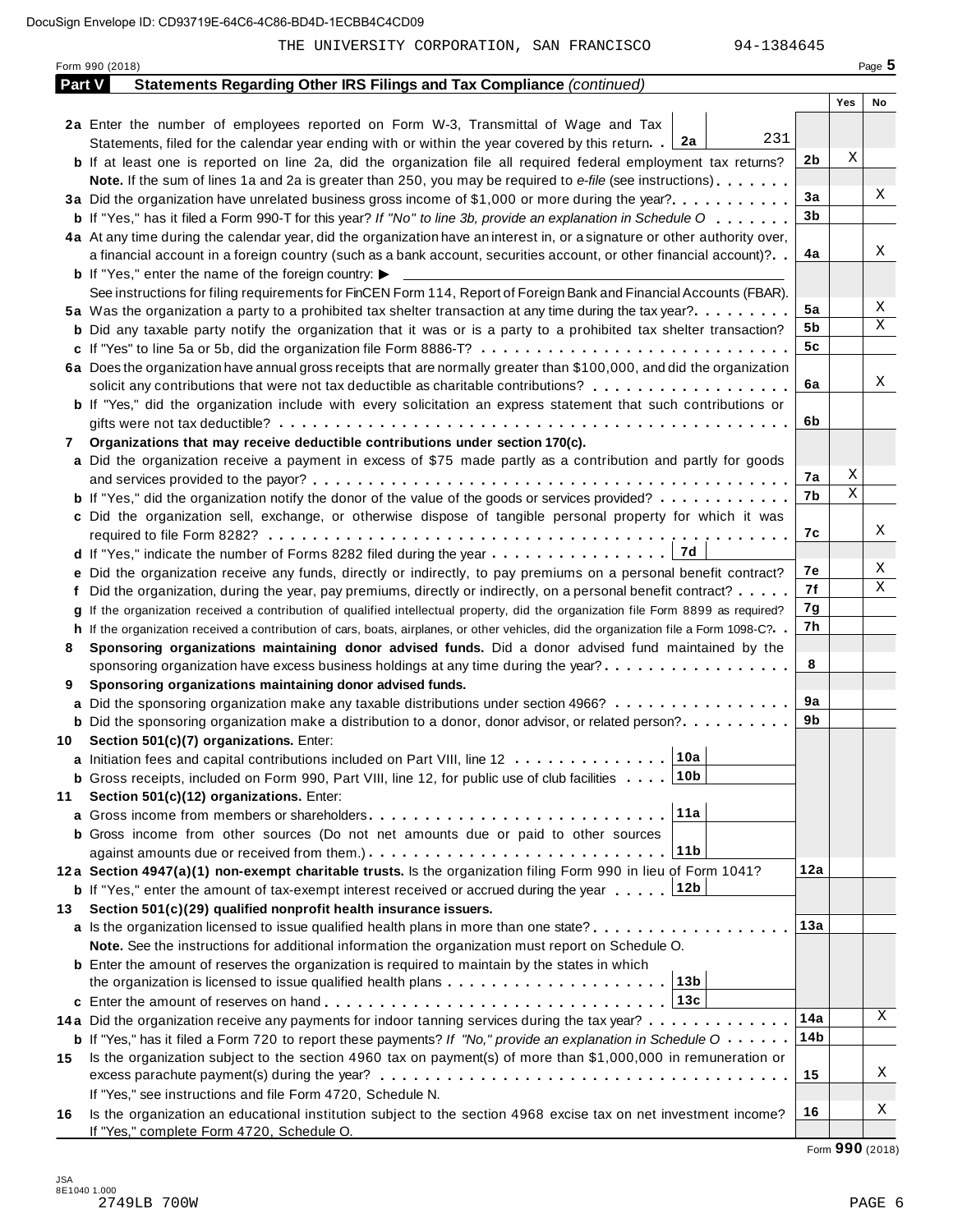|  |  | DocuSign Envelope ID: CD93719E-64C6-4C86-BD4D-1ECBB4C4CD09 |  |
|--|--|------------------------------------------------------------|--|
|--|--|------------------------------------------------------------|--|

| Form 990 (2018) | THE UNIVERSITY CORPORATION, SAN FRANCISCO<br>94-1384645                                                                         |                 |     | Page $6$ |
|-----------------|---------------------------------------------------------------------------------------------------------------------------------|-----------------|-----|----------|
| <b>Part VI</b>  | Governance, Management, and Disclosure For each "Yes" response to lines 2 through 7b below, and for a "No"                      |                 |     |          |
|                 | response to line 8a, 8b, or 10b below, describe the circumstances, processes, or changes in Schedule O. See instructions.       |                 |     |          |
|                 |                                                                                                                                 |                 |     | X        |
|                 | <b>Section A. Governing Body and Management</b>                                                                                 |                 |     |          |
|                 |                                                                                                                                 |                 | Yes | No       |
|                 | 17<br>1a<br>1a Enter the number of voting members of the governing body at the end of the tax year                              |                 |     |          |
|                 | If there are material differences in voting rights among members of the governing body, or                                      |                 |     |          |
|                 | if the governing body delegated broad authority to an executive committee or similar                                            |                 |     |          |
|                 | committee, explain in Schedule O.<br>1b                                                                                         |                 |     |          |
| b               | Enter the number of voting members included in line 1a, above, who are independent                                              |                 |     |          |
| 2               | Did any officer, director, trustee, or key employee have a family relationship or a business relationship with                  | 2               |     | Χ        |
|                 |                                                                                                                                 |                 |     |          |
| 3               | Did the organization delegate control over management duties customarily performed by or under the direct                       |                 |     | Χ        |
|                 | supervision of officers, directors, or trustees, or key employees to a management company or other person?                      | 3               |     |          |
| 4               | Did the organization make any significant changes to its governing documents since the prior Form 990 was filed?                | 4               |     | X        |
| 5               | Did the organization become aware during the year of a significant diversion of the organization's assets?                      | 5               |     | X        |
| 6               |                                                                                                                                 | 6               |     | X        |
| 7a              | Did the organization have members, stockholders, or other persons who had the power to elect or appoint                         |                 |     |          |
|                 |                                                                                                                                 | 7а              | X   |          |
|                 | <b>b</b> Are any governance decisions of the organization reserved to (or subject to approval by) members,                      |                 |     |          |
|                 |                                                                                                                                 | 7b              | Χ   |          |
| 8               | Did the organization contemporaneously document the meetings held or written actions undertaken during                          |                 |     |          |
|                 | the year by the following:                                                                                                      |                 |     |          |
| a               |                                                                                                                                 | 8а              | Χ   |          |
| b               |                                                                                                                                 | 8b              | Χ   |          |
| 9               | Is there any officer, director, trustee, or key employee listed in Part VII, Section A, who cannot be reached at                |                 |     |          |
|                 | the organization's mailing address? If "Yes," provide the names and addresses in Schedule O                                     | 9               |     | Χ        |
|                 | Section B. Policies (This Section B requests information about policies not required by the Internal Revenue Code.)             |                 |     |          |
|                 |                                                                                                                                 |                 | Yes | No       |
|                 |                                                                                                                                 | 10a             |     | Χ        |
|                 | 10a Did the organization have local chapters, branches, or affiliates?                                                          |                 |     |          |
|                 | <b>b</b> If "Yes," did the organization have written policies and procedures governing the activities of such chapters,         | 10 <sub>b</sub> |     |          |
|                 | affiliates, and branches to ensure their operations are consistent with the organization's exempt purposes?                     |                 | X   |          |
|                 | 11a Has the organization provided a complete copy of this Form 990 to all members of its governing body before filing the form? | 11a             |     |          |
| b               | Describe in Schedule O the process, if any, used by the organization to review this Form 990.                                   |                 |     |          |
| 12a             | Did the organization have a written conflict of interest policy? If "No," go to line 13                                         | 12a             | Χ   |          |
|                 | <b>b</b> Were officers, directors, or trustees, and key employees required to disclose annually interests that could give       |                 |     |          |
|                 |                                                                                                                                 | 12 <sub>b</sub> | X   |          |
| c               | Did the organization regularly and consistently monitor and enforce compliance with the policy? If "Yes,"                       |                 |     |          |
|                 |                                                                                                                                 | 12c             | Χ   |          |
| 13              | Did the organization have a written whistleblower policy?                                                                       | 13              | Χ   |          |
| 14              | Did the organization have a written document retention and destruction policy?                                                  | 14              | Χ   |          |
| 15              | Did the process for determining compensation of the following persons include a review and approval by                          |                 |     |          |
|                 | independent persons, comparability data, and contemporaneous substantiation of the deliberation and decision?                   |                 |     |          |
| a               |                                                                                                                                 | 15a             |     | Χ        |
| b               |                                                                                                                                 | 15 <sub>b</sub> |     | X        |
|                 | If "Yes" to line 15a or 15b, describe the process in Schedule O (see instructions).                                             |                 |     |          |
|                 | 16a Did the organization invest in, contribute assets to, or participate in a joint venture or similar arrangement              |                 |     |          |
|                 |                                                                                                                                 | 16a             |     | Χ        |
|                 | If "Yes," did the organization follow a written policy or procedure requiring the organization to evaluate its                  |                 |     |          |
| b               | participation in joint venture arrangements under applicable federal tax law, and take steps to safeguard the                   |                 |     |          |
|                 |                                                                                                                                 | 16 <sub>b</sub> |     |          |
|                 | <b>Section C. Disclosure</b>                                                                                                    |                 |     |          |
|                 |                                                                                                                                 |                 |     |          |
| 17              | List the states with which a copy of this Form 990 is required to be filed $\blacktriangleright \frac{\text{CA}}{\text{A}}$ ,   |                 |     |          |
| 18              |                                                                                                                                 |                 |     |          |
|                 | Section 6104 requires an organization to make its Forms 1023 (1024 or 1024-A if applicable), 990, and 990-T (Section 501(c)     |                 |     |          |
|                 | (3)s only) available for public inspection. Indicate how you made these available. Check all that apply.                        |                 |     |          |
|                 | Own website<br>$\mathbf{X}$<br>Another's website<br>$X$ Upon request<br>Other (explain in Schedule O)                           |                 |     |          |

**20** financial statements available to the public during the tax year. nnancial statements available to the public during the tax year.<br>State the name, address, and telephone number of the person who possesses the organization's books and records <br>TAMMIE RIDGELL 1600 HOLLOWAY AVENUE, ADM 361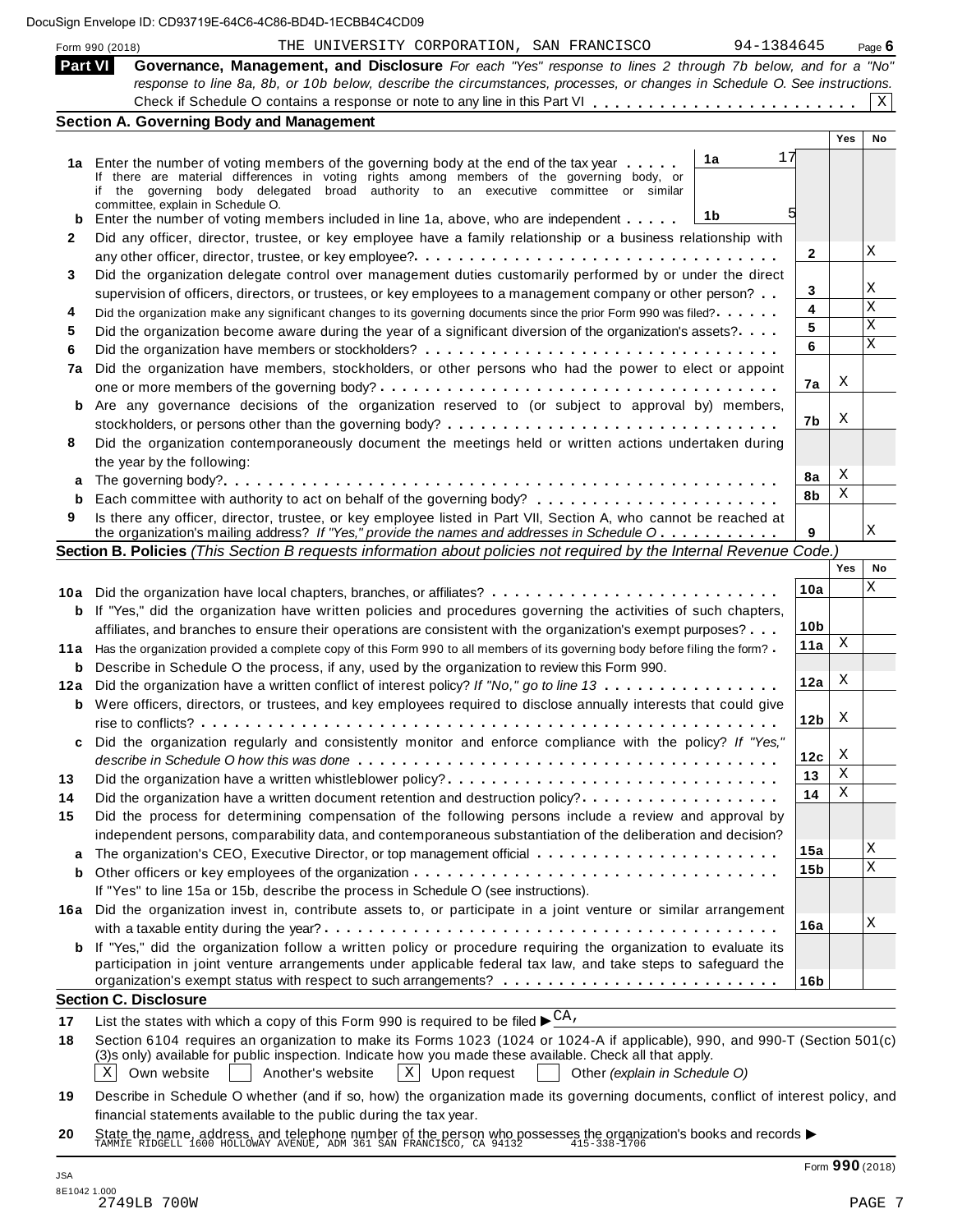| Form 990 (2018) |                                                                                                                                             | THE UNIVERSITY CORPORATION, SAN FRANCISCO |  |  | 94-1384645 | Page 7 |
|-----------------|---------------------------------------------------------------------------------------------------------------------------------------------|-------------------------------------------|--|--|------------|--------|
|                 | Part VII Compensation of Officers, Directors, Trustees, Key Employees, Highest Compensated Employees, and<br><b>Independent Contractors</b> |                                           |  |  |            |        |
|                 |                                                                                                                                             |                                           |  |  |            |        |
|                 | Section A. Officers, Directors, Trustees, Key Employees, and Highest Compensated Employees                                                  |                                           |  |  |            |        |
|                 | 1a Complete this table for all persons required to be listed. Report compensation for the calendar year ending with or within the           |                                           |  |  |            |        |

organization's tax year. anization's lax year.<br>● List all of the organization's **current** officers, directors, trustees (whether individuals or organizations), regardless of amount of<br>nnensation Enter -0- in columns (D) (E) and (E) if no compensa compensation. Enter -0- in columns (D), (E), and (F) if no compensation was paid.

**■** List all of the organization's **current** key employees, if any. See instructions for definition of "key employee."<br>■ List the experientials five event highert expressed employees (other than an efficer director of

**Example in the organization's current** key employees, if any. See instructions for definition of key employee.<br>• List the organization's five **current** highest compensated employees (other than an officer, director, trust who received reportable compensation (Box 5 of Form W-2 and/or Box 7 of Form 1099-MISC) of more than \$100,000 from the

organization and any related organizations.<br>• List all of the organization's **former** officers, key employees, and highest compensated employees who received more than<br>\$1.00.000 of reportable componention from the erganiza \$100,000 of reportable compensation from the organization and any related organizations.

% List all of the organization's **former directors or trustees** that received, in the capacity as a former director or trustee of the organization, more than \$10,000 of reportable compensation from the organization and any related organizations.

List persons in the following order: individual trustees or directors; institutional trustees; officers; key employees; highest compensated employees; and former such persons.

Check this box if neither the organization nor any related organization compensated any current officer, director, or trustee.

| (A)<br>Name and Title    | (B)<br>Average<br>hours per<br>week (list any<br>hours for<br>related<br>organizations<br>below dotted<br>line) | Individual trustee<br>or director | Institutional trustee | Officer     | (C)<br>Position<br>Key employee | (do not check more than one<br>box, unless person is both an<br>officer and a director/trustee)<br>Highest compensated<br>employee | Former | (D)<br>Reportable<br>compensation<br>from<br>the<br>organization<br>(W-2/1099-MISC) | (E)<br>Reportable<br>compensation from<br>related<br>organizations<br>(W-2/1099-MISC) | (F)<br>Estimated<br>amount of<br>other<br>compensation<br>from the<br>organization<br>and related<br>organizations |
|--------------------------|-----------------------------------------------------------------------------------------------------------------|-----------------------------------|-----------------------|-------------|---------------------------------|------------------------------------------------------------------------------------------------------------------------------------|--------|-------------------------------------------------------------------------------------|---------------------------------------------------------------------------------------|--------------------------------------------------------------------------------------------------------------------|
| (1) TREVOR GETZ          | 1.00                                                                                                            |                                   |                       |             |                                 |                                                                                                                                    |        |                                                                                     |                                                                                       |                                                                                                                    |
| <b>CHAIR</b>             | 40.00                                                                                                           | X                                 |                       | $\mathbf X$ |                                 |                                                                                                                                    |        | 0.                                                                                  | 152, 271.                                                                             | 64,178.                                                                                                            |
| (2) ALISON SANDERS       | 1.00                                                                                                            |                                   |                       |             |                                 |                                                                                                                                    |        |                                                                                     |                                                                                       |                                                                                                                    |
| VICE CHAIR               | 40.00                                                                                                           | Χ                                 |                       | Χ           |                                 |                                                                                                                                    |        | 0.                                                                                  | 177,974.                                                                              | 60,789.                                                                                                            |
| (3) JASON PORTH          | 20.00                                                                                                           |                                   |                       |             |                                 |                                                                                                                                    |        |                                                                                     |                                                                                       |                                                                                                                    |
| EXECUTIVE DIRECTOR       | 20.00                                                                                                           | X                                 |                       | Χ           |                                 |                                                                                                                                    |        | 0.                                                                                  | 213,848.                                                                              | 86,165.                                                                                                            |
| (4) BRIAN BEATTY         | 1.00                                                                                                            |                                   |                       |             |                                 |                                                                                                                                    |        |                                                                                     |                                                                                       |                                                                                                                    |
| <b>DIRECTOR</b>          | 40.00                                                                                                           | Χ                                 |                       |             |                                 |                                                                                                                                    |        | 0.                                                                                  | 173,548.                                                                              | 73,507.                                                                                                            |
| (5) GENE CHELBERG        | 1.00                                                                                                            |                                   |                       |             |                                 |                                                                                                                                    |        |                                                                                     |                                                                                       |                                                                                                                    |
| <b>DIRECTOR</b>          | 40.00                                                                                                           | Χ                                 |                       |             |                                 |                                                                                                                                    |        | 0.                                                                                  | 130,364.                                                                              | 58,420.                                                                                                            |
| (6) NEIL COHEN           | 1.00                                                                                                            |                                   |                       |             |                                 |                                                                                                                                    |        |                                                                                     |                                                                                       |                                                                                                                    |
| <b>DIRECTOR</b>          | 40.00                                                                                                           | Χ                                 |                       |             |                                 |                                                                                                                                    |        | 0.                                                                                  | 8,611.                                                                                | 0.                                                                                                                 |
| (7) KATHY O'DONNELL      | 1.00                                                                                                            |                                   |                       |             |                                 |                                                                                                                                    |        |                                                                                     |                                                                                       |                                                                                                                    |
| <b>DIRECTOR</b>          | 40.00                                                                                                           | Χ                                 |                       |             |                                 |                                                                                                                                    |        | 0.                                                                                  | 139,440.                                                                              | 42,596.                                                                                                            |
| (8) HRAG KALEBJIAN       | 1.00                                                                                                            |                                   |                       |             |                                 |                                                                                                                                    |        |                                                                                     |                                                                                       |                                                                                                                    |
| <b>DIRECTOR</b>          | 0.                                                                                                              | Χ                                 |                       |             |                                 |                                                                                                                                    |        | $0$ .                                                                               | 0.                                                                                    | 0.                                                                                                                 |
| (9) JAY ORENDORFF        | 1.00                                                                                                            |                                   |                       |             |                                 |                                                                                                                                    |        |                                                                                     |                                                                                       |                                                                                                                    |
| VP/CFO'S DESIGNEE        | 40.00                                                                                                           | X                                 |                       | Χ           |                                 |                                                                                                                                    |        | 0.                                                                                  | 177,855.                                                                              | 60,557.                                                                                                            |
| (10) KAL SALAMA          | 1.00                                                                                                            |                                   |                       |             |                                 |                                                                                                                                    |        |                                                                                     |                                                                                       |                                                                                                                    |
| <b>DIRECTOR</b>          | 0.                                                                                                              | Χ                                 |                       |             |                                 |                                                                                                                                    |        | 0.                                                                                  | 0.                                                                                    | 0.                                                                                                                 |
| (11) ROB STRONG          | 1.00                                                                                                            |                                   |                       |             |                                 |                                                                                                                                    |        |                                                                                     |                                                                                       |                                                                                                                    |
| DIRECTOR                 | 40.00                                                                                                           | Χ                                 |                       |             |                                 |                                                                                                                                    |        | 0.                                                                                  | 17,613.                                                                               | 0.                                                                                                                 |
| (12) BONNIE LI VICTORINO | 1.00                                                                                                            |                                   |                       |             |                                 |                                                                                                                                    |        |                                                                                     |                                                                                       |                                                                                                                    |
| SECRETARY OF THE BOARD   | 40.00                                                                                                           | Χ                                 |                       | Χ           |                                 |                                                                                                                                    |        | 0.                                                                                  | 86,860.                                                                               | 56,962.                                                                                                            |
| (13) ANOSHUA CHAUDHURI   | 1.00                                                                                                            |                                   |                       |             |                                 |                                                                                                                                    |        |                                                                                     |                                                                                       |                                                                                                                    |
| FACULTY REPRESENTATIVE   | 40.00                                                                                                           | Χ                                 |                       |             |                                 |                                                                                                                                    |        | $0$ .                                                                               | 122,410.                                                                              | 58,623.                                                                                                            |
| (14) NANCY GERBER        | 1.00                                                                                                            |                                   |                       |             |                                 |                                                                                                                                    |        |                                                                                     |                                                                                       |                                                                                                                    |
| <b>DIRECTOR</b>          | 40.00                                                                                                           | Χ                                 |                       |             |                                 |                                                                                                                                    |        | 0.                                                                                  | 114,164.                                                                              | 31, 152.                                                                                                           |

JSA Form **990** (2018)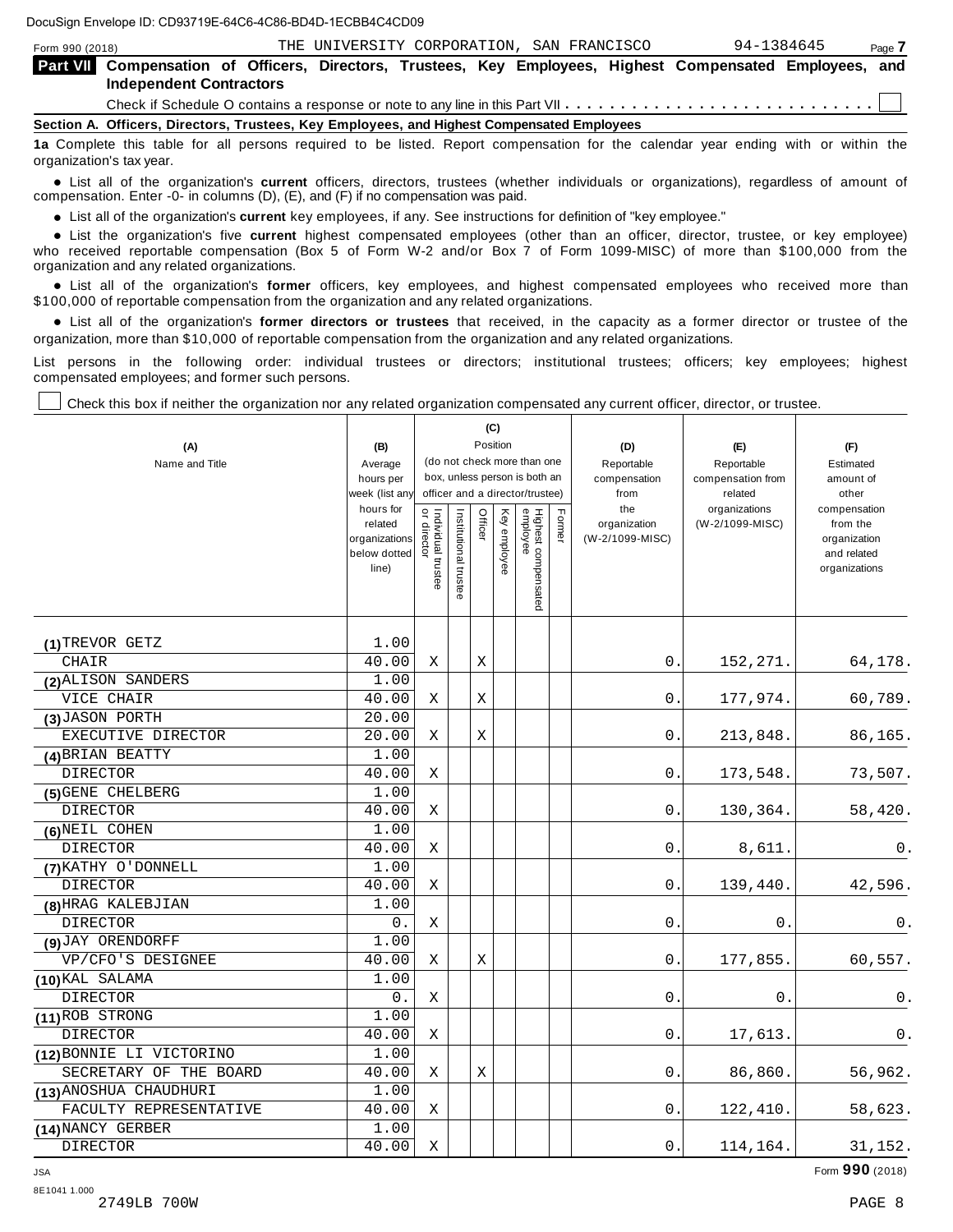|                                                                                                                                                                                                                                                           |                                                   |                                        |                       |         |              | (do not check more than one<br>box, unless person is both an<br>officer and a director/trustee) |        | Reportable<br>compensation<br>from<br>the | Reportable<br>compensation from<br>related<br>organizations |                     | Estimated<br>amount of<br>other<br>compensation          |
|-----------------------------------------------------------------------------------------------------------------------------------------------------------------------------------------------------------------------------------------------------------|---------------------------------------------------|----------------------------------------|-----------------------|---------|--------------|-------------------------------------------------------------------------------------------------|--------|-------------------------------------------|-------------------------------------------------------------|---------------------|----------------------------------------------------------|
|                                                                                                                                                                                                                                                           | related<br>organizations<br>below dotted<br>line) | Ğ<br>Individual trustee<br>or director | Institutional trustee | Officer | Key employee | Highest compensated<br>employee                                                                 | Former | organization<br>(W-2/1099-MISC)           | (W-2/1099-MISC)                                             |                     | from the<br>organization<br>and related<br>organizations |
| 15) MIA VEAL<br>STUDENT REPRESENTATIVE                                                                                                                                                                                                                    | 1.00<br>0.                                        | Χ                                      |                       |         |              |                                                                                                 |        | 0.                                        | 0                                                           |                     | 0.                                                       |
| 16) GARRICK WILELM<br>STUDENT REPRESENTATIVE                                                                                                                                                                                                              | 1.00                                              |                                        |                       |         |              |                                                                                                 |        |                                           |                                                             |                     |                                                          |
| 17) IVY TRAN                                                                                                                                                                                                                                              | 0.<br>1.00                                        | Χ                                      |                       |         |              |                                                                                                 |        | 0.                                        | 0                                                           |                     | 0.                                                       |
| STUDENT REPRESENTATIVE                                                                                                                                                                                                                                    | 0.                                                | Χ                                      |                       |         |              |                                                                                                 |        | 0.                                        | 0                                                           |                     | 0.                                                       |
|                                                                                                                                                                                                                                                           |                                                   |                                        |                       |         |              |                                                                                                 |        |                                           |                                                             |                     |                                                          |
|                                                                                                                                                                                                                                                           |                                                   |                                        |                       |         |              |                                                                                                 |        |                                           |                                                             |                     |                                                          |
|                                                                                                                                                                                                                                                           |                                                   |                                        |                       |         |              |                                                                                                 |        |                                           |                                                             |                     |                                                          |
|                                                                                                                                                                                                                                                           |                                                   |                                        |                       |         |              |                                                                                                 |        |                                           |                                                             |                     |                                                          |
|                                                                                                                                                                                                                                                           |                                                   |                                        |                       |         |              |                                                                                                 |        |                                           |                                                             |                     |                                                          |
|                                                                                                                                                                                                                                                           |                                                   |                                        |                       |         |              |                                                                                                 |        |                                           |                                                             |                     |                                                          |
|                                                                                                                                                                                                                                                           |                                                   |                                        |                       |         |              |                                                                                                 |        |                                           |                                                             |                     |                                                          |
|                                                                                                                                                                                                                                                           |                                                   |                                        |                       |         |              |                                                                                                 |        |                                           |                                                             |                     |                                                          |
| 1b Sub-total                                                                                                                                                                                                                                              |                                                   |                                        |                       |         |              |                                                                                                 |        | 0.<br>0.                                  | 1,514,958.<br>$\mathbf{0}$                                  |                     | 592,949.<br>0.                                           |
| c Total from continuation sheets to Part VII, Section A                                                                                                                                                                                                   |                                                   |                                        |                       |         |              |                                                                                                 |        | 0.                                        | 1,514,958.                                                  |                     | 592,949.                                                 |
| Total number of individuals (including but not limited to those listed above) who received more than \$100,000 of<br>reportable compensation from the organization ▶                                                                                      |                                                   | $0$ .                                  |                       |         |              |                                                                                                 |        |                                           |                                                             |                     |                                                          |
|                                                                                                                                                                                                                                                           |                                                   |                                        |                       |         |              |                                                                                                 |        |                                           |                                                             |                     | Yes<br>No.                                               |
| Did the organization list any former officer, director, or trustee, key employee, or highest compensated<br>employee on line 1a? If "Yes," complete Schedule J for such individual                                                                        |                                                   |                                        |                       |         |              |                                                                                                 |        |                                           |                                                             | 3                   | Χ                                                        |
| For any individual listed on line 1a, is the sum of reportable compensation and other compensation from the<br>organization and related organizations greater than \$150,000? If "Yes," complete Schedule J for such                                      |                                                   |                                        |                       |         |              |                                                                                                 |        |                                           |                                                             |                     |                                                          |
| Did any person listed on line 1a receive or accrue compensation from any unrelated organization or individual                                                                                                                                             |                                                   |                                        |                       |         |              |                                                                                                 |        |                                           |                                                             | 4                   | Χ                                                        |
| for services rendered to the organization? If "Yes," complete Schedule J for such person<br><b>Section B. Independent Contractors</b>                                                                                                                     |                                                   |                                        |                       |         |              |                                                                                                 |        |                                           |                                                             | 5                   | Χ                                                        |
| Complete this table for your five highest compensated independent contractors that received more than \$100,000 of<br>compensation from the organization. Report compensation for the calendar year ending with or within the organization's tax<br>year. |                                                   |                                        |                       |         |              |                                                                                                 |        |                                           |                                                             |                     |                                                          |
| (A)<br>Name and business address                                                                                                                                                                                                                          |                                                   |                                        |                       |         |              |                                                                                                 |        | (B)<br>Description of services            |                                                             | (C)<br>Compensation |                                                          |
| ATTACHMENT 2                                                                                                                                                                                                                                              |                                                   |                                        |                       |         |              |                                                                                                 |        |                                           |                                                             |                     |                                                          |

**2** Total number of independent contractors (including but not limited to those listed above) who received more than \$100,000 in compensation from the organization  $\triangleright$ <br>  $\frac{\text{JSA}}{8E1055 1.000}$ 1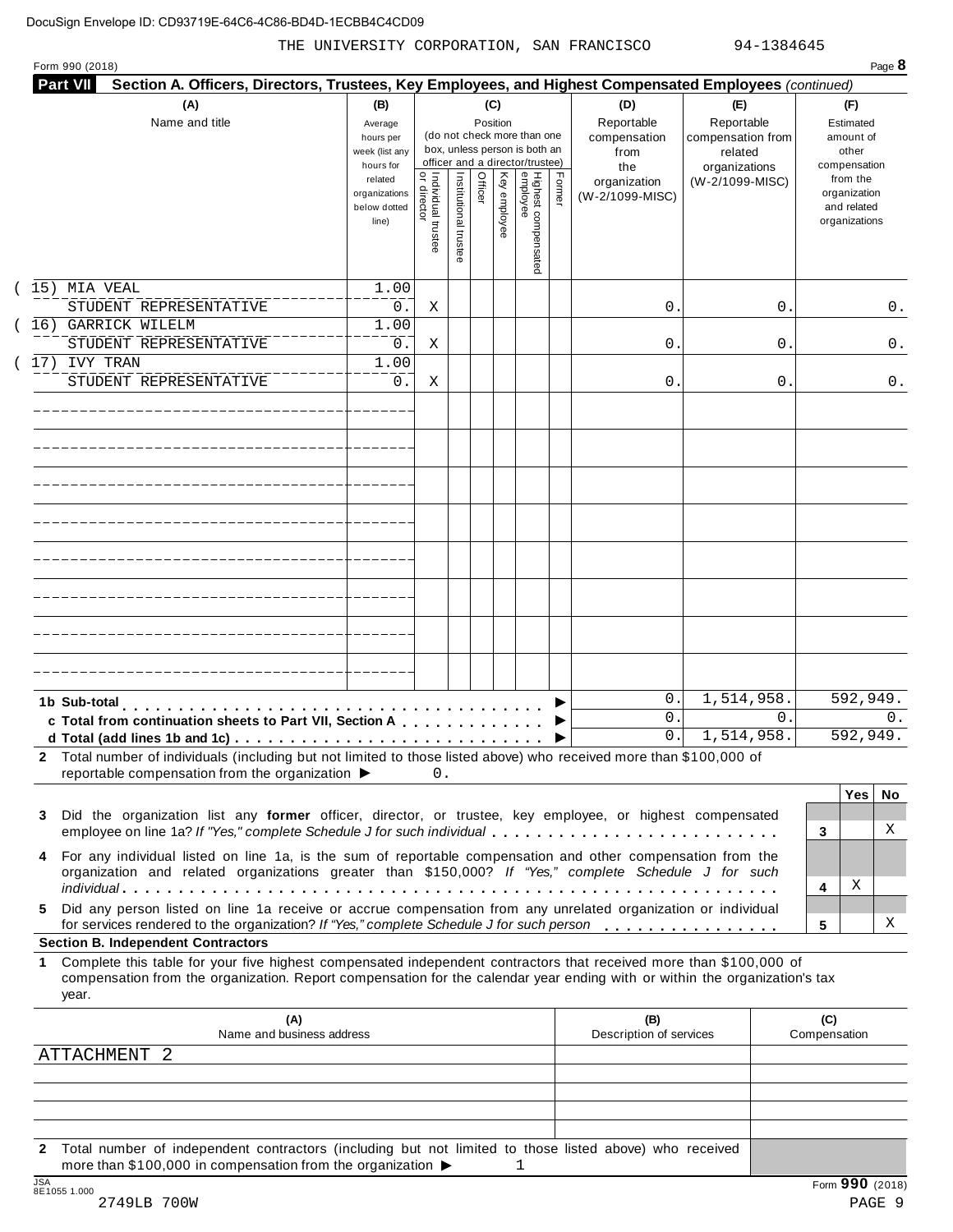# Form <sup>990</sup> (2018) Page **9** THE UNIVERSITY CORPORATION, SAN FRANCISCO 94-1384645

| <b>Part VIII</b>                                               | <b>Statement of Revenue</b>                                                                                                                                                                                                          |                       |                      |                      |                                                    |                                         |                                                                  |
|----------------------------------------------------------------|--------------------------------------------------------------------------------------------------------------------------------------------------------------------------------------------------------------------------------------|-----------------------|----------------------|----------------------|----------------------------------------------------|-----------------------------------------|------------------------------------------------------------------|
|                                                                |                                                                                                                                                                                                                                      |                       |                      | (A)<br>Total revenue | (B)<br>Related or<br>exempt<br>function<br>revenue | (C)<br>Unrelated<br>business<br>revenue | (D)<br>Revenue<br>excluded from tax<br>under sections<br>512-514 |
| 1a                                                             | Federated campaigns                                                                                                                                                                                                                  | 1a                    |                      |                      |                                                    |                                         |                                                                  |
| Contributions, Gifts, Grants<br>and Other Similar Amounts<br>b | Membership dues                                                                                                                                                                                                                      | 1 <sub>b</sub>        | 109,542.             |                      |                                                    |                                         |                                                                  |
| c                                                              | Fundraising events <b>Fundraising</b>                                                                                                                                                                                                | 1c                    | 75,072.              |                      |                                                    |                                         |                                                                  |
| d                                                              | Related organizations <b>and the set of the set of the set of the set of the set of the set of the set of the set of the set of the set of the set of the set of the set of the set of the set of the set of the set of the set </b> | 1 <sub>d</sub>        | 3,512,179.           |                      |                                                    |                                         |                                                                  |
| е                                                              | Government grants (contributions)                                                                                                                                                                                                    | 1e                    | 740,573.             |                      |                                                    |                                         |                                                                  |
| f                                                              | All other contributions, gifts, grants,                                                                                                                                                                                              |                       |                      |                      |                                                    |                                         |                                                                  |
|                                                                | and similar amounts not included above                                                                                                                                                                                               | 1f                    | 4,550,160.           |                      |                                                    |                                         |                                                                  |
| g                                                              | Noncash contributions included in lines 1a-1f: \$                                                                                                                                                                                    |                       | 18,293.              |                      |                                                    |                                         |                                                                  |
| h                                                              | Total. Add lines 1a-1f ▶                                                                                                                                                                                                             |                       |                      | 8,987,526.           |                                                    |                                         |                                                                  |
|                                                                |                                                                                                                                                                                                                                      |                       | <b>Business Code</b> |                      |                                                    |                                         |                                                                  |
| 2a                                                             | PROJECT REVENUE                                                                                                                                                                                                                      |                       | 611710               | 3,302,162.           | 3,302,162.                                         |                                         |                                                                  |
| b                                                              | FACILITIES RENTAL                                                                                                                                                                                                                    |                       | 611710               | 2,759,970.           | 2,759,970.                                         |                                         |                                                                  |
| Program Service Revenue<br>c                                   | COMMISIONS EARNED                                                                                                                                                                                                                    |                       | 611710               | 755,079.             | 755,079.                                           |                                         |                                                                  |
| d                                                              | REGISTRATION FEES                                                                                                                                                                                                                    |                       | 611710               | 460,609              | 460,609.                                           |                                         |                                                                  |
| е                                                              |                                                                                                                                                                                                                                      |                       |                      |                      |                                                    |                                         |                                                                  |
|                                                                | All other program service revenue                                                                                                                                                                                                    |                       |                      |                      |                                                    |                                         |                                                                  |
| g                                                              |                                                                                                                                                                                                                                      |                       |                      | 7,277,820.           |                                                    |                                         |                                                                  |
| 3                                                              | Investment<br>income                                                                                                                                                                                                                 | (including dividends, | interest,            |                      |                                                    |                                         |                                                                  |
|                                                                |                                                                                                                                                                                                                                      |                       |                      | 864,860.             |                                                    |                                         | 864,860.                                                         |
| 4                                                              | Income from investment of tax-exempt bond proceeds $\blacksquare$                                                                                                                                                                    |                       |                      | $\mathsf{O}$ .       |                                                    |                                         |                                                                  |
| 5                                                              |                                                                                                                                                                                                                                      | (i) Real              | (ii) Personal        | $\mathbf{0}$ .       |                                                    |                                         |                                                                  |
|                                                                |                                                                                                                                                                                                                                      |                       |                      |                      |                                                    |                                         |                                                                  |
| 6a                                                             | Gross rents <b>Container and Container</b>                                                                                                                                                                                           |                       |                      |                      |                                                    |                                         |                                                                  |
| b                                                              | Less: rental expenses                                                                                                                                                                                                                |                       |                      |                      |                                                    |                                         |                                                                  |
| c                                                              | Rental income or (loss)                                                                                                                                                                                                              |                       |                      | $\mathsf{0}$ .       |                                                    |                                         |                                                                  |
| d                                                              |                                                                                                                                                                                                                                      | (i) Securities        | (ii) Other           |                      |                                                    |                                         |                                                                  |
| 7а                                                             | Gross amount from sales of                                                                                                                                                                                                           | 14, 198, 795.         |                      |                      |                                                    |                                         |                                                                  |
|                                                                | assets other than inventory                                                                                                                                                                                                          |                       |                      |                      |                                                    |                                         |                                                                  |
| b                                                              | Less: cost or other basis                                                                                                                                                                                                            | 14, 149, 184.         |                      |                      |                                                    |                                         |                                                                  |
|                                                                | and sales expenses                                                                                                                                                                                                                   | 49,611.               |                      |                      |                                                    |                                         |                                                                  |
| c                                                              | Gain or (loss) <b>Cain Communist Communist Communist Communist Communist Communist Communist Communist Communist Communist Communist Communist Communist Communist Communist Communist Communist Communist Communist Communist C</b> |                       |                      | 49,611               |                                                    |                                         | 49,611                                                           |
|                                                                |                                                                                                                                                                                                                                      |                       |                      |                      |                                                    |                                         |                                                                  |
|                                                                | 8a Gross income from fundraising                                                                                                                                                                                                     |                       |                      |                      |                                                    |                                         |                                                                  |
|                                                                |                                                                                                                                                                                                                                      |                       |                      |                      |                                                    |                                         |                                                                  |
|                                                                | of contributions reported on line 1c).                                                                                                                                                                                               |                       | 117,329.             |                      |                                                    |                                         |                                                                  |
| Other Revenue                                                  | See Part IV, line 18 a<br>Less: direct expenses b                                                                                                                                                                                    |                       | 185,580.             |                      |                                                    |                                         |                                                                  |
| b<br>c                                                         | Net income or (loss) from fundraising events <u></u> ▶                                                                                                                                                                               |                       |                      | $-68, 251.$          |                                                    |                                         | $-68, 251.$                                                      |
|                                                                | 9a Gross income from gaming activities.                                                                                                                                                                                              |                       |                      |                      |                                                    |                                         |                                                                  |
|                                                                | See Part IV, line 19                                                                                                                                                                                                                 |                       | 0.                   |                      |                                                    |                                         |                                                                  |
| b                                                              | Less: direct expenses b                                                                                                                                                                                                              |                       | 0.                   |                      |                                                    |                                         |                                                                  |
| c                                                              | Net income or (loss) from gaming activities $\qquad \qquad \blacktriangleright$                                                                                                                                                      |                       |                      | $\mathbf{0}$ .       |                                                    |                                         |                                                                  |
| 10a                                                            | Gross<br>sales of inventory, less                                                                                                                                                                                                    |                       |                      |                      |                                                    |                                         |                                                                  |
|                                                                | returns and allowances and allowances                                                                                                                                                                                                |                       | 1,852,632.           |                      |                                                    |                                         |                                                                  |
| b                                                              | Less: cost of goods sold b                                                                                                                                                                                                           |                       | 896,846.             |                      |                                                    |                                         |                                                                  |
| c                                                              | Net income or (loss) from sales of inventory ▶ ▶ ▶                                                                                                                                                                                   |                       |                      | 955,786.             | 955,786.                                           |                                         |                                                                  |
|                                                                | Miscellaneous Revenue                                                                                                                                                                                                                |                       | <b>Business Code</b> |                      |                                                    |                                         |                                                                  |
| 11a                                                            | OTHER OPERATING REVENUE                                                                                                                                                                                                              |                       | 611710               | 94,455.              | 94, 455.                                           |                                         |                                                                  |
| b                                                              | the contract of the contract of the contract of the contract of the contract of                                                                                                                                                      |                       |                      |                      |                                                    |                                         |                                                                  |
| c                                                              |                                                                                                                                                                                                                                      |                       |                      |                      |                                                    |                                         |                                                                  |
| d                                                              | All other revenue                                                                                                                                                                                                                    |                       |                      |                      |                                                    |                                         |                                                                  |
| е                                                              |                                                                                                                                                                                                                                      |                       |                      | 94, 455.             |                                                    |                                         |                                                                  |
| 12                                                             |                                                                                                                                                                                                                                      |                       |                      | 18, 161, 807.        | 8,328,061.                                         |                                         | 846,220.                                                         |

8E1051 1.000 2749LB 700W PAGE 10

 $\blacksquare$  JSA  $\blacksquare$  Form  $\mathbf{990}$  (2018)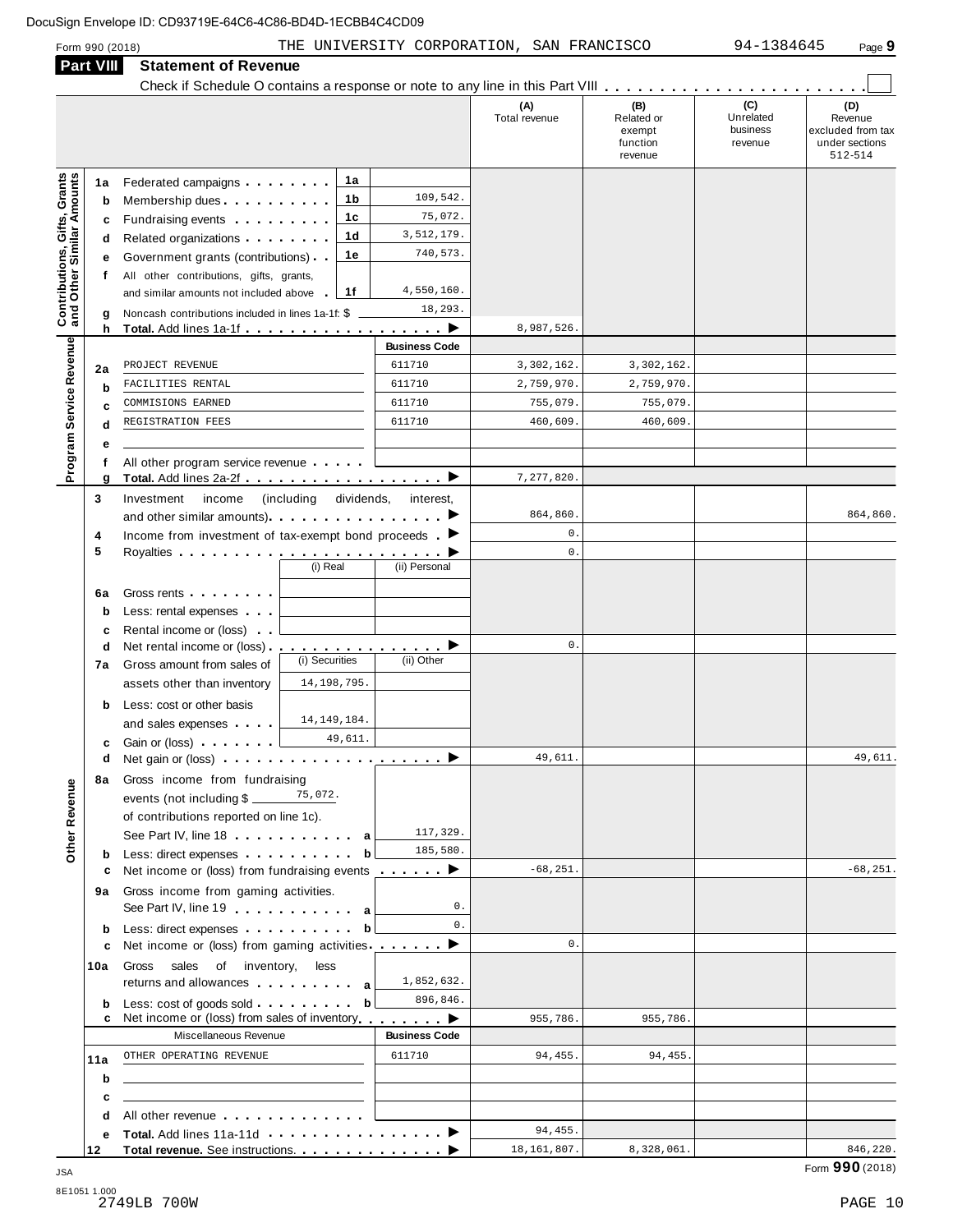|         | <b>Part X</b> Statement of Functional Expenses                                                                                                                                                                                       |                       |                                    |                                    |                                |  |  |  |  |  |
|---------|--------------------------------------------------------------------------------------------------------------------------------------------------------------------------------------------------------------------------------------|-----------------------|------------------------------------|------------------------------------|--------------------------------|--|--|--|--|--|
|         | Section 501(c)(3) and 501(c)(4) organizations must complete all columns. All other organizations must complete column (A).                                                                                                           |                       |                                    |                                    |                                |  |  |  |  |  |
|         |                                                                                                                                                                                                                                      |                       |                                    |                                    |                                |  |  |  |  |  |
|         | Do not include amounts reported on lines 6b, 7b,<br>8b, 9b, and 10b of Part VIII.                                                                                                                                                    | (A)<br>Total expenses | (B)<br>Program service<br>expenses | Management and<br>general expenses | (D)<br>Fundraising<br>expenses |  |  |  |  |  |
|         | 1 Grants and other assistance to domestic organizations<br>and domestic governments. See Part IV, line 21                                                                                                                            | 3,500,281.            | 3,500,281.                         |                                    |                                |  |  |  |  |  |
|         | 2 Grants and other assistance to domestic<br>individuals. See Part IV, line 22                                                                                                                                                       | 0                     |                                    |                                    |                                |  |  |  |  |  |
|         | 3 Grants and other assistance to foreign                                                                                                                                                                                             |                       |                                    |                                    |                                |  |  |  |  |  |
|         | organizations, foreign governments, and foreign<br>individuals. See Part IV, lines 15 and 16                                                                                                                                         | 0                     |                                    |                                    |                                |  |  |  |  |  |
|         | 4 Benefits paid to or for members                                                                                                                                                                                                    | $\Omega$              |                                    |                                    |                                |  |  |  |  |  |
|         | 5 Compensation of current officers, directors,<br>trustees, and key employees                                                                                                                                                        | 0                     |                                    |                                    |                                |  |  |  |  |  |
|         | 6 Compensation not included above, to disqualified<br>persons (as defined under section 4958(f)(1)) and                                                                                                                              |                       |                                    |                                    |                                |  |  |  |  |  |
|         | persons described in section 4958(c)(3)(B)                                                                                                                                                                                           | 0                     |                                    |                                    |                                |  |  |  |  |  |
|         |                                                                                                                                                                                                                                      | 3,137,011.            | 3,053,136.                         | 83,875.                            |                                |  |  |  |  |  |
|         | 8 Pension plan accruals and contributions (include                                                                                                                                                                                   | 0                     |                                    |                                    |                                |  |  |  |  |  |
|         | section 401(k) and 403(b) employer contributions)                                                                                                                                                                                    | 953,390               | $\overline{945}$ , 355.            | 8,035.                             |                                |  |  |  |  |  |
| 9<br>10 | Other employee benefits<br>Payroll taxes                                                                                                                                                                                             | 0                     |                                    |                                    |                                |  |  |  |  |  |
|         | 11 Fees for services (non-employees):                                                                                                                                                                                                |                       |                                    |                                    |                                |  |  |  |  |  |
|         | a Management                                                                                                                                                                                                                         | 0                     |                                    |                                    |                                |  |  |  |  |  |
|         |                                                                                                                                                                                                                                      | 18,875.               |                                    | 18,875.                            |                                |  |  |  |  |  |
|         | c Accounting                                                                                                                                                                                                                         | 98,720.               |                                    | 98,720.                            |                                |  |  |  |  |  |
|         |                                                                                                                                                                                                                                      | 0                     |                                    |                                    |                                |  |  |  |  |  |
|         | e Professional fundraising services. See Part IV, line 17                                                                                                                                                                            | 0                     |                                    |                                    |                                |  |  |  |  |  |
|         | f Investment management fees                                                                                                                                                                                                         | 93,742.               |                                    | 93,742.                            |                                |  |  |  |  |  |
|         | 9 Other. (If line 11g amount exceeds 10% of line 25, column                                                                                                                                                                          | 231,304.              | 326,388.                           | $-95,084.$                         |                                |  |  |  |  |  |
|         | (A) amount, list line 11g expenses on Schedule O.)<br>12 Advertising and promotion                                                                                                                                                   | 12,192.               | 12,092.                            | 100.                               |                                |  |  |  |  |  |
| 13      | Office expenses example.                                                                                                                                                                                                             | 840,096.              | 710,586.                           | 129,510.                           |                                |  |  |  |  |  |
| 14      | Information technology                                                                                                                                                                                                               | 0                     |                                    |                                    |                                |  |  |  |  |  |
| 15      | Royalties                                                                                                                                                                                                                            | 0                     |                                    |                                    |                                |  |  |  |  |  |
|         | 16 Occupancy                                                                                                                                                                                                                         | 1,600,886.            | 1,538,468.                         | 62,418.                            |                                |  |  |  |  |  |
|         | 17 Travel                                                                                                                                                                                                                            | 264,036.              | 249,673                            | 14, 363.                           |                                |  |  |  |  |  |
|         | 18 Payments of travel or entertainment expenses<br>for any federal, state, or local public officials                                                                                                                                 | 0                     |                                    |                                    |                                |  |  |  |  |  |
|         | 19 Conferences, conventions, and meetings                                                                                                                                                                                            | 20, 477.              | 15,072.                            | 5,405.                             |                                |  |  |  |  |  |
|         | 20 Interest entertainment and the set of the set of the set of the set of the set of the set of the set of the                                                                                                                       | 0                     |                                    |                                    |                                |  |  |  |  |  |
|         | 21 Payments to affiliates                                                                                                                                                                                                            | $\Omega$              |                                    |                                    |                                |  |  |  |  |  |
|         | 22 Depreciation, depletion, and amortization                                                                                                                                                                                         | 254,890.<br>29,116.   | 8,198.                             | 254,890.<br>20,918.                |                                |  |  |  |  |  |
|         | 23 Insurance <b>Contract Contract Contract Contract Contract Contract Contract Contract Contract Contract Contract Contract Contract Contract Contract Contract Contract Contract Contract Contract Contract Contract Contract C</b> |                       |                                    |                                    |                                |  |  |  |  |  |
|         | 24 Other expenses. Itemize expenses not covered<br>above (List miscellaneous expenses in line 24e. If                                                                                                                                |                       |                                    |                                    |                                |  |  |  |  |  |
|         | line 24e amount exceeds 10% of line 25, column                                                                                                                                                                                       |                       |                                    |                                    |                                |  |  |  |  |  |
|         | (A) amount, list line 24e expenses on Schedule O.)                                                                                                                                                                                   |                       |                                    |                                    |                                |  |  |  |  |  |
|         | a CONTRACTUAL SERVICES                                                                                                                                                                                                               | 4,068,046.            | 330, 327.                          | 3,737,719.                         |                                |  |  |  |  |  |
|         | <b>bHOSPITALITY</b>                                                                                                                                                                                                                  | 711,319.              | 702,383.                           | 8,936.                             |                                |  |  |  |  |  |
|         | <b>c</b> STIPENDS                                                                                                                                                                                                                    | 332,093.              | 332,093.                           |                                    |                                |  |  |  |  |  |
|         | dCOST RECOVERY-EXPENSES                                                                                                                                                                                                              | 55,609.               |                                    | 55,609.                            |                                |  |  |  |  |  |
|         | <b>e</b> All other expenses                                                                                                                                                                                                          | 717,192.              | 1,583,507.                         | $-866, 315.$                       |                                |  |  |  |  |  |
| 26      | 25 Total functional expenses. Add lines 1 through 24e<br>Joint costs. Complete this line only if the                                                                                                                                 | 16,939,275.           | 13,307,559.                        | 3,631,716.                         |                                |  |  |  |  |  |
|         | organization reported in column (B) joint costs<br>from a combined educational campaign and<br>fundraising solicitation. Check here<br>if                                                                                            |                       |                                    |                                    |                                |  |  |  |  |  |
|         | following SOP 98-2 (ASC 958-720)                                                                                                                                                                                                     | 0                     |                                    |                                    |                                |  |  |  |  |  |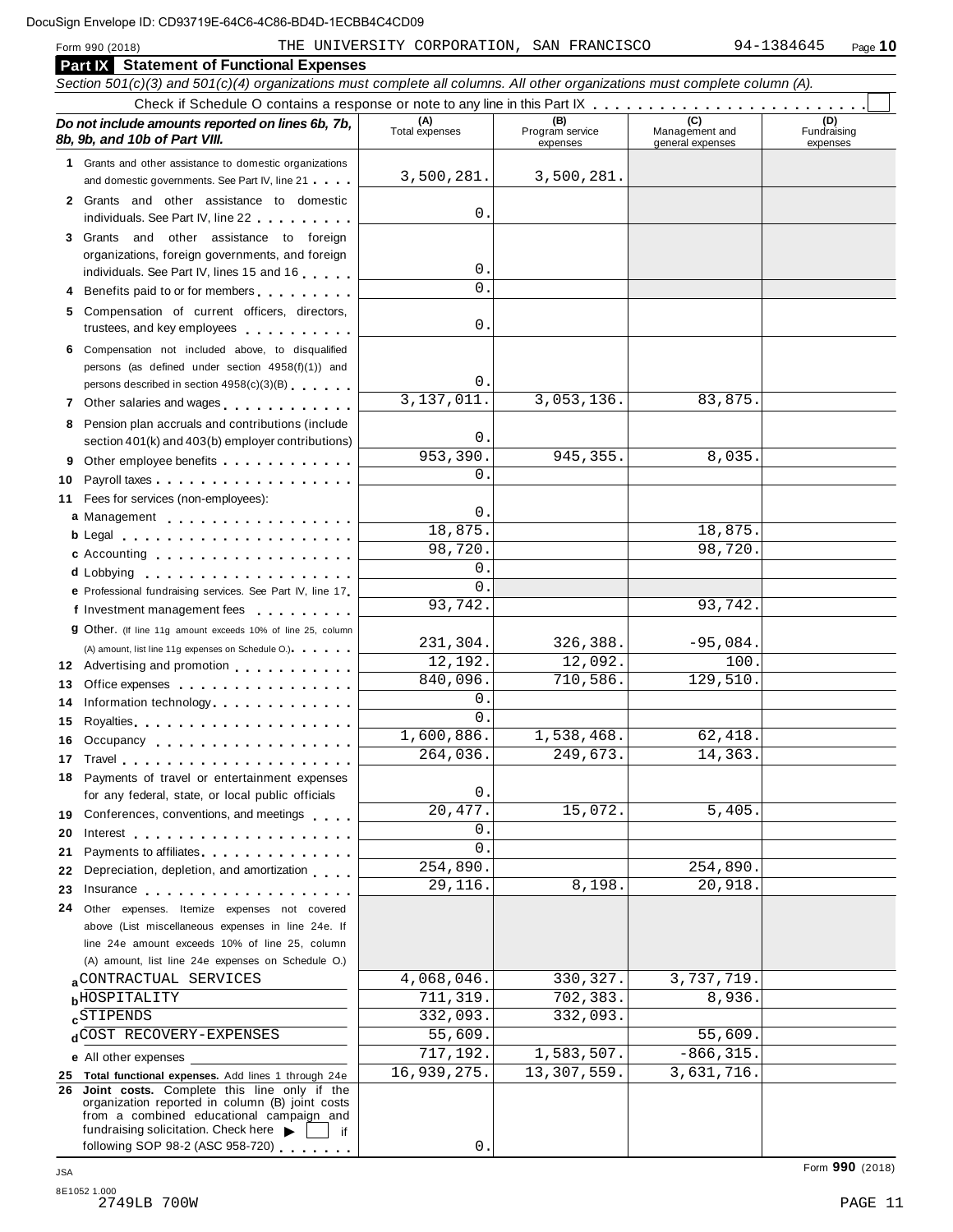## THE UNIVERSITY CORPORATION, SAN FRANCISCO 94-1384645

|                      | Form 990 (2018) |                                                                                                                                                                                                                               |                                 |                         | Page 11                  |
|----------------------|-----------------|-------------------------------------------------------------------------------------------------------------------------------------------------------------------------------------------------------------------------------|---------------------------------|-------------------------|--------------------------|
|                      | Part X          | <b>Balance Sheet</b>                                                                                                                                                                                                          |                                 |                         |                          |
|                      |                 |                                                                                                                                                                                                                               |                                 |                         |                          |
|                      |                 |                                                                                                                                                                                                                               | (A)<br>Beginning of year        |                         | (B)<br>End of year       |
|                      | 1               |                                                                                                                                                                                                                               | 298,568.                        | $\mathbf{1}$            | 791,960.                 |
|                      | $\mathbf{2}$    |                                                                                                                                                                                                                               | 220,670.                        | $\overline{2}$          | 320,690.                 |
|                      | 3               |                                                                                                                                                                                                                               | 1,557,010.                      | $\overline{3}$          | 1,052,138.               |
|                      | 4               |                                                                                                                                                                                                                               | 1,097,455.                      | $\overline{\mathbf{4}}$ | 790, 771.                |
|                      | 5               | Loans and other receivables from current and former officers, directors,                                                                                                                                                      |                                 |                         |                          |
|                      |                 | trustees, key employees, and highest compensated employees.                                                                                                                                                                   |                                 |                         |                          |
|                      |                 | Complete Part II of Schedule L<br>Loans and other receivables from other disqualified persons (as defined under section                                                                                                       | 0.                              | $5\phantom{1}$          | 0.                       |
|                      | 6               |                                                                                                                                                                                                                               |                                 |                         |                          |
|                      |                 | $4958(f)(1)$ , persons described in section $4958(c)(3)(B)$ , and contributing employers<br>and sponsoring organizations of section 501(c)(9) voluntary employees' beneficiary                                                |                                 |                         |                          |
|                      |                 | organizations (see instructions). Complete Part II of Schedule L.                                                                                                                                                             | 0.                              | $6\phantom{1}$          | 0.                       |
| ssets                | 7               |                                                                                                                                                                                                                               | $\overline{0}$ .                | $\overline{7}$          | 0.                       |
|                      | 8               | Inventories for sale or use enterpreteral resources and response to the set of the set of the set of the set of the set of the set of the set of the set of the set of the set of the set of the set of the set of the set of | $\Omega$ .                      | 8                       | 0.                       |
|                      | 9               |                                                                                                                                                                                                                               | 36, 250.                        | 9                       | 46, 446.                 |
|                      |                 | 10a Land, buildings, and equipment: cost or                                                                                                                                                                                   |                                 |                         |                          |
|                      |                 | other basis. Complete Part VI of Schedule D   10a   5,302,940.                                                                                                                                                                |                                 |                         |                          |
|                      |                 | 3,308,890.<br><b>b</b> Less: accumulated depreciation. $\vert$ 10b                                                                                                                                                            | $1,149,000.$ 10c                |                         | 1,994,050.               |
|                      | 11              |                                                                                                                                                                                                                               | $\overline{22,592,572.}$ 11     |                         | 17,465,759.              |
|                      | 12              |                                                                                                                                                                                                                               | $\overline{8,624,868}$ . 12     |                         | 14,428,968.              |
|                      | 13              | Investments - program-related. See Part IV, line 11                                                                                                                                                                           | 0.<br><u> Alban Maria San A</u> | 13                      | 0.                       |
|                      | 14              |                                                                                                                                                                                                                               | 0.                              | 14                      | 0.                       |
|                      | 15              |                                                                                                                                                                                                                               | 0.                              | 15                      | 398, 192.                |
|                      | 16              | Total assets. Add lines 1 through 15 (must equal line 34)                                                                                                                                                                     | $\overline{35,576,393}.$        | 16                      | 37, 288, 974.            |
|                      | 17              | Accounts payable and accrued expenses entitled and accrued expenses                                                                                                                                                           | 1,094,566.                      | 17                      | 1,355,697.               |
|                      | 18              |                                                                                                                                                                                                                               | $0$ .                           | 18                      | 0.                       |
|                      | 19              |                                                                                                                                                                                                                               | 145, 403.                       | 19                      | 302,619.                 |
|                      | 20              |                                                                                                                                                                                                                               | $0$ .                           | 20                      | 0.                       |
|                      | 21              | Escrow or custodial account liability. Complete Part IV of Schedule D                                                                                                                                                         | 0.                              | 21                      | 0.                       |
|                      | 22              | Loans and other payables to current and former officers, directors,                                                                                                                                                           |                                 |                         |                          |
| Liabilities          |                 | trustees, key employees, highest compensated employees, and                                                                                                                                                                   |                                 |                         |                          |
|                      |                 | disqualified persons. Complete Part II of Schedule L.                                                                                                                                                                         | 0.1                             | 22                      | 0.                       |
|                      | 23              | Secured mortgages and notes payable to unrelated third parties                                                                                                                                                                | 0.                              | 23                      | 0.                       |
|                      | 24              |                                                                                                                                                                                                                               | 0.1                             | 24                      | 0.                       |
|                      | 25              | Other liabilities (including federal income tax, payables to related third                                                                                                                                                    |                                 |                         |                          |
|                      |                 | parties, and other liabilities not included on lines 17-24). Complete Part X                                                                                                                                                  |                                 |                         |                          |
|                      |                 |                                                                                                                                                                                                                               | 2,584,993.                      | 25                      | 2,017,771.               |
|                      | 26              |                                                                                                                                                                                                                               | 3,824,962.                      | 26                      | 3,676,087.               |
|                      |                 | Organizations that follow SFAS 117 (ASC 958), check here ▶<br>and<br>complete lines 27 through 29, and lines 33 and 34.                                                                                                       |                                 |                         |                          |
|                      |                 |                                                                                                                                                                                                                               |                                 |                         |                          |
| <b>Fund Balances</b> | 27              |                                                                                                                                                                                                                               |                                 | 27                      |                          |
|                      | 28<br>29        |                                                                                                                                                                                                                               |                                 | 28                      |                          |
|                      |                 | $\mathbf X$<br>Organizations that do not follow SFAS 117 (ASC 958), check here $\blacktriangleright$                                                                                                                          |                                 | 29                      |                          |
|                      |                 | and<br>complete lines 30 through 34.                                                                                                                                                                                          |                                 |                         |                          |
| $\bf \bar{o}$        | 30              |                                                                                                                                                                                                                               | 9,905,487.                      | 30                      | 10,684,083.              |
|                      | 31              | Paid-in or capital surplus, or land, building, or equipment fund<br>                                                                                                                                                          | 1,149,000.                      | 31                      | 1,356,245.               |
|                      | 32              | Retained earnings, endowment, accumulated income, or other funds                                                                                                                                                              | 20,696,944.                     | 32                      | 21,572,559.              |
| <b>Net Assets</b>    | 33              |                                                                                                                                                                                                                               | 31,751,431.                     | 33                      | 33,612,887.              |
|                      | 34              | Total liabilities and net assets/fund balances                                                                                                                                                                                | $\overline{35,576,}$ 393.       | 34                      | 37, 288, 974.            |
|                      |                 |                                                                                                                                                                                                                               |                                 |                         | $\overline{\phantom{a}}$ |

Form **990** (2018)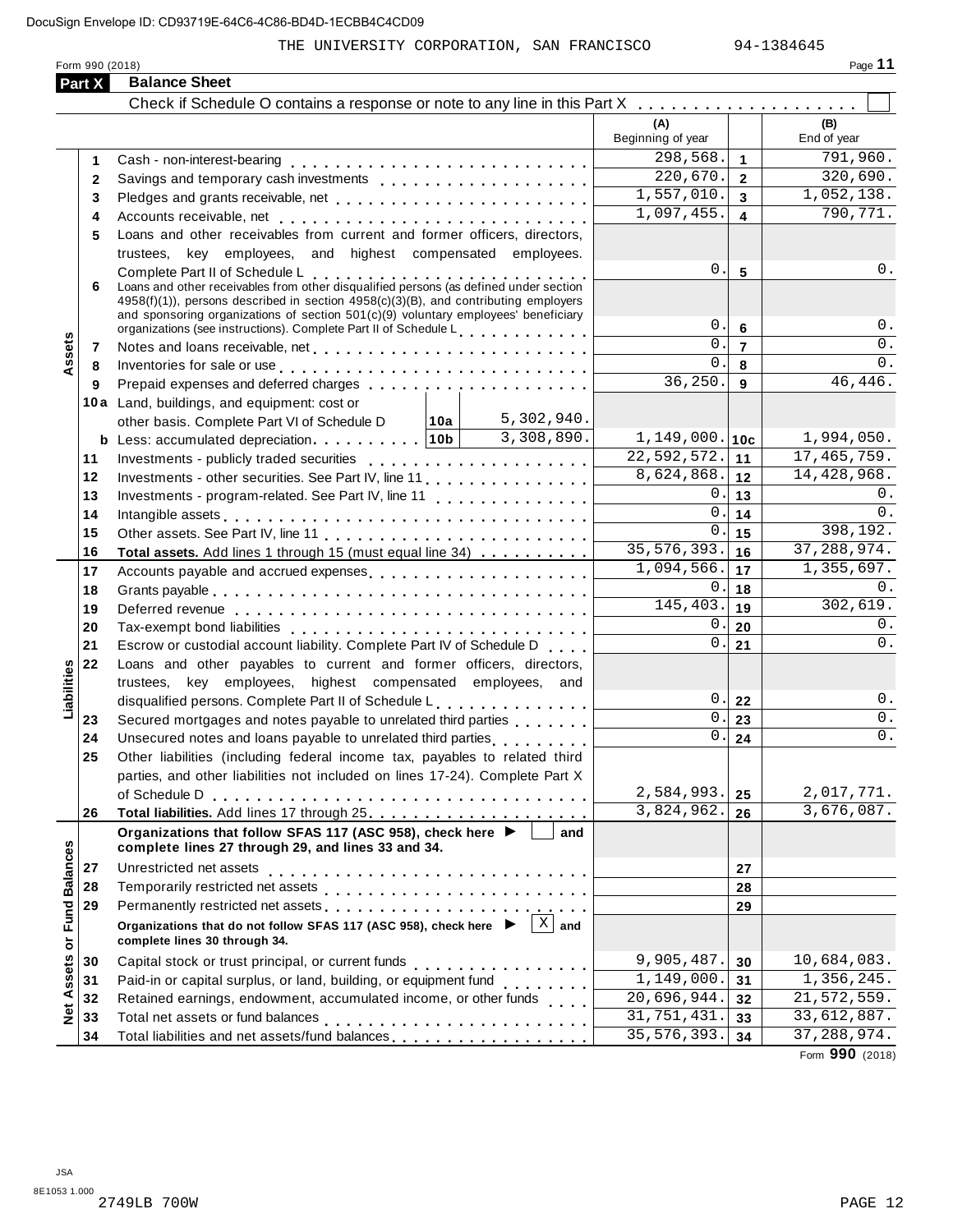THE UNIVERSITY CORPORATION, SAN FRANCISCO 94-1384645

|          | Form 990 (2018)                                                                                                                                                                                                                                                                                                                                            |                |                |            | Page 12 |
|----------|------------------------------------------------------------------------------------------------------------------------------------------------------------------------------------------------------------------------------------------------------------------------------------------------------------------------------------------------------------|----------------|----------------|------------|---------|
| Part XI  | <b>Reconciliation of Net Assets</b>                                                                                                                                                                                                                                                                                                                        |                |                |            |         |
|          |                                                                                                                                                                                                                                                                                                                                                            |                |                |            |         |
| 1        | Total revenue (must equal Part VIII, column (A), line 12)                                                                                                                                                                                                                                                                                                  | $\mathbf{1}$   | 18, 161, 807.  |            |         |
| 2        | Total expenses (must equal Part IX, column (A), line 25)                                                                                                                                                                                                                                                                                                   | $\overline{2}$ | 16,939,275.    |            |         |
| 3        |                                                                                                                                                                                                                                                                                                                                                            | 3              |                | 1,222,532. |         |
| 4        | Net assets or fund balances at beginning of year (must equal Part X, line 33, column (A))                                                                                                                                                                                                                                                                  | 4              | 31,751,431.    |            |         |
| 5        |                                                                                                                                                                                                                                                                                                                                                            | 5              |                | 638,924.   |         |
| 6        |                                                                                                                                                                                                                                                                                                                                                            | 6              |                |            | 0.      |
| 7        |                                                                                                                                                                                                                                                                                                                                                            | $\overline{7}$ |                |            | 0.      |
| 8        |                                                                                                                                                                                                                                                                                                                                                            | 8              |                |            | 0.      |
| 9        | Other changes in net assets or fund balances (explain in Schedule O)                                                                                                                                                                                                                                                                                       | 9              |                |            | $0$ .   |
| 10       | Net assets or fund balances at end of year. Combine lines 3 through 9 (must equal Part X, line                                                                                                                                                                                                                                                             |                |                |            |         |
|          |                                                                                                                                                                                                                                                                                                                                                            | 10             | 33,612,887.    |            |         |
| Part XII | <b>Financial Statements and Reporting</b>                                                                                                                                                                                                                                                                                                                  |                |                |            |         |
|          |                                                                                                                                                                                                                                                                                                                                                            |                |                |            |         |
| 1        | $X$ Accrual<br>Accounting method used to prepare the Form 990:<br>Cash<br>Other<br>If the organization changed its method of accounting from a prior year or checked "Other," explain in<br>Schedule O.                                                                                                                                                    |                |                | Yes        | No      |
|          | 2a Were the organization's financial statements compiled or reviewed by an independent accountant?<br>If "Yes," check a box below to indicate whether the financial statements for the year were compiled or<br>reviewed on a separate basis, consolidated basis, or both:<br>Separate basis<br>Consolidated basis<br>Both consolidated and separate basis |                | 2a             |            | х       |
|          | <b>b</b> Were the organization's financial statements audited by an independent accountant?                                                                                                                                                                                                                                                                |                | 2 <sub>b</sub> | Χ          |         |
|          | If "Yes," check a box below to indicate whether the financial statements for the year were audited on a<br>separate basis, consolidated basis, or both:<br>$\lfloor x \rfloor$ Both consolidated and separate basis<br>Consolidated basis<br>Separate basis                                                                                                |                |                |            |         |
|          | c If "Yes" to line 2a or 2b, does the organization have a committee that assumes responsibility for oversight                                                                                                                                                                                                                                              |                |                |            |         |
|          | of the audit, review, or compilation of its financial statements and selection of an independent accountant?                                                                                                                                                                                                                                               |                | 2c             | Χ          |         |
|          | If the organization changed either its oversight process or selection process during the tax year, explain in<br>Schedule O.                                                                                                                                                                                                                               |                |                |            |         |
|          | 3a As a result of a federal award, was the organization required to undergo an audit or audits as set forth in                                                                                                                                                                                                                                             |                |                |            |         |
|          |                                                                                                                                                                                                                                                                                                                                                            |                | 3a             |            | Χ       |
|          | <b>b</b> If "Yes," did the organization undergo the required audit or audits? If the organization did not undergo the                                                                                                                                                                                                                                      |                |                |            |         |
|          | required audit or audits, explain why in Schedule O and describe any steps taken to undergo such audits.                                                                                                                                                                                                                                                   |                | 3 <sub>b</sub> |            |         |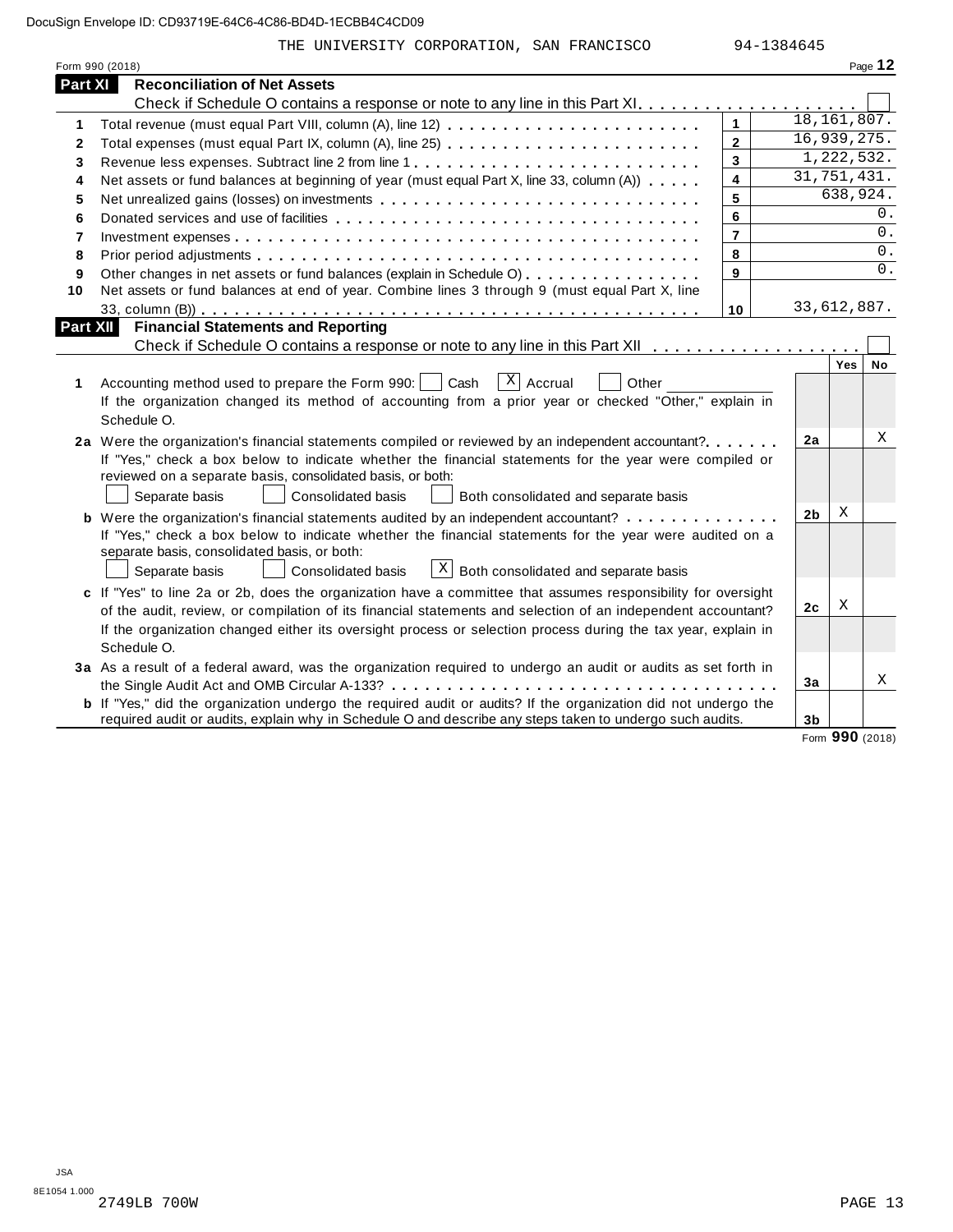| <b>SCHEDULE A</b><br>(Form 990 or 990-EZ)                                                                 |                                                                                                              | <b>Public Charity Status and Public Support</b>                                                      |     |                          |                                                                                                                                                                                                                                                                                                                                                                                 | OMB No. 1545-0047                                                                                                                |  |  |  |
|-----------------------------------------------------------------------------------------------------------|--------------------------------------------------------------------------------------------------------------|------------------------------------------------------------------------------------------------------|-----|--------------------------|---------------------------------------------------------------------------------------------------------------------------------------------------------------------------------------------------------------------------------------------------------------------------------------------------------------------------------------------------------------------------------|----------------------------------------------------------------------------------------------------------------------------------|--|--|--|
|                                                                                                           |                                                                                                              |                                                                                                      |     |                          | Complete if the organization is a section 501(c)(3) organization or a section 4947(a)(1) nonexempt charitable trust.                                                                                                                                                                                                                                                            |                                                                                                                                  |  |  |  |
| Department of the Treasury<br><b>Internal Revenue Service</b>                                             | Attach to Form 990 or Form 990-EZ.<br>Go to www.irs.gov/Form990 for instructions and the latest information. |                                                                                                      |     |                          |                                                                                                                                                                                                                                                                                                                                                                                 |                                                                                                                                  |  |  |  |
| Name of the organization<br>STATE                                                                         |                                                                                                              | THE UNIVERSITY CORPORATION, SAN FRANCISCO                                                            |     |                          | <b>Employer identification number</b><br>94-1384645                                                                                                                                                                                                                                                                                                                             | <b>Inspection</b>                                                                                                                |  |  |  |
| Part I                                                                                                    |                                                                                                              |                                                                                                      |     |                          | Reason for Public Charity Status (All organizations must complete this part.) See instructions.                                                                                                                                                                                                                                                                                 |                                                                                                                                  |  |  |  |
| The organization is not a private foundation because it is: (For lines 1 through 12, check only one box.) |                                                                                                              |                                                                                                      |     |                          |                                                                                                                                                                                                                                                                                                                                                                                 |                                                                                                                                  |  |  |  |
| 1                                                                                                         |                                                                                                              | A church, convention of churches, or association of churches described in section 170(b)(1)(A)(i).   |     |                          |                                                                                                                                                                                                                                                                                                                                                                                 |                                                                                                                                  |  |  |  |
| 2                                                                                                         |                                                                                                              | A school described in section 170(b)(1)(A)(ii). (Attach Schedule E (Form 990 or 990-EZ).)            |     |                          |                                                                                                                                                                                                                                                                                                                                                                                 |                                                                                                                                  |  |  |  |
| 3                                                                                                         |                                                                                                              | A hospital or a cooperative hospital service organization described in section 170(b)(1)(A)(iii).    |     |                          |                                                                                                                                                                                                                                                                                                                                                                                 |                                                                                                                                  |  |  |  |
| 4                                                                                                         |                                                                                                              |                                                                                                      |     |                          | A medical research organization operated in conjunction with a hospital described in section 170(b)(1)(A)(iii). Enter the                                                                                                                                                                                                                                                       |                                                                                                                                  |  |  |  |
| hospital's name, city, and state:                                                                         |                                                                                                              |                                                                                                      |     |                          |                                                                                                                                                                                                                                                                                                                                                                                 |                                                                                                                                  |  |  |  |
| ΙX<br>5                                                                                                   | section $170(b)(1)(A)(iv)$ . (Complete Part II.)                                                             |                                                                                                      |     |                          |                                                                                                                                                                                                                                                                                                                                                                                 | An organization operated for the benefit of a college or university owned or operated by a governmental unit described in        |  |  |  |
| 6                                                                                                         |                                                                                                              | A federal, state, or local government or governmental unit described in section 170(b)(1)(A)(v).     |     |                          |                                                                                                                                                                                                                                                                                                                                                                                 |                                                                                                                                  |  |  |  |
| 7                                                                                                         |                                                                                                              |                                                                                                      |     |                          |                                                                                                                                                                                                                                                                                                                                                                                 | An organization that normally receives a substantial part of its support from a governmental unit or from the general public     |  |  |  |
|                                                                                                           | described in section 170(b)(1)(A)(vi). (Complete Part II.)                                                   |                                                                                                      |     |                          |                                                                                                                                                                                                                                                                                                                                                                                 |                                                                                                                                  |  |  |  |
| 8                                                                                                         |                                                                                                              | A community trust described in section 170(b)(1)(A)(vi). (Complete Part II.)                         |     |                          |                                                                                                                                                                                                                                                                                                                                                                                 |                                                                                                                                  |  |  |  |
| 9                                                                                                         |                                                                                                              |                                                                                                      |     |                          | An agricultural research organization described in section 170(b)(1)(A)(ix) operated in conjunction with a land-grant college                                                                                                                                                                                                                                                   |                                                                                                                                  |  |  |  |
| university:                                                                                               |                                                                                                              |                                                                                                      |     |                          | or university or a non-land-grant college of agriculture (see instructions). Enter the name, city, and state of the college or                                                                                                                                                                                                                                                  |                                                                                                                                  |  |  |  |
| 10                                                                                                        |                                                                                                              | acquired by the organization after June 30, 1975. See section 509(a)(2). (Complete Part III.)        |     |                          | An organization that normally receives: (1) more than 331/3% of its support from contributions, membership fees, and gross<br>receipts from activities related to its exempt functions - subject to certain exceptions, and (2) no more than 331/3% of its<br>support from gross investment income and unrelated business taxable income (less section 511 tax) from businesses |                                                                                                                                  |  |  |  |
| 11                                                                                                        |                                                                                                              | An organization organized and operated exclusively to test for public safety. See section 509(a)(4). |     |                          |                                                                                                                                                                                                                                                                                                                                                                                 |                                                                                                                                  |  |  |  |
| 12                                                                                                        |                                                                                                              |                                                                                                      |     |                          |                                                                                                                                                                                                                                                                                                                                                                                 | An organization organized and operated exclusively for the benefit of, to perform the functions of, or to carry out the purposes |  |  |  |
|                                                                                                           |                                                                                                              |                                                                                                      |     |                          |                                                                                                                                                                                                                                                                                                                                                                                 | of one or more publicly supported organizations described in section 509(a)(1) or section 509(a)(2). See section 509(a)(3).      |  |  |  |
|                                                                                                           |                                                                                                              |                                                                                                      |     |                          |                                                                                                                                                                                                                                                                                                                                                                                 | Check the box in lines 12a through 12d that describes the type of supporting organization and complete lines 12e, 12f, and 12g.  |  |  |  |
| a                                                                                                         |                                                                                                              |                                                                                                      |     |                          | Type I. A supporting organization operated, supervised, or controlled by its supported organization(s), typically by giving                                                                                                                                                                                                                                                     |                                                                                                                                  |  |  |  |
|                                                                                                           |                                                                                                              |                                                                                                      |     |                          | the supported organization(s) the power to regularly appoint or elect a majority of the directors or trustees of the                                                                                                                                                                                                                                                            |                                                                                                                                  |  |  |  |
|                                                                                                           |                                                                                                              | supporting organization. You must complete Part IV, Sections A and B.                                |     |                          |                                                                                                                                                                                                                                                                                                                                                                                 |                                                                                                                                  |  |  |  |
| b                                                                                                         |                                                                                                              |                                                                                                      |     |                          | Type II. A supporting organization supervised or controlled in connection with its supported organization(s), by having<br>control or management of the supporting organization vested in the same persons that control or manage the supported                                                                                                                                 |                                                                                                                                  |  |  |  |
|                                                                                                           |                                                                                                              | organization(s). You must complete Part IV, Sections A and C.                                        |     |                          |                                                                                                                                                                                                                                                                                                                                                                                 |                                                                                                                                  |  |  |  |
| c                                                                                                         |                                                                                                              |                                                                                                      |     |                          | Type III functionally integrated. A supporting organization operated in connection with, and functionally integrated with,                                                                                                                                                                                                                                                      |                                                                                                                                  |  |  |  |
|                                                                                                           |                                                                                                              | its supported organization(s) (see instructions). You must complete Part IV, Sections A, D, and E.   |     |                          |                                                                                                                                                                                                                                                                                                                                                                                 |                                                                                                                                  |  |  |  |
| d                                                                                                         |                                                                                                              |                                                                                                      |     |                          | Type III non-functionally integrated. A supporting organization operated in connection with its supported organization(s)                                                                                                                                                                                                                                                       |                                                                                                                                  |  |  |  |
|                                                                                                           |                                                                                                              |                                                                                                      |     |                          | that is not functionally integrated. The organization generally must satisfy a distribution requirement and an attentiveness                                                                                                                                                                                                                                                    |                                                                                                                                  |  |  |  |
|                                                                                                           |                                                                                                              | requirement (see instructions). You must complete Part IV, Sections A and D, and Part V.             |     |                          |                                                                                                                                                                                                                                                                                                                                                                                 |                                                                                                                                  |  |  |  |
| е                                                                                                         |                                                                                                              | functionally integrated, or Type III non-functionally integrated supporting organization.            |     |                          | Check this box if the organization received a written determination from the IRS that it is a Type I, Type II, Type III                                                                                                                                                                                                                                                         |                                                                                                                                  |  |  |  |
| Ť                                                                                                         |                                                                                                              |                                                                                                      |     |                          |                                                                                                                                                                                                                                                                                                                                                                                 |                                                                                                                                  |  |  |  |
| g                                                                                                         |                                                                                                              | Provide the following information about the supported organization(s).                               |     |                          |                                                                                                                                                                                                                                                                                                                                                                                 |                                                                                                                                  |  |  |  |
| (i) Name of supported organization                                                                        | (ii) EIN                                                                                                     | (iii) Type of organization                                                                           |     | (iv) Is the organization | (v) Amount of monetary                                                                                                                                                                                                                                                                                                                                                          | (vi) Amount of                                                                                                                   |  |  |  |
|                                                                                                           |                                                                                                              | (described on lines 1-10                                                                             |     | listed in your governing | support (see                                                                                                                                                                                                                                                                                                                                                                    | other support (see                                                                                                               |  |  |  |
|                                                                                                           |                                                                                                              | above (see instructions))                                                                            | Yes | document?<br>No          | instructions)                                                                                                                                                                                                                                                                                                                                                                   | instructions)                                                                                                                    |  |  |  |
|                                                                                                           |                                                                                                              |                                                                                                      |     |                          |                                                                                                                                                                                                                                                                                                                                                                                 |                                                                                                                                  |  |  |  |
| (A)                                                                                                       |                                                                                                              |                                                                                                      |     |                          |                                                                                                                                                                                                                                                                                                                                                                                 |                                                                                                                                  |  |  |  |
| (B)                                                                                                       |                                                                                                              |                                                                                                      |     |                          |                                                                                                                                                                                                                                                                                                                                                                                 |                                                                                                                                  |  |  |  |
| (C)                                                                                                       |                                                                                                              |                                                                                                      |     |                          |                                                                                                                                                                                                                                                                                                                                                                                 |                                                                                                                                  |  |  |  |
| (D)                                                                                                       |                                                                                                              |                                                                                                      |     |                          |                                                                                                                                                                                                                                                                                                                                                                                 |                                                                                                                                  |  |  |  |
| (E)                                                                                                       |                                                                                                              |                                                                                                      |     |                          |                                                                                                                                                                                                                                                                                                                                                                                 |                                                                                                                                  |  |  |  |
|                                                                                                           |                                                                                                              |                                                                                                      |     |                          |                                                                                                                                                                                                                                                                                                                                                                                 |                                                                                                                                  |  |  |  |
| Total                                                                                                     |                                                                                                              |                                                                                                      |     |                          |                                                                                                                                                                                                                                                                                                                                                                                 |                                                                                                                                  |  |  |  |
| For Paperwork Reduction Act Notice, see the Instructions for Form 990 or 990-EZ.                          |                                                                                                              |                                                                                                      |     |                          |                                                                                                                                                                                                                                                                                                                                                                                 | Schedule A (Form 990 or 990-EZ) 2018                                                                                             |  |  |  |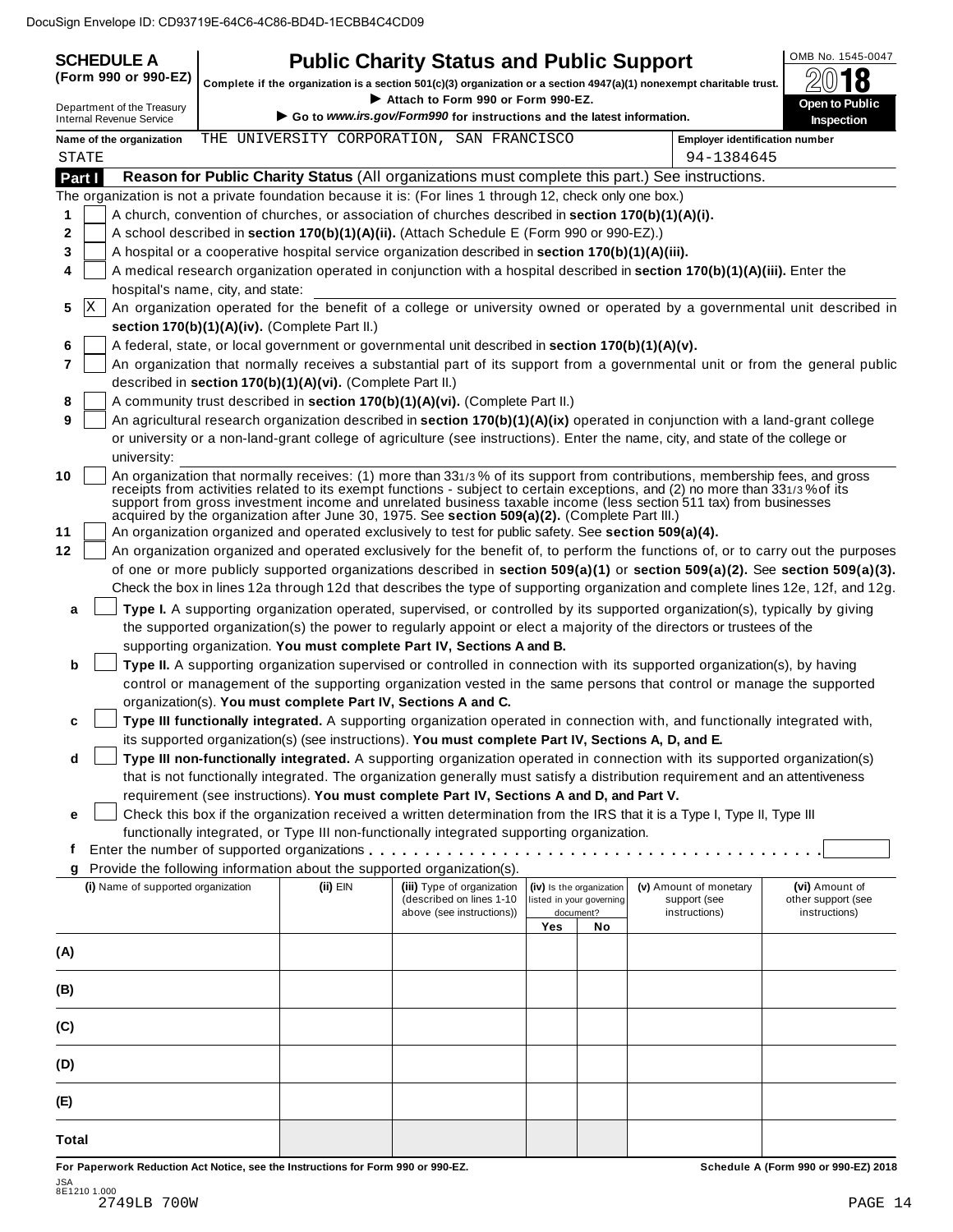THE UNIVERSITY CORPORATION, SAN FRANCISCO 94-1384645

Schedule A (Form 990 or 990-EZ) 2018 Page 2

**Support Schedule for Organizations Described in Sections 170(b)(1)(A)(iv) and 170(b)(1)(A)(vi)** (Complete only if you checked the box on line 5, 7, or 8 of Part I or if the organization failed to qualify under Part III. If the organization fails to qualify under the tests listed below, please complete Part III.) **Part II**

|              | <b>Section A. Public Support</b>                                                                                                                                                                                                         |            |              |             |            |            |             |
|--------------|------------------------------------------------------------------------------------------------------------------------------------------------------------------------------------------------------------------------------------------|------------|--------------|-------------|------------|------------|-------------|
|              | Calendar year (or fiscal year beginning in) ▶                                                                                                                                                                                            | (a) 2014   | (b) 2015     | (c) 2016    | $(d)$ 2017 | (e) 2018   | (f) Total   |
| 1.           | Gifts,<br>contributions,<br>grants,<br>and<br>membership fees received. (Do not<br>include any "unusual grants.")                                                                                                                        | 7,290,291. | 6, 253, 007. | 11,645,617. | 6,854,608. | 8,987,526. | 41,031,049. |
| $\mathbf{2}$ | Tax<br>revenues<br>levied<br>for<br>the<br>organization's benefit and either paid<br>to or expended on its behalf                                                                                                                        |            |              |             |            |            | 0.          |
| 3            | The value of services or facilities<br>furnished by a governmental unit to the<br>organization without charge                                                                                                                            |            |              |             |            |            | 0.          |
| 4            | Total. Add lines 1 through 3.                                                                                                                                                                                                            | 7,290,291. | 6, 253, 007. | 11,645,617. | 6,854,608. | 8,987,526. | 41,031,049. |
| 5            | The portion of total contributions by<br>(other<br>than<br>each<br>person<br>a<br>qovernmental<br>unit<br>publicly<br>or<br>supported organization) included on<br>line 1 that exceeds 2% of the amount<br>shown on line 11, column (f). |            |              |             |            |            | 2,008,033.  |
| 6            | Public support. Subtract line 5 from line 4                                                                                                                                                                                              |            |              |             |            |            | 39,023,016. |
|              | <b>Section B. Total Support</b>                                                                                                                                                                                                          |            |              |             |            |            |             |
|              | Calendar year (or fiscal year beginning in) ▶                                                                                                                                                                                            | (a) 2014   | (b) 2015     | (c) 2016    | $(d)$ 2017 | (e) 2018   | (f) Total   |
| 7            | Amounts from line 4                                                                                                                                                                                                                      | 7,290,291. | 6,253,007.   | 11,645,617  | 6,854,608  | 8,987,526  | 41,031,049. |
| 8            | Gross income from interest, dividends,<br>payments received on securities loans,<br>rents, royalties, and income from<br>similar sources                                                                                                 | 836,096.   | 671,572.     | 420,254.    | 655,151.   | 842,921.   | 3,425,994.  |
| 9            | Net income from unrelated business<br>activities, whether or not the business<br>is regularly carried on with window is regularly carried on                                                                                             |            |              |             |            |            | 0.          |
| 10           | Other income. Do not include gain or<br>loss from the sale of capital assets<br>(Explain in Part VI.) ATCH 1                                                                                                                             | 58,349.    | 136,664.     | 161,956.    | 94,371     | 117,329    | 568,669.    |
| 11           | Total support. Add lines 7 through 10                                                                                                                                                                                                    |            |              |             |            |            | 45,025,712. |
| 12           |                                                                                                                                                                                                                                          |            |              |             |            | 12         | 37,576,250. |
| 13           | First five years. If the Form 990 is for the organization's first, second, third, fourth, or fifth tax year as a section 501(c)(3)                                                                                                       |            |              |             |            |            |             |
|              | <b>Section C. Computation of Public Support Percentage</b>                                                                                                                                                                               |            |              |             |            |            |             |
| 14           | Public support percentage for 2018 (line 6, column (f) divided by line 11, column (f)).                                                                                                                                                  |            |              |             |            | 14         | 86.67%      |
| 15           |                                                                                                                                                                                                                                          |            |              |             |            | 15         | $86.34$ %   |
|              | 16a 331/3% support test - 2018. If the organization did not check the box on line 13, and line 14 is 331/3% or more, check this<br>box and stop here. The organization qualifies as a publicly supported organization                    |            |              |             |            |            | X           |
|              | b 331/3% support test - 2017. If the organization did not check a box on line 13 or 16a, and line 15 is 331/3% or more, check                                                                                                            |            |              |             |            |            |             |
|              |                                                                                                                                                                                                                                          |            |              |             |            |            |             |
|              | 17a 10%-facts-and-circumstances test - 2018. If the organization did not check a box on line 13, 16a, or 16b, and line 14 is                                                                                                             |            |              |             |            |            |             |
|              | 10% or more, and if the organization meets the "facts-and-circumstances" test, check this box and stop here. Explain in                                                                                                                  |            |              |             |            |            |             |
|              | Part VI how the organization meets the "facts-and-circumstances" test. The organization qualifies as a publicly supported                                                                                                                |            |              |             |            |            |             |
|              |                                                                                                                                                                                                                                          |            |              |             |            |            |             |
|              | b 10%-facts-and-circumstances test - 2017. If the organization did not check a box on line 13, 16a, 16b, or 17a, and line                                                                                                                |            |              |             |            |            |             |
|              | 15 is 10% or more, and if the organization meets the "facts-and-circumstances" test, check this box and stop here.                                                                                                                       |            |              |             |            |            |             |
|              | Explain in Part VI how the organization meets the "facts-and-circumstances" test. The organization qualifies as a publicly                                                                                                               |            |              |             |            |            |             |
|              |                                                                                                                                                                                                                                          |            |              |             |            |            |             |
| 18           | Private foundation. If the organization did not check a box on line 13, 16a, 16b, 17a, or 17b, check this box and see                                                                                                                    |            |              |             |            |            |             |
|              |                                                                                                                                                                                                                                          |            |              |             |            |            |             |
|              |                                                                                                                                                                                                                                          |            |              |             |            |            |             |

**Schedule A (Form 990 or 990-EZ) 2018**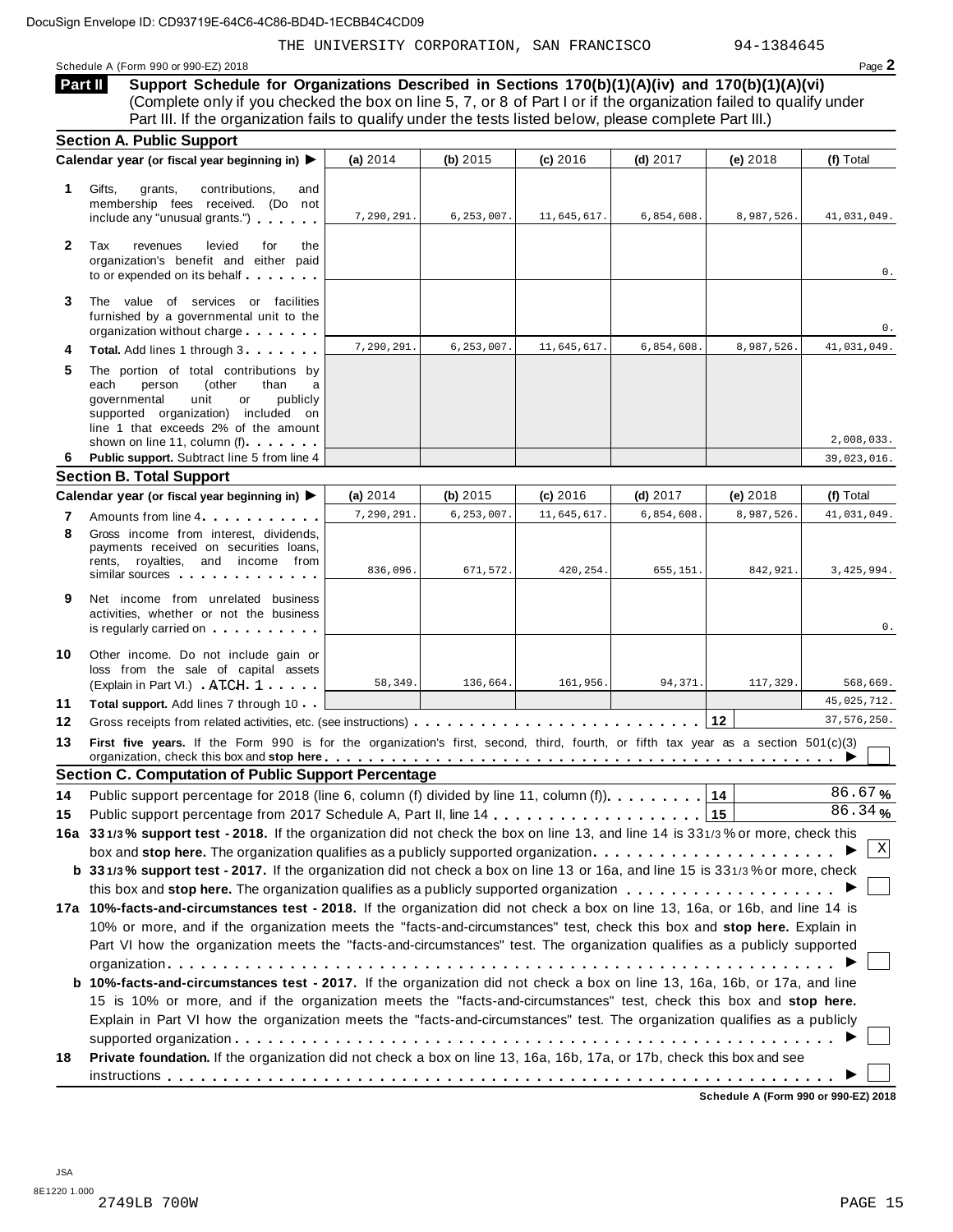THE UNIVERSITY CORPORATION, SAN FRANCISCO 94-1384645

Schedule A (Form 990 or 990-EZ) 2018 Page 3

**Support Schedule for Organizations Described in Section 509(a)(2)** (Complete only if you checked the box on line 10 of Part I or if the organization failed to qualify under Part II. If the organization fails to qualify under the tests listed below, please complete Part II.) **Part III**

|    | Calendar year (or fiscal year beginning in) ▶                                                                                                                                                                                                                         | (a) 2014 | (b) 2015 | (c) 2016 | $(d)$ 2017 | (e) 2018   | (f) Total |
|----|-----------------------------------------------------------------------------------------------------------------------------------------------------------------------------------------------------------------------------------------------------------------------|----------|----------|----------|------------|------------|-----------|
| 1. | Gifts, grants, contributions, and membership fees                                                                                                                                                                                                                     |          |          |          |            |            |           |
|    | received. (Do not include any "unusual grants.")                                                                                                                                                                                                                      |          |          |          |            |            |           |
| 2  | Gross receipts from admissions, merchandise                                                                                                                                                                                                                           |          |          |          |            |            |           |
|    | sold or services performed, or facilities                                                                                                                                                                                                                             |          |          |          |            |            |           |
|    | furnished in any activity that is related to the                                                                                                                                                                                                                      |          |          |          |            |            |           |
|    | organization's tax-exempt purpose                                                                                                                                                                                                                                     |          |          |          |            |            |           |
| 3  | Gross receipts from activities that are not an                                                                                                                                                                                                                        |          |          |          |            |            |           |
|    | unrelated trade or business under section 513                                                                                                                                                                                                                         |          |          |          |            |            |           |
| 4  | Tax<br>levied<br>revenues<br>for<br>the                                                                                                                                                                                                                               |          |          |          |            |            |           |
|    | organization's benefit and either paid to                                                                                                                                                                                                                             |          |          |          |            |            |           |
|    | or expended on its behalf                                                                                                                                                                                                                                             |          |          |          |            |            |           |
| 5  | The value of services or facilities                                                                                                                                                                                                                                   |          |          |          |            |            |           |
|    | furnished by a governmental unit to the                                                                                                                                                                                                                               |          |          |          |            |            |           |
|    | organization without charge                                                                                                                                                                                                                                           |          |          |          |            |            |           |
| 6  | <b>Total.</b> Add lines 1 through 5                                                                                                                                                                                                                                   |          |          |          |            |            |           |
|    |                                                                                                                                                                                                                                                                       |          |          |          |            |            |           |
|    | 7a Amounts included on lines 1, 2, and 3                                                                                                                                                                                                                              |          |          |          |            |            |           |
|    | received from disqualified persons<br><b>b</b> Amounts included on lines 2 and 3                                                                                                                                                                                      |          |          |          |            |            |           |
|    | from other than disqualified<br>received                                                                                                                                                                                                                              |          |          |          |            |            |           |
|    | persons that exceed the greater of \$5,000                                                                                                                                                                                                                            |          |          |          |            |            |           |
|    | or 1% of the amount on line 13 for the year                                                                                                                                                                                                                           |          |          |          |            |            |           |
| c  | Add lines 7a and 7b                                                                                                                                                                                                                                                   |          |          |          |            |            |           |
| 8  | <b>Public support.</b> (Subtract line 7c from                                                                                                                                                                                                                         |          |          |          |            |            |           |
|    | $line 6.)$                                                                                                                                                                                                                                                            |          |          |          |            |            |           |
|    | <b>Section B. Total Support</b>                                                                                                                                                                                                                                       |          |          |          |            |            |           |
|    | Calendar year (or fiscal year beginning in) ▶                                                                                                                                                                                                                         | (a) 2014 | (b) 2015 | (c) 2016 | $(d)$ 2017 | $(e)$ 2018 | (f) Total |
| 9  | Amounts from line 6                                                                                                                                                                                                                                                   |          |          |          |            |            |           |
|    | 10 a Gross income from interest, dividends,<br>payments received on securities loans,<br>rents, royalties, and income from similar<br>sources                                                                                                                         |          |          |          |            |            |           |
| b  | Unrelated business taxable income (less                                                                                                                                                                                                                               |          |          |          |            |            |           |
|    |                                                                                                                                                                                                                                                                       |          |          |          |            |            |           |
|    | section 511 taxes) from businesses                                                                                                                                                                                                                                    |          |          |          |            |            |           |
|    | acquired after June 30, 1975                                                                                                                                                                                                                                          |          |          |          |            |            |           |
|    | c Add lines 10a and 10b                                                                                                                                                                                                                                               |          |          |          |            |            |           |
| 11 | Net income from unrelated business<br>activities not included in line 10b,<br>whether or not the business is regularly<br>carried on entries and the set of the set of the set of the set of the set of the set of the set of the set of                              |          |          |          |            |            |           |
|    |                                                                                                                                                                                                                                                                       |          |          |          |            |            |           |
| 12 | Other income. Do not include gain or<br>loss from the sale of capital assets                                                                                                                                                                                          |          |          |          |            |            |           |
|    | (Explain in Part VI.)                                                                                                                                                                                                                                                 |          |          |          |            |            |           |
| 13 | Total support. (Add lines 9, 10c, 11,                                                                                                                                                                                                                                 |          |          |          |            |            |           |
|    | and 12.) $\cdots$ $\cdots$ $\cdots$ $\cdots$                                                                                                                                                                                                                          |          |          |          |            |            |           |
|    | First five years. If the Form 990 is for the organization's first, second, third, fourth, or fifth tax year as a section 501(c)(3)                                                                                                                                    |          |          |          |            |            |           |
| 14 |                                                                                                                                                                                                                                                                       |          |          |          |            |            |           |
|    |                                                                                                                                                                                                                                                                       |          |          |          |            |            |           |
|    | Section C. Computation of Public Support Percentage                                                                                                                                                                                                                   |          |          |          |            |            |           |
| 15 | Public support percentage for 2018 (line 8, column (f), divided by line 13, column (f) [1] [1] $\ldots$ [1] $\ldots$ [1] $\ldots$ [1] $\ldots$ [1] $\ldots$ [1] $\ldots$ [1] $\ldots$ [1] $\ldots$ [1] $\ldots$ [1] $\ldots$ [1] $\ldots$ [1] $\ldots$ [1] $\ldots$ [ |          |          |          |            | 15         | %         |
| 16 |                                                                                                                                                                                                                                                                       |          |          |          |            | 16         | %         |
|    | Section D. Computation of Investment Income Percentage                                                                                                                                                                                                                |          |          |          |            |            |           |
| 17 | Investment income percentage for 2018 (line 10c, column (f), divided by line 13, column (f)),                                                                                                                                                                         |          |          |          |            | 17         | %         |
|    |                                                                                                                                                                                                                                                                       |          |          |          |            | 18         | $\%$      |
|    |                                                                                                                                                                                                                                                                       |          |          |          |            |            |           |
|    | 19a 331/3% support tests - 2018. If the organization did not check the box on line 14, and line 15 is more than 331/3%, and line                                                                                                                                      |          |          |          |            |            |           |
| 18 | 17 is not more than 331/3%, check this box and stop here. The organization qualifies as a publicly supported organization                                                                                                                                             |          |          |          |            |            |           |
|    | <b>b</b> 331/3% support tests - 2017. If the organization did not check a box on line 14 or line 19a, and line 16 is more than 331/3%, and                                                                                                                            |          |          |          |            |            |           |
|    | line 18 is not more than 331/3%, check this box and stop here. The organization qualifies as a publicly supported organization                                                                                                                                        |          |          |          |            |            |           |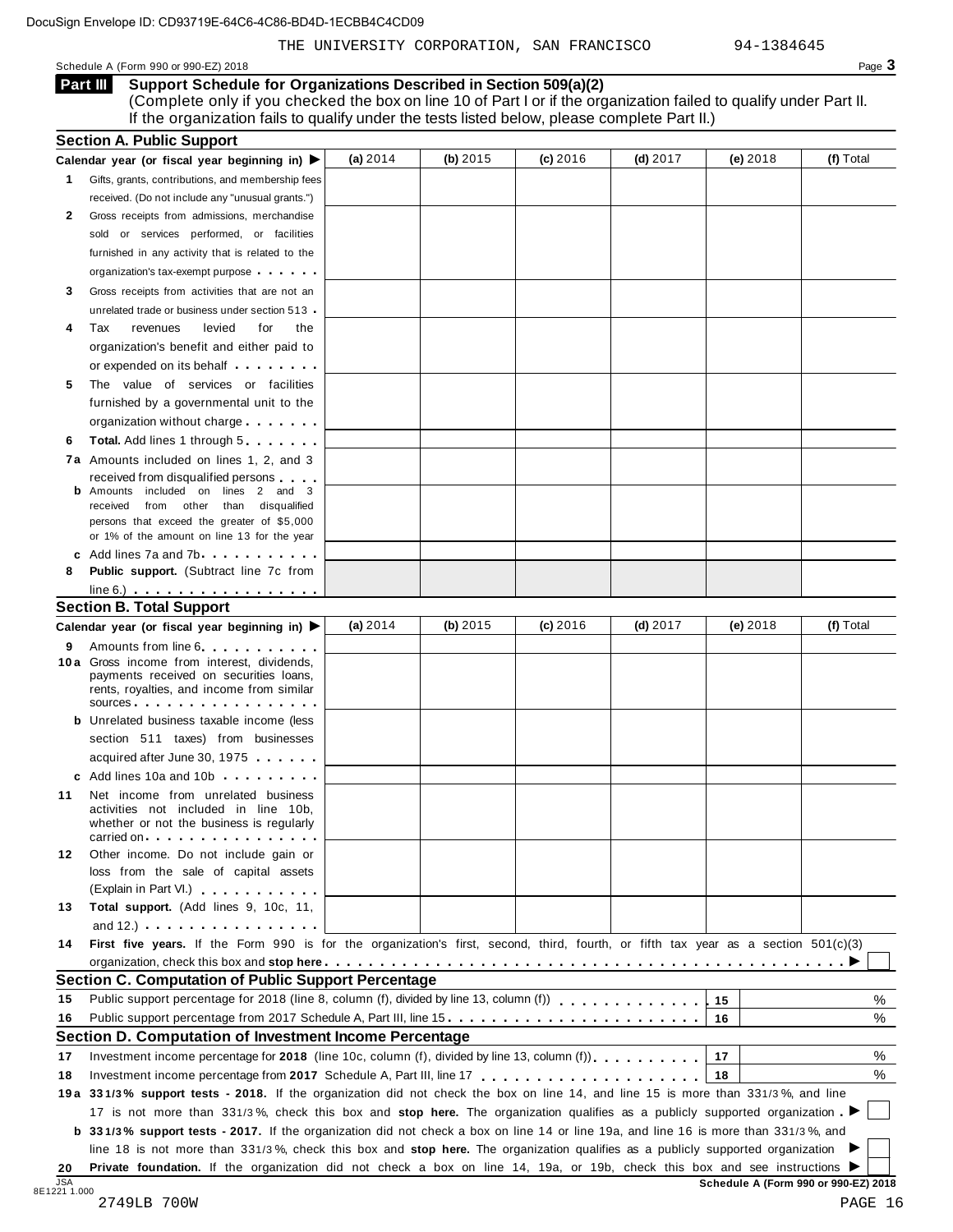THE UNIVERSITY CORPORATION, SAN FRANCISCO 94-1384645

**Yes No**

**2**

**3a**

**3b**

**3c**

**4a**

**4b**

**4c**

**5a**

**5b 5c**

**6**

**7**

**8**

**9a**

**9b**

**9c**

**10a**

Schedule <sup>A</sup> (Form <sup>990</sup> or 990-EZ) <sup>2018</sup> Page **4**

**Part IV Supporting Organizations** (Complete only if you checked a box in line 12 on Part I. If you checked 12a of Part I, complete Sections A and B. If you checked 12b of Part I, complete Sections A and C. If you checked 12c of Part I, complete Sections A, D, and E. If you checked 12d of Part I, complete Sections A and D, and complete Part V.)

## **Section A. All Supporting Organizations**

- **1** Are all of the organization's supported organizations listed by name in the organization's governing documents? *If "No," describe in Part VI how the supported organizations are designated. If designated by class or purpose, describe the designation. If historic and continuing relationship, explain.* **1**
- **2** Did the organization have any supported organization that does not have an IRS determination of status under section 509(a)(1) or (2)? *If"Yes," explain in Part VI how the organization determined that the supported organization was described in section 509(a)(1) or (2).*
- **3 a** Did the organization have a supported organization described in section 501(c)(4), (5), or (6)? *If "Yes," answer (b) and (c) below.*
- **b** Did the organization confirm that each supported organization qualified under section 501(c)(4), (5), or (6) and | satisfied the public support tests under section 509(a)(2)? *If "Yes," describe in Part VI when and how the organization made the determination.*
- **c** Did the organization ensure that all support to such organizations was used exclusively for section 170(c)(2)(B) purposes? *If"Yes," explain in Part VI what controls the organization put in place to ensure such use.*
- **4 a** Was any supported organization not organized in the United States ("foreign supported organization")? *If "Yes," and if you checked 12a or 12b in Part I, answer (b) and (c) below.*
- **b** Did the organization have ultimate control and discretion in deciding whether to make grants to the foreign | supported organization? *If "Yes," describe in Part VI how the organization had such control and discretion despite being controlled or supervised by or in connection with its supported organizations.*
- **c** Did the organization support any foreign supported organization that does not have an IRS determination | under sections 501(c)(3) and 509(a)(1) or (2)? *If "Yes," explain in Part VI what controls the organization used to ensure that all support to the foreign supported organization was used exclusively for section 170(c)(2)(B) purposes.*
- **5 a** Did the organization add, substitute, or remove any supported organizations during the tax year? *If "Yes,"* answer (b) and (c) below (if applicable). Also, provide detail in Part VI, including (i) the names and EIN *numbers of the supported organizations added, substituted, or removed; (ii) the reasons for each such action;* (iii) the authority under the organization's organizing document authorizing such action; and (iv) how the action *was accomplished (such as by amendment to the organizing document).*
- **b Type I or Type II only.** Was any added or substituted supported organization part of a class already designated in the organization's organizing document?
- **c Substitutions only.** Was the substitution the result of an event beyond the organization's control?
- **6** Did the organization provide support (whether in the form of grants or the provision of services or facilities) to anyone other than (i) its supported organizations, (ii) individuals that are part of the charitable class benefited by one or more of its supported organizations, or (iii) other supporting organizations that also support or benefit one or more of the filing organization's supported organizations? *If"Yes," provide detail in Part VI.*
- **7** Did the organization provide a grant, loan, compensation, or other similar payment to a substantial contributor (as defined in section 4958(c)(3)(C)), a family member of a substantial contributor, or a 35% controlled entity with regard to a substantial contributor? *If"Yes," complete Part I of Schedule L (Form 990 or 990-EZ).*
- **8** Did the organization make a loan to a disqualified person (as defined in section 4958) not described in line 7? *If "Yes," complete Part I of Schedule L (Form 990 or 990-EZ).*
- **9a** Was the organization controlled directly or indirectly at any time during the tax year by one or more | disqualified persons as defined in section 4946 (other than foundation managers and organizations described in section 509(a)(1) or (2))? *If"Yes," provide detail in Part VI.*
- **b** Did one or more disqualified persons (as defined in line 9a) hold a controlling interest in any entity in which | the supporting organization had an interest? *If"Yes," provide detail in Part VI.*
- **c** Did a disqualified person (as defined in line 9a) have an ownership interest in, or derive any personal benefit from, assets in which the supporting organization also had an interest? *If"Yes," provide detail in Part VI.*
- **10a** Was the organization subject to the excess business holdings rules of section 4943 because of section | 4943(f) (regarding certain Type II supporting organizations, and all Type III non-functionally integrated supporting organizations)? *If"Yes," answer 10b below.*
	- **b** Did the organization have any excess business holdings in the tax year? *(Use Schedule C, Form 4720, to determine whether the organization had excess business holdings.)*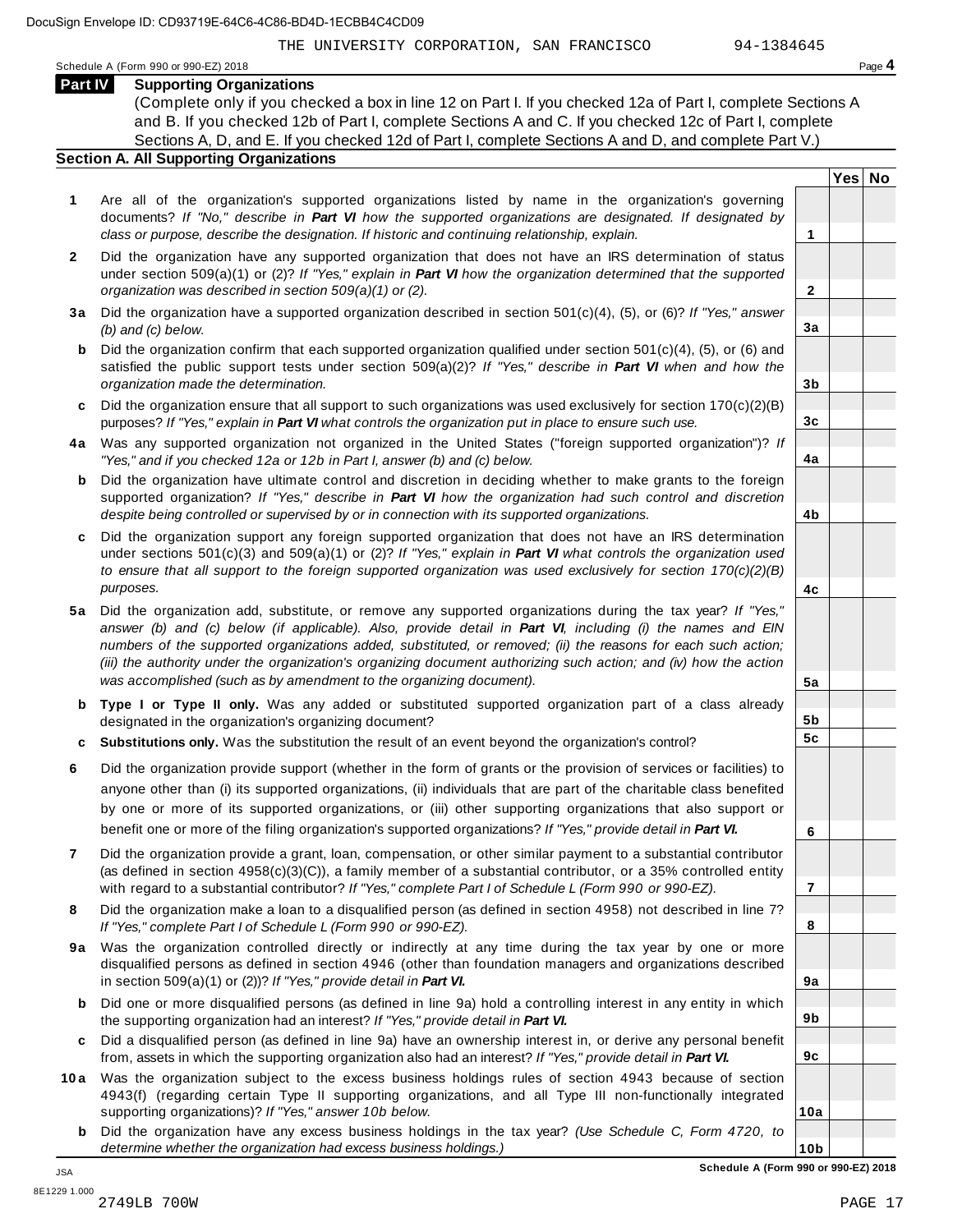|              | Part IV<br><b>Supporting Organizations (continued)</b>                                                                                                                                                                                                                                                                                                                                                                                                                      |                      |        |  |
|--------------|-----------------------------------------------------------------------------------------------------------------------------------------------------------------------------------------------------------------------------------------------------------------------------------------------------------------------------------------------------------------------------------------------------------------------------------------------------------------------------|----------------------|--------|--|
|              |                                                                                                                                                                                                                                                                                                                                                                                                                                                                             |                      | Yes No |  |
| 11           | Has the organization accepted a gift or contribution from any of the following persons?                                                                                                                                                                                                                                                                                                                                                                                     |                      |        |  |
|              | a A person who directly or indirectly controls, either alone or together with persons described in (b) and (c)                                                                                                                                                                                                                                                                                                                                                              |                      |        |  |
|              | below, the governing body of a supported organization?                                                                                                                                                                                                                                                                                                                                                                                                                      | 11a                  |        |  |
| b            | A family member of a person described in (a) above?                                                                                                                                                                                                                                                                                                                                                                                                                         | 11 <sub>b</sub>      |        |  |
|              | c A 35% controlled entity of a person described in (a) or (b) above? If "Yes" to a, b, or c, provide detail in Part VI.                                                                                                                                                                                                                                                                                                                                                     | 11c                  |        |  |
|              | <b>Section B. Type I Supporting Organizations</b>                                                                                                                                                                                                                                                                                                                                                                                                                           |                      |        |  |
|              |                                                                                                                                                                                                                                                                                                                                                                                                                                                                             |                      | Yes No |  |
| 1            | Did the directors, trustees, or membership of one or more supported organizations have the power to<br>regularly appoint or elect at least a majority of the organization's directors or trustees at all times during the                                                                                                                                                                                                                                                   |                      |        |  |
|              | tax year? If "No," describe in Part VI how the supported organization(s) effectively operated, supervised, or<br>controlled the organization's activities. If the organization had more than one supported organization,<br>describe how the powers to appoint and/or remove directors or trustees were allocated among the supported<br>organizations and what conditions or restrictions, if any, applied to such powers during the tax year.                             |                      |        |  |
| $\mathbf{2}$ | Did the organization operate for the benefit of any supported organization other than the supported<br>organization(s) that operated, supervised, or controlled the supporting organization? If "Yes," explain in Part                                                                                                                                                                                                                                                      | 1                    |        |  |
|              | VI how providing such benefit carried out the purposes of the supported organization(s) that operated,<br>supervised, or controlled the supporting organization.                                                                                                                                                                                                                                                                                                            | $\mathbf{2}$         |        |  |
|              | <b>Section C. Type II Supporting Organizations</b>                                                                                                                                                                                                                                                                                                                                                                                                                          |                      |        |  |
|              |                                                                                                                                                                                                                                                                                                                                                                                                                                                                             |                      | Yes No |  |
| 1            | Were a majority of the organization's directors or trustees during the tax year also a majority of the directors<br>or trustees of each of the organization's supported organization(s)? If "No," describe in Part VI how control<br>or management of the supporting organization was vested in the same persons that controlled or managed<br>the supported organization(s).                                                                                               | 1                    |        |  |
|              | Section D. All Type III Supporting Organizations                                                                                                                                                                                                                                                                                                                                                                                                                            |                      |        |  |
|              |                                                                                                                                                                                                                                                                                                                                                                                                                                                                             |                      | Yes No |  |
| 1            | Did the organization provide to each of its supported organizations, by the last day of the fifth month of the<br>organization's tax year, (i) a written notice describing the type and amount of support provided during the prior<br>tax year, (ii) a copy of the Form 990 that was most recently filed as of the date of notification, and (iii) copies of<br>the organization's governing documents in effect on the date of notification, to the extent not previously |                      |        |  |
|              | provided?                                                                                                                                                                                                                                                                                                                                                                                                                                                                   | 1                    |        |  |
| 2            | Were any of the organization's officers, directors, or trustees either (i) appointed or elected by the supported<br>organization(s) or (ii) serving on the governing body of a supported organization? If "No," explain in Part VI how<br>the organization maintained a close and continuous working relationship with the supported organization(s).                                                                                                                       |                      |        |  |
|              |                                                                                                                                                                                                                                                                                                                                                                                                                                                                             | $\mathbf 2$          |        |  |
| 3            | By reason of the relationship described in (2), did the organization's supported organizations have a<br>significant voice in the organization's investment policies and in directing the use of the organization's<br>income or assets at all times during the tax year? If "Yes," describe in Part VI the role the organization's                                                                                                                                         |                      |        |  |
|              | supported organizations played in this regard.                                                                                                                                                                                                                                                                                                                                                                                                                              | 3                    |        |  |
|              | Section E. Type III Functionally Integrated Supporting Organizations                                                                                                                                                                                                                                                                                                                                                                                                        |                      |        |  |
| 1            | Check the box next to the method that the organization used to satisfy the Integral Part Test during the year (see instructions).                                                                                                                                                                                                                                                                                                                                           |                      |        |  |
| a            | The organization satisfied the Activities Test. Complete line 2 below.                                                                                                                                                                                                                                                                                                                                                                                                      |                      |        |  |
| b            | The organization is the parent of each of its supported organizations. Complete line 3 below.                                                                                                                                                                                                                                                                                                                                                                               |                      |        |  |
| c            | The organization supported a governmental entity. Describe in Part VI how you supported a government entity (see instructions).                                                                                                                                                                                                                                                                                                                                             |                      |        |  |
|              |                                                                                                                                                                                                                                                                                                                                                                                                                                                                             |                      | Yes No |  |
| 2            | Activities Test. Answer (a) and (b) below.                                                                                                                                                                                                                                                                                                                                                                                                                                  |                      |        |  |
| a            | Did substantially all of the organization's activities during the tax year directly further the exempt purposes of                                                                                                                                                                                                                                                                                                                                                          |                      |        |  |
|              | the supported organization(s) to which the organization was responsive? If "Yes," then in Part VI identify<br>those supported organizations and explain how these activities directly furthered their exempt purposes,<br>how the organization was responsive to those supported organizations, and how the organization determined                                                                                                                                         |                      |        |  |
|              | that these activities constituted substantially all of its activities.                                                                                                                                                                                                                                                                                                                                                                                                      | 2a                   |        |  |
| b            | Did the activities described in (a) constitute activities that, but for the organization's involvement, one or more<br>of the organization's supported organization(s) would have been engaged in? If "Yes," explain in Part VI the<br>reasons for the organization's position that its supported organization(s) would have engaged in these                                                                                                                               |                      |        |  |
|              | activities but for the organization's involvement.                                                                                                                                                                                                                                                                                                                                                                                                                          | 2 <sub>b</sub>       |        |  |
| 3<br>a       | Parent of Supported Organizations. Answer (a) and (b) below.<br>Did the organization have the power to regularly appoint or elect a majority of the officers, directors, or                                                                                                                                                                                                                                                                                                 |                      |        |  |
| b            | trustees of each of the supported organizations? Provide details in Part VI.<br>Did the organization exercise a substantial degree of direction over the policies, programs, and activities of each<br>of its supported organizations? If "Yes," describe in Part VI the role played by the organization in this regard.                                                                                                                                                    | 3a<br>3 <sub>b</sub> |        |  |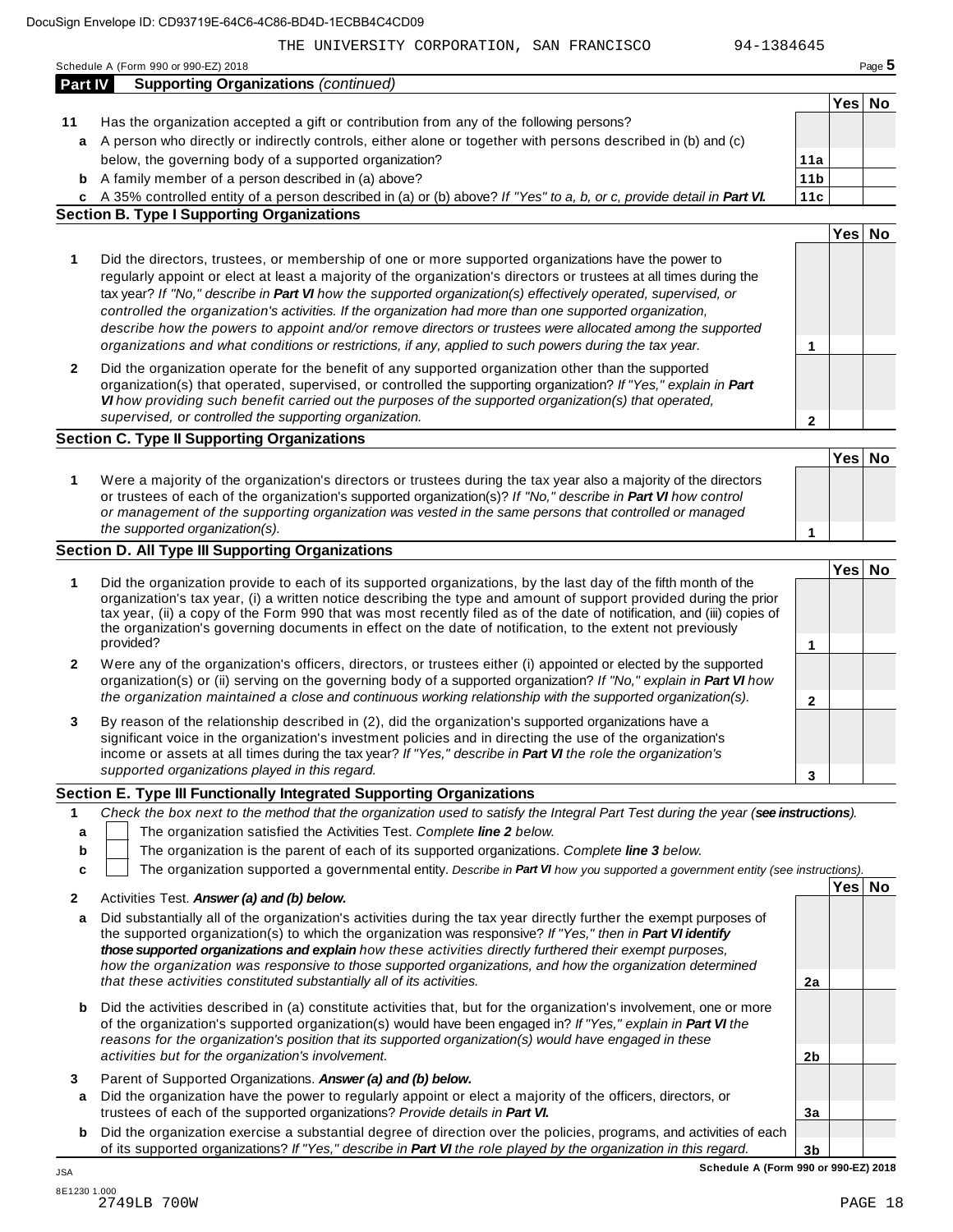| THE UNIVERSITY CORPORATION, SAN FRANCISCO                                                                                                       |                         |                | 94-1384645                     |
|-------------------------------------------------------------------------------------------------------------------------------------------------|-------------------------|----------------|--------------------------------|
| Schedule A (Form 990 or 990-EZ) 2018                                                                                                            |                         |                | Page $6$                       |
| Part V<br>Type III Non-Functionally Integrated 509(a)(3) Supporting Organizations                                                               |                         |                |                                |
| $\mathbf 1$<br>Check here if the organization satisfied the Integral Part Test as a qualifying trust on Nov. 20, 1970 (explain in Part VI). See |                         |                |                                |
| instructions. All other Type III non-functionally integrated supporting organizations must complete Sections A through E.                       |                         |                |                                |
|                                                                                                                                                 |                         |                | (B) Current Year               |
| Section A - Adjusted Net Income                                                                                                                 |                         | (A) Prior Year | (optional)                     |
| 1 Net short-term capital gain                                                                                                                   | 1                       |                |                                |
| 2 Recoveries of prior-year distributions                                                                                                        | $\mathbf{2}$            |                |                                |
| 3 Other gross income (see instructions)                                                                                                         | 3                       |                |                                |
| 4 Add lines 1 through 3.                                                                                                                        | 4                       |                |                                |
| 5 Depreciation and depletion                                                                                                                    | 5                       |                |                                |
| 6 Portion of operating expenses paid or incurred for production or                                                                              |                         |                |                                |
| collection of gross income or for management, conservation, or                                                                                  |                         |                |                                |
| maintenance of property held for production of income (see instructions)                                                                        | 6                       |                |                                |
| 7 Other expenses (see instructions)                                                                                                             | $\overline{\mathbf{r}}$ |                |                                |
| 8 Adjusted Net Income (subtract lines 5, 6, and 7 from line 4)                                                                                  | 8                       |                |                                |
| <b>Section B - Minimum Asset Amount</b>                                                                                                         |                         | (A) Prior Year | (B) Current Year<br>(optional) |
| 1 Aggregate fair market value of all non-exempt-use assets (see                                                                                 |                         |                |                                |
| instructions for short tax year or assets held for part of year):                                                                               |                         |                |                                |
| a Average monthly value of securities                                                                                                           | 1a                      |                |                                |
| <b>b</b> Average monthly cash balances                                                                                                          | 1 <sub>b</sub>          |                |                                |
| c Fair market value of other non-exempt-use assets                                                                                              | 1 <sub>c</sub>          |                |                                |
| d Total (add lines 1a, 1b, and 1c)                                                                                                              | 1 <sub>d</sub>          |                |                                |
| e Discount claimed for blockage or other                                                                                                        |                         |                |                                |
| factors (explain in detail in Part VI):                                                                                                         |                         |                |                                |
| 2 Acquisition indebtedness applicable to non-exempt-use assets                                                                                  | 2                       |                |                                |
| 3 Subtract line 2 from line 1d.                                                                                                                 | 3                       |                |                                |
| 4 Cash deemed held for exempt use. Enter 1-1/2% of line 3 (for greater amount,                                                                  |                         |                |                                |
| see instructions).                                                                                                                              | 4                       |                |                                |
| 5 Net value of non-exempt-use assets (subtract line 4 from line 3)                                                                              | 5                       |                |                                |
| 6 Multiply line 5 by .035.                                                                                                                      | 6                       |                |                                |
| 7 Recoveries of prior-year distributions                                                                                                        | $\overline{7}$          |                |                                |
| 8 Minimum Asset Amount (add line 7 to line 6)                                                                                                   | 8                       |                |                                |
| <b>Section C - Distributable Amount</b>                                                                                                         |                         |                | <b>Current Year</b>            |
| 1 Adjusted net income for prior year (from Section A, line 8, Column A)                                                                         | 1                       |                |                                |
| 2 Enter 85% of line 1.                                                                                                                          | $\overline{\mathbf{2}}$ |                |                                |
| 3 Minimum asset amount for prior year (from Section B, line 8, Column A)                                                                        | $\overline{\mathbf{3}}$ |                |                                |

**4** Enter greater of line 2 or line 3. **5** Income tax imposed in prior year **6 Distributable Amount.** Subtract line 5 from line 4, unless subject to

emergency temporary reduction (see instructions).

**7** Check here if the current year is the organization's first as a non-functionally integrated Type III supporting organization (see instructions).

**4 5**

**6**

**Schedule A (Form 990 or 990-EZ) 2018**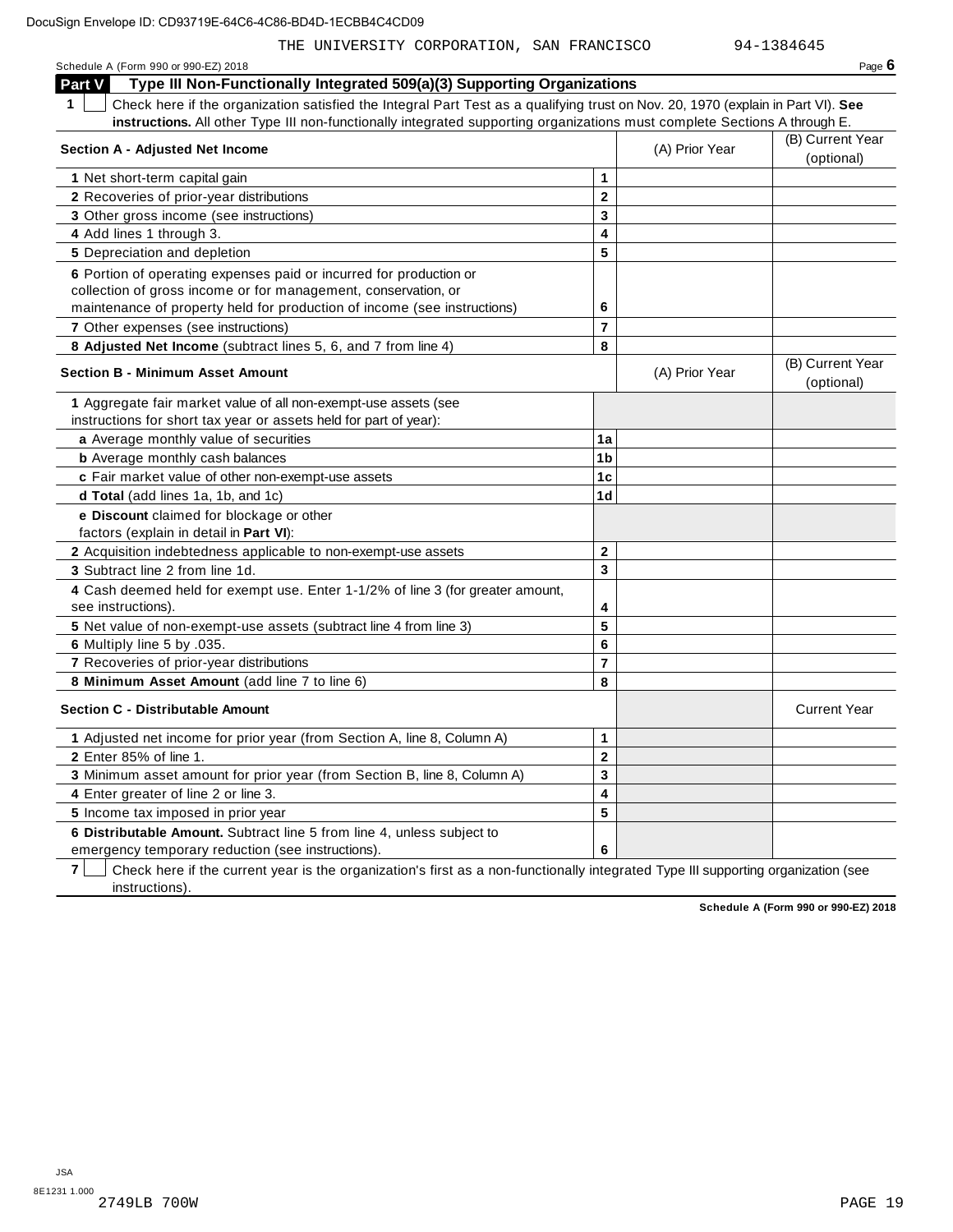| Page |
|------|
|      |

|                         | Type III Non-Functionally Integrated 509(a)(3) Supporting Organizations (continued)<br>Part V |                                    |                                               |                                                  |  |  |  |  |  |
|-------------------------|-----------------------------------------------------------------------------------------------|------------------------------------|-----------------------------------------------|--------------------------------------------------|--|--|--|--|--|
|                         | <b>Section D - Distributions</b>                                                              |                                    |                                               | <b>Current Year</b>                              |  |  |  |  |  |
| 1                       | Amounts paid to supported organizations to accomplish exempt purposes                         |                                    |                                               |                                                  |  |  |  |  |  |
| $\mathbf{2}$            | Amounts paid to perform activity that directly furthers exempt purposes of supported          |                                    |                                               |                                                  |  |  |  |  |  |
|                         | organizations, in excess of income from activity                                              |                                    |                                               |                                                  |  |  |  |  |  |
| 3                       | Administrative expenses paid to accomplish exempt purposes of supported organizations         |                                    |                                               |                                                  |  |  |  |  |  |
| 4                       | Amounts paid to acquire exempt-use assets                                                     |                                    |                                               |                                                  |  |  |  |  |  |
| 5                       | Qualified set-aside amounts (prior IRS approval required)                                     |                                    |                                               |                                                  |  |  |  |  |  |
| 6                       | Other distributions (describe in Part VI). See instructions.                                  |                                    |                                               |                                                  |  |  |  |  |  |
| $\overline{\mathbf{r}}$ | Total annual distributions. Add lines 1 through 6.                                            |                                    |                                               |                                                  |  |  |  |  |  |
| 8                       | Distributions to attentive supported organizations to which the organization is responsive    |                                    |                                               |                                                  |  |  |  |  |  |
|                         | (provide details in Part VI). See instructions.                                               |                                    |                                               |                                                  |  |  |  |  |  |
| 9                       | Distributable amount for 2018 from Section C, line 6                                          |                                    |                                               |                                                  |  |  |  |  |  |
| 10                      | Line 8 amount divided by line 9 amount                                                        |                                    |                                               |                                                  |  |  |  |  |  |
|                         | <b>Section E - Distribution Allocations (see instructions)</b>                                | (i)<br><b>Excess Distributions</b> | (ii)<br><b>Underdistributions</b><br>Pre-2018 | (iii)<br><b>Distributable</b><br>Amount for 2018 |  |  |  |  |  |
| 1                       | Distributable amount for 2018 from Section C, line 6                                          |                                    |                                               |                                                  |  |  |  |  |  |
| $\mathbf{2}$            | Underdistributions, if any, for years prior to 2018                                           |                                    |                                               |                                                  |  |  |  |  |  |
|                         | (reasonable cause required - explain in Part VI). See                                         |                                    |                                               |                                                  |  |  |  |  |  |
|                         | instructions.                                                                                 |                                    |                                               |                                                  |  |  |  |  |  |
| 3                       | Excess distributions carryover, if any, to 2018                                               |                                    |                                               |                                                  |  |  |  |  |  |
| a                       | From 2013                                                                                     |                                    |                                               |                                                  |  |  |  |  |  |
| b                       | From 2014 $\frac{201}{20}$                                                                    |                                    |                                               |                                                  |  |  |  |  |  |
| c                       | From 2015 $\frac{1}{2}$                                                                       |                                    |                                               |                                                  |  |  |  |  |  |
| d                       | From 2016 $\frac{1}{\sqrt{2}}$                                                                |                                    |                                               |                                                  |  |  |  |  |  |
| е                       | From 2017                                                                                     |                                    |                                               |                                                  |  |  |  |  |  |
| f                       | Total of lines 3a through e                                                                   |                                    |                                               |                                                  |  |  |  |  |  |
| g                       | Applied to underdistributions of prior years                                                  |                                    |                                               |                                                  |  |  |  |  |  |
| h                       | Applied to 2018 distributable amount                                                          |                                    |                                               |                                                  |  |  |  |  |  |
| j.                      | Carryover from 2013 not applied (see instructions)                                            |                                    |                                               |                                                  |  |  |  |  |  |
|                         | Remainder. Subtract lines 3g, 3h, and 3i from 3f.                                             |                                    |                                               |                                                  |  |  |  |  |  |
| 4                       | Distributions for 2018 from                                                                   |                                    |                                               |                                                  |  |  |  |  |  |
|                         | Section D, line 7:                                                                            |                                    |                                               |                                                  |  |  |  |  |  |
| a                       | Applied to underdistributions of prior years                                                  |                                    |                                               |                                                  |  |  |  |  |  |
| b                       | Applied to 2018 distributable amount                                                          |                                    |                                               |                                                  |  |  |  |  |  |
| c                       | Remainder. Subtract lines 4a and 4b from 4.                                                   |                                    |                                               |                                                  |  |  |  |  |  |
|                         | Remaining underdistributions for years prior to 2018, if                                      |                                    |                                               |                                                  |  |  |  |  |  |
|                         | any. Subtract lines 3g and 4a from line 2. For result                                         |                                    |                                               |                                                  |  |  |  |  |  |
|                         | greater than zero, explain in Part VI. See instructions.                                      |                                    |                                               |                                                  |  |  |  |  |  |
| 6                       | Remaining underdistributions for 2018. Subtract lines 3h                                      |                                    |                                               |                                                  |  |  |  |  |  |
|                         | and 4b from line 1. For result greater than zero, explain in                                  |                                    |                                               |                                                  |  |  |  |  |  |
|                         | Part VI. See instructions.                                                                    |                                    |                                               |                                                  |  |  |  |  |  |
| $\overline{7}$          | Excess distributions carryover to 2019. Add lines 3j                                          |                                    |                                               |                                                  |  |  |  |  |  |
|                         | and 4c.                                                                                       |                                    |                                               |                                                  |  |  |  |  |  |
| 8                       | Breakdown of line 7:                                                                          |                                    |                                               |                                                  |  |  |  |  |  |
| a                       | Excess from 2014                                                                              |                                    |                                               |                                                  |  |  |  |  |  |
| b                       | Excess from 2015                                                                              |                                    |                                               |                                                  |  |  |  |  |  |
| c                       | Excess from 2016                                                                              |                                    |                                               |                                                  |  |  |  |  |  |
| d                       | Excess from 2017                                                                              |                                    |                                               |                                                  |  |  |  |  |  |
| е                       | Excess from 2018                                                                              |                                    |                                               |                                                  |  |  |  |  |  |

**Schedule A (Form 990 or 990-EZ) 2018**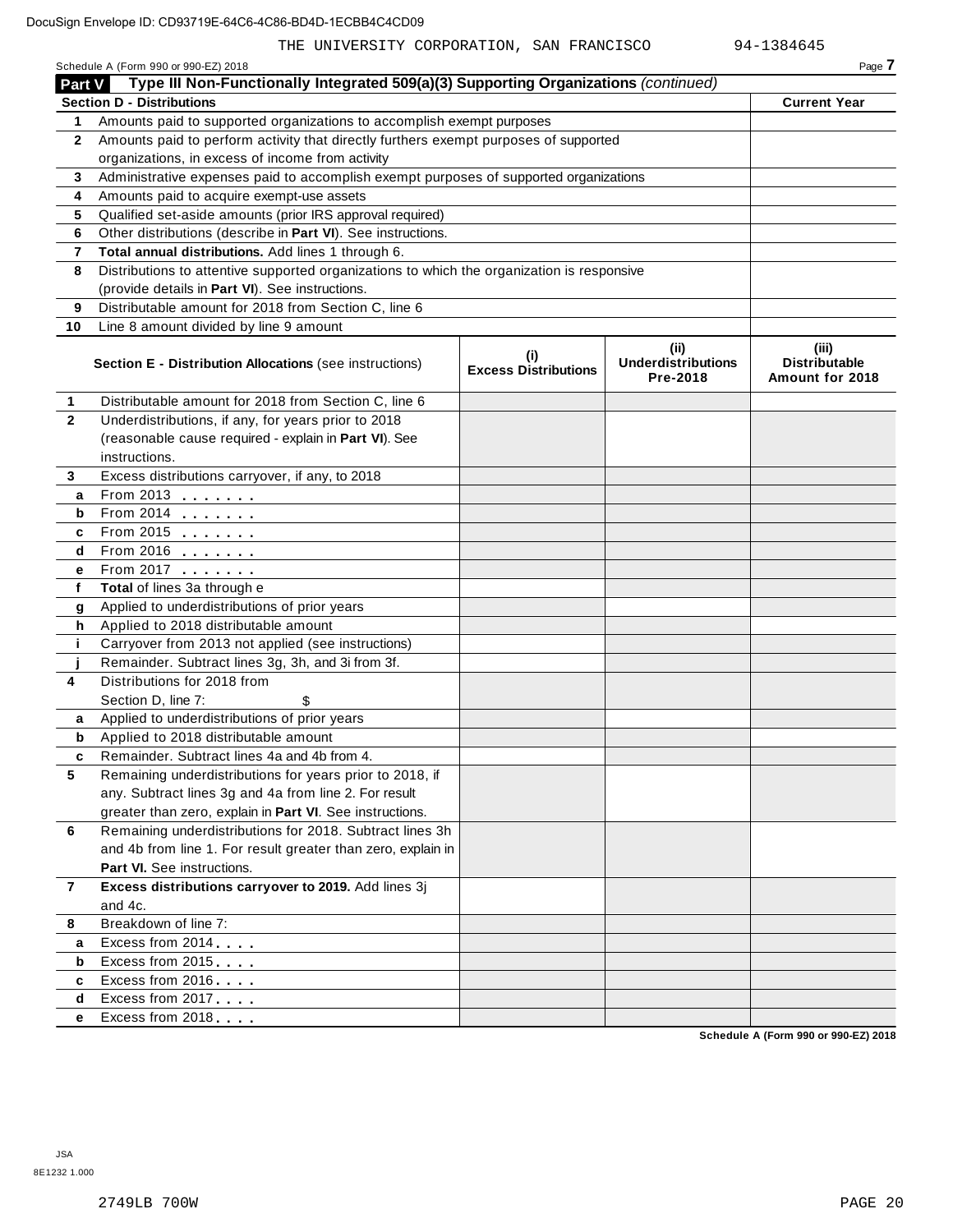## THE UNIVERSITY CORPORATION, SAN FRANCISCO 94-1384645

Schedule <sup>A</sup> (Form <sup>990</sup> or 990-EZ) <sup>2018</sup> Page **8**

**Supplemental Information.** Provide the explanations required by Part II, line 10; Part II, line 17a or 17b; Part **Part VI** III, line 12; Part IV, Section A, lines 1, 2, 3b, 3c, 4b, 4c, 5a, 6, 9a, 9b, 9c, 11a, 11b, and 11c; Part IV, Section B, lines 1 and 2; Part IV, Section C, line 1; Part IV, Section D, lines 2 and 3; Part IV, Section E, lines 1c, 2a, 2b, 3a and 3b; Part V, line 1; Part V, Section B, line 1e; Part V, Section D, lines 5, 6, and 8; and Part V, Section E, lines 2, 5, and 6. Also complete this part for any additional information. (See instructions.)

|                               | ATTACHMENT<br>SCHEDULE A, PART II - OTHER INCOME |          |          |         |          |          |  |  |  |
|-------------------------------|--------------------------------------------------|----------|----------|---------|----------|----------|--|--|--|
|                               |                                                  |          |          |         |          |          |  |  |  |
| DESCRIPTION                   | 2014                                             | 2015     | 2016     | 2017    | 2018     | TOTAL    |  |  |  |
| GROSS INCOME FROM FUNDRAISING | 58,349.                                          | 136,664. | 161,956. | 94,371. | 117,329. | 568,669. |  |  |  |
| TOTALS                        | 58,349.                                          | 136,664. | 161,956. | 94,371. | 117,329. | 568,669. |  |  |  |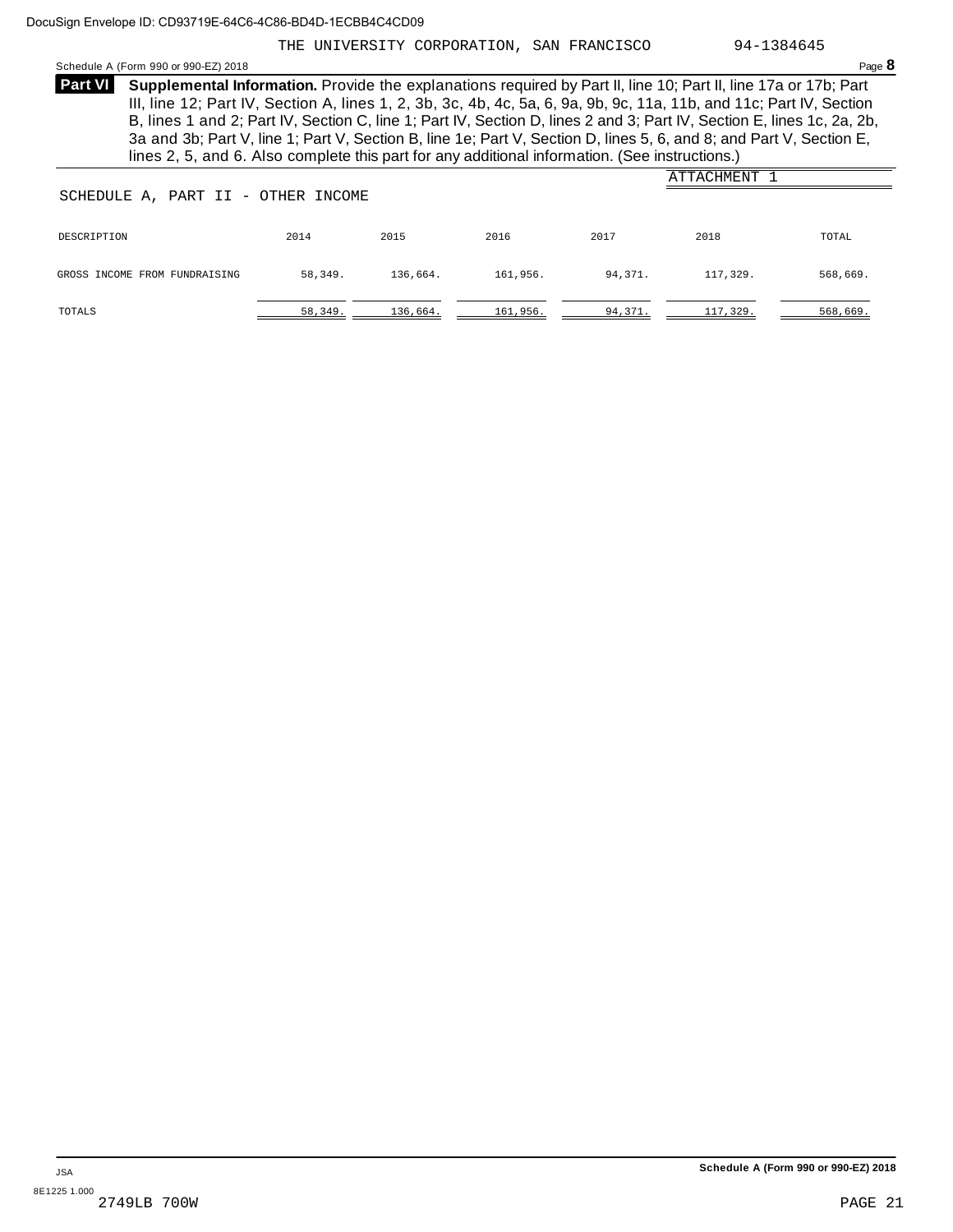| <b>Schedule B</b><br><b>Schedule of Contributors</b><br>(Form 990, 990-EZ,  |                                                                                                           |  | OMB No. 1545-0047                     |
|-----------------------------------------------------------------------------|-----------------------------------------------------------------------------------------------------------|--|---------------------------------------|
| or 990-PF)<br>Department of the Treasury<br><b>Internal Revenue Service</b> | Attach to Form 990, Form 990-EZ, or Form 990-PF.<br>Go to www.irs.gov/Form990 for the latest information. |  | 18                                    |
| Name of the organization                                                    |                                                                                                           |  | <b>Employer identification number</b> |
|                                                                             | THE UNIVERSITY CORPORATION, SAN FRANCISCO                                                                 |  |                                       |
| <b>STATE</b>                                                                |                                                                                                           |  | 94-1384645                            |
| Organization type (check one):                                              |                                                                                                           |  |                                       |
| Filers of:                                                                  | Section:                                                                                                  |  |                                       |
| Form 990 or 990-FZ                                                          | X  <br>$501(c)$ (3<br>) (enter number) organization                                                       |  |                                       |
|                                                                             | $4947(a)(1)$ nonexempt charitable trust not treated as a private foundation                               |  |                                       |
|                                                                             | 527 political organization                                                                                |  |                                       |
| Form 990-PF                                                                 | 501(c)(3) exempt private foundation                                                                       |  |                                       |
|                                                                             | $4947(a)(1)$ nonexempt charitable trust treated as a private foundation                                   |  |                                       |
|                                                                             | $501(c)(3)$ taxable private foundation                                                                    |  |                                       |

Check if your organization is covered by the **General Rule** or a **Special Rule.**

**Note:** Only a section 501(c)(7), (8), or (10) organization can check boxes for both the General Rule and a Special Rule. See instructions.

## **General Rule**

For an organization filing Form 990, 990-EZ, or 990-PF that received, during the year, contributions totaling \$5,000 or more (in money or property) from any one contributor. Complete Parts I and II. See instructions for determining a contributor's total contributions.

## **Special Rules**

 $\text{X}$  For an organization described in section 501(c)(3) filing Form 990 or 990-EZ that met the 33 1/3% support test of the regulations under sections 509(a)(1) and 170(b)(1)(A)(vi), that checked Schedule A (Form 990 or 990-EZ), Part II, line 13, 16a, or 16b, and that received from any one contributor, during the year, total contributions of the greater of **(1)** \$5,000; or **(2)** 2% of the amount on (i) Form 990, Part VIII, line 1h; or (ii) Form 990-EZ, line 1. Complete Parts I and II.

For an organization described in section 501(c)(7), (8), or (10) filing Form 990 or 990-EZ that received from any one contributor, during the year, total contributions of more than \$1,000 *exclusively* for religious, charitable, scientific, literary, or educational purposes, or for the prevention of cruelty to children or animals. Complete Parts I (entering "N/A" in column (b) instead of the contributor name and address), II, and III.

For an organization described in section 501(c)(7), (8), or (10) filing Form 990 or 990-EZ that received from any one contributor, during the year, contributions *exclusively* for religious, charitable, etc., purposes, but no such contributions totaled more than \$1,000. If this box is checked, enter here the total contributions that were received during the year for an *exclusively* religious, charitable, etc., purpose. Don't complete any of the parts unless the **General Rule** applies to this organization because it received *nonexclusively* religious, charitable, etc., contributions totaling \$5,000 or more during the year m m m m m m m m m m m m m m m m m m m m m m m m m m m m m m m I \$

**Caution:** An organization that isn't covered by the General Rule and/or the Special Rules doesn't file Schedule B (Form 990, 990-EZ, or 990-PF), but it **must** answer "No" on Part IV, line 2, of its Form 990; or check the box on line H of its Form 990-EZ or on its Form 990-PF, Part I, line 2, to certify that it doesn't meet the filing requirements of Schedule B (Form 990, 990-EZ, or 990-PF).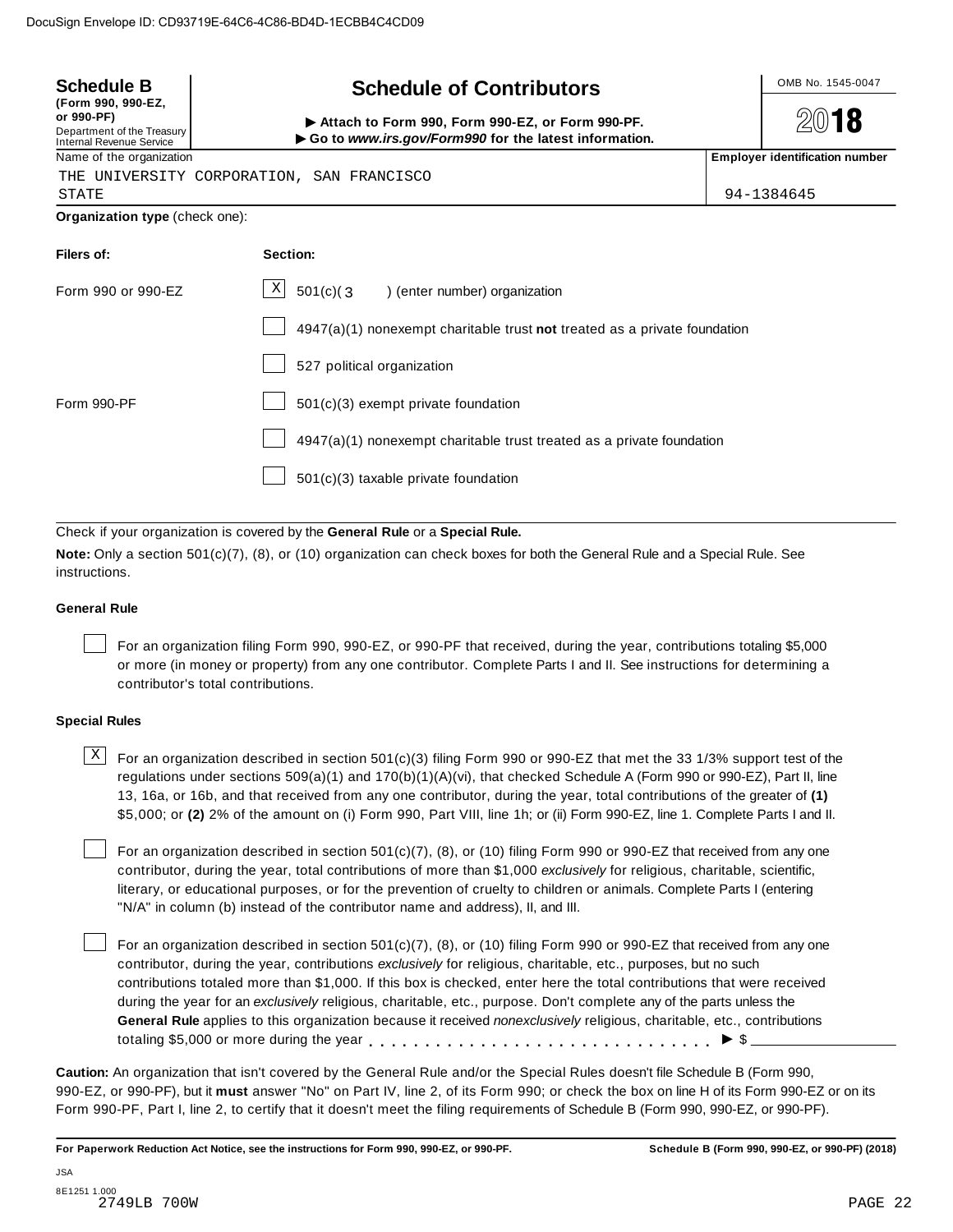| Page $\mathbf{z}$<br>Schedule B (Form 990, 990-EZ, or 990-PF) (2018) |                                                  |                                |  |  |
|----------------------------------------------------------------------|--------------------------------------------------|--------------------------------|--|--|
| Name of organization                                                 | THE UNIVERSITY CORPORATION, S<br>, SAN FRANCISCO | Emplover identification number |  |  |
|                                                                      | STATE                                            | 94-1384645                     |  |  |

| (a) | (b)                        | (c)                        | (d)                                                                                   |
|-----|----------------------------|----------------------------|---------------------------------------------------------------------------------------|
| No. | Name, address, and ZIP + 4 | <b>Total contributions</b> | Type of contribution                                                                  |
| 1   |                            | 1,212,000.<br>\$           | Χ<br>Person<br>Payroll<br>Noncash<br>(Complete Part II for<br>noncash contributions.) |
| (a) | (b)                        | (c)                        | (d)                                                                                   |
| No. | Name, address, and ZIP + 4 | <b>Total contributions</b> | Type of contribution                                                                  |
| 2   |                            | 235,540.<br>\$             | Χ<br>Person<br>Payroll<br>Noncash<br>(Complete Part II for<br>noncash contributions.) |
| (a) | (b)                        | (c)                        | (d)                                                                                   |
| No. | Name, address, and ZIP + 4 | <b>Total contributions</b> | Type of contribution                                                                  |
| 3   |                            | 211,000.<br>\$             | Χ<br>Person<br>Payroll<br>Noncash<br>(Complete Part II for<br>noncash contributions.) |
| (a) | (b)                        | (c)                        | (d)                                                                                   |
| No. | Name, address, and ZIP + 4 | <b>Total contributions</b> | Type of contribution                                                                  |
| 4   |                            | 200,000.<br>\$             | Χ<br>Person<br>Payroll<br>Noncash<br>(Complete Part II for<br>noncash contributions.) |
| (a) | (b)                        | (c)                        | (d)                                                                                   |
| No. | Name, address, and ZIP + 4 | <b>Total contributions</b> | Type of contribution                                                                  |
| 5   |                            | 3,512,179.<br>\$           | Χ<br>Person<br>Payroll<br>Noncash<br>(Complete Part II for<br>noncash contributions.) |
| (a) | (b)                        | (c)                        | (d)                                                                                   |
| No. | Name, address, and ZIP + 4 | <b>Total contributions</b> | Type of contribution                                                                  |
|     |                            | \$                         | Person<br>Payroll<br>Noncash<br>(Complete Part II for<br>noncash contributions.)      |

**Schedule B (Form 990, 990-EZ, or 990-PF) (2018)** JSA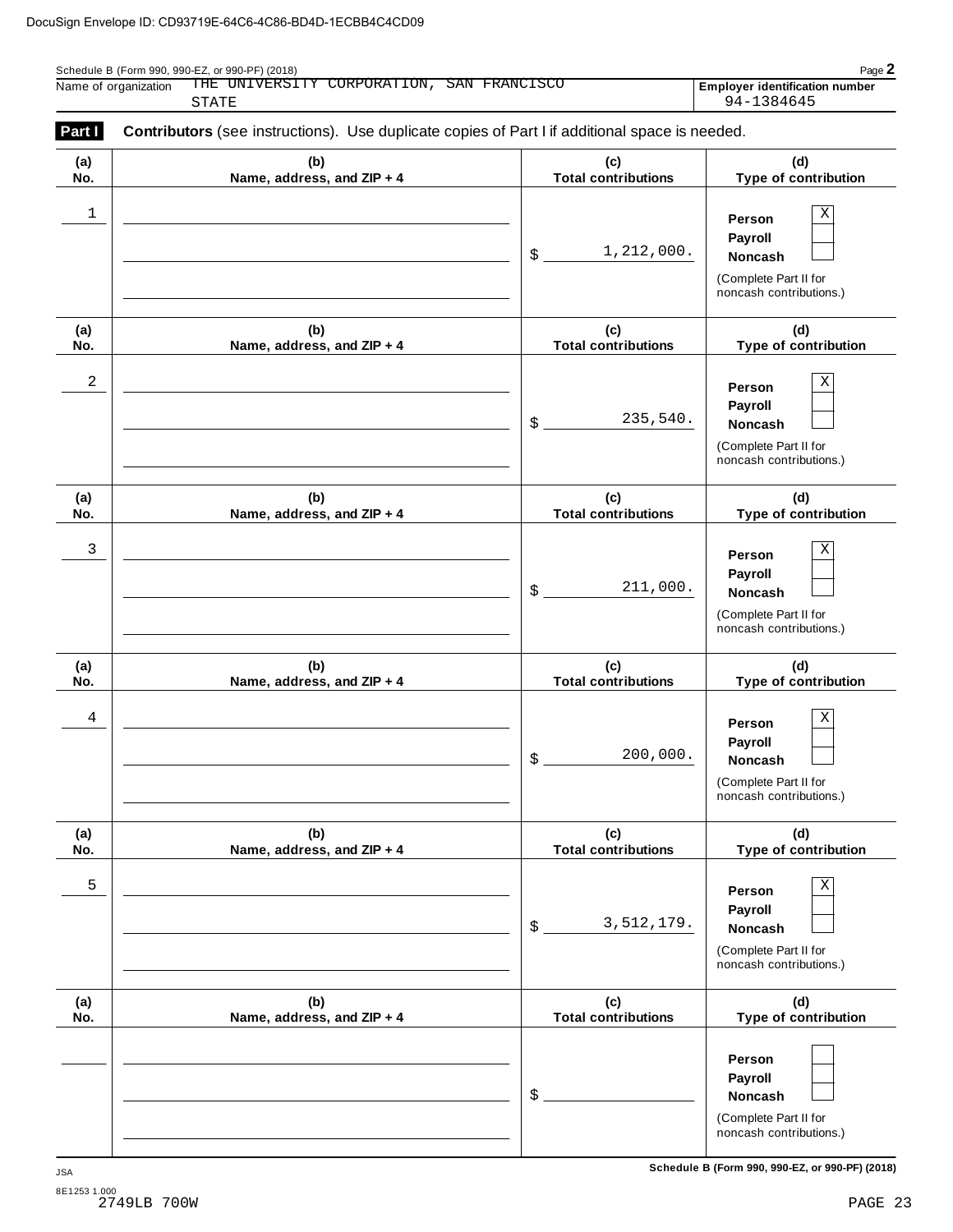| Name of organization | THE UNIVERSITY CORPORATION, SAN FRANCISCO                                                           |  | <b>Employer identification number</b> |
|----------------------|-----------------------------------------------------------------------------------------------------|--|---------------------------------------|
|                      | STATE                                                                                               |  | 94-1384645                            |
| <b>Part II</b>       |                                                                                                     |  |                                       |
|                      | Noncash Property (see instructions). Use duplicate copies of Part II if additional space is needed. |  |                                       |

|                           |                                              | $\mathcal{S}_{-}$                               |                      |
|---------------------------|----------------------------------------------|-------------------------------------------------|----------------------|
| (a) No.<br>from<br>Part I | (b)<br>Description of noncash property given | (c)<br>FMV (or estimate)<br>(See instructions.) | (d)<br>Date received |
| (a) No.<br>from           | (b)                                          | $\mathcal{S}_{-}$<br>(c)<br>FMV (or estimate)   | (d)                  |
| Part I                    | Description of noncash property given        | (See instructions.)                             | Date received        |
|                           |                                              |                                                 |                      |
|                           |                                              | $$$ .                                           |                      |
| (a) No.<br>from<br>Part I | (b)<br>Description of noncash property given | (c)<br>FMV (or estimate)<br>(See instructions.) | (d)<br>Date received |
|                           |                                              |                                                 |                      |
|                           |                                              | \$.                                             |                      |
| (a) No.<br>from<br>Part I | (b)<br>Description of noncash property given | (c)<br>FMV (or estimate)<br>(See instructions.) | (d)<br>Date received |
|                           |                                              |                                                 |                      |
|                           |                                              | \$                                              |                      |
| (a) No.<br>from<br>Part I | (b)<br>Description of noncash property given | (c)<br>FMV (or estimate)<br>(See instructions.) | (d)<br>Date received |
|                           |                                              |                                                 |                      |
|                           |                                              | $\mathcal{L}$                                   |                      |

**Schedule B (Form 990, 990-EZ, or 990-PF) (2018)** JSA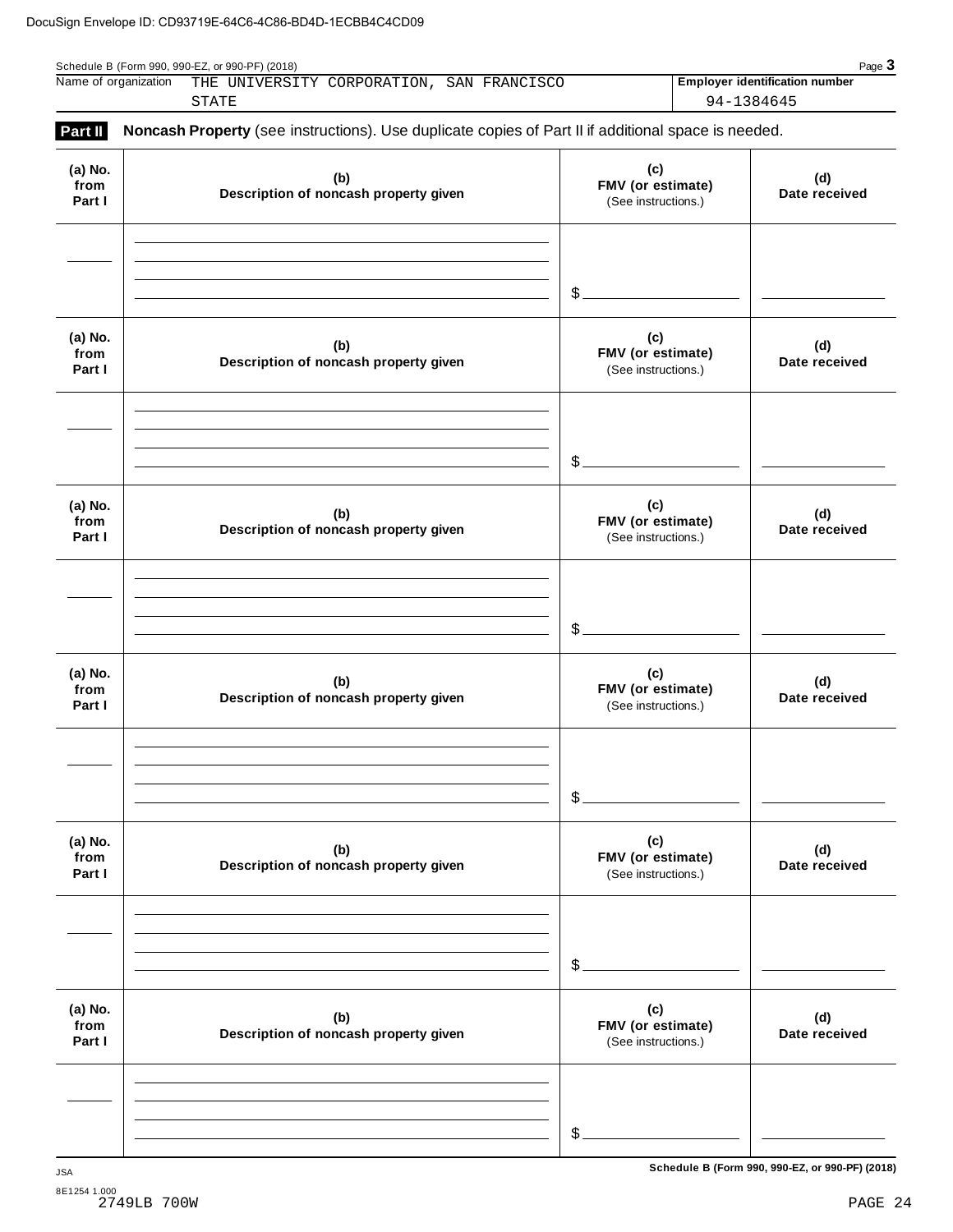|                           | Name of organization THE UNIVERSITY CORPORATION, SAN FRANCISCO<br><b>STATE</b>                                                                                                                                                                                                                                 |                      | <b>Employer identification number</b><br>94-1384645                                                                                                                                                                                           |
|---------------------------|----------------------------------------------------------------------------------------------------------------------------------------------------------------------------------------------------------------------------------------------------------------------------------------------------------------|----------------------|-----------------------------------------------------------------------------------------------------------------------------------------------------------------------------------------------------------------------------------------------|
| Part III                  | Exclusively religious, charitable, etc., contributions to organizations described in section 501(c)(7), (8), or<br>contributions of \$1,000 or less for the year. (Enter this information once. See instructions.) $\blacktriangleright$ \$<br>Use duplicate copies of Part III if additional space is needed. |                      | (10) that total more than \$1,000 for the year from any one contributor. Complete columns (a) through (e) and<br>the following line entry. For organizations completing Part III, enter the total of exclusively religious, charitable, etc., |
| (a) No.<br>from<br>Part I | (b) Purpose of gift                                                                                                                                                                                                                                                                                            | (c) Use of gift      | (d) Description of how gift is held                                                                                                                                                                                                           |
|                           |                                                                                                                                                                                                                                                                                                                |                      |                                                                                                                                                                                                                                               |
|                           |                                                                                                                                                                                                                                                                                                                | (e) Transfer of gift |                                                                                                                                                                                                                                               |
|                           | Transferee's name, address, and ZIP + 4                                                                                                                                                                                                                                                                        |                      | Relationship of transferor to transferee                                                                                                                                                                                                      |
| (a) No.                   |                                                                                                                                                                                                                                                                                                                |                      |                                                                                                                                                                                                                                               |
| from<br>Part I            | (b) Purpose of gift                                                                                                                                                                                                                                                                                            | (c) Use of gift      | (d) Description of how gift is held                                                                                                                                                                                                           |
|                           |                                                                                                                                                                                                                                                                                                                |                      |                                                                                                                                                                                                                                               |
|                           | Transferee's name, address, and ZIP + 4                                                                                                                                                                                                                                                                        | (e) Transfer of gift | Relationship of transferor to transferee                                                                                                                                                                                                      |
|                           |                                                                                                                                                                                                                                                                                                                |                      |                                                                                                                                                                                                                                               |
| (a) No.<br>from<br>Part I | (b) Purpose of gift                                                                                                                                                                                                                                                                                            | (c) Use of gift      | (d) Description of how gift is held                                                                                                                                                                                                           |
|                           |                                                                                                                                                                                                                                                                                                                |                      |                                                                                                                                                                                                                                               |
|                           | Transferee's name, address, and ZIP + 4                                                                                                                                                                                                                                                                        | (e) Transfer of gift | Relationship of transferor to transferee                                                                                                                                                                                                      |
|                           |                                                                                                                                                                                                                                                                                                                |                      |                                                                                                                                                                                                                                               |
| (a) No.<br>from<br>Part I | (b) Purpose of gift                                                                                                                                                                                                                                                                                            | (c) Use of gift      | (d) Description of how gift is held                                                                                                                                                                                                           |
|                           |                                                                                                                                                                                                                                                                                                                |                      |                                                                                                                                                                                                                                               |
|                           |                                                                                                                                                                                                                                                                                                                | (e) Transfer of gift |                                                                                                                                                                                                                                               |
|                           | Transferee's name, address, and ZIP + 4                                                                                                                                                                                                                                                                        |                      | Relationship of transferor to transferee                                                                                                                                                                                                      |
|                           |                                                                                                                                                                                                                                                                                                                |                      |                                                                                                                                                                                                                                               |
|                           |                                                                                                                                                                                                                                                                                                                |                      |                                                                                                                                                                                                                                               |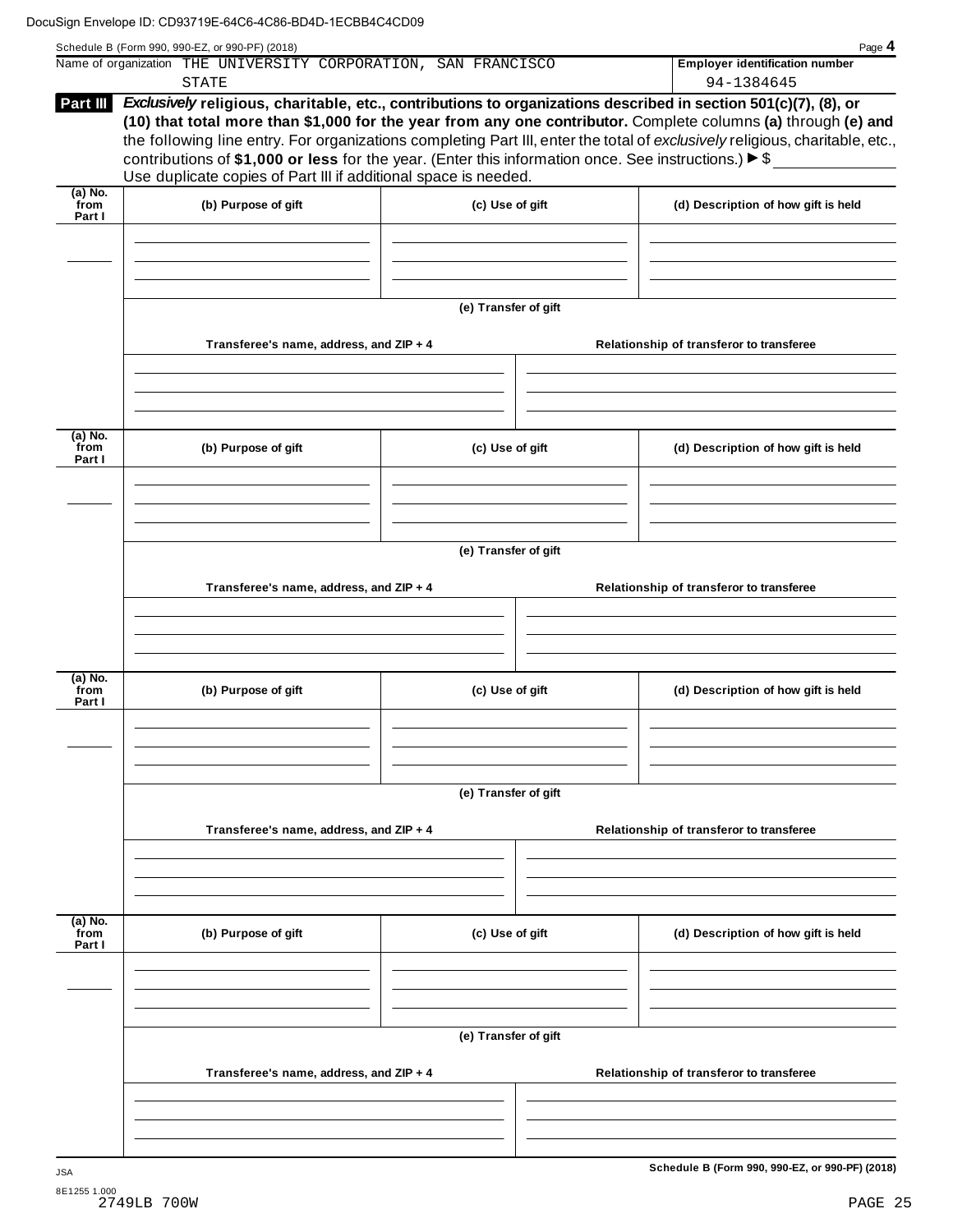|              | <b>SCHEDULE D</b>                                             |                                                                                                                                                                                                                               | <b>Supplemental Financial Statements</b>                                                      |          | OMB No. 1545-0047                                                                                                                                                                                                                                            |
|--------------|---------------------------------------------------------------|-------------------------------------------------------------------------------------------------------------------------------------------------------------------------------------------------------------------------------|-----------------------------------------------------------------------------------------------|----------|--------------------------------------------------------------------------------------------------------------------------------------------------------------------------------------------------------------------------------------------------------------|
|              | (Form 990)                                                    |                                                                                                                                                                                                                               | Complete if the organization answered "Yes" on Form 990,                                      |          | 18                                                                                                                                                                                                                                                           |
|              |                                                               |                                                                                                                                                                                                                               | Part IV, line 6, 7, 8, 9, 10, 11a, 11b, 11c, 11d, 11e, 11f, 12a, or 12b.                      |          |                                                                                                                                                                                                                                                              |
|              | Department of the Treasury<br><b>Internal Revenue Service</b> |                                                                                                                                                                                                                               | Attach to Form 990.<br>Go to www.irs.gov/Form990 for instructions and the latest information. |          | <b>Open to Public</b><br><b>Inspection</b>                                                                                                                                                                                                                   |
|              | Name of the organization                                      | THE UNIVERSITY CORPORATION, SAN FRANCISCO                                                                                                                                                                                     |                                                                                               |          | <b>Employer identification number</b>                                                                                                                                                                                                                        |
| <b>STATE</b> |                                                               |                                                                                                                                                                                                                               |                                                                                               |          | 94-1384645                                                                                                                                                                                                                                                   |
| Part I       |                                                               | Organizations Maintaining Donor Advised Funds or Other Similar Funds or Accounts.                                                                                                                                             |                                                                                               |          |                                                                                                                                                                                                                                                              |
|              |                                                               | Complete if the organization answered "Yes" on Form 990, Part IV, line 6.                                                                                                                                                     |                                                                                               |          |                                                                                                                                                                                                                                                              |
|              |                                                               |                                                                                                                                                                                                                               | (a) Donor advised funds                                                                       |          | (b) Funds and other accounts                                                                                                                                                                                                                                 |
| 1            |                                                               | Total number at end of year entitled as a set of the set of the set of the set of the set of the set of the set of the set of the set of the set of the set of the set of the set of the set of the set of the set of the set |                                                                                               |          |                                                                                                                                                                                                                                                              |
| 2            |                                                               | Aggregate value of contributions to (during year)                                                                                                                                                                             |                                                                                               |          |                                                                                                                                                                                                                                                              |
| 3            |                                                               | Aggregate value of grants from (during year)                                                                                                                                                                                  |                                                                                               |          |                                                                                                                                                                                                                                                              |
| 4            |                                                               | Aggregate value at end of year                                                                                                                                                                                                |                                                                                               |          |                                                                                                                                                                                                                                                              |
| 5            |                                                               | Did the organization inform all donors and donor advisors in writing that the assets held in donor advised<br>funds are the organization's property, subject to the organization's exclusive legal control?                   |                                                                                               |          | <b>Yes</b><br><b>No</b>                                                                                                                                                                                                                                      |
| 6            |                                                               | Did the organization inform all grantees, donors, and donor advisors in writing that grant funds can be used                                                                                                                  |                                                                                               |          |                                                                                                                                                                                                                                                              |
|              |                                                               | only for charitable purposes and not for the benefit of the donor or donor advisor, or for any other purpose                                                                                                                  |                                                                                               |          |                                                                                                                                                                                                                                                              |
|              |                                                               |                                                                                                                                                                                                                               |                                                                                               |          | <b>Yes</b><br><b>No</b>                                                                                                                                                                                                                                      |
| Part II      |                                                               | <b>Conservation Easements.</b>                                                                                                                                                                                                |                                                                                               |          |                                                                                                                                                                                                                                                              |
|              |                                                               | Complete if the organization answered "Yes" on Form 990, Part IV, line 7.                                                                                                                                                     |                                                                                               |          |                                                                                                                                                                                                                                                              |
|              |                                                               | Purpose(s) of conservation easements held by the organization (check all that apply).                                                                                                                                         |                                                                                               |          |                                                                                                                                                                                                                                                              |
|              |                                                               | Preservation of land for public use (e.g., recreation or education)                                                                                                                                                           |                                                                                               |          | Preservation of a historically important land area                                                                                                                                                                                                           |
|              |                                                               | Protection of natural habitat                                                                                                                                                                                                 |                                                                                               |          | Preservation of a certified historic structure                                                                                                                                                                                                               |
|              |                                                               | Preservation of open space                                                                                                                                                                                                    |                                                                                               |          |                                                                                                                                                                                                                                                              |
| $\mathbf{2}$ |                                                               | Complete lines 2a through 2d if the organization held a qualified conservation contribution in the form of a conservation                                                                                                     |                                                                                               |          | Held at the End of the Tax Year                                                                                                                                                                                                                              |
|              |                                                               | easement on the last day of the tax year.                                                                                                                                                                                     |                                                                                               |          |                                                                                                                                                                                                                                                              |
| a            |                                                               |                                                                                                                                                                                                                               |                                                                                               | 2a       |                                                                                                                                                                                                                                                              |
| b            |                                                               | Number of conservation easements on a certified historic structure included in (a)                                                                                                                                            |                                                                                               | 2b<br>2c |                                                                                                                                                                                                                                                              |
| c<br>d       |                                                               | Number of conservation easements included in (c) acquired after 7/25/06, and not on a                                                                                                                                         |                                                                                               |          |                                                                                                                                                                                                                                                              |
|              |                                                               |                                                                                                                                                                                                                               |                                                                                               | 2d       |                                                                                                                                                                                                                                                              |
| 3            |                                                               | Number of conservation easements modified, transferred, released, extinguished, or terminated by the organization during the                                                                                                  |                                                                                               |          |                                                                                                                                                                                                                                                              |
|              | tax year $\blacktriangleright$                                |                                                                                                                                                                                                                               |                                                                                               |          |                                                                                                                                                                                                                                                              |
| 4            |                                                               |                                                                                                                                                                                                                               |                                                                                               |          |                                                                                                                                                                                                                                                              |
| 5            |                                                               | Does the organization have a written policy regarding the periodic monitoring, inspection, handling of                                                                                                                        |                                                                                               |          |                                                                                                                                                                                                                                                              |
|              |                                                               |                                                                                                                                                                                                                               |                                                                                               |          | Yes<br>No                                                                                                                                                                                                                                                    |
| 6            |                                                               | Staff and volunteer hours devoted to monitoring, inspecting, handling of violations, and enforcing conservation easements during the year                                                                                     |                                                                                               |          |                                                                                                                                                                                                                                                              |
|              |                                                               |                                                                                                                                                                                                                               |                                                                                               |          |                                                                                                                                                                                                                                                              |
| 7            |                                                               |                                                                                                                                                                                                                               |                                                                                               |          | Amount of expenses incurred in monitoring, inspecting, handling of violations, and enforcing conservation easements during the year                                                                                                                          |
|              | $\blacktriangleright$ \$                                      |                                                                                                                                                                                                                               |                                                                                               |          |                                                                                                                                                                                                                                                              |
| 8            |                                                               | Does each conservation easement reported on line 2(d) above satisfy the requirements of section 170(h)(4)(B)(i)                                                                                                               |                                                                                               |          |                                                                                                                                                                                                                                                              |
|              |                                                               | In Part XIII, describe how the organization reports conservation easements in its revenue and expense statement, and                                                                                                          |                                                                                               |          | <b>No</b><br><b>Yes</b>                                                                                                                                                                                                                                      |
| 9            |                                                               | balance sheet, and include, if applicable, the text of the footnote to the organization's financial statements that describes the                                                                                             |                                                                                               |          |                                                                                                                                                                                                                                                              |
|              |                                                               | organization's accounting for conservation easements.                                                                                                                                                                         |                                                                                               |          |                                                                                                                                                                                                                                                              |
|              |                                                               | Part III Organizations Maintaining Collections of Art, Historical Treasures, or Other Similar Assets.                                                                                                                         |                                                                                               |          |                                                                                                                                                                                                                                                              |
|              |                                                               | Complete if the organization answered "Yes" on Form 990, Part IV, line 8.                                                                                                                                                     |                                                                                               |          |                                                                                                                                                                                                                                                              |
| 1a           |                                                               |                                                                                                                                                                                                                               |                                                                                               |          |                                                                                                                                                                                                                                                              |
|              |                                                               |                                                                                                                                                                                                                               |                                                                                               |          | If the organization elected, as permitted under SFAS 116 (ASC 958), not to report in its revenue statement and balance sheet works of art, historical treasures, or other similar assets held for public exhibition, education                               |
| b            |                                                               | public service, provide the following amounts relating to these items:                                                                                                                                                        |                                                                                               |          | If the organization elected, as permitted under SFAS 116 (ASC 958), to report in its revenue statement and balance sheet<br>works of art, historical treasures, or other similar assets held for public exhibition, education, or research in furtherance of |
|              |                                                               |                                                                                                                                                                                                                               |                                                                                               |          |                                                                                                                                                                                                                                                              |
|              |                                                               |                                                                                                                                                                                                                               |                                                                                               |          |                                                                                                                                                                                                                                                              |
| $\mathbf{2}$ |                                                               |                                                                                                                                                                                                                               |                                                                                               |          | If the organization received or held works of art, historical treasures, or other similar assets for financial gain, provide the                                                                                                                             |
|              |                                                               | following amounts required to be reported under SFAS 116 (ASC 958) relating to these items:                                                                                                                                   |                                                                                               |          |                                                                                                                                                                                                                                                              |
| a            |                                                               |                                                                                                                                                                                                                               |                                                                                               |          |                                                                                                                                                                                                                                                              |
| b            |                                                               | For Paperwork Reduction Act Notice, see the Instructions for Form 990.                                                                                                                                                        |                                                                                               |          | Schedule D (Form 990) 2018                                                                                                                                                                                                                                   |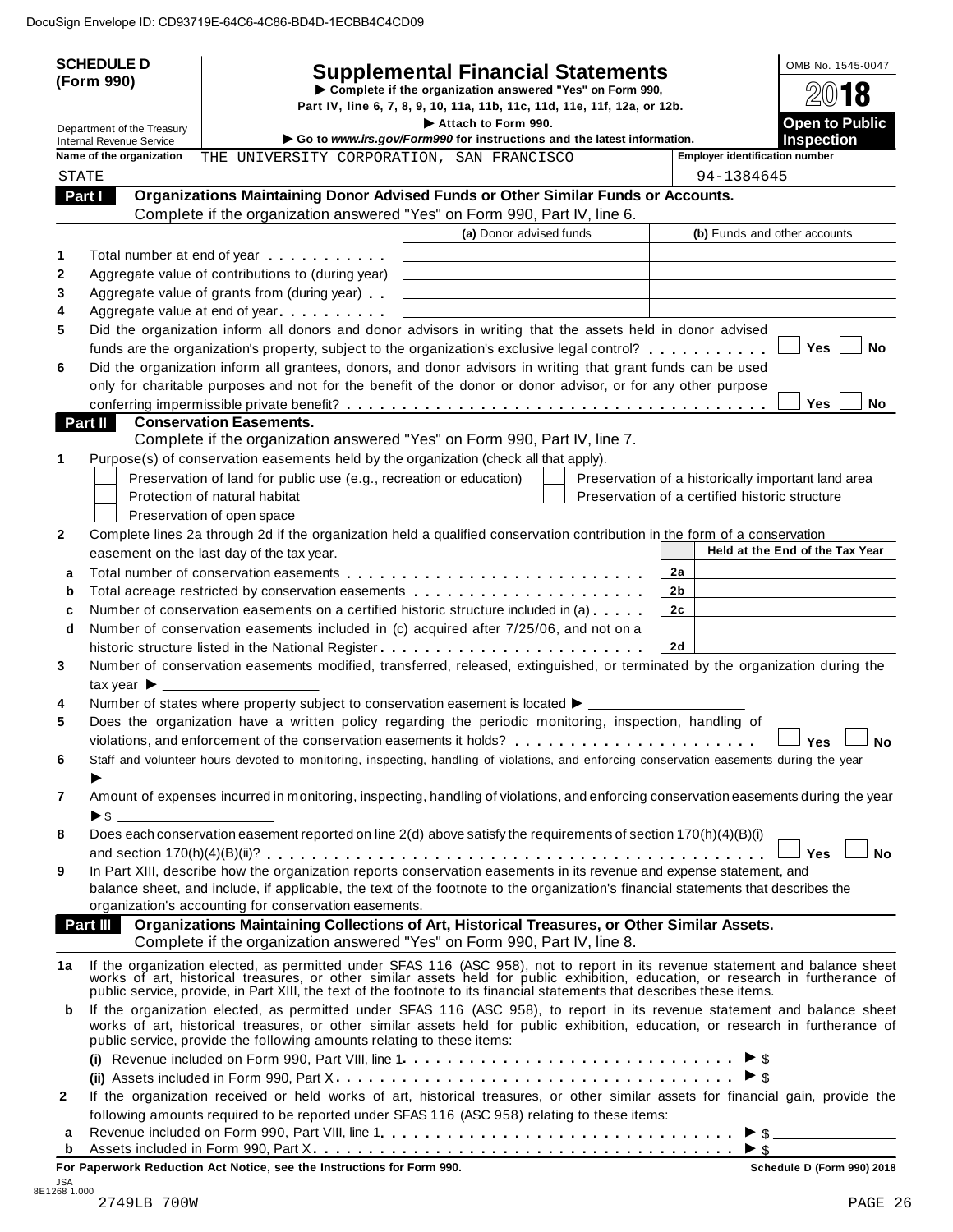THE UNIVERSITY CORPORATION, SAN FRANCISCO 94-1384645

|        | Schedule D (Form 990) 2018                                                                                                                                   |                         |              |                |                           |          |                                  |                     |            | Page 2    |
|--------|--------------------------------------------------------------------------------------------------------------------------------------------------------------|-------------------------|--------------|----------------|---------------------------|----------|----------------------------------|---------------------|------------|-----------|
|        | Organizations Maintaining Collections of Art, Historical Treasures, or Other Similar Assets (continued)<br>Part III                                          |                         |              |                |                           |          |                                  |                     |            |           |
| 3      | Using the organization's acquisition, accession, and other records, check any of the following that are a significant use of its                             |                         |              |                |                           |          |                                  |                     |            |           |
|        | collection items (check all that apply):                                                                                                                     |                         |              |                |                           |          |                                  |                     |            |           |
| a      | Public exhibition                                                                                                                                            |                         | d            |                | Loan or exchange programs |          |                                  |                     |            |           |
| b      | Scholarly research                                                                                                                                           |                         | e            | Other          |                           |          |                                  |                     |            |           |
| C      | Preservation for future generations                                                                                                                          |                         |              |                |                           |          |                                  |                     |            |           |
| 4      | Provide a description of the organization's collections and explain how they further the organization's exempt purpose in Part                               |                         |              |                |                           |          |                                  |                     |            |           |
|        | XIII.                                                                                                                                                        |                         |              |                |                           |          |                                  |                     |            |           |
| 5      | During the year, did the organization solicit or receive donations of art, historical treasures, or other similar                                            |                         |              |                |                           |          |                                  |                     |            |           |
|        | assets to be sold to raise funds rather than to be maintained as part of the organization's collection?                                                      |                         |              |                |                           |          |                                  | Yes                 |            | No        |
|        | Part IV<br><b>Escrow and Custodial Arrangements.</b>                                                                                                         |                         |              |                |                           |          |                                  |                     |            |           |
|        | Complete if the organization answered "Yes" on Form 990, Part IV, line 9, or reported an amount on Form<br>990, Part X, line 21.                             |                         |              |                |                           |          |                                  |                     |            |           |
|        | 1a Is the organization an agent, trustee, custodian or other intermediary for contributions or other assets not                                              |                         |              |                |                           |          |                                  |                     |            |           |
|        |                                                                                                                                                              |                         |              |                |                           |          |                                  | Yes                 |            | <b>No</b> |
|        | b If "Yes," explain the arrangement in Part XIII and complete the following table:                                                                           |                         |              |                |                           |          |                                  |                     |            |           |
|        |                                                                                                                                                              |                         |              |                |                           |          | Amount                           |                     |            |           |
| c      |                                                                                                                                                              |                         |              |                | 1c                        |          |                                  |                     |            |           |
| d      |                                                                                                                                                              |                         |              |                | 1d                        |          |                                  |                     |            |           |
| e      |                                                                                                                                                              |                         |              |                | 1e                        |          |                                  |                     |            |           |
| f      | Ending balance enterprised and the series of the series are series and the series of the series of the series o                                              |                         |              |                | 1f                        |          |                                  |                     |            |           |
| 2a     | Did the organization include an amount on Form 990, Part X, line 21, for escrow or custodial account liability?                                              |                         |              |                |                           |          |                                  | Yes                 |            | No        |
|        | b If "Yes," explain the arrangement in Part XIII. Check here if the explanation has been provided on Part XIII                                               |                         |              |                |                           |          |                                  |                     |            |           |
|        | <b>Part V</b><br><b>Endowment Funds.</b>                                                                                                                     |                         |              |                |                           |          |                                  |                     |            |           |
|        | Complete if the organization answered "Yes" on Form 990, Part IV, line 10.                                                                                   |                         |              |                |                           |          |                                  |                     |            |           |
|        |                                                                                                                                                              | (a) Current year        |              | (b) Prior year | (c) Two years back        |          | (d) Three years back<br>600,731. | (e) Four years back |            | 594,345.  |
| 1a     | Beginning of year balance                                                                                                                                    | 618,392.                |              | 613,935.       |                           | 583,336. |                                  |                     |            |           |
| b      | Contributions                                                                                                                                                |                         |              |                |                           |          |                                  |                     |            |           |
| c      | Net investment earnings, gains,                                                                                                                              | 29,046.                 |              | 4,457.         |                           | 42,405.  | $-5,659.$                        |                     |            | 18,252.   |
|        | and losses                                                                                                                                                   |                         |              |                |                           |          |                                  |                     |            |           |
| d      | Grants or scholarships <b>State of State State</b>                                                                                                           |                         |              |                |                           |          |                                  |                     |            |           |
| е      | Other expenditures for facilities                                                                                                                            |                         |              |                |                           |          |                                  |                     |            |           |
|        | and programs                                                                                                                                                 | 21,939.                 |              |                |                           | 11,806.  | 11,736.                          |                     |            | 11,866.   |
|        | Administrative expenses                                                                                                                                      | 625,499.                |              | 618,392.       |                           | 613,935. | 583,336.                         |                     |            | 600,731.  |
| g      | End of year balance                                                                                                                                          |                         |              |                |                           |          |                                  |                     |            |           |
| 2<br>a | Provide the estimated percentage of the current year end balance (line 1g, column (a)) held as:<br>Board designated or quasi-endowment $\blacktriangleright$ |                         | $\%$         |                |                           |          |                                  |                     |            |           |
|        | Permanent endowment ▶ 100.0000 %                                                                                                                             |                         |              |                |                           |          |                                  |                     |            |           |
| c      | Temporarily restricted endowment ▶                                                                                                                           | %                       |              |                |                           |          |                                  |                     |            |           |
|        | The percentages on lines 2a, 2b, and 2c should equal 100%.                                                                                                   |                         |              |                |                           |          |                                  |                     |            |           |
|        | 3a Are there endowment funds not in the possession of the organization that are held and administered for the                                                |                         |              |                |                           |          |                                  |                     |            |           |
|        | organization by:                                                                                                                                             |                         |              |                |                           |          |                                  |                     | Yes        | No        |
|        |                                                                                                                                                              |                         |              |                |                           |          |                                  | 3a(i)               |            | X         |
|        |                                                                                                                                                              |                         |              |                |                           |          |                                  | 3a(ii)              |            | X         |
|        | If "Yes" on line 3a(ii), are the related organizations listed as required on Schedule R?                                                                     |                         |              |                |                           |          |                                  | 3b                  |            |           |
| 4      | Describe in Part XIII the intended uses of the organization's endowment funds.                                                                               |                         |              |                |                           |          |                                  |                     |            |           |
|        | Land, Buildings, and Equipment.<br>Part VI<br>Complete if the organization answered "Yes" on Form 990, Part IV, line 11a. See Form 990, Part X, line 10.     |                         |              |                |                           |          |                                  |                     |            |           |
|        | Description of property                                                                                                                                      | (a) Cost or other basis |              |                | (b) Cost or other basis   |          | (c) Accumulated                  | (d) Book value      |            |           |
| 1a     |                                                                                                                                                              |                         | (investment) |                | (other)                   |          | depreciation                     |                     |            |           |
| b      | Buildings                                                                                                                                                    |                         |              |                |                           |          |                                  |                     |            |           |
|        | Leasehold improvements entitled and the set of the set of the set of the set of the set of the set of the set o                                              |                         |              |                | 3,113,948.                |          | 1,456,162.                       |                     | 1,657,786. |           |
| d      | Equipment                                                                                                                                                    |                         |              |                | 2,188,992.                |          | 1,852,728.                       |                     | 336,264.   |           |
|        |                                                                                                                                                              |                         |              |                |                           |          |                                  |                     |            |           |
|        | Total. Add lines 1a through 1e. (Column (d) must equal Form 990, Part X, column (B), line 10c.)                                                              |                         |              |                |                           |          |                                  |                     | 1,994,050. |           |
|        |                                                                                                                                                              |                         |              |                |                           |          |                                  |                     |            |           |

**Schedule D (Form 990) 2018**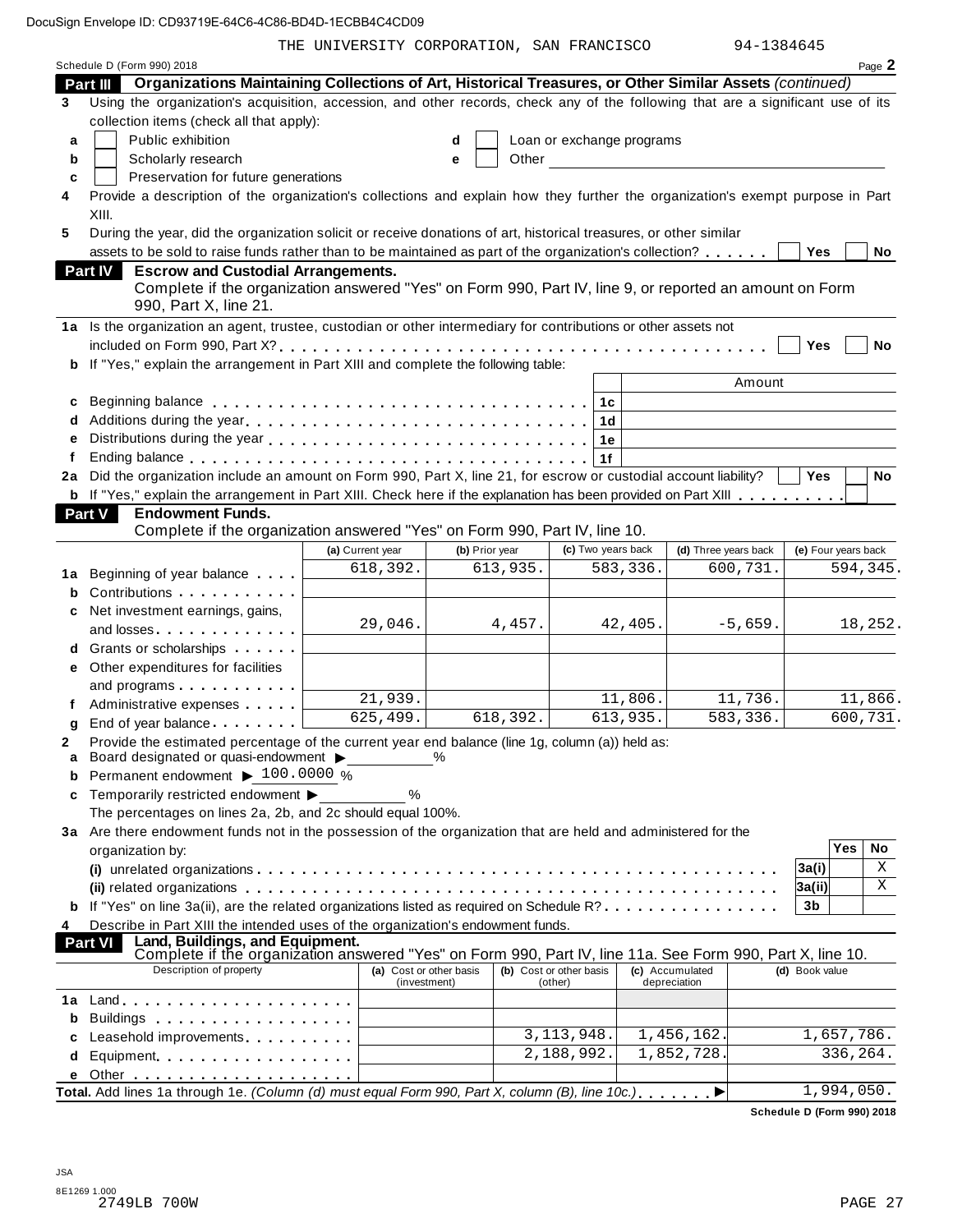| <b>Investments - Other Securities.</b><br><b>Part VII</b>                                                                                                                                                                |                 |                                                                                                                              |
|--------------------------------------------------------------------------------------------------------------------------------------------------------------------------------------------------------------------------|-----------------|------------------------------------------------------------------------------------------------------------------------------|
|                                                                                                                                                                                                                          |                 | Complete if the organization answered "Yes" on Form 990, Part IV, line 11b. See Form 990, Part X, line 12.                   |
| (a) Description of security or category<br>(including name of security)                                                                                                                                                  | (b) Book value  | (c) Method of valuation:<br>Cost or end-of-year market value                                                                 |
| (1) Financial derivatives                                                                                                                                                                                                |                 |                                                                                                                              |
| (2) Closely-held equity interests <b>contained a state of the container</b>                                                                                                                                              |                 |                                                                                                                              |
| (3) Other                                                                                                                                                                                                                |                 |                                                                                                                              |
| (A) INVESTMENT IN LAIF                                                                                                                                                                                                   | 7,011,568.      | FMV                                                                                                                          |
| (B) ALTERNATIVE INVESTMENTS                                                                                                                                                                                              | 1,687,152.      | FMV                                                                                                                          |
| (C) EQUITY SECURITIES                                                                                                                                                                                                    | 4,004,191.      | FMV                                                                                                                          |
| (D) CORPORATE DEBT SECURITIES                                                                                                                                                                                            | 429,965.        | <b>FMV</b>                                                                                                                   |
| (E) MUNICIPAL BONDS                                                                                                                                                                                                      | 172, 182.       | FMV                                                                                                                          |
| (F) MORTGAGE POOLS                                                                                                                                                                                                       | 917,250         | <b>FMV</b>                                                                                                                   |
| (G) CMO & ASSET BACKED SECURITIES                                                                                                                                                                                        | 206,660         | FMV                                                                                                                          |
| (H)                                                                                                                                                                                                                      |                 |                                                                                                                              |
| Total. (Column (b) must equal Form 990, Part X, col. (B) line 12.) $\blacktriangleright$                                                                                                                                 | 14,428,968.     |                                                                                                                              |
| Part VIII Investments - Program Related.                                                                                                                                                                                 |                 | Complete if the organization answered "Yes" on Form 990, Part IV, line 11c. See Form 990, Part X, line 13.                   |
| (a) Description of investment                                                                                                                                                                                            | (b) Book value  | (c) Method of valuation:                                                                                                     |
| (1)                                                                                                                                                                                                                      |                 | Cost or end-of-year market value                                                                                             |
| (2)                                                                                                                                                                                                                      |                 |                                                                                                                              |
| (3)                                                                                                                                                                                                                      |                 |                                                                                                                              |
| (4)                                                                                                                                                                                                                      |                 |                                                                                                                              |
| (5)                                                                                                                                                                                                                      |                 |                                                                                                                              |
|                                                                                                                                                                                                                          |                 |                                                                                                                              |
|                                                                                                                                                                                                                          |                 |                                                                                                                              |
|                                                                                                                                                                                                                          |                 |                                                                                                                              |
|                                                                                                                                                                                                                          |                 |                                                                                                                              |
|                                                                                                                                                                                                                          |                 |                                                                                                                              |
| (6)<br>(7)<br>(8)<br>(9)<br>Total. (Column (b) must equal Form 990, Part X, col. (B) line 13.) $\blacktriangleright$                                                                                                     |                 |                                                                                                                              |
| Other Assets.                                                                                                                                                                                                            |                 |                                                                                                                              |
|                                                                                                                                                                                                                          |                 |                                                                                                                              |
| Part IX                                                                                                                                                                                                                  | (a) Description |                                                                                                                              |
|                                                                                                                                                                                                                          |                 | Complete if the organization answered "Yes" on Form 990, Part IV, line 11d. See Form 990, Part X, line 15.<br>(b) Book value |
|                                                                                                                                                                                                                          |                 |                                                                                                                              |
|                                                                                                                                                                                                                          |                 |                                                                                                                              |
|                                                                                                                                                                                                                          |                 |                                                                                                                              |
|                                                                                                                                                                                                                          |                 |                                                                                                                              |
|                                                                                                                                                                                                                          |                 |                                                                                                                              |
|                                                                                                                                                                                                                          |                 |                                                                                                                              |
|                                                                                                                                                                                                                          |                 |                                                                                                                              |
|                                                                                                                                                                                                                          |                 |                                                                                                                              |
|                                                                                                                                                                                                                          |                 |                                                                                                                              |
| <b>Other Liabilities.</b>                                                                                                                                                                                                |                 | Complete if the organization answered "Yes" on Form 990, Part IV, line 11e or 11f. See Form 990, Part X,                     |
| line 25.                                                                                                                                                                                                                 |                 |                                                                                                                              |
| (a) Description of liability                                                                                                                                                                                             | (b) Book value  |                                                                                                                              |
|                                                                                                                                                                                                                          |                 |                                                                                                                              |
|                                                                                                                                                                                                                          | 1,668,059       |                                                                                                                              |
|                                                                                                                                                                                                                          | 349,712         |                                                                                                                              |
|                                                                                                                                                                                                                          |                 |                                                                                                                              |
|                                                                                                                                                                                                                          |                 |                                                                                                                              |
|                                                                                                                                                                                                                          |                 |                                                                                                                              |
| (1)<br>(2)<br>(3)<br>(4)<br>(5)<br>(6)<br>(7)<br>(8)<br>(9)<br>Part X<br>1.<br>(1) Federal income taxes<br>(2) DUE TO RELATED ORGANIZATIONS<br>(3) LEASE RENT PAYABLE (STRAIGHT-LINE)<br>(4)<br>(5)<br>(6)<br>(7)<br>(8) |                 |                                                                                                                              |

**Total.** *(Column (b) must equal Form 990, Part X, col. (B) line 25.)* I **2.** Liability for uncertain tax positions. In Part XIII, provide the text of the footnote to the organization's financial statements that reports the 2,017,771.

organization's liability for uncertain tax positions under FIN 48 (ASC 740). Check here ifthe text of the footnote has been provided in Part XIII 3<br>8E1270 1.000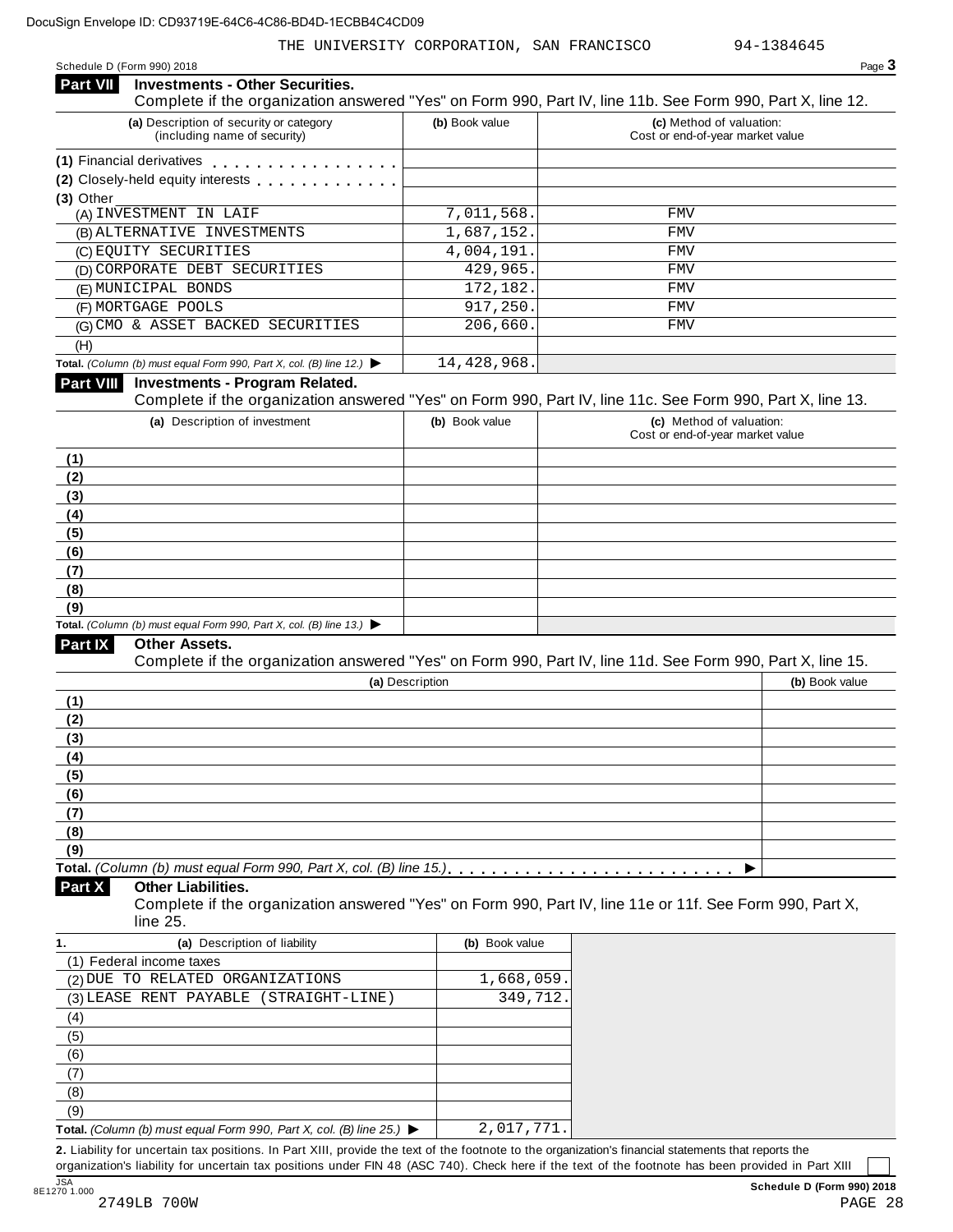|              | Schedule D (Form 990) 2018                                                                                                                         |              | Page 4        |
|--------------|----------------------------------------------------------------------------------------------------------------------------------------------------|--------------|---------------|
| Part XI      | Reconciliation of Revenue per Audited Financial Statements With Revenue per Return.                                                                |              |               |
|              | Complete if the organization answered "Yes" on Form 990, Part IV, line 12a.                                                                        |              |               |
| 1            | Total revenue, gains, and other support per audited financial statements                                                                           | $\mathbf{1}$ | 19,789,415.   |
| $\mathbf{2}$ | Amounts included on line 1 but not on Form 990, Part VIII, line 12:                                                                                |              |               |
| a            | 638,924.<br>2a                                                                                                                                     |              |               |
| b            | 2 <sub>b</sub>                                                                                                                                     |              |               |
| с            | 2c                                                                                                                                                 |              |               |
| d            |                                                                                                                                                    |              |               |
| е            |                                                                                                                                                    | <b>2e</b>    | 638,924.      |
| 3            |                                                                                                                                                    | 3            | 19,150,491.   |
| 4            | Amounts included on Form 990, Part VIII, line 12, but not on line 1:                                                                               |              |               |
| a            | 93,742.<br>4a<br>Investment expenses not included on Form 990, Part VIII, line 7b                                                                  |              |               |
| b            | $-1,082,426.$<br>4 <sub>b</sub>                                                                                                                    |              |               |
| C            |                                                                                                                                                    | 4c           | $-988,684.$   |
| 5.           | Total revenue. Add lines 3 and 4c. (This must equal Form 990, Part I, line 12.)                                                                    | 5            | 18, 161, 807. |
| Part XII     | Reconciliation of Expenses per Audited Financial Statements With Expenses per Return.                                                              |              |               |
|              | Complete if the organization answered "Yes" on Form 990, Part IV, line 12a.                                                                        |              |               |
| 1            |                                                                                                                                                    | $\mathbf{1}$ | 17,927,959.   |
| $\mathbf{2}$ | Amounts included on line 1 but not on Form 990, Part IX, line 25:                                                                                  |              |               |
| a            | 2a<br>Donated services and use of facilities                                                                                                       |              |               |
| b            | 2 <sub>b</sub>                                                                                                                                     |              |               |
| c            | 2 <sub>c</sub>                                                                                                                                     |              |               |
| d            | 1,082,426.<br>2d                                                                                                                                   |              |               |
| е            |                                                                                                                                                    | 2e           | 1,082,426.    |
| 3            |                                                                                                                                                    | 3            | 16,845,533.   |
| 4            | Amounts included on Form 990, Part IX, line 25, but not on line 1:                                                                                 |              |               |
| a            | 93,742.<br>Investment expenses not included on Form 990, Part VIII, line 7b $\boxed{4a}$                                                           |              |               |
| b            |                                                                                                                                                    |              |               |
| C.           |                                                                                                                                                    | 4c           | 93,742.       |
| 5.           | Total expenses. Add lines 3 and 4c. (This must equal Form 990, Part I, line 18.).                                                                  | 5            | 16,939,275.   |
|              | Part XIII Supplemental Information.                                                                                                                |              |               |
|              | Provide the descriptions required for Part II, lines 3, 5, and 9; Part III, lines 1a and 4; Part IV, lines 1b and 2b; Part V, line 4; Part X, line |              |               |

2; Part XI, lines 2d and 4b; and Part XII, lines 2d and 4b. Also complete this part to provide any additional information.

SEE PAGE 5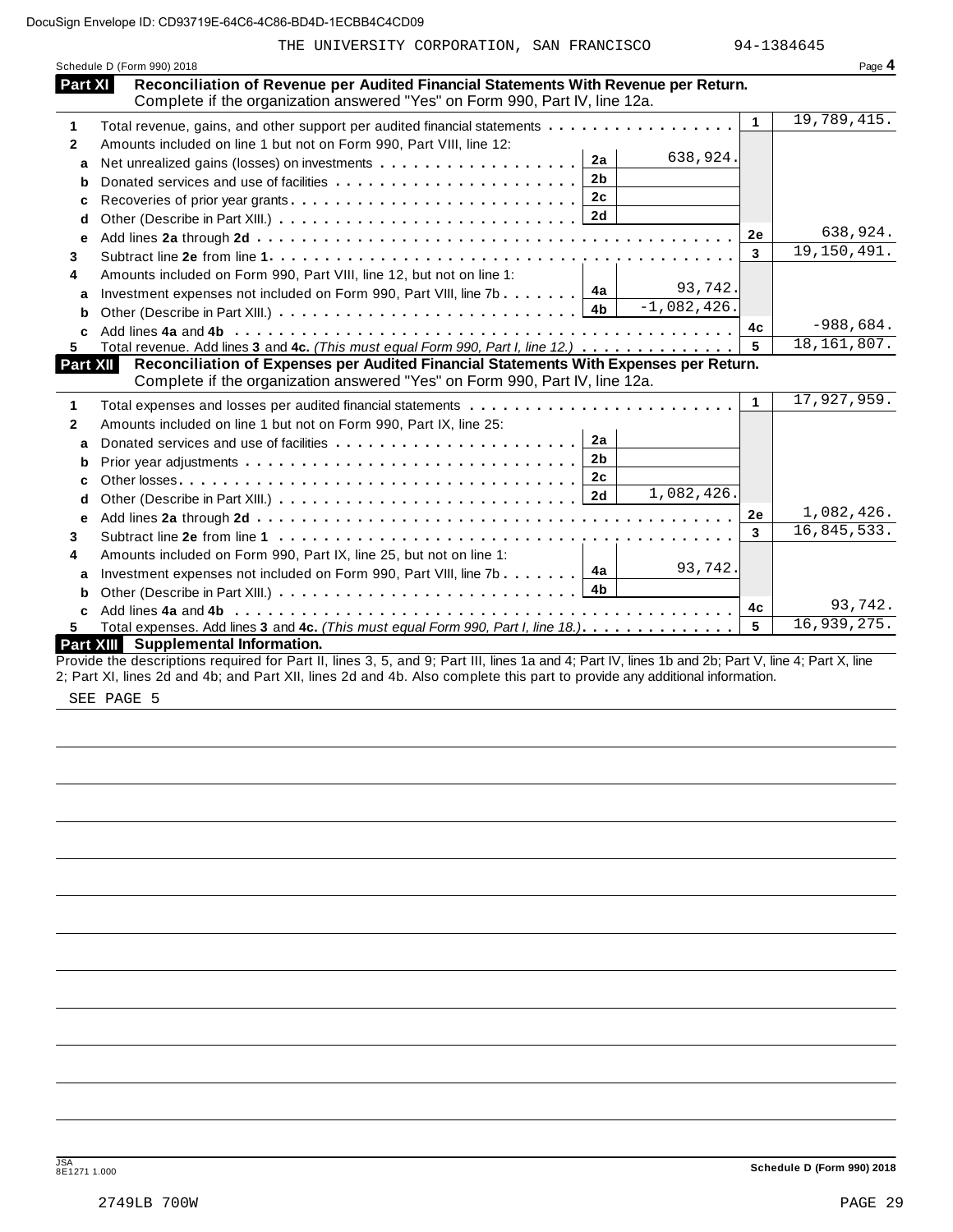**Part XIII Supplemental Information** *(continued)*

INTENDED USE OF ENDOWMENT FUNDS

SCHEDULE D, PART V, LINE 4:

DURING FISCAL YEAR 2018-2019, SAN FRANCISCO STATE UNIVERSITY FOUNDATION PROVIDED THE UNIVERSITY CORPORATION, SAN FRANCISCO STATE (AN AUXILIARY ORGANIZATION OF SFSU) WITH APPROXIMATELY \$3.5 MILLION IN FUNDING. THE FUNDS WERE USED FOR THE FOLLOWING PRIMARY PURPOSES: (A) APPROXIMATELY 42% OF THE FUNDING WENT TO DIRECT STUDENT SUPPORT IN THE FORM OF SCHOLARSHIPS AND STIPENDS; (B) ABOUT 22% WENT TO REIMBURSING SFSU FOR FACULTY TIME. MOST OF THIS WAS FOR DIRECT-INSTRUCTION OF STUDENTS, HOWEVER, ABOUT 5% WAS FOR RESEARCH AND TRAVEL; (C) 19% WENT TOWARD CAPITAL IMPROVEMENTS TO THE SF STATE ART GALLERY (D) 17% FUNDED A VARIETY OF OTHER PROGRAMS INCLUDING NON-ACCREDITED ADULT EDUCATION, RESEARCH AND SCHOLARLY ACTIVITIES, TECHNOLOGY, VISITING PROFESSORS AND LECTURES, AND MISCELLANEOUS SPECIAL PROJECT.

### SCHEDULE D, PART V

THE ENDOWMENT IS RESTRICTED FOR LIMITED PURPOSE. THE ENDOWMENT ONLY EARNS INTEREST AND NOT DISTRIBUTIONS BECAUSE OF SPECIFIC RESTRICTIONS FOR TEACHERS WITH CANCER.

## SCHEDULE D, PART X, LINE 2:

THE ORGANIZATION PREPARED ITS AUDITED FINANCIAL STATEMENTS IN ACCORDANCE WITH THE ACCOUNTING PRINCIPLES AS PRESCRIBED BY THE GOVERNMENTAL ACCOUNTING STANDARDS BOARD (GASB). THE FOOTNOTE ON INCOME TAXES DOES NOT REPORT LIABILITY FOR UNCERTAIN TAX POSITONS UNDER ASC 740.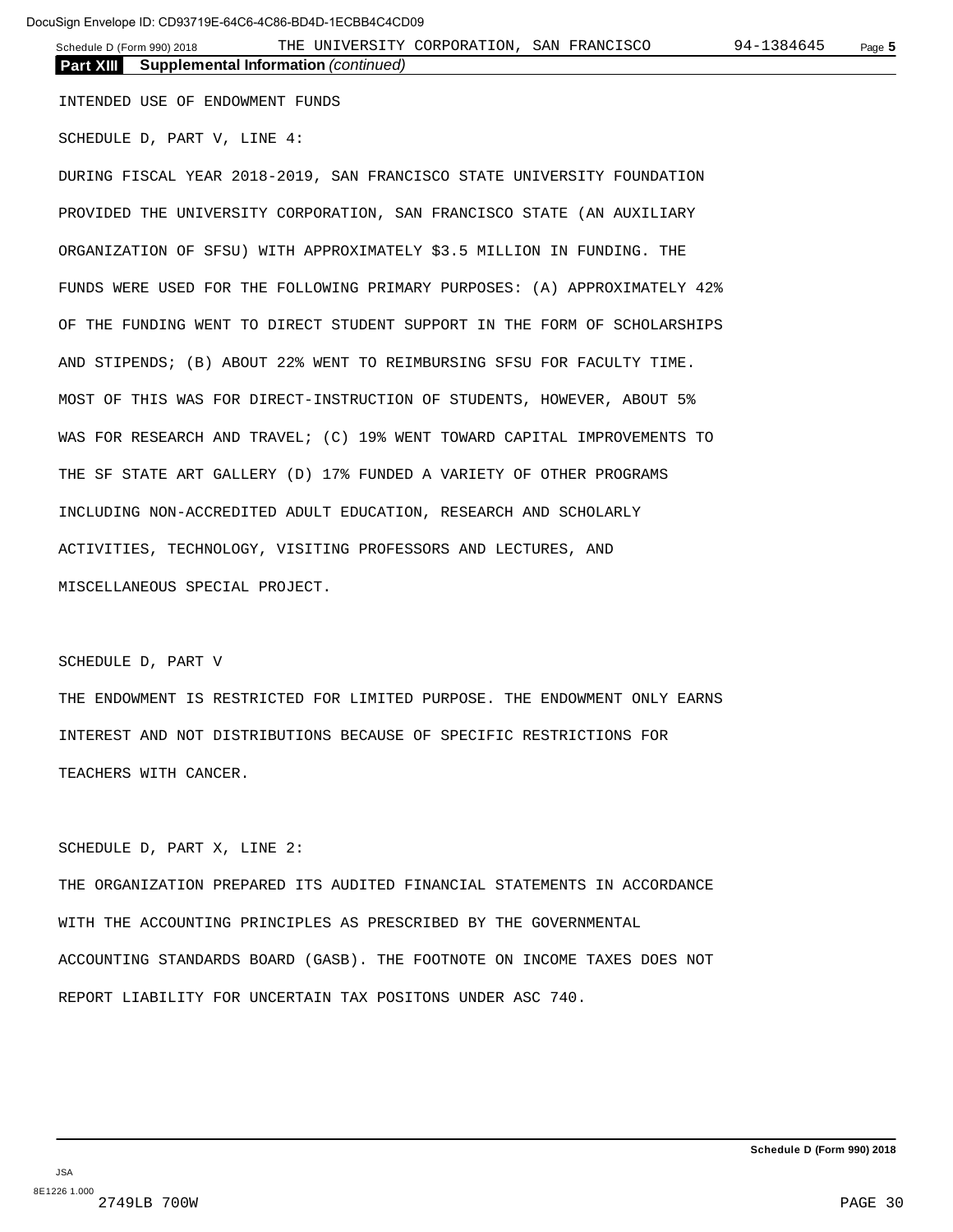| Schedule D (Form 990) 2018                                      | THE UNIVERSITY CORPORATION, SAN FRANCISCO                              | 94-1384645 | Page 5 |
|-----------------------------------------------------------------|------------------------------------------------------------------------|------------|--------|
| <b>Supplemental Information (continued)</b><br><b>Part XIII</b> |                                                                        |            |        |
|                                                                 | RECONCILIATION OF REVENUE PER AUDITED FINANCIAL STATEMENTS WITH RETURN |            |        |
| SCHEDULE D, PART XI, LINE 4B:                                   |                                                                        |            |        |
| COST OF<br>GOODS SOLD                                           | \$ (896, 846)                                                          |            |        |
| FUNDRAISING EVENT EXPENSES                                      | \$(185, 580)                                                           |            |        |
| TOTAL                                                           | \$(1,082,426)                                                          |            |        |
|                                                                 |                                                                        |            |        |

| RECONCILIATION OF EXPENSES PER AUDITED FINANCIAL STATEMENTS WITH RETURN |             |  |  |
|-------------------------------------------------------------------------|-------------|--|--|
| SCHEDULE D, PART XII, LINE 2D:                                          |             |  |  |
| COST OF GOODS SOLD                                                      | \$896,846   |  |  |
| FUNDRAISING EVENT EXPENSE                                               | \$185,580   |  |  |
| TOTAL,                                                                  | \$1,082,426 |  |  |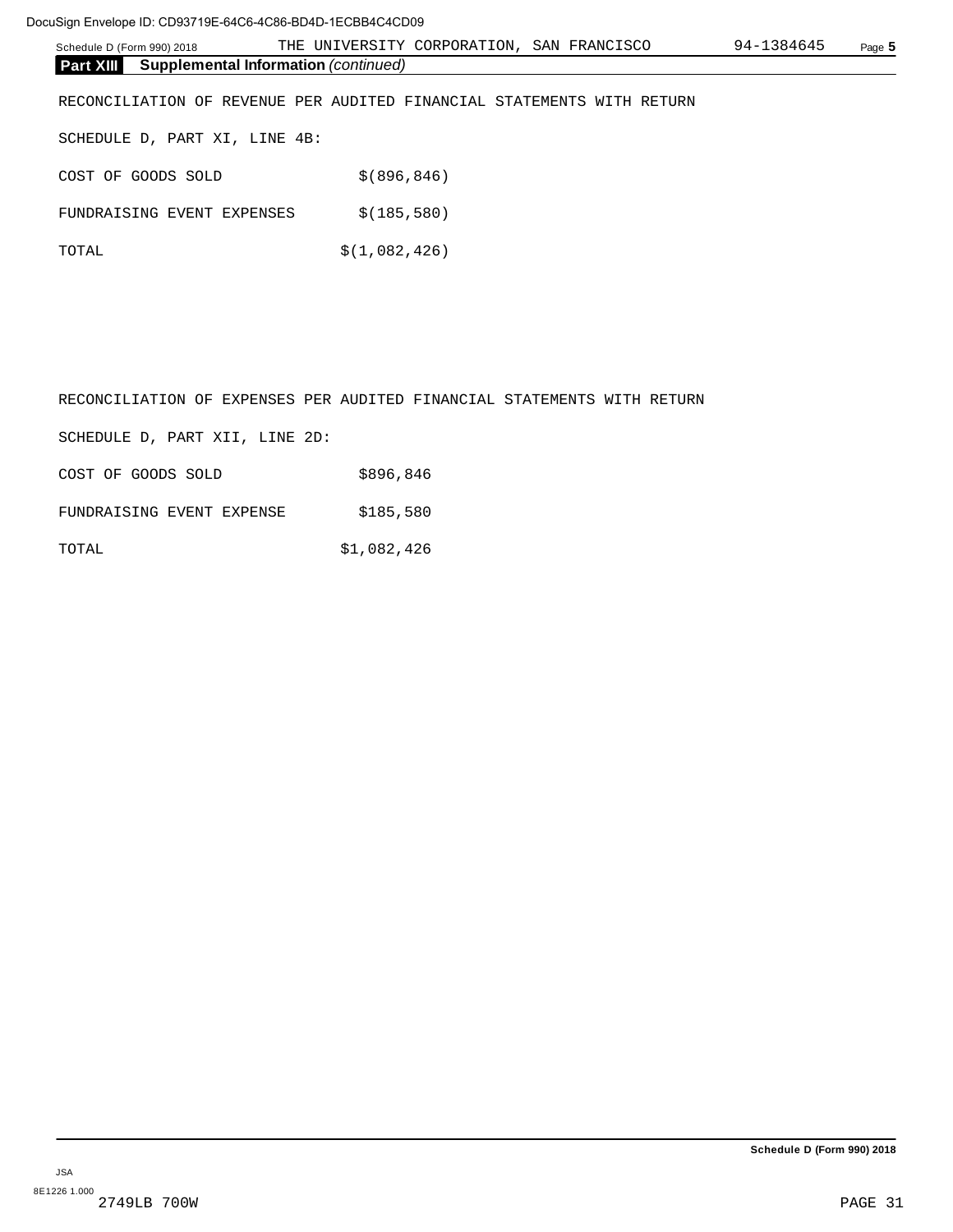| <b>SCHEDULE G</b>                                                                                                      |                                                                                                                                              | <b>Supplemental Information Regarding Fundraising or Gaming Activities</b>                                                                                          |                                                                                                               |                                                    |                                                                 |                                       | OMB No. 1545-0047                       |
|------------------------------------------------------------------------------------------------------------------------|----------------------------------------------------------------------------------------------------------------------------------------------|---------------------------------------------------------------------------------------------------------------------------------------------------------------------|---------------------------------------------------------------------------------------------------------------|----------------------------------------------------|-----------------------------------------------------------------|---------------------------------------|-----------------------------------------|
| (Form 990 or 990-EZ)                                                                                                   |                                                                                                                                              | Complete if the organization answered "Yes" on Form 990, Part IV, line 17, 18, or 19, or if the<br>organization entered more than \$15,000 on Form 990-EZ, line 6a. |                                                                                                               |                                                    |                                                                 |                                       | Open to Public                          |
| Department of the Treasury<br><b>Internal Revenue Service</b>                                                          |                                                                                                                                              |                                                                                                                                                                     | Attach to Form 990 or Form 990-EZ.<br>Go to www.irs.gov/Form990 for instructions and the latest instructions. |                                                    |                                                                 |                                       |                                         |
| Name of the organization                                                                                               | THE UNIVERSITY CORPORATION, SAN FRANCISCO                                                                                                    |                                                                                                                                                                     |                                                                                                               |                                                    |                                                                 | <b>Employer identification number</b> | Inspection                              |
| <b>STATE</b>                                                                                                           |                                                                                                                                              |                                                                                                                                                                     |                                                                                                               |                                                    |                                                                 | 94-1384645                            |                                         |
| Part I                                                                                                                 | Fundraising Activities. Complete if the organization answered "Yes" on Form 990, Part IV, line 17.                                           |                                                                                                                                                                     |                                                                                                               |                                                    |                                                                 |                                       |                                         |
|                                                                                                                        | Form 990-EZ filers are not required to complete this part.                                                                                   |                                                                                                                                                                     |                                                                                                               |                                                    |                                                                 |                                       |                                         |
| 1                                                                                                                      | Indicate whether the organization raised funds through any of the following activities. Check all that apply.                                |                                                                                                                                                                     |                                                                                                               |                                                    |                                                                 |                                       |                                         |
| Mail solicitations<br>a                                                                                                |                                                                                                                                              | е                                                                                                                                                                   |                                                                                                               |                                                    | Solicitation of non-government grants                           |                                       |                                         |
| b<br><b>Phone solicitations</b><br>c                                                                                   | Internet and email solicitations                                                                                                             | f                                                                                                                                                                   |                                                                                                               |                                                    | Solicitation of government grants<br>Special fundraising events |                                       |                                         |
| In-person solicitations<br>d                                                                                           |                                                                                                                                              | g                                                                                                                                                                   |                                                                                                               |                                                    |                                                                 |                                       |                                         |
| 2a Did the organization have a written or oral agreement with any individual (including officers, directors, trustees, |                                                                                                                                              |                                                                                                                                                                     |                                                                                                               |                                                    |                                                                 |                                       |                                         |
|                                                                                                                        | or key employees listed in Form 990, Part VII) or entity in connection with professional fundraising services?                               |                                                                                                                                                                     |                                                                                                               |                                                    |                                                                 |                                       | Yes<br><b>No</b>                        |
|                                                                                                                        | <b>b</b> If "Yes," list the 10 highest paid individuals or entities (fundraisers) pursuant to agreements under which the fundraiser is to be |                                                                                                                                                                     |                                                                                                               |                                                    |                                                                 |                                       |                                         |
|                                                                                                                        | compensated at least \$5,000 by the organization.                                                                                            |                                                                                                                                                                     |                                                                                                               |                                                    |                                                                 |                                       |                                         |
|                                                                                                                        |                                                                                                                                              |                                                                                                                                                                     |                                                                                                               |                                                    |                                                                 | (v) Amount paid to                    |                                         |
| (i) Name and address of individual                                                                                     |                                                                                                                                              | (ii) Activity                                                                                                                                                       |                                                                                                               | (iii) Did fundraiser have<br>custody or control of | (iv) Gross receipts                                             | (or retained by)                      | (vi) Amount paid to<br>(or retained by) |
| or entity (fundraiser)                                                                                                 |                                                                                                                                              |                                                                                                                                                                     | contributions?                                                                                                |                                                    | from activity                                                   | fundraiser listed in<br>col. (i)      | organization                            |
|                                                                                                                        |                                                                                                                                              |                                                                                                                                                                     | Yes                                                                                                           | No                                                 |                                                                 |                                       |                                         |
| 1                                                                                                                      |                                                                                                                                              |                                                                                                                                                                     |                                                                                                               |                                                    |                                                                 |                                       |                                         |
|                                                                                                                        |                                                                                                                                              |                                                                                                                                                                     |                                                                                                               |                                                    |                                                                 |                                       |                                         |
| $\mathbf{2}$                                                                                                           |                                                                                                                                              |                                                                                                                                                                     |                                                                                                               |                                                    |                                                                 |                                       |                                         |
|                                                                                                                        |                                                                                                                                              |                                                                                                                                                                     |                                                                                                               |                                                    |                                                                 |                                       |                                         |
| 3                                                                                                                      |                                                                                                                                              |                                                                                                                                                                     |                                                                                                               |                                                    |                                                                 |                                       |                                         |
| 4                                                                                                                      |                                                                                                                                              |                                                                                                                                                                     |                                                                                                               |                                                    |                                                                 |                                       |                                         |
|                                                                                                                        |                                                                                                                                              |                                                                                                                                                                     |                                                                                                               |                                                    |                                                                 |                                       |                                         |
| 5                                                                                                                      |                                                                                                                                              |                                                                                                                                                                     |                                                                                                               |                                                    |                                                                 |                                       |                                         |
|                                                                                                                        |                                                                                                                                              |                                                                                                                                                                     |                                                                                                               |                                                    |                                                                 |                                       |                                         |
| 6                                                                                                                      |                                                                                                                                              |                                                                                                                                                                     |                                                                                                               |                                                    |                                                                 |                                       |                                         |
|                                                                                                                        |                                                                                                                                              |                                                                                                                                                                     |                                                                                                               |                                                    |                                                                 |                                       |                                         |
| 7                                                                                                                      |                                                                                                                                              |                                                                                                                                                                     |                                                                                                               |                                                    |                                                                 |                                       |                                         |
|                                                                                                                        |                                                                                                                                              |                                                                                                                                                                     |                                                                                                               |                                                    |                                                                 |                                       |                                         |
| 8                                                                                                                      |                                                                                                                                              |                                                                                                                                                                     |                                                                                                               |                                                    |                                                                 |                                       |                                         |
| 9                                                                                                                      |                                                                                                                                              |                                                                                                                                                                     |                                                                                                               |                                                    |                                                                 |                                       |                                         |
|                                                                                                                        |                                                                                                                                              |                                                                                                                                                                     |                                                                                                               |                                                    |                                                                 |                                       |                                         |
| 10                                                                                                                     |                                                                                                                                              |                                                                                                                                                                     |                                                                                                               |                                                    |                                                                 |                                       |                                         |
|                                                                                                                        |                                                                                                                                              |                                                                                                                                                                     |                                                                                                               |                                                    |                                                                 |                                       |                                         |
|                                                                                                                        |                                                                                                                                              |                                                                                                                                                                     |                                                                                                               |                                                    |                                                                 |                                       |                                         |
|                                                                                                                        |                                                                                                                                              |                                                                                                                                                                     |                                                                                                               |                                                    |                                                                 |                                       |                                         |

**3** List all states in which the organization is registered or licensed to solicit contributions or has been notified it is exempt from registration or licensing.

For Paperwork Reduction Act Notice, see the Instructions for Form 990 or 990-EZ. Schedule G (Form 990 or 990-EZ) 2018 JSA 8E1281 1.000 2749LB 700W PAGE 32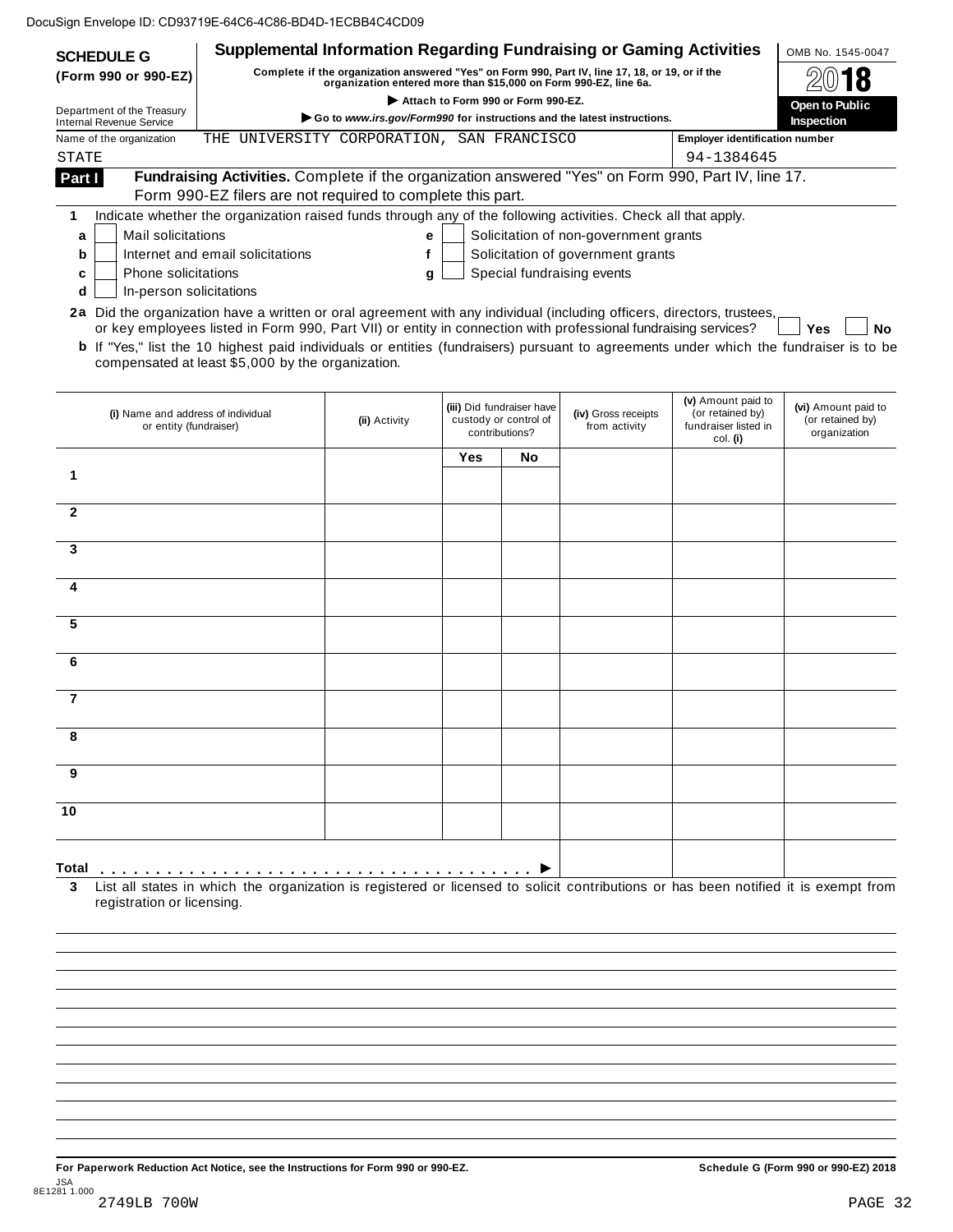THE UNIVERSITY CORPORATION, SAN FRANCISCO 94-1384645

Schedule <sup>G</sup> (Form <sup>990</sup> or 990-EZ) <sup>2018</sup> Page **2**  $\mathbf{A}$  **III**  $\mathbf{B}$ 

|                      |          | Part II<br>Fundraising Events. Complete if the organization answered "Yes" on Form 990, Part IV, line 18, or reported<br>more than \$15,000 of fundraising event contributions and gross income on Form 990-EZ, lines 1 and 6b. List<br>events with gross receipts greater than \$5,000. |                                                                                                                        |                                                |                                          |                                                       |
|----------------------|----------|------------------------------------------------------------------------------------------------------------------------------------------------------------------------------------------------------------------------------------------------------------------------------------------|------------------------------------------------------------------------------------------------------------------------|------------------------------------------------|------------------------------------------|-------------------------------------------------------|
|                      |          |                                                                                                                                                                                                                                                                                          | (a) Event $#1$<br>ALUMNI H O F<br>(event type)                                                                         | (b) Event $#2$<br>TASTE OF BAY<br>(event type) | (c) Other events<br>1.<br>(total number) | (d) Total events<br>(add col. (a) through<br>col. (c) |
| Revenue              |          |                                                                                                                                                                                                                                                                                          | 131, 319.                                                                                                              | 33,519.                                        | 27,563.                                  | 192,401.                                              |
|                      |          | 2 Less: Contributions<br>3 Gross income (line 1 minus                                                                                                                                                                                                                                    | 33,025.                                                                                                                | 17,301.                                        | 24,746.                                  | 75,072.                                               |
|                      |          | $line 2)$                                                                                                                                                                                                                                                                                | 98, 294.                                                                                                               | 16,218.                                        | 2,817.                                   | 117,329.                                              |
|                      |          |                                                                                                                                                                                                                                                                                          |                                                                                                                        |                                                |                                          |                                                       |
|                      |          | 5 Noncash prizes [1, 1, 1, 1, 1, 1]                                                                                                                                                                                                                                                      |                                                                                                                        |                                                |                                          |                                                       |
| Expenses             |          | 6 Rent/facility costs [                                                                                                                                                                                                                                                                  | 119,066.                                                                                                               | 16,500.                                        |                                          | 135,566.                                              |
|                      |          | 7 Food and beverages [                                                                                                                                                                                                                                                                   | 5,341.<br><u>and a strong that</u>                                                                                     |                                                | 9,382.                                   | 14,723.                                               |
| Direct <sup>1</sup>  |          | 8 Entertainment [                                                                                                                                                                                                                                                                        |                                                                                                                        |                                                |                                          |                                                       |
|                      |          | <b>9</b> Other direct expenses $\vert$ $\vert$ 19,703.                                                                                                                                                                                                                                   |                                                                                                                        | 13,325.                                        | 2, 263.                                  | 35, 291.                                              |
|                      | Part III | 10 Direct expense summary. Add lines 4 through 9 in column (d) $\ldots$ ,,,,,,,,,,,,,,,<br>11 Net income summary. Subtract line 10 from line 3, column (d) ▶<br>Gaming. Complete if the organization answered "Yes" on Form 990, Part IV, line 19, or reported more than                 |                                                                                                                        |                                                |                                          | 185,580.<br>$-68, 251.$                               |
|                      |          | \$15,000 on Form 990-EZ, line 6a.                                                                                                                                                                                                                                                        | (a) Bingo                                                                                                              | (b) Pull tabs/instant                          | (c) Other gaming                         | (d) Total gaming (add                                 |
| Revenue              |          | 1 Gross revenue                                                                                                                                                                                                                                                                          |                                                                                                                        | bingo/progressive bingo                        |                                          | col. (a) through col. $(c)$                           |
| xpenses              |          |                                                                                                                                                                                                                                                                                          |                                                                                                                        |                                                |                                          |                                                       |
| ш                    |          | 3 Noncash prizes                                                                                                                                                                                                                                                                         |                                                                                                                        |                                                |                                          |                                                       |
|                      |          |                                                                                                                                                                                                                                                                                          |                                                                                                                        |                                                |                                          |                                                       |
|                      |          | 4 Rent/facility costs                                                                                                                                                                                                                                                                    |                                                                                                                        |                                                |                                          |                                                       |
|                      |          | 5 Other direct expenses                                                                                                                                                                                                                                                                  |                                                                                                                        |                                                |                                          |                                                       |
|                      |          | 6 Volunteer labor                                                                                                                                                                                                                                                                        | Yes<br>%<br>No                                                                                                         | Yes<br>$\frac{9}{6}$<br>No                     | Yes<br>%<br>No                           |                                                       |
|                      |          | 7 Direct expense summary. Add lines 2 through 5 in column (d)                                                                                                                                                                                                                            |                                                                                                                        | . <b>.</b> .                                   |                                          |                                                       |
| 9<br>a<br>b          |          | 8 Net gaming income summary. Subtract line 7 from line 1, column (d)<br>Enter the state(s) in which the organization conducts gaming activities:<br>Is the organization licensed to conduct gaming activities in each of these states?                                                   |                                                                                                                        |                                                |                                          | $\overline{Yes}$<br><b>No</b>                         |
| Direct I<br>10a<br>b |          | Were any of the organization's gaming licenses revoked, suspended, or terminated during the tax year?<br>If "Yes," explain:                                                                                                                                                              | <u> 1989 - Andrea Station Barbara, actor a component de la componentación de la componentación de la componentació</u> |                                                |                                          | Yes<br><b>No</b>                                      |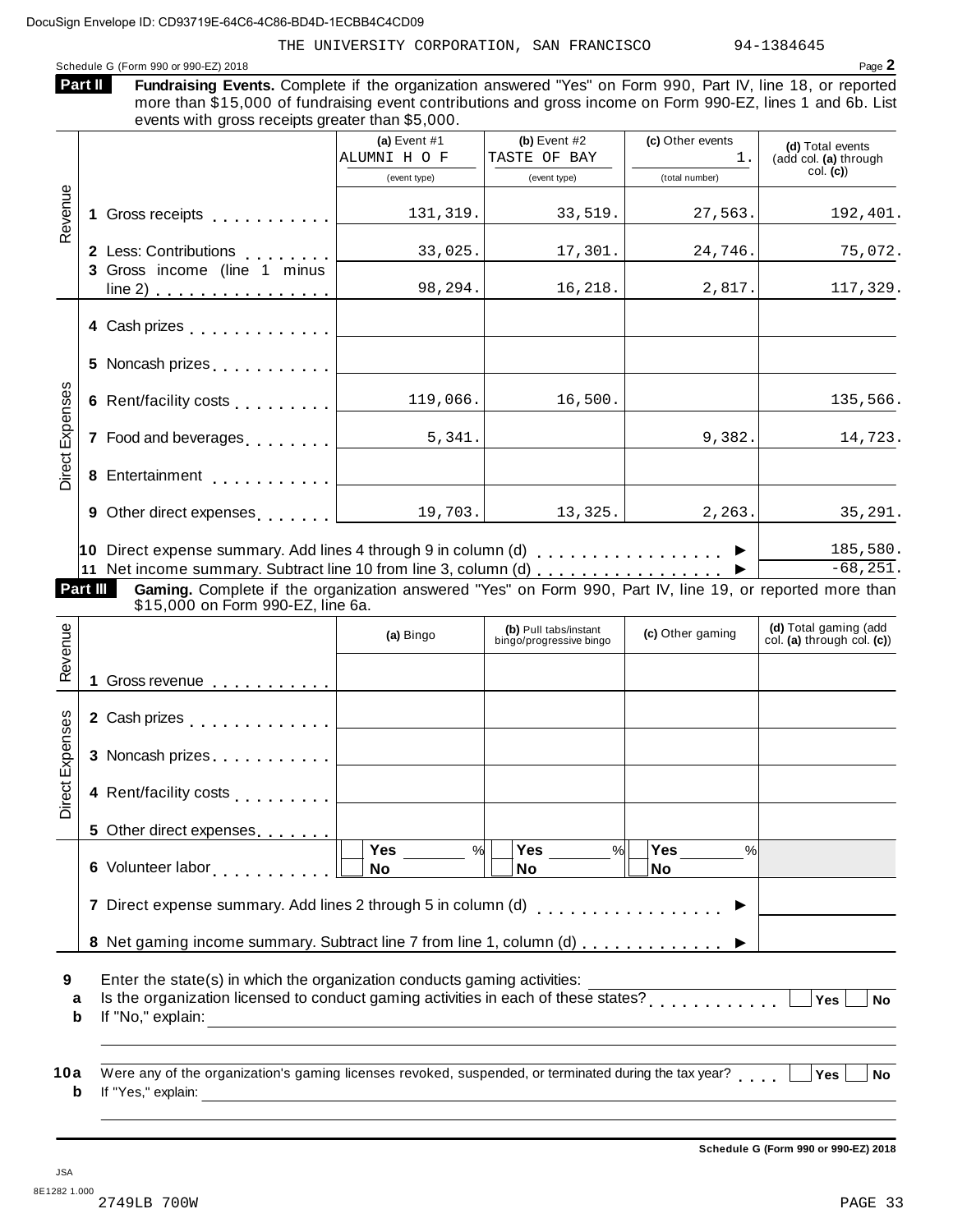|         | THE UNIVERSITY CORPORATION, SAN FRANCISCO                                                                                                                                                                                                     | 94-1384645 |           |
|---------|-----------------------------------------------------------------------------------------------------------------------------------------------------------------------------------------------------------------------------------------------|------------|-----------|
|         | Schedule G (Form 990 or 990-EZ) 2018                                                                                                                                                                                                          |            | Page 3    |
| 11      |                                                                                                                                                                                                                                               | <b>Yes</b> | <b>No</b> |
| 12      | Is the organization a grantor, beneficiary or trustee of a trust or a member of a partnership or other entity                                                                                                                                 |            |           |
|         |                                                                                                                                                                                                                                               | Yes        | <b>No</b> |
| 13      | Indicate the percentage of gaming activity conducted in:                                                                                                                                                                                      |            |           |
| a       |                                                                                                                                                                                                                                               |            | %         |
| b       | An outside facility enterpreened and the series of the control of the control of the control of the control of the control of the control of the control of the control of the control of the control of the control of the co                |            | %         |
| 14      | Enter the name and address of the person who prepares the organization's gaming/special events books and<br>records:                                                                                                                          |            |           |
|         |                                                                                                                                                                                                                                               |            |           |
|         |                                                                                                                                                                                                                                               |            |           |
|         |                                                                                                                                                                                                                                               |            |           |
|         |                                                                                                                                                                                                                                               |            |           |
|         |                                                                                                                                                                                                                                               |            |           |
|         | 15a Does the organization have a contract with a third party from whom the organization receives gaming                                                                                                                                       |            |           |
|         | <b>b</b> If "Yes," enter the amount of gaming revenue received by the organization $\triangleright$ \$______________ and the                                                                                                                  |            |           |
|         | amount of gaming revenue retained by the third party $\triangleright$ \$ _______________.                                                                                                                                                     |            |           |
| c       | If "Yes," enter name and address of the third party:                                                                                                                                                                                          |            |           |
|         |                                                                                                                                                                                                                                               |            |           |
|         |                                                                                                                                                                                                                                               |            |           |
|         |                                                                                                                                                                                                                                               |            |           |
|         |                                                                                                                                                                                                                                               |            |           |
| 16      | Gaming manager information:                                                                                                                                                                                                                   |            |           |
|         |                                                                                                                                                                                                                                               |            |           |
|         |                                                                                                                                                                                                                                               |            |           |
|         |                                                                                                                                                                                                                                               |            |           |
|         | Gaming manager compensation $\triangleright$ \$ _______________                                                                                                                                                                               |            |           |
|         |                                                                                                                                                                                                                                               |            |           |
|         | Description of services provided ▶                                                                                                                                                                                                            |            |           |
|         | Employee  <br>Director/officer<br>Independent contractor                                                                                                                                                                                      |            |           |
| 17      | Mandatory distributions:                                                                                                                                                                                                                      |            |           |
| a       | Is the organization required under state law to make charitable distributions from the gaming proceeds to                                                                                                                                     |            |           |
|         |                                                                                                                                                                                                                                               | Yes        | No No     |
|         | <b>b</b> Enter the amount of distributions required under state law to be distributed to other exempt organizations                                                                                                                           |            |           |
|         | or spent in the organization's own exempt activities during the tax year $\triangleright$ \$                                                                                                                                                  |            |           |
| Part IV | Supplemental Information. Provide the explanation required by Part I, line 2b, columns (iii) and (v), and<br>Part III, lines 9, 9b, 10b, 15b, 15c, 16, and 17b, as applicable. Also provide any additional information<br>(see instructions). |            |           |
|         |                                                                                                                                                                                                                                               |            |           |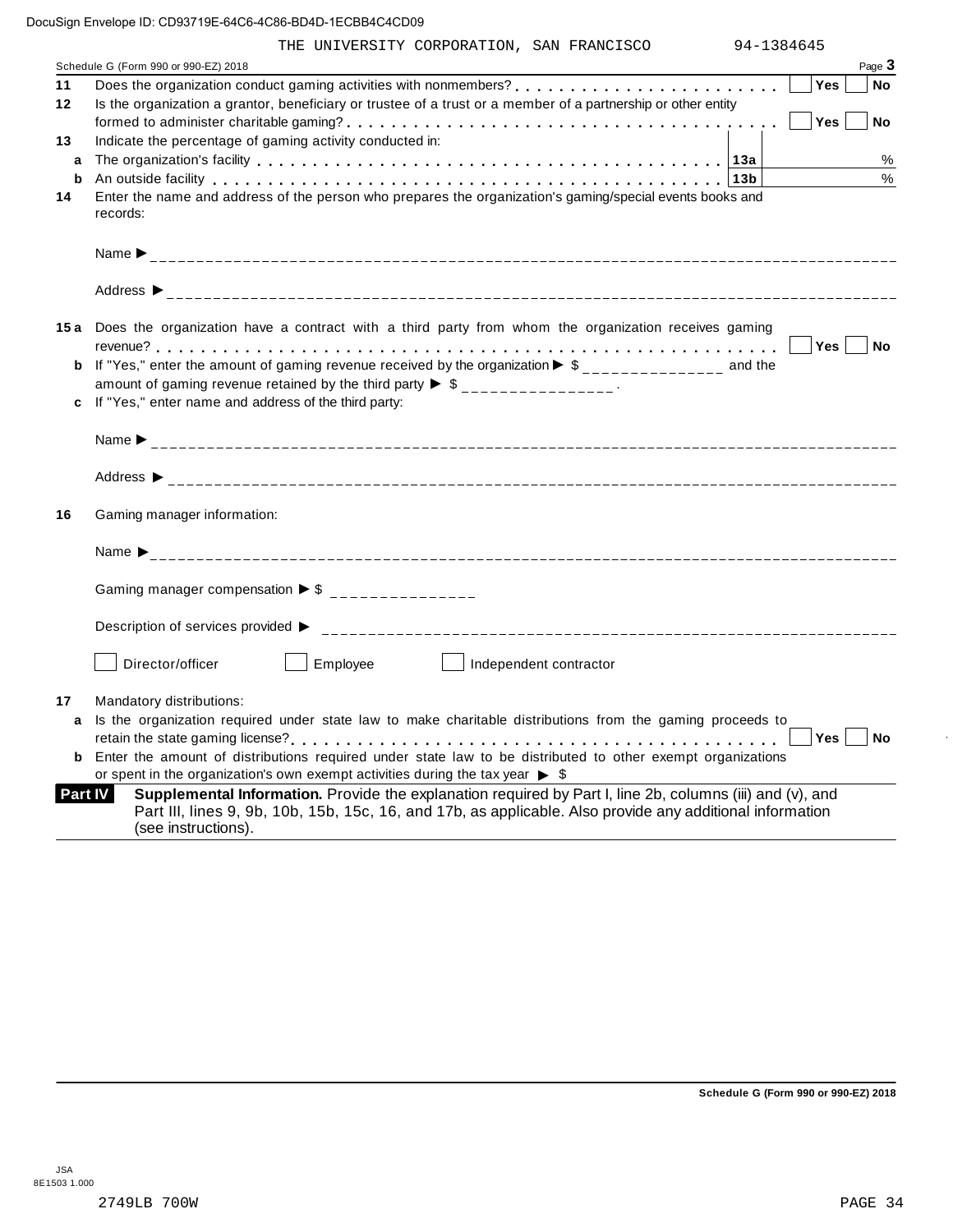| <b>SCHEDULE I</b><br>(Form 990)                                                                                                                              |                                                     | <b>Grants and Other Assistance to Organizations,</b><br>Governments, and Individuals in the United States |                                    | OMB No. 1545-0047<br>2018                                                        |                                       |                                                                                                                                          |                                          |                                       |
|--------------------------------------------------------------------------------------------------------------------------------------------------------------|-----------------------------------------------------|-----------------------------------------------------------------------------------------------------------|------------------------------------|----------------------------------------------------------------------------------|---------------------------------------|------------------------------------------------------------------------------------------------------------------------------------------|------------------------------------------|---------------------------------------|
|                                                                                                                                                              |                                                     |                                                                                                           |                                    | Complete if the organization answered "Yes" on Form 990, Part IV, line 21 or 22. |                                       |                                                                                                                                          |                                          |                                       |
| Department of the Treasury                                                                                                                                   |                                                     |                                                                                                           |                                    | Attach to Form 990.                                                              |                                       |                                                                                                                                          |                                          | <b>Open to Public</b>                 |
| <b>Internal Revenue Service</b>                                                                                                                              |                                                     |                                                                                                           |                                    | Go to www.irs.gov/Form990 for the latest information.                            |                                       |                                                                                                                                          |                                          | Inspection                            |
| Name of the organization                                                                                                                                     | THE UNIVERSITY CORPORATION, SAN FRANCISCO           |                                                                                                           |                                    |                                                                                  |                                       |                                                                                                                                          | <b>Employer identification number</b>    |                                       |
| <b>STATE</b>                                                                                                                                                 |                                                     |                                                                                                           |                                    |                                                                                  |                                       |                                                                                                                                          | 94-1384645                               |                                       |
| Part I                                                                                                                                                       | <b>General Information on Grants and Assistance</b> |                                                                                                           |                                    |                                                                                  |                                       |                                                                                                                                          |                                          |                                       |
| 1 Does the organization maintain records to substantiate the amount of the grants or assistance, the grantees' eligibility for the grants or assistance, and |                                                     |                                                                                                           |                                    |                                                                                  |                                       |                                                                                                                                          |                                          |                                       |
|                                                                                                                                                              |                                                     |                                                                                                           |                                    |                                                                                  |                                       |                                                                                                                                          |                                          | $X$ No<br>Yes                         |
| 2 Describe in Part IV the organization's procedures for monitoring the use of grant funds in the United States.                                              |                                                     |                                                                                                           |                                    |                                                                                  |                                       |                                                                                                                                          |                                          |                                       |
| Part II                                                                                                                                                      |                                                     |                                                                                                           |                                    |                                                                                  |                                       | Grants and Other Assistance to Domestic Organizations and Domestic Governments. Complete if the organization answered "Yes" on Form 990, |                                          |                                       |
|                                                                                                                                                              |                                                     |                                                                                                           |                                    |                                                                                  |                                       | Part IV, line 21, for any recipient that received more than \$5,000. Part II can be duplicated if additional space is needed.            |                                          |                                       |
| 1 (a) Name and address of organization<br>or government                                                                                                      |                                                     | $(b)$ EIN                                                                                                 | (c) IRC section<br>(if applicable) | (d) Amount of cash<br>grant                                                      | (e) Amount of non-<br>cash assistance | (f) Method of valuation<br>(book, FMV, appraisal,<br>other)                                                                              | (g) Description of<br>noncash assistance | (h) Purpose of grant<br>or assistance |
| (1) SAN FRANCISCO STATE UNIVERSITY                                                                                                                           |                                                     |                                                                                                           |                                    |                                                                                  |                                       |                                                                                                                                          |                                          |                                       |
| 1600 HOLLOWAY AVENUE FRANCISCO, CA 94132                                                                                                                     |                                                     | 93-1137247                                                                                                | 115                                | 3,011,356.                                                                       |                                       |                                                                                                                                          |                                          | EDUCATIONAL SUPPORT                   |
| (2) ASSOCIATED STUDENTS INC.                                                                                                                                 |                                                     |                                                                                                           |                                    |                                                                                  |                                       |                                                                                                                                          |                                          |                                       |
| 1600 HOLLOWAY AVE SAN FRANCISCO, CA 94132                                                                                                                    |                                                     | 94-1170352                                                                                                | 501(C)(3)                          | 325,720.                                                                         |                                       |                                                                                                                                          |                                          | STUDENT SUPPORT                       |
| (3) SFSU FOUNDATION                                                                                                                                          |                                                     |                                                                                                           |                                    |                                                                                  |                                       |                                                                                                                                          |                                          |                                       |
| 1600 HOLLOWAY AVE SAN FRANCISCO, CA 94132                                                                                                                    |                                                     | 26-1169717                                                                                                | 501(C)(3)                          | 163,205.                                                                         |                                       |                                                                                                                                          |                                          | STUDENT SUPPORT                       |
| (4)                                                                                                                                                          |                                                     |                                                                                                           |                                    |                                                                                  |                                       |                                                                                                                                          |                                          |                                       |
| (5)                                                                                                                                                          |                                                     |                                                                                                           |                                    |                                                                                  |                                       |                                                                                                                                          |                                          |                                       |
| (6)                                                                                                                                                          |                                                     |                                                                                                           |                                    |                                                                                  |                                       |                                                                                                                                          |                                          |                                       |
| (7)                                                                                                                                                          |                                                     |                                                                                                           |                                    |                                                                                  |                                       |                                                                                                                                          |                                          |                                       |
| (8)                                                                                                                                                          |                                                     |                                                                                                           |                                    |                                                                                  |                                       |                                                                                                                                          |                                          |                                       |
| (9)                                                                                                                                                          |                                                     |                                                                                                           |                                    |                                                                                  |                                       |                                                                                                                                          |                                          |                                       |
| (10)                                                                                                                                                         |                                                     |                                                                                                           |                                    |                                                                                  |                                       |                                                                                                                                          |                                          |                                       |
| (11)                                                                                                                                                         |                                                     |                                                                                                           |                                    |                                                                                  |                                       |                                                                                                                                          |                                          |                                       |
| (12)                                                                                                                                                         |                                                     |                                                                                                           |                                    |                                                                                  |                                       |                                                                                                                                          |                                          |                                       |
| $\mathbf{2}$                                                                                                                                                 |                                                     |                                                                                                           |                                    |                                                                                  |                                       |                                                                                                                                          |                                          | 3.                                    |

 $F$ or Paperwork Reduction Act Notice, see the Instructions for Form 990.

Schedule I (Form 990) (2018)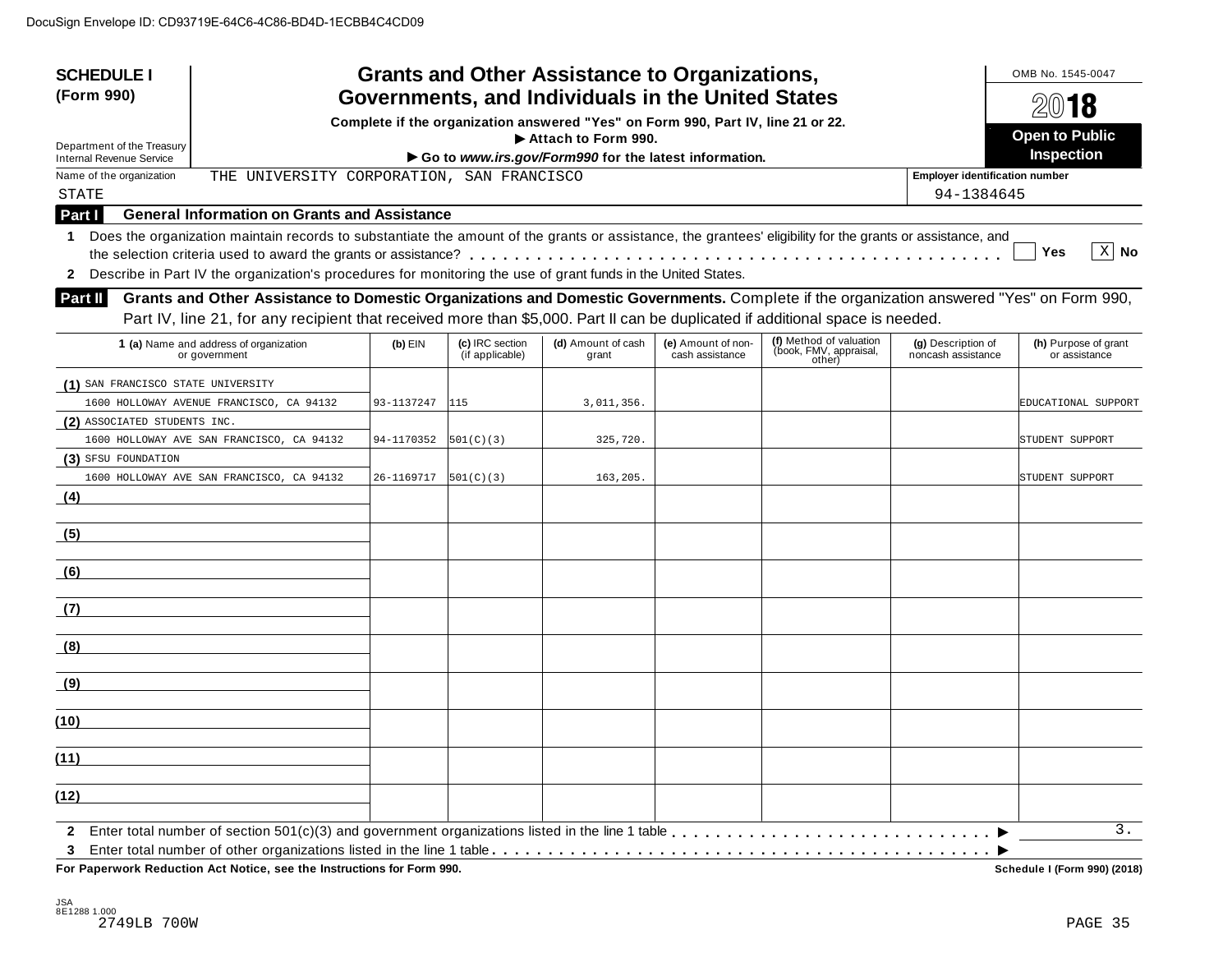Schedule I (Form 990) (2018) Page **2**

## **Grants and Other Assistance to Domestic Individuals.** Complete ifthe organization answered "Yes" on Form 990, Part IV, line 22. **Part III** Grants and Other Assistance to Domestic Individuals<br>Part III can be duplicated if additional space is needed.

| (a) Type of grant or assistance                                                                                                         | (b) Number of<br>recipients | (c) Amount of<br>cash grant | (d) Amount of<br>non-cash assistance | (e) Method of valuation (book,<br>FMV, appraisal, other) | (f) Description of non-cash assistance |
|-----------------------------------------------------------------------------------------------------------------------------------------|-----------------------------|-----------------------------|--------------------------------------|----------------------------------------------------------|----------------------------------------|
|                                                                                                                                         |                             |                             |                                      |                                                          |                                        |
| $\mathbf{2}$                                                                                                                            |                             |                             |                                      |                                                          |                                        |
| 3                                                                                                                                       |                             |                             |                                      |                                                          |                                        |
|                                                                                                                                         |                             |                             |                                      |                                                          |                                        |
| 4                                                                                                                                       |                             |                             |                                      |                                                          |                                        |
| 5                                                                                                                                       |                             |                             |                                      |                                                          |                                        |
| 6                                                                                                                                       |                             |                             |                                      |                                                          |                                        |
| Part IV<br>Supplemental Information. Provide the information required in Part I, line 2, Part III, column (b); and any other additional |                             |                             |                                      |                                                          |                                        |

 $\overline{\text{information}}$ .

SCHEDULE I, PART I, LINE 2

GRANTS ARE MADE EITHER DIRECTLY TO SAN FRANCISCO STATE UNIVERSITY (WHICH

THE SAN FRANCISCO STATE UNIVERSITY FOUNDATION IS AN AUXILIARY

ORGANIZATION OF) OR THE UNIVERSITY CORPORATION, SAN FRANCISCO STATE

(ANOTHER AUXILIARY ORGANIZATION OF SFSU). SFSU CONTROLS BOTH SAN

FRANCISCO STATE UNIVERSITY FOUNDATION AND THE UNIVERSITY CORPORATION,

SAN FRANCISCO STATE VIA THE POWER TO APPROVE MEMBERS OF EACH OF THE

ORGANIZATION'S BOARD. GRANT FUNDS ARE USED SOLELY TO ADVANCE THE MISSION

OF SFSU AND ARE MONITORED TO ENSURE THEY ARE USED FOR PROPER PURPOSES

VIA

**Schedule I (Form 990) (2018)**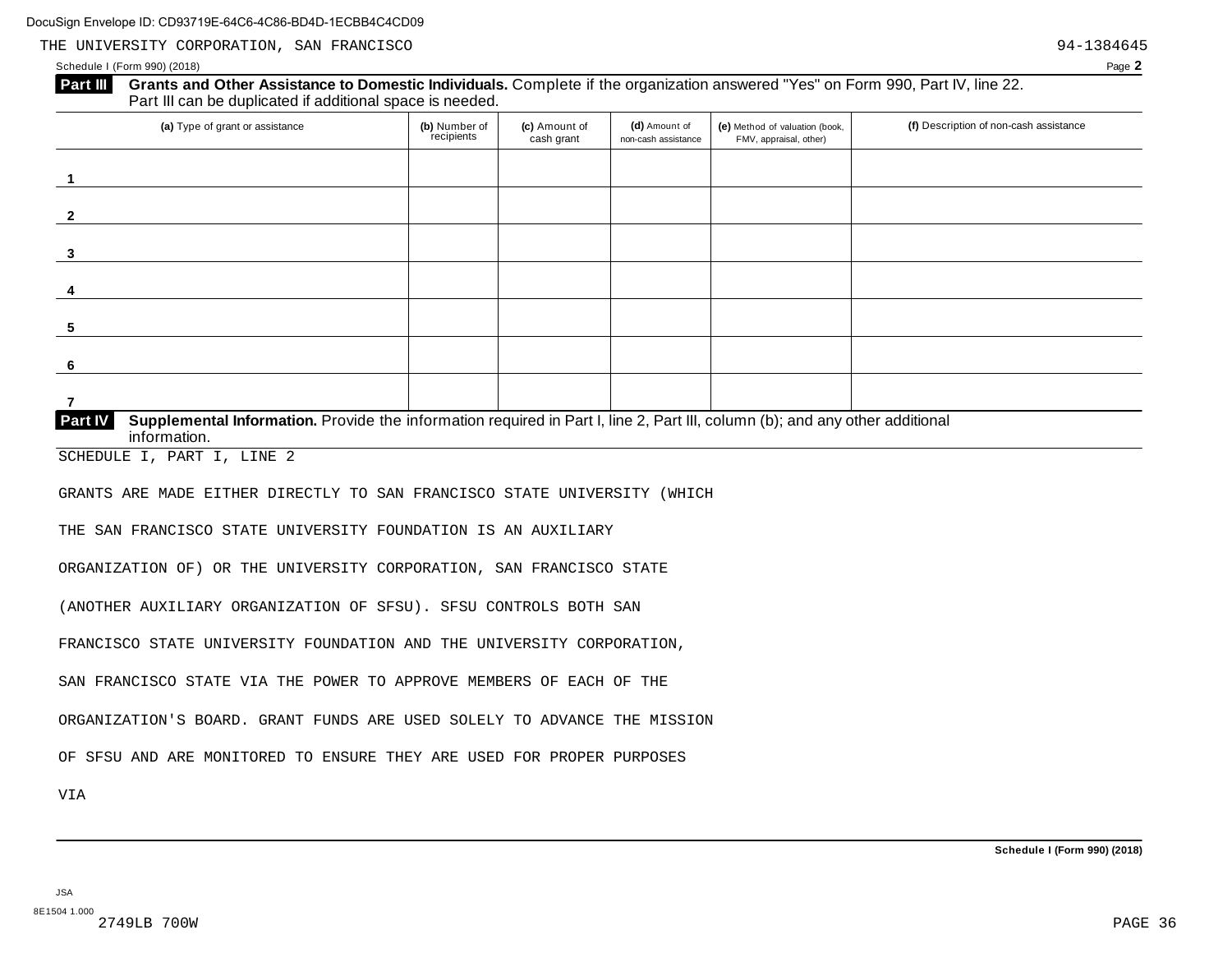## Schedule I (Form 990) (2018) Page **2**

# **Part III** Grants and Other Assistance to Domestic Individuals. Complete if the organization answered "Yes" on Form 990, Part IV, line 22.<br>Part III can be duplicated if additional space is needed.

| (a) Type of grant or assistance | (b) Number of<br>recipients                                                                                                  | (c) Amount of<br>cash grant | (d) Amount of<br>non-cash assistance | (e) Method of valuation (book,<br>FMV, appraisal, other) | (f) Description of non-cash assistance |  |  |  |  |  |  |
|---------------------------------|------------------------------------------------------------------------------------------------------------------------------|-----------------------------|--------------------------------------|----------------------------------------------------------|----------------------------------------|--|--|--|--|--|--|
|                                 |                                                                                                                              |                             |                                      |                                                          |                                        |  |  |  |  |  |  |
|                                 |                                                                                                                              |                             |                                      |                                                          |                                        |  |  |  |  |  |  |
|                                 |                                                                                                                              |                             |                                      |                                                          |                                        |  |  |  |  |  |  |
|                                 |                                                                                                                              |                             |                                      |                                                          |                                        |  |  |  |  |  |  |
| 5                               |                                                                                                                              |                             |                                      |                                                          |                                        |  |  |  |  |  |  |
| -6                              |                                                                                                                              |                             |                                      |                                                          |                                        |  |  |  |  |  |  |
|                                 |                                                                                                                              |                             |                                      |                                                          |                                        |  |  |  |  |  |  |
| <b>Part IV</b><br>information.  | Supplemental Information. Provide the information required in Part I, line 2, Part III, column (b); and any other additional |                             |                                      |                                                          |                                        |  |  |  |  |  |  |

THIS COMMON CONTROL.

JSA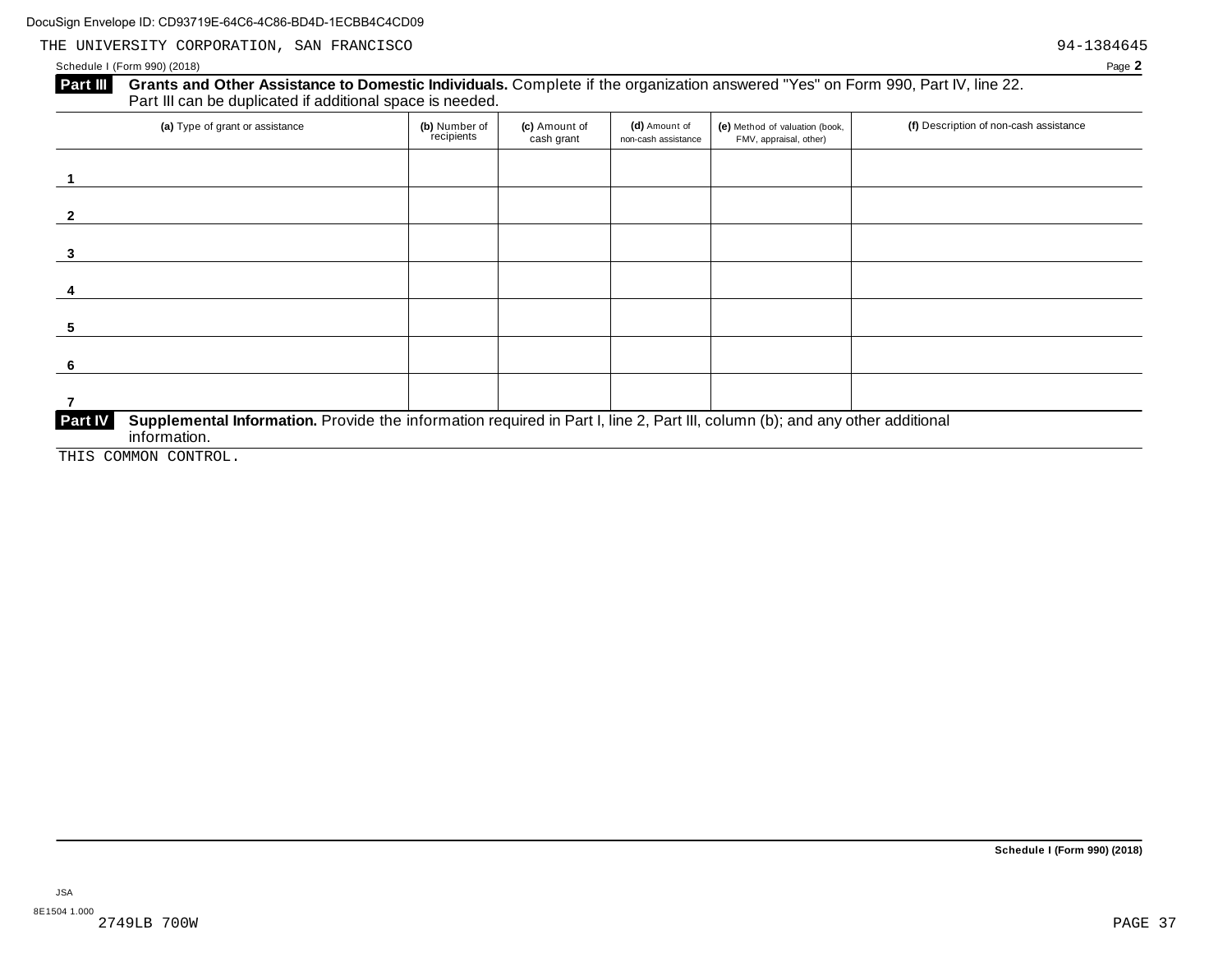|              | <b>SCHEDULE J</b><br>(Form 990)<br>Department of the Treasury | <b>Compensation Information</b><br>For certain Officers, Directors, Trustees, Key Employees, and Highest<br><b>Compensated Employees</b><br>Complete if the organization answered "Yes" on Form 990, Part IV, line 23.<br>Attach to Form 990.<br>Go to www.irs.gov/Form990 for instructions and the latest information.                                                                                                                                                                              |                                                                                                    | OMB No. 1545-0047<br>8<br><b>Open to Public</b><br><b>Inspection</b> |            |                                        |  |
|--------------|---------------------------------------------------------------|------------------------------------------------------------------------------------------------------------------------------------------------------------------------------------------------------------------------------------------------------------------------------------------------------------------------------------------------------------------------------------------------------------------------------------------------------------------------------------------------------|----------------------------------------------------------------------------------------------------|----------------------------------------------------------------------|------------|----------------------------------------|--|
|              | Internal Revenue Service<br>Name of the organization          | THE UNIVERSITY CORPORATION, SAN FRANCISCO                                                                                                                                                                                                                                                                                                                                                                                                                                                            | <b>Employer identification number</b>                                                              |                                                                      |            |                                        |  |
| STATE        |                                                               |                                                                                                                                                                                                                                                                                                                                                                                                                                                                                                      | 94-1384645                                                                                         |                                                                      |            |                                        |  |
| Part I       |                                                               | <b>Questions Regarding Compensation</b>                                                                                                                                                                                                                                                                                                                                                                                                                                                              |                                                                                                    |                                                                      |            |                                        |  |
|              |                                                               | 1a Check the appropriate box(es) if the organization provided any of the following to or for a person listed on Form<br>990, Part VII, Section A, line 1a. Complete Part III to provide any relevant information regarding these items.<br>First-class or charter travel<br>Travel for companions<br>Tax indemnification and gross-up payments<br>Health or social club dues or initiation fees                                                                                                      | Housing allowance or residence for personal use<br>Payments for business use of personal residence |                                                                      | <b>Yes</b> | No                                     |  |
| b            |                                                               | Discretionary spending account<br>If any of the boxes on line 1a are checked, did the organization follow a written policy regarding payment<br>or reimbursement or provision of all of the expenses described above? If "No," complete Part III to                                                                                                                                                                                                                                                  | Personal services (such as maid, chauffeur, chef)                                                  | 1b                                                                   |            |                                        |  |
| $\mathbf{2}$ |                                                               | Did the organization require substantiation prior to reimbursing or allowing expenses incurred by all<br>directors, trustees, and officers, including the CEO/Executive Director, regarding the items checked on line                                                                                                                                                                                                                                                                                |                                                                                                    | $\mathbf{2}$                                                         |            |                                        |  |
| 3            |                                                               | Indicate which, if any, of the following the filing organization used to establish the compensation of the<br>organization's CEO/Executive Director. Check all that apply. Do not check any boxes for methods used by a<br>related organization to establish compensation of the CEO/Executive Director, but explain in Part III.<br>Compensation committee<br>Written employment contract<br>Compensation survey or study<br>Independent compensation consultant<br>Form 990 of other organizations | Approval by the board or compensation committee                                                    |                                                                      |            |                                        |  |
| 4            |                                                               | During the year, did any person listed on Form 990, Part VII, Section A, line 1a, with respect to the filing<br>organization or a related organization:                                                                                                                                                                                                                                                                                                                                              |                                                                                                    |                                                                      |            | Χ                                      |  |
| а<br>b<br>c  |                                                               | Receive a severance payment or change-of-control payment?<br>Participate in, or receive payment from, a supplemental nonqualified retirement plan?<br>Participate in, or receive payment from, an equity-based compensation arrangement?<br>If "Yes" to any of lines 4a-c, list the persons and provide the applicable amounts for each item in Part III.                                                                                                                                            |                                                                                                    | 4a<br>4b<br>4c                                                       |            | $\overline{\textbf{X}}$<br>$\mathbf X$ |  |
| 5            |                                                               | Only section 501(c)(3), 501(c)(4), and 501(c)(29) organizations must complete lines 5-9.<br>For persons listed on Form 990, Part VII, Section A, line 1a, did the organization pay or accrue any<br>compensation contingent on the revenues of:                                                                                                                                                                                                                                                      |                                                                                                    |                                                                      |            |                                        |  |
| a<br>b       |                                                               | If "Yes" on line 5a or 5b, describe in Part III.                                                                                                                                                                                                                                                                                                                                                                                                                                                     |                                                                                                    | 5a<br>5b                                                             |            | Χ<br>$\mathbf X$                       |  |
| 6            |                                                               | For persons listed on Form 990, Part VII, Section A, line 1a, did the organization pay or accrue any<br>compensation contingent on the net earnings of:                                                                                                                                                                                                                                                                                                                                              |                                                                                                    |                                                                      |            | Χ                                      |  |
| a<br>b       |                                                               | If "Yes" on line 6a or 6b, describe in Part III.                                                                                                                                                                                                                                                                                                                                                                                                                                                     |                                                                                                    | 6a<br>6b                                                             |            | $\mathbf X$                            |  |
| 7<br>8       |                                                               | For persons listed on Form 990, Part VII, Section A, line 1a, did the organization provide any nonfixed<br>payments not described on lines 5 and 6? If "Yes," describe in Part III.<br>Were any amounts reported on Form 990, Part VII, paid or accrued pursuant to a contract that was subject<br>to the initial contract exception described in Regulations section 53.4958-4(a)(3)? If "Yes," describe                                                                                            |                                                                                                    | $\overline{7}$<br>8                                                  |            | X<br>X                                 |  |
| 9            |                                                               | If "Yes" on line 8, did the organization also follow the rebuttable presumption procedure described in<br>For Paperwork Reduction Act Notice, see the Instructions for Form 990.                                                                                                                                                                                                                                                                                                                     | Schedule J (Form 990) 2018                                                                         | 9                                                                    |            |                                        |  |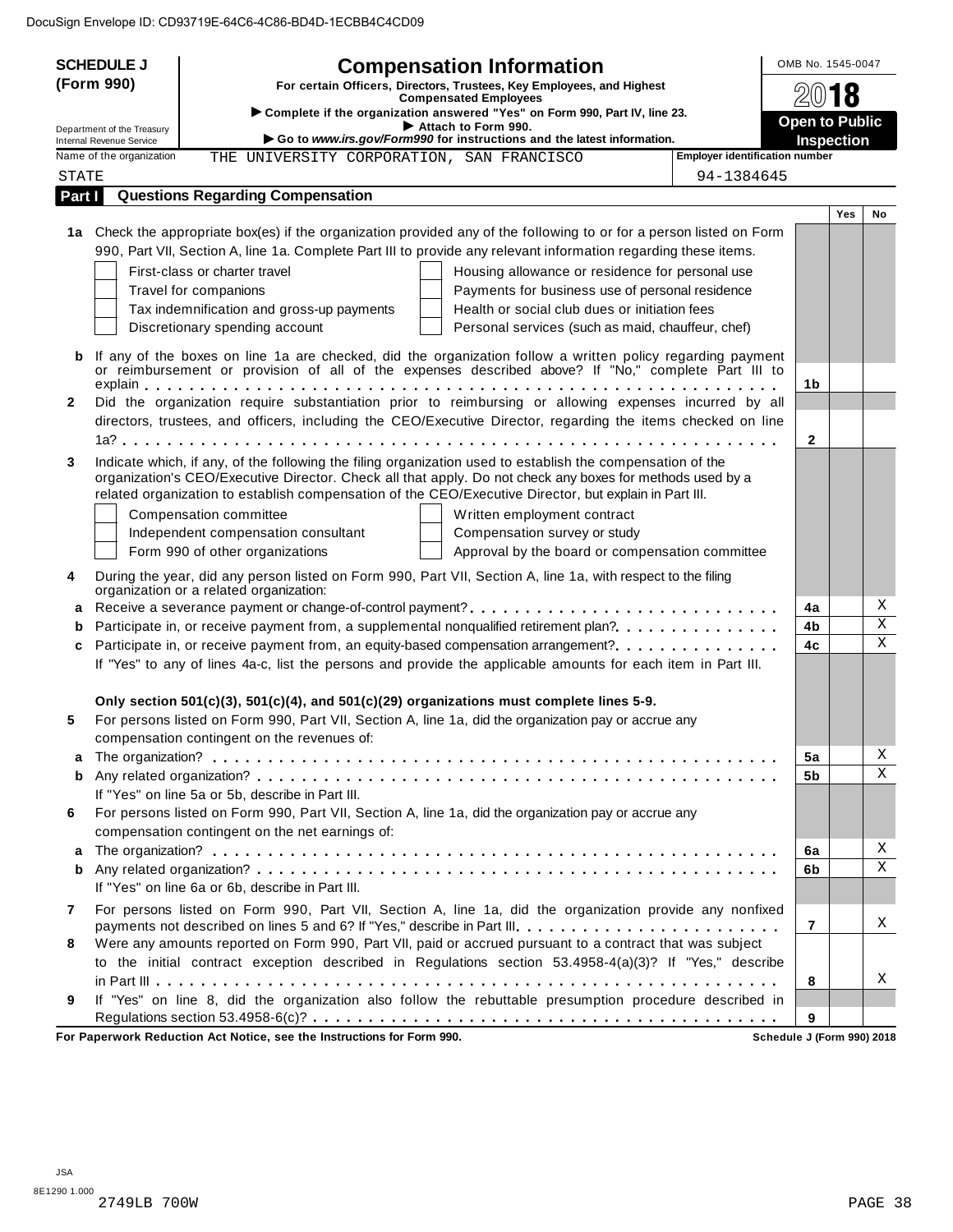Schedule <sup>J</sup> (Form 990) <sup>2018</sup> Page **2**

## **Part II Officers, Directors, Trustees, Key Employees, and Highest Compensated Employees.** Use duplicate copies ifadditional space is needed.

For each individual whose compensation must be reported on Schedule J, report compensation from the organization on row (i) and from related organizations, described in the instructions, on row (ii). Do not list any individuals that aren't listed on Form 990, Part VII.

Note: The sum of columns (B)(i)-(iii) for each listed individual must equal the total amount of Form 990, Part VII, Section A, line 1a, applicable column (D) and (E) amounts for that individual.

|                         |     |                          | (B) Breakdown of W-2 and/or 1099-MISC compensation |                                           | (C) Retirement and             | (D) Nontaxable | (E) Total of columns | (F) Compensation                                           |  |
|-------------------------|-----|--------------------------|----------------------------------------------------|-------------------------------------------|--------------------------------|----------------|----------------------|------------------------------------------------------------|--|
| (A) Name and Title      |     | (i) Base<br>compensation | (ii) Bonus & incentive<br>compensation             | (iii) Other<br>reportable<br>compensation | other deferred<br>compensation | benefits       | $(B)(i)-(D)$         | in column (B) reported<br>as deferred on prior<br>Form 990 |  |
| TREVOR GETZ             | (i) | 0                        | $\mathbf{0}$ .                                     | $\mathbf{0}$ .                            | $\Omega$ .                     | 0.             | $\mathbf{0}$ .       | $0$ .                                                      |  |
| $1$ CHAIR               | (i) | 152,271                  | $\mathsf{O}$ .                                     | $\mathbf{0}$ .                            | 38,627.                        | 25,697.        | 216,595.             | $\overline{0}$ .                                           |  |
| <b>ALISON SANDERS</b>   | (i) | $\Omega$                 | $\mathsf{0}$ .                                     | 0.                                        | $\Omega$ .                     | $\Omega$ .     | $\mathbf{0}$ .       | $\overline{0}$ .                                           |  |
| 2VICE CHAIR             | (i) | 177,974                  | $\mathsf{O}$                                       | 0.                                        | 51,551                         | 9,238.         | 238,763.             | $0$ .                                                      |  |
| <b>JASON PORTH</b>      | (i) | $\mathbf 0$              | $\mathbf{0}$ .                                     | $\mathbf 0$                               | $\mathbf{0}$ .                 | 0.             | $\mathbf{0}$ .       | $\overline{0}$ .                                           |  |
| 3EXECUTIVE DIRECTOR     | (i) | 213,758                  | 0                                                  | 90                                        | 62,103                         | 24, 318.       | 300,269              | $\overline{0}$ .                                           |  |
| BRIAN BEATTY            | (i) | 0                        | 0                                                  | $\mathbf 0$ .                             | $\Omega$ .                     | 0.             | $\mathbf{0}$ .       | $\overline{0}$ .                                           |  |
| 4DIRECTOR               | (i) | 173,548                  | 0                                                  | 0.                                        | 49,046.                        | 25,661         | 248,255.             | $\overline{0}$ .                                           |  |
| <b>GENE CHELBERG</b>    | (i) | $\mathbf 0$              | $\mathsf{O}$ .                                     | $\mathbf{0}$ .                            | $\mathbf{0}$ .                 | 0.             | $\mathbf{0}$ .       | $\overline{0}$ .                                           |  |
| 5DIRECTOR               | (i) | 128,590                  | $\mathbf 0$                                        | 1,774.                                    | 38, 335.                       | 20,342.        | 189,041              | $\overline{0}$ .                                           |  |
| KATHY O'DONNELL         | (i) | 0                        | 0                                                  | 0.                                        | $\mathbf 0$ .                  | 0.             | $\overline{0}$ .     | $\overline{0}$ .                                           |  |
| 6DIRECTOR               | (i) | 138,540                  | 900                                                | 0.                                        | 33, 358.                       | 9,238.         | 182,036.             | $\overline{0}$ .                                           |  |
| JAY ORENDORFF           | (i) | 0                        | 0                                                  | 0.                                        | $\mathbf{0}$                   | 0.             | $\mathbf{0}$ .       | $\overline{0}$ .                                           |  |
| 7VP/CFO'S DESIGNEE      | (i) | 177,855                  | $\mathbf 0$                                        | $\mathbf{0}$ .                            | 51,319.                        | 9,238.         | 238,412.             | $\overline{0}$ .                                           |  |
| ANOSHUA CHAUDHURI       | (i) | $\Omega$                 | 0                                                  | 0.                                        | $\Omega$ .                     | 0.             | $\Omega$ .           | $\overline{0}$ .                                           |  |
| 8FACULTY REPRESENTATIVE | (i) | 121,960                  | 450                                                | 0.                                        | 33,072.                        | 29,997.        | 185,479.             | $\overline{0}$ .                                           |  |
|                         | (i) |                          |                                                    |                                           |                                |                |                      |                                                            |  |
| 9                       | (i) |                          |                                                    |                                           |                                |                |                      |                                                            |  |
|                         | (i) |                          |                                                    |                                           |                                |                |                      |                                                            |  |
| 10                      | (i) |                          |                                                    |                                           |                                |                |                      |                                                            |  |
|                         | (i) |                          |                                                    |                                           |                                |                |                      |                                                            |  |
| 11                      | (i) |                          |                                                    |                                           |                                |                |                      |                                                            |  |
|                         | (i) |                          |                                                    |                                           |                                |                |                      |                                                            |  |
| 12                      | (i) |                          |                                                    |                                           |                                |                |                      |                                                            |  |
|                         | (i) |                          |                                                    |                                           |                                |                |                      |                                                            |  |
| 13                      | (i) |                          |                                                    |                                           |                                |                |                      |                                                            |  |
|                         | (i) |                          |                                                    |                                           |                                |                |                      |                                                            |  |
| 14                      | (i) |                          |                                                    |                                           |                                |                |                      |                                                            |  |
|                         | (i) |                          |                                                    |                                           |                                |                |                      |                                                            |  |
| 15                      | (i) |                          |                                                    |                                           |                                |                |                      |                                                            |  |
|                         | (i) |                          |                                                    |                                           |                                |                |                      |                                                            |  |
| 16                      | (i) |                          |                                                    |                                           |                                |                |                      |                                                            |  |

**Schedule J (Form 990) 2018**

JSA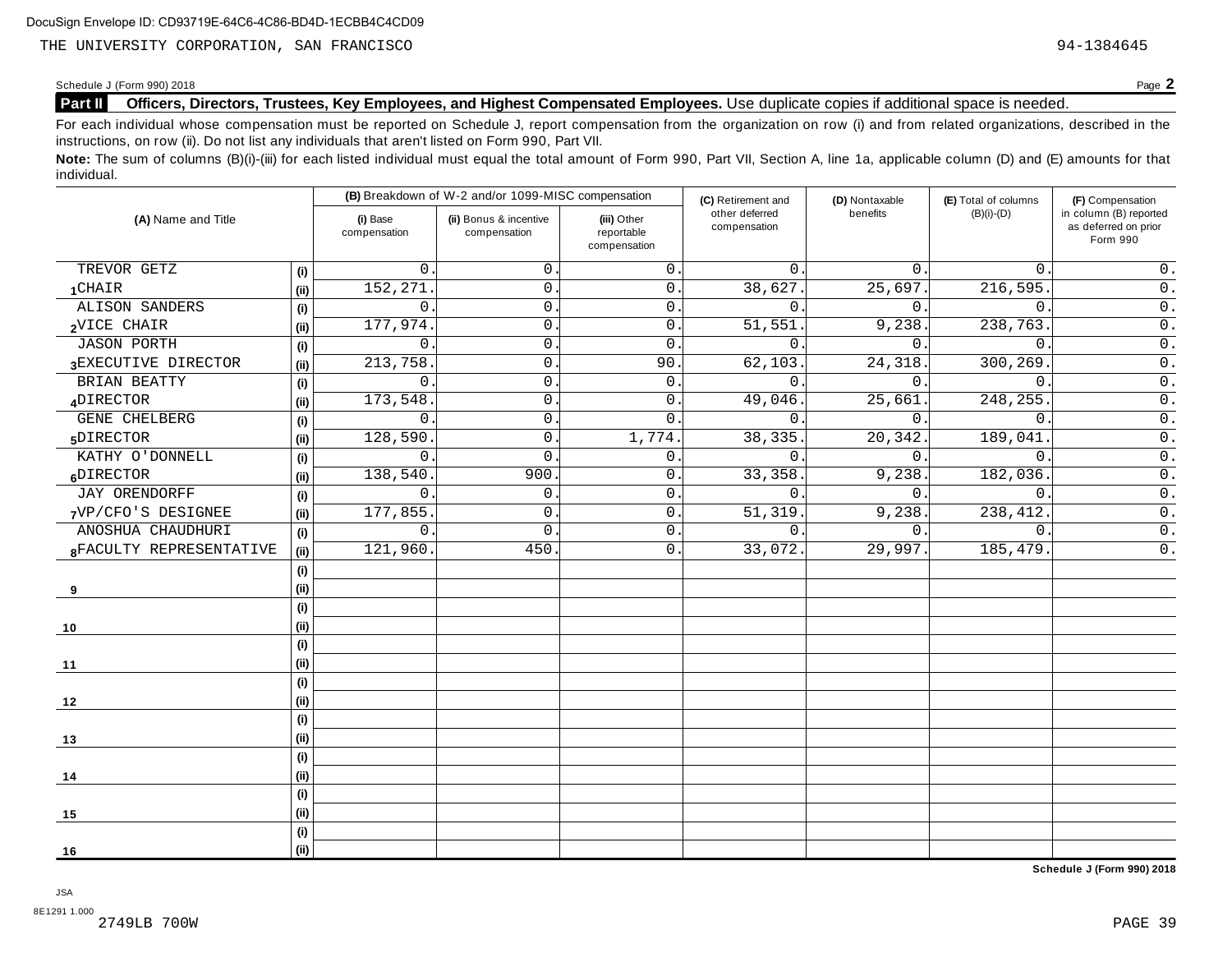## **Part III Supplemental Information**

Schedule J (Form 990) 2018 Page **3**

Provide the information, explanation, or descriptions required for Part I, lines 1a, 1b, 3, 4a, 4b, 4c, 5a, 5b, 6a, 6b, 7, and 8, and for Part II. Also complete this part for any additional information.

METHODS USED BY RELATED ORG TO ESTABLISH COMPENSATION OF EXEC. DIRECTOR

SCHEDULE J, PART I, LINE 3:

THE EXECUTIVE DIRECTOR OF THE UNIVERSITY CORPORATION IS COMPENSATED BY

SAN FRANCISCO STATE UNIVERSITY ("SFSU"), A RELATED ORGANIZATION. SFSU

UTILIZES THE FOLLOWING METHODS TO DETERMINE COMPENSATION FOR THE

EXECUTIVE DIRECTOR'S: COMPENSATION SURVEY OR STUDY, FORM 990 OF OTHER

ORGANIZATIONS, AND BOARD OR COMMITTEE APPROVAL.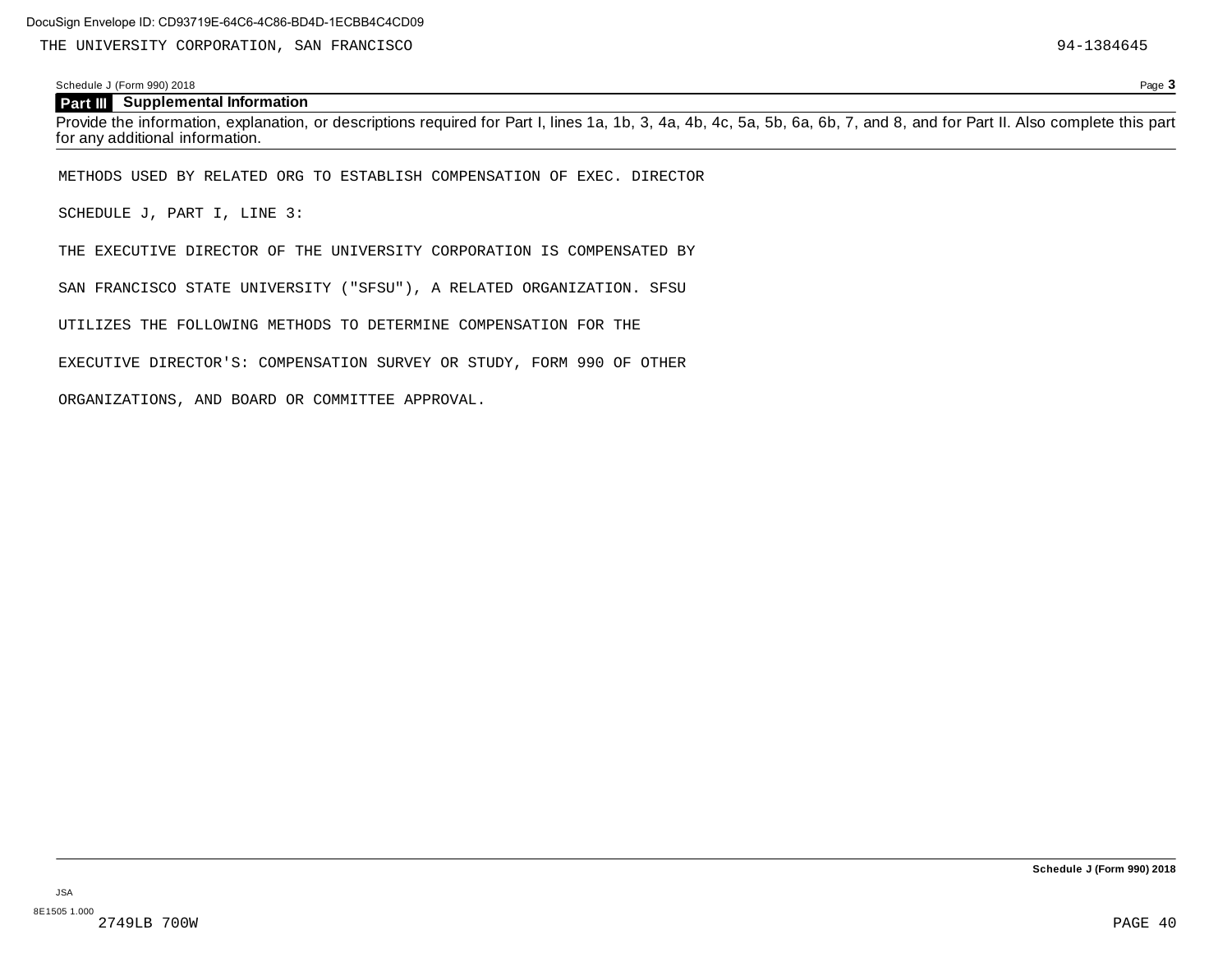# **SCHEDULE O** Supplemental Information to Form 990 or 990-EZ DAMB No. 1545-0047

**(Form 990 or 990-EZ) Complete to provide information for responses to specific questions on** Provide information for responses to specific questions on<br>
Form 990 or 990-EZ or to provide any additional information.<br>
▶ Attach to Form 990 or 990-EZ.<br>
Open to Public ■ Attach to Form 990 or 990-EZ.<br> **Open** School Le O (Form 990 or 990-EZ) and its instructions is at We



| Department of the Treasury<br>Internal Revenue Service | $\blacktriangleright$ Attach to Form 990 or 990-EZ.<br>Information about Schedule O (Form 990 or 990-EZ) and its instructions is at www.irs.gov/form990. | <b>Open to Publi</b><br><b>Inspection</b> |
|--------------------------------------------------------|----------------------------------------------------------------------------------------------------------------------------------------------------------|-------------------------------------------|
| Name of the organization                               | THE UNIVERSITY CORPORATION, SAN FRANCISCO                                                                                                                | <b>Employer identification number</b>     |
| STATE                                                  |                                                                                                                                                          | 94-1384645                                |

FORM 990, PART III, LINE 4D:

PACIFIC LEADERSHIP INSTITUTE - TO BUILD A MORE POSITIVE, EFFECTIVE AND RESILIENT COMMUNITY THROUGH THE DEVELOPMENT OF OUR YOUTH. THE PACIFIC LEADERSHIP INSTITUTE ("PLI") HAS TWO KEY INGREDIENTS TO FULFILL ITS MISSION: 1) PLI DELIVERS INSPIRING TEAM ADVENTURES FOCUSING ON PERSONAL AND GROUP DEVELOPMENT THAT INCLUDE ADVENTURE CHALLENGE COURSES, TEAM BUILDING EVENTS, AND WORKSHOPS TO A WIDE RANGE OF THE COMMUNITY; AND 2) THE YOUTH LEAD! TEEN LEADERSHIP INITIATIVE, WHICH TRAINS AND ENGAGES YOUTH TO PLAY A LEADERSHIP ROLE IN ITS PROGRAMS. PLI SEEKS TO HAVE LEADERS REFLECT THE PEOPLE AND GROUPS BEING SERVED. THE YOUTH LEAD! PROGRAM OFFERS PRACTICAL EXPERIENCE, POSITIVE CIVIC ENGAGEMENT, AND CULTIVATES LEADERSHIP AND PERSONAL GROWTH. PLI GIVES THESE YOUTH THE TRAINING, EXPERIENCE AND RESPONSIBILITY TO BE LEADERS IN ITS PROGRAMS AND THEIR LIVES.

IN KEEPING WITH THE MISSION OF THE UNIVERSITY CORPORATION, EXPENSES INCURRED IN THE OSHER LIFE-LONG LEARNING INSTITUTE IS AN ACTIVE COMMUNITY PEERS AGE 50 AND UP ENGAGED IN LEARNING THROUGH THREE AND SIX WEEK CLASSES, INTEREST GROUPS AND EVENTS AT THE SF STATE DOWNTOWN AND MAIN CAMPUSES.

DISSERTATION SCHOLARS HELP PAY 5 GRADUATE STUDENTS PER YEAR TO INCREASE DIVERSITY.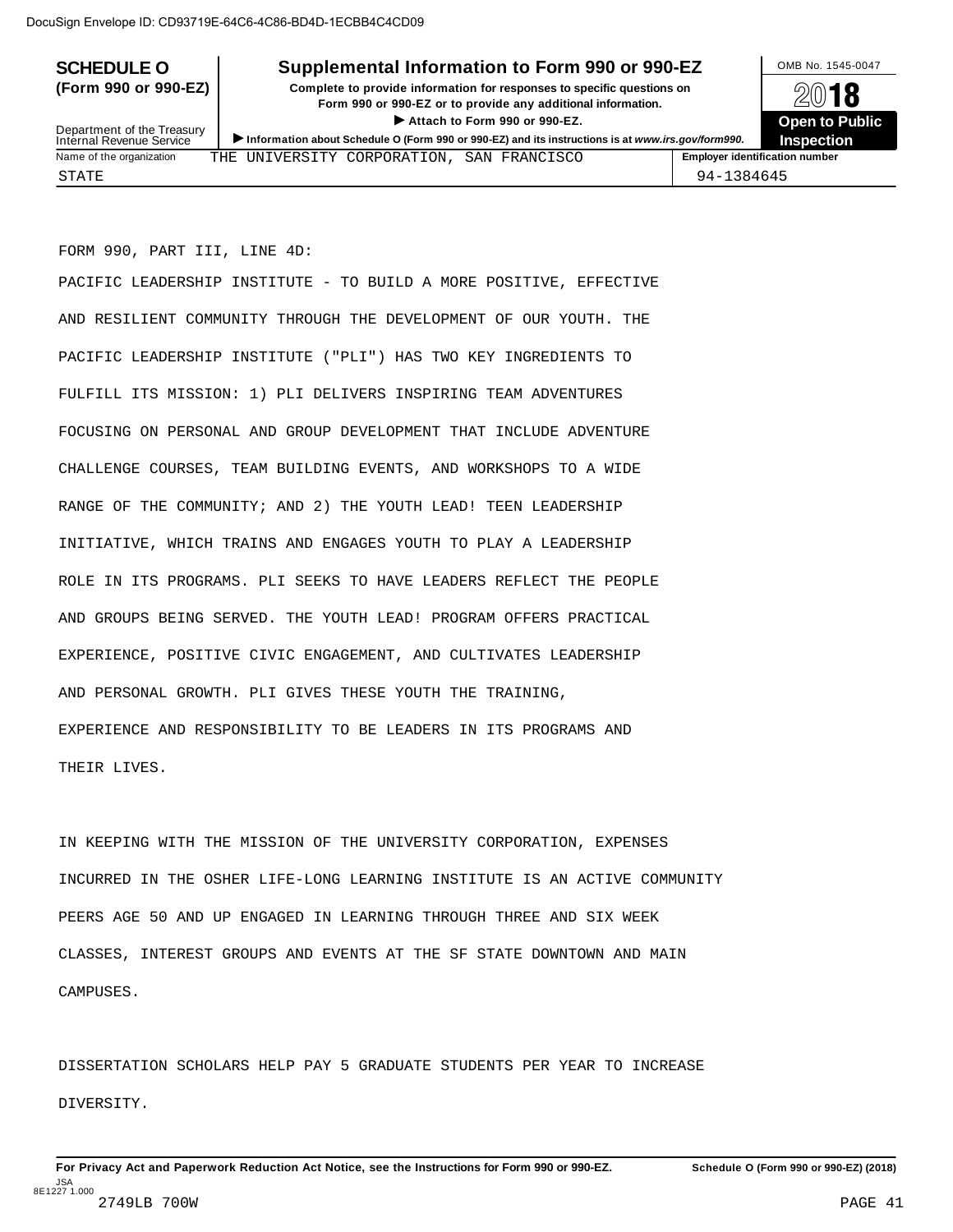SNFC PROVIDES NON-ACCREDITED WORKSHOPS TO THE GREATER COMMUNITY IN THE SIERRAS, THE RET PROJECT SUPPORTS THE UNIVERSITY AND ITS ECONOMIC ENDEAVORS WITH ITS DIRECT SERVICES TO HUNDREDS OF PEOPLE WITH DISABILITIES THROUGHOUT NORTHERN CALIFORNIA, INCLUDING SF STATE FACULTY, STAFF, AND STUDENTS. OVER THE PAST 5 YEARS, THE RET PROJECT HAS PROVIDED SERVICES TO CITIES AND COUNTIES THROUGHOUT NORTHERN CALIFORNIA.

FORM 990, PART V, LINE 2A, AND PART IX, LINE 7 & 9 THE UNIVERSITY CORPORATION DOES NOT HAVE ANY DIRECT EMPLOYEES. THE UNIVERSITY CORPORATION REIMBURSES THE COST OF ALL U-CORP ADMIN STAFF TO SFSU AS ALL ARE STATE EMPLOYEES.

FORM 990 PART VI, SECTION A, LINE 7A: THE PRESIDENT AND VICE PRESIDENT OF SAN FRANCISCO UNIVERSITY EACH HAVE AUTHORITY TO EITHER SERVE ON THE BOARD OF DIRECTORS OR APPOINT A DESIGNEE TO DO SO ON THEIR BEHALF.

```
FORM 990 PART VI, SECTION A, LINE 7B:
GOVERNANCE DECISIONS RESERVED TO MEMBERS
PURSUANT TO EXECUTIVE DIRECTIVE, THE PRESIDENT OF THE UNIVERSITY ASKS
ASSOCIATED STUDENTS ("A.S.") FOR NOMINATIONS. A.S. COLLECTS APPLICATIONS
FROM INTERESTED CANDIDATES AND PROVIDES THEM TO THE PRESIDENT OF THE
UNIVERSITY ALONG WITH A.S. RECOMMENDATIONS. THE PRESIDENT OF THE
UNIVERSITY THEN APPOINTS THE STUDENTS, WHICH IS AFFIRMED BY THE BOARD.
```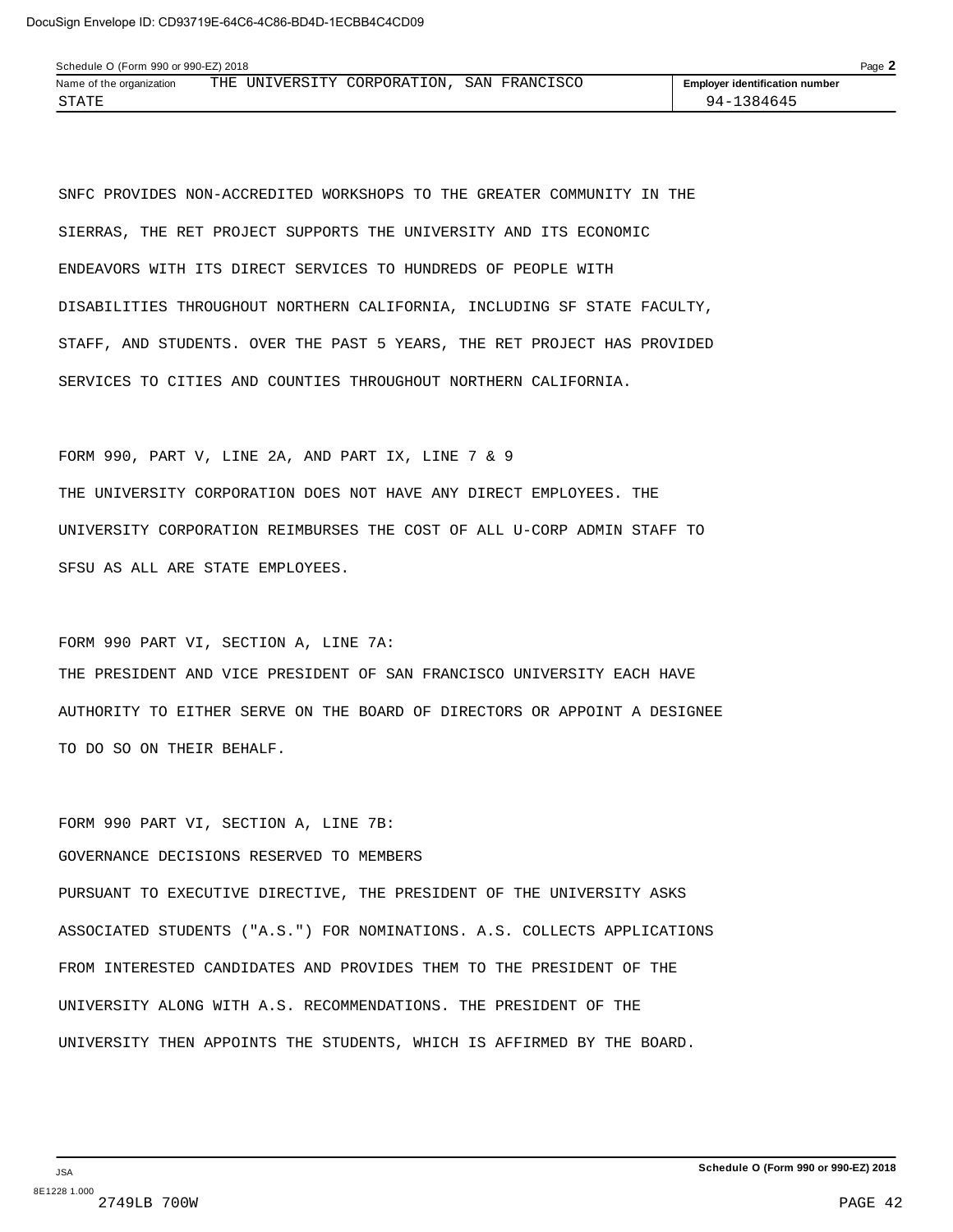| Schedule O (Form 990 or 990-EZ) 2018 |     |  |                         |  |               |  |                                       | $P$ age $\blacktriangle$ |
|--------------------------------------|-----|--|-------------------------|--|---------------|--|---------------------------------------|--------------------------|
| Name of the organization             | THE |  | UNIVERSITY CORPORATION, |  | SAN FRANCISCO |  | <b>Employer identification number</b> |                          |
| STATE                                |     |  |                         |  |               |  | 1384645-<br>94 –                      |                          |

FORM 990, PART VI, SECTION B, LINE 11B:

GRANT THORNTON FORWARDS THE COMPLETED FORM 990 TO THE DIRECTOR OF FINANCE AND ADMINISTRATION OF UNIVERSITY CORPORATION FOR REVIEW. UPON REVIEW, THE DIRECTOR OF FINANCE AND ADMINISTRATION OF THE UNIVERSITY CORPORATION, SAN FRANCISCO STATE FORWARDS THE FORM 990 TO THE EXECUTIVE DIRECTOR FOR REVIEW. THE DIRECTOR OF FINANCE AND ADMINISTRATION THEN REVIEWS AND FORWARDS THE FORM 990 TO THE UNIVERSITY CORPORATION BOARD FOR ITS REVIEW PRIOR TO FILING. BOARD MEMBERS ARE ENCOURAGED TO REVIEW THE FORM 990 AND TO FORWARD ANY QUESTIONS TO THE DIRECTOR OF FINANCE AND ADMINISTRATION.

```
FORM 990, PART VI, SECTION B, LINE 12C:
```
BOARD MEMBERS ARE REQUIRED TO REVIEW AND COMPLETE AN ANNUAL CONFLICT OF INTEREST STATEMENT NOTING THEIR UNDERSTANDING OF THE POLICY AND THEIR WILLINGNESS TO ABIDE BY IT. THE POLICY INCLUDES FINANCIAL INTERESTS OF \$250 IN THE AGGREGATE, OR REAL PROPERTY IN WHICH THE BOARD MEMBER HAS AN INTEREST OF \$1,000 OR MORE, OR AN INVESTMENT INTEREST OF \$1,000 OR MORE. THE POLICY IS APPLICABLE TO ALL BOARD MEMBERS AND KEY EMPLOYEES. THOSE BECOMING AWARE OF A POTENTIAL CONFLICT MUST DISCLOSE IT, ABSTAIN FROM VOTING, REVIEW IT WITH THE CHAIR AND BOARD AND ALLOW THE BOARD TO DETERMINE THE BEST COURSE OF ACTION.

FORM 990, PART VI, SECTION B, LINE 15A: THE ORGANIZATION DOES NOT PROVIDE ANY COMPENSATION TO THE INDIVIDUALS LISTED ON PART VII OF THE FORM 990. ALL COMPENSATION PAID TO THESE INDIVIDUALS IS PAID BY A RELATED ORGANIZATION, SAN FRANCISCO STATE

JSA 8E1228 1.000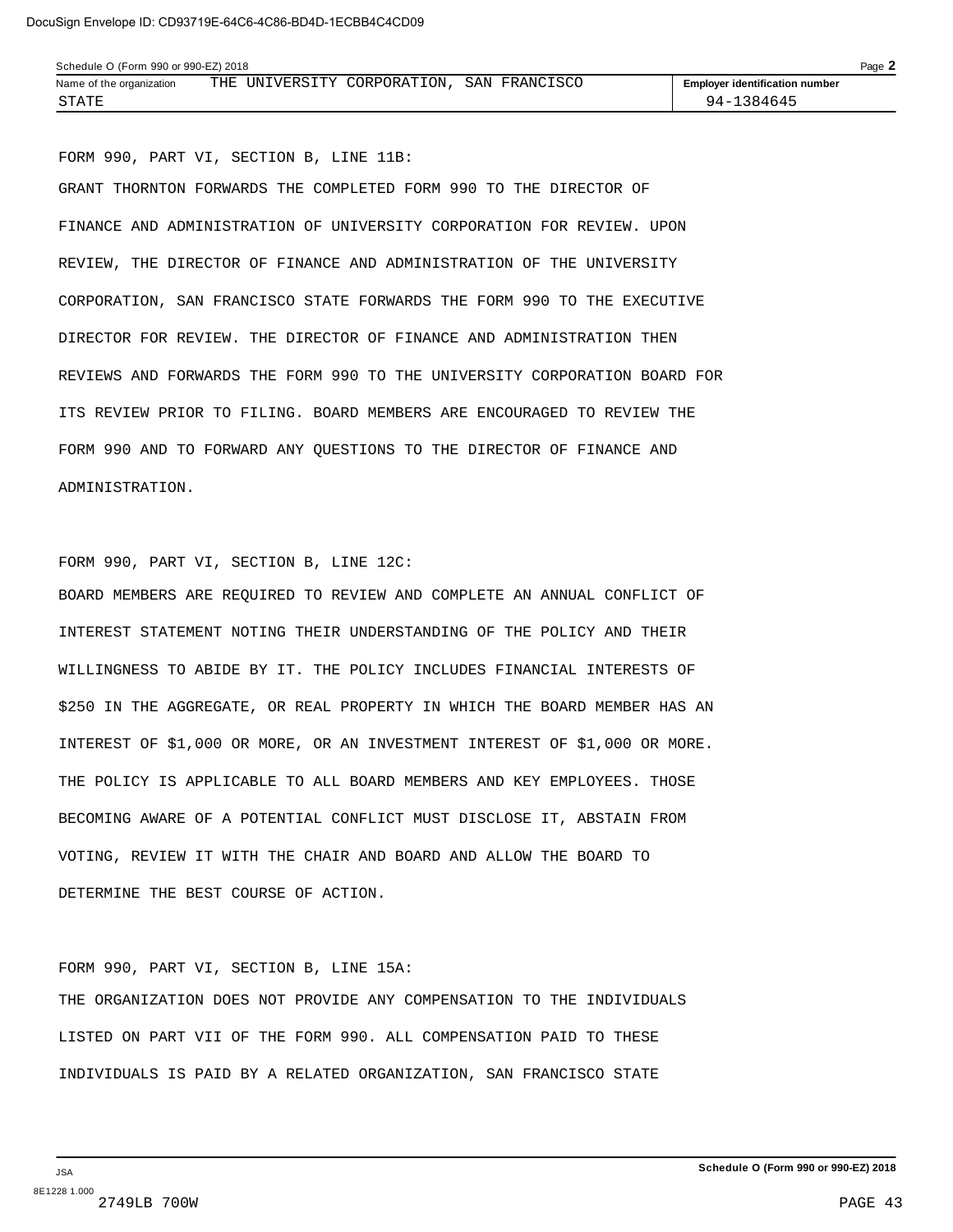| Schedule O (Form 990 or 990-EZ) 2018 |  |  |                                           |  |  |  |                                       | Page 2 |
|--------------------------------------|--|--|-------------------------------------------|--|--|--|---------------------------------------|--------|
| Name of the organization             |  |  | THE UNIVERSITY CORPORATION, SAN FRANCISCO |  |  |  | <b>Employer identification number</b> |        |
| STATE                                |  |  |                                           |  |  |  | 94-1384645                            |        |

UNIVERSITY (SFSU). THE PROCESS USED TO DETERMINE COMPENSATION FOR THESE INDIVIDUALS IS DETERMINED BY SFSU.

FORM 990, PART VI, SECTION C, LINE 19:

THE ORGANIZATION MAKES ITS GOVERNING DOCUMENTS, CONFLICT OF INTEREST

POLICY, AND FINANCIAL STATEMENTS AVAILABLE TO THE PUBLIC ON THE

ORGANIZATION'S WEBSITE AND UPON REQUEST FOR THE SAME PERIOD OF THE TIME

SET FORTH IN I.R.C. SECTION 6104(D).

| FORM 990, PART III, LINE 4D - OTHER PROGRAM SERVICES |            | ATTACHMENT 1 |            |
|------------------------------------------------------|------------|--------------|------------|
| DESCRIPTION                                          | GRANTS     | EXPENSES     | REVENUE    |
| OTHER PROGRAM SERVICES - SEE SCHEDULE O              | 3,500,281. | 11,122,741.  | 6.592.860. |
| TOTALS                                               | 3,500,281. | 11,122,741.  | 6,592,860. |

|                                                                       | ATTACHMENT 2            |              |
|-----------------------------------------------------------------------|-------------------------|--------------|
| 990, PART VII- COMPENSATION OF THE FIVE HIGHEST PAID IND. CONTRACTORS |                         |              |
| NAME AND ADDRESS                                                      | DESCRIPTION OF SERVICES | COMPENSATION |
| GRANT THORNTON LLP<br>101 ALMADEN RLVD SIITTE 800                     | AUDIT AND TAX           | 108,858.     |

101 ALMADEN BLVD., SUITE 800 SAN JOSE, CA 95113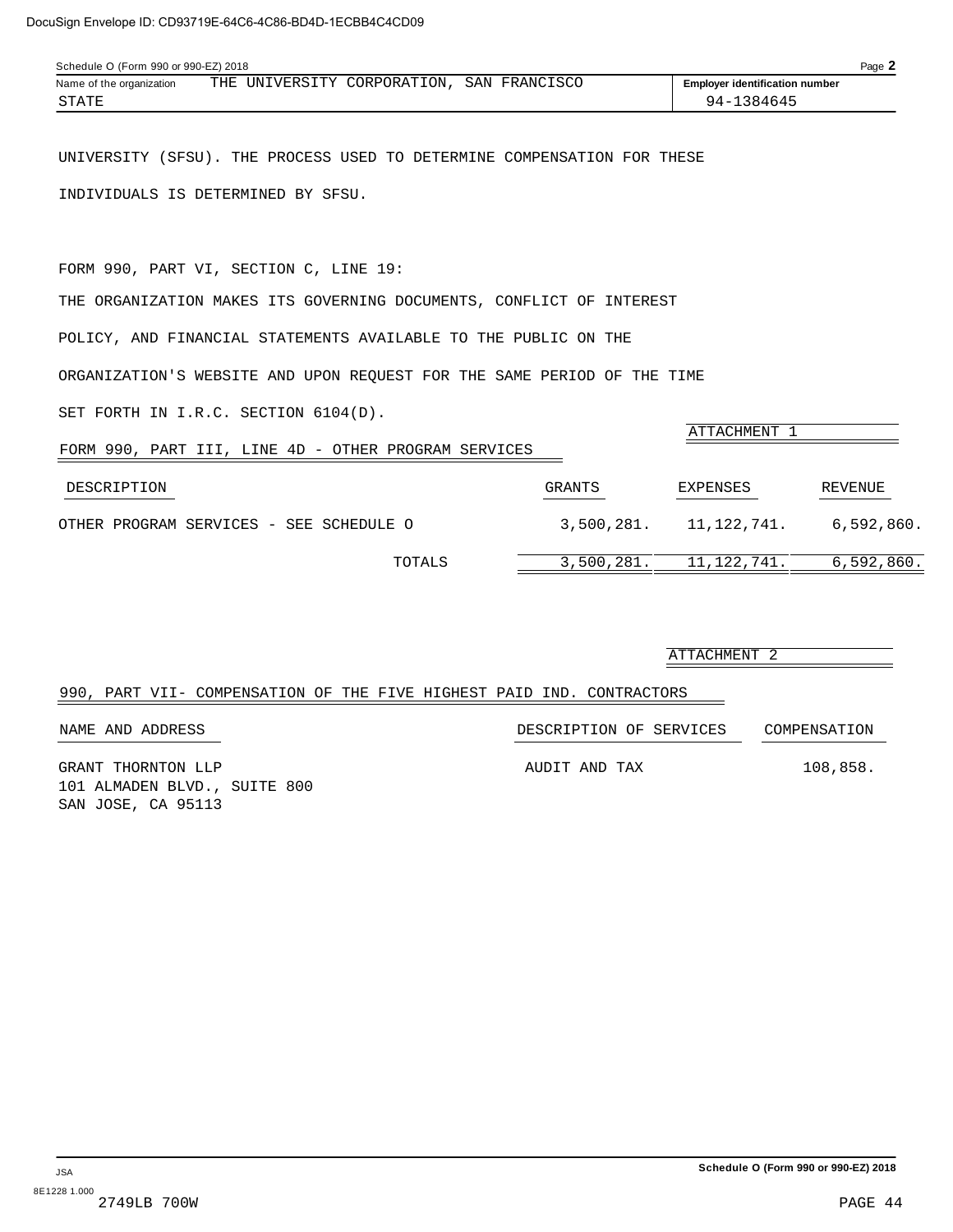| <b>SCHEDULE R</b><br>(Form 990)                        | <b>Related Organizations and Unrelated Partnerships</b><br>▶ Complete if the organization answered "Yes" on Form 990, Part IV, line 33, 34, 35b, 36, or 37.<br>Attach to Form 990. | OMB No. 1545-0047<br>2018             |
|--------------------------------------------------------|------------------------------------------------------------------------------------------------------------------------------------------------------------------------------------|---------------------------------------|
| Department of the Treasury<br>Internal Revenue Service | Go to www.irs.gov/Form990 for instructions and the latest information.                                                                                                             | <b>Open to Public</b><br>Inspection   |
| Name of the organization                               | THE UNIVERSITY CORPORATION, SAN FRANCISCO                                                                                                                                          | <b>Employer identification number</b> |
| STATE                                                  |                                                                                                                                                                                    | 94-1384645                            |

## **Part I Identification of Disregarded Entities.** Complete if the organization answered "Yes" on Form 990, Part IV, line 33.

| (a)<br>Name, address, and EIN (if applicable) of disregarded entity | (b)<br>Primary activity | (c)<br>Legal domicile (state<br>or foreign country) | (d)<br>Total income | (e)<br>End-of-year assets | (f)<br>Direct controlling<br>entity |
|---------------------------------------------------------------------|-------------------------|-----------------------------------------------------|---------------------|---------------------------|-------------------------------------|
| (1)                                                                 |                         |                                                     |                     |                           |                                     |
| (2)                                                                 |                         |                                                     |                     |                           |                                     |
| (3)                                                                 |                         |                                                     |                     |                           |                                     |
| (4)                                                                 |                         |                                                     |                     |                           |                                     |
| (5)                                                                 |                         |                                                     |                     |                           |                                     |
| (6)                                                                 |                         |                                                     |                     |                           |                                     |

**Part II** Identification of Related Tax-Exempt Organizations. Complete if the organization answered "Yes" on Form 990, Part IV, line 34, because it had<br>The one or more related tax-exempt organizations during the tax year.

| (a)<br>Name, address, and EIN of related organization |                         | (b)<br>Primary activity | (c)<br>Legal domicile (state<br>or foreign country) | (d)<br>Exempt Code section | (e)<br>Public charity status<br>(if section $501(c)(3)$ ) | (f)<br>Direct controlling<br>entity | (g)<br>Section 512(b)(13)<br>controlled<br>entity? |    |
|-------------------------------------------------------|-------------------------|-------------------------|-----------------------------------------------------|----------------------------|-----------------------------------------------------------|-------------------------------------|----------------------------------------------------|----|
|                                                       |                         |                         |                                                     |                            |                                                           |                                     | Yes                                                | No |
| (1) SAN FRANCISCO STATE UNIVERSITY                    | 93-1137247              |                         |                                                     |                            |                                                           |                                     |                                                    |    |
| 1600 HOLLOWAY AVENUE                                  | SAN FRANCISCO, CA 94132 | EDUCATIONAL             | CA                                                  | 115                        | 06                                                        | N/A                                 |                                                    | X  |
| (2) SFSU FOUNDATION                                   | 26-1169717              |                         |                                                     |                            |                                                           |                                     |                                                    |    |
| 1600 HOLLOWAY AVENUE                                  | SAN FRANCISCO, CA 94132 | SUPPORT SFSU            | CA                                                  | 501(C)(3)                  | 05                                                        | SFSU                                |                                                    | Χ  |
| (3)                                                   |                         |                         |                                                     |                            |                                                           |                                     |                                                    |    |
|                                                       |                         |                         |                                                     |                            |                                                           |                                     |                                                    |    |
| (4)                                                   |                         |                         |                                                     |                            |                                                           |                                     |                                                    |    |
|                                                       |                         |                         |                                                     |                            |                                                           |                                     |                                                    |    |
| (5)                                                   |                         |                         |                                                     |                            |                                                           |                                     |                                                    |    |
|                                                       |                         |                         |                                                     |                            |                                                           |                                     |                                                    |    |
| (6)                                                   |                         |                         |                                                     |                            |                                                           |                                     |                                                    |    |
|                                                       |                         |                         |                                                     |                            |                                                           |                                     |                                                    |    |
| (7)                                                   |                         |                         |                                                     |                            |                                                           |                                     |                                                    |    |
|                                                       |                         |                         |                                                     |                            |                                                           |                                     |                                                    |    |

**For Paperwork Reduction Act Notice, see the Instructions for Form 990. Schedule R (Form 990) 2018**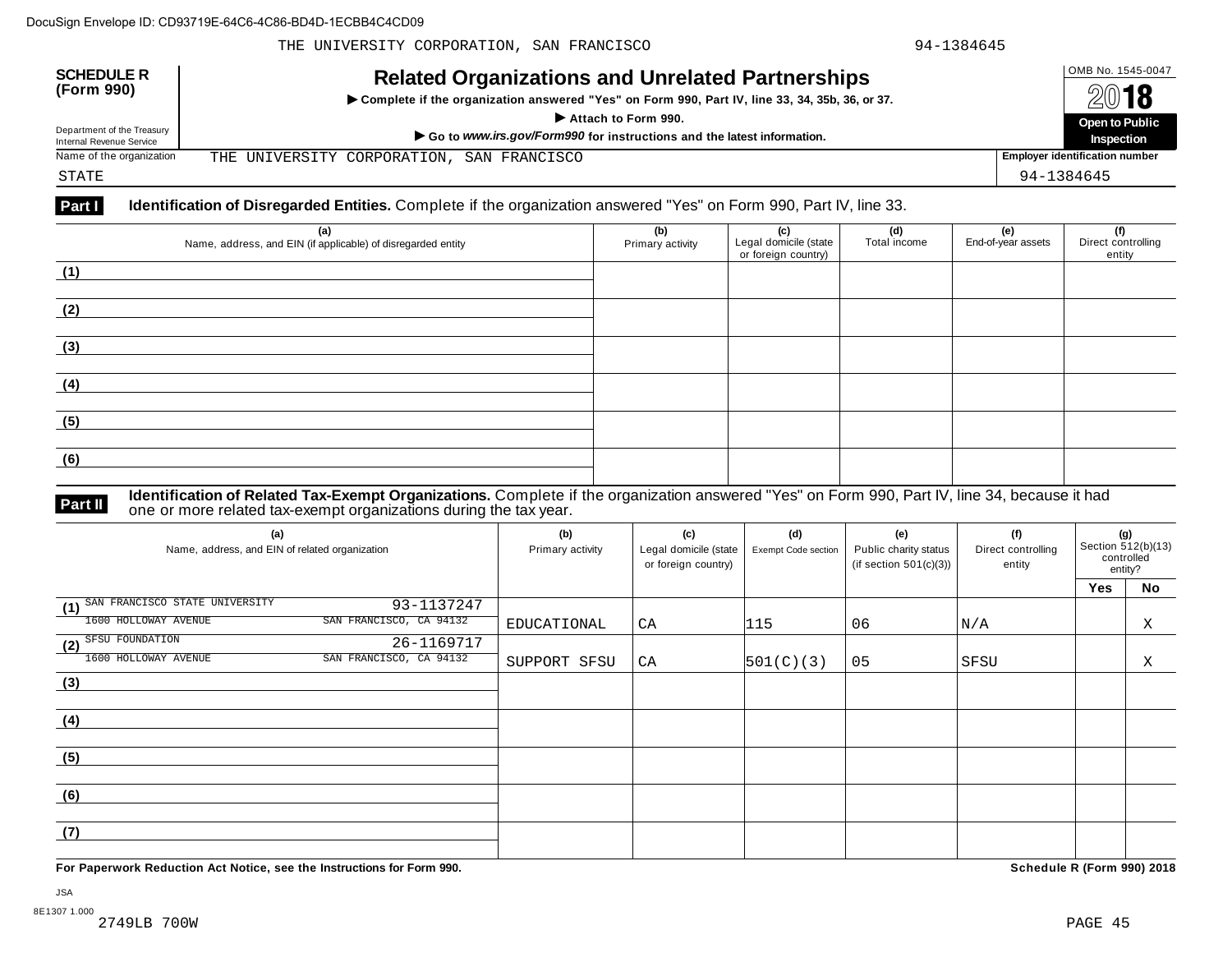Schedule <sup>R</sup> (Form 990) <sup>2018</sup> Page **2**

**Identification of Related Organizations Taxable as a Partnership.** Complete if the organization answered "Yes" on Form 990, Part IV, line 34, **because it had one or more related organizations Taxable as a Partnership.** Complete if the organization of Related organizations treated as a partnership during the tax year.

| (a)<br>Name, address, and EIN of<br>related organization | (b)<br>Primary activity | (c)<br>Legal<br>domicile<br>(state or<br>foreign<br>country) | (d)<br>Direct controlling<br>entity | (e)<br>Predominant<br>income (related,<br>unrelated,<br>excluded from<br>tax under<br>sections 512 - 514) | (f)<br>Share of total<br>income | (g)<br>Share of end-of-<br>year assets | Disproportionate<br>allocations? | (h) | (i)<br>Code V - UBI<br>amount in box 20<br>of Schedule K-1<br>(Form 1065) | (i)<br>General or<br>managing<br>partner? | (k)<br>Percentage<br>ownership |
|----------------------------------------------------------|-------------------------|--------------------------------------------------------------|-------------------------------------|-----------------------------------------------------------------------------------------------------------|---------------------------------|----------------------------------------|----------------------------------|-----|---------------------------------------------------------------------------|-------------------------------------------|--------------------------------|
|                                                          |                         |                                                              |                                     |                                                                                                           |                                 |                                        | Yes No                           |     |                                                                           | <sup>∣</sup> Yes│No ∣                     |                                |
| (1)                                                      |                         |                                                              |                                     |                                                                                                           |                                 |                                        |                                  |     |                                                                           |                                           |                                |
| (2)                                                      |                         |                                                              |                                     |                                                                                                           |                                 |                                        |                                  |     |                                                                           |                                           |                                |
| (3)                                                      |                         |                                                              |                                     |                                                                                                           |                                 |                                        |                                  |     |                                                                           |                                           |                                |
| (4)                                                      |                         |                                                              |                                     |                                                                                                           |                                 |                                        |                                  |     |                                                                           |                                           |                                |
| (5)                                                      |                         |                                                              |                                     |                                                                                                           |                                 |                                        |                                  |     |                                                                           |                                           |                                |
| (6)                                                      |                         |                                                              |                                     |                                                                                                           |                                 |                                        |                                  |     |                                                                           |                                           |                                |
| (7)                                                      |                         |                                                              |                                     |                                                                                                           |                                 |                                        |                                  |     |                                                                           |                                           |                                |

# **Part IV** Identification of Related Organizations Taxable as a Corporation or Trust. Complete if the organization answered "Yes" on Form 990, Part IV,<br>line 34, because it had one or more related organizations treated as a

| (a)<br>Name, address, and EIN of related organization | (b)<br>Primary activity | (c)<br>Legal domicile<br>(state or foreign<br>country) | (d)<br>Direct controlling<br>entity | (e)<br>Type of entity<br>(C corp, S corp, or trust) | (f)<br>Share of total<br>income | (g)<br>Share of<br>$\left  \begin{array}{c} \text{or} \\ \text{end-of-year assets} \end{array} \right  \left  \begin{array}{c} \text{or} \\ \text{overship} \end{array} \right  \left  \begin{array}{c} 512(b)(13) \\ \text{controlled} \end{array} \right $ | (h) (i)<br>Percentage Section | entity? |  |
|-------------------------------------------------------|-------------------------|--------------------------------------------------------|-------------------------------------|-----------------------------------------------------|---------------------------------|--------------------------------------------------------------------------------------------------------------------------------------------------------------------------------------------------------------------------------------------------------------|-------------------------------|---------|--|
|                                                       |                         |                                                        |                                     |                                                     |                                 |                                                                                                                                                                                                                                                              |                               | Yes No  |  |
| (1)                                                   |                         |                                                        |                                     |                                                     |                                 |                                                                                                                                                                                                                                                              |                               |         |  |
| (2)                                                   |                         |                                                        |                                     |                                                     |                                 |                                                                                                                                                                                                                                                              |                               |         |  |
| (3)                                                   |                         |                                                        |                                     |                                                     |                                 |                                                                                                                                                                                                                                                              |                               |         |  |
| (4)                                                   |                         |                                                        |                                     |                                                     |                                 |                                                                                                                                                                                                                                                              |                               |         |  |
| (5)                                                   |                         |                                                        |                                     |                                                     |                                 |                                                                                                                                                                                                                                                              |                               |         |  |
| (6)                                                   |                         |                                                        |                                     |                                                     |                                 |                                                                                                                                                                                                                                                              |                               |         |  |
| (7)                                                   |                         |                                                        |                                     |                                                     |                                 |                                                                                                                                                                                                                                                              |                               |         |  |

**Schedule R (Form 990) 2018**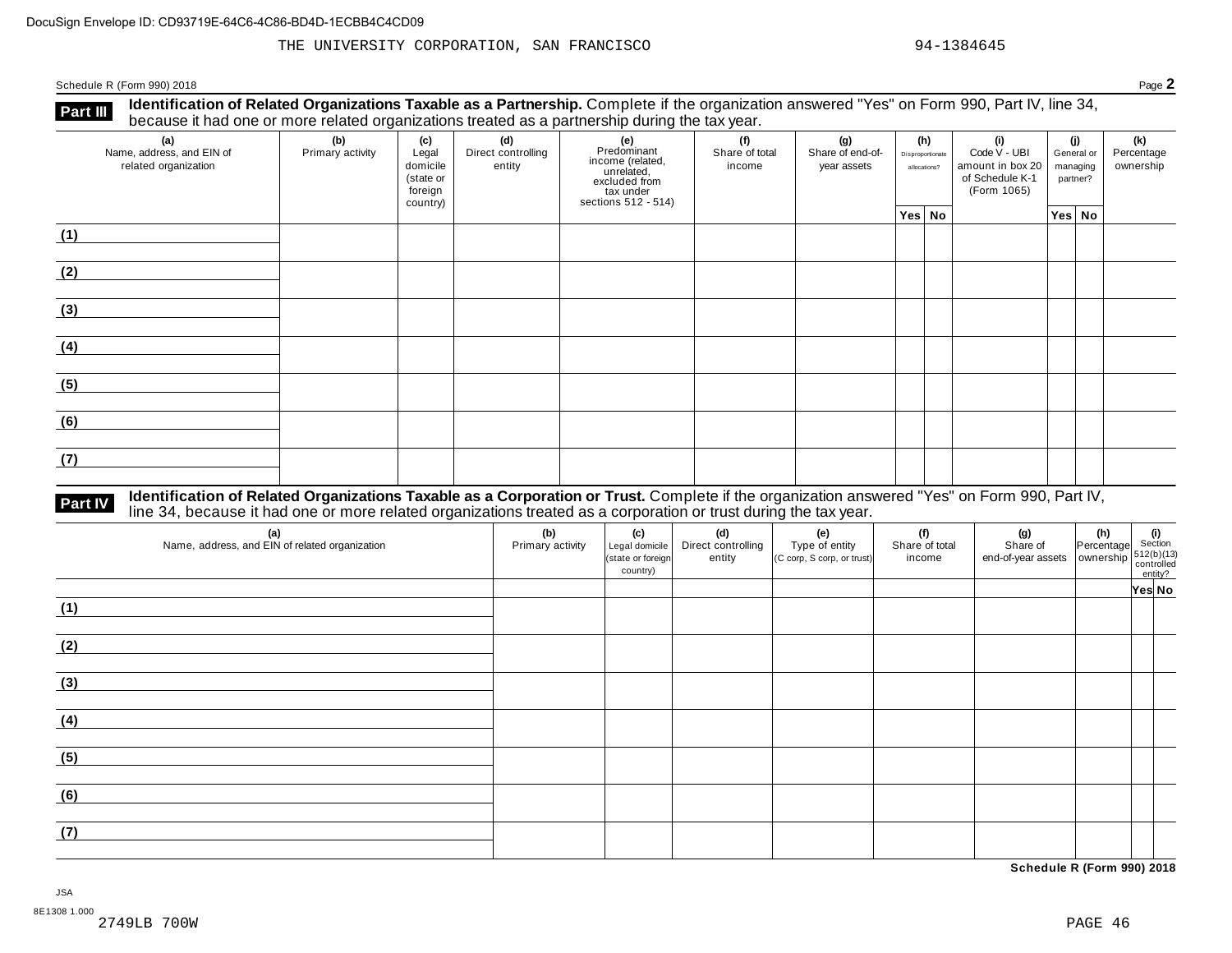# THE UNIVERSITY CORPORATION, SAN FRANCISCO 84-1384645

Schedule R (Form 990) 2018 Page 3

| <b>Part V</b> | Transactions With Related Organizations. Complete if the organization answered "Yes" on Form 990, Part IV, line 34, 35b, or 36.                                              |             |                 |                            |                 |                         |
|---------------|------------------------------------------------------------------------------------------------------------------------------------------------------------------------------|-------------|-----------------|----------------------------|-----------------|-------------------------|
|               | Note: Complete line 1 if any entity is listed in Parts II, III, or IV of this schedule.                                                                                      |             |                 |                            |                 | Yes No                  |
|               | During the tax year, did the organization engage in any of the following transactions with one or more related organizations listed in Parts II-IV?                          |             |                 |                            |                 |                         |
| a             |                                                                                                                                                                              |             |                 |                            | 1a              | $\mathbf{x}$            |
| b             |                                                                                                                                                                              |             |                 |                            | 1 <sub>b</sub>  | $\mathbf X$             |
|               |                                                                                                                                                                              |             |                 |                            | 1 <sub>c</sub>  | $\overline{\mathbf{x}}$ |
| d             |                                                                                                                                                                              |             |                 |                            | 1 <sub>d</sub>  | $\mathbf{X}$            |
|               |                                                                                                                                                                              |             |                 |                            | 1е              | $\mathbf X$             |
|               |                                                                                                                                                                              |             |                 |                            |                 |                         |
|               |                                                                                                                                                                              |             |                 |                            | 1f              | X                       |
|               |                                                                                                                                                                              |             |                 |                            | 1 <sub>g</sub>  | $\overline{\mathbf{x}}$ |
| h             |                                                                                                                                                                              |             |                 |                            | 1 <sub>h</sub>  | $\overline{\mathbf{x}}$ |
|               |                                                                                                                                                                              |             |                 |                            | 1i              | $\mathbf X$             |
|               |                                                                                                                                                                              |             |                 |                            | 1j              | $\mathbf X$             |
|               |                                                                                                                                                                              |             |                 |                            |                 |                         |
|               |                                                                                                                                                                              |             |                 |                            | 1 <sub>k</sub>  | $\mathbf{X}$            |
|               |                                                                                                                                                                              |             |                 |                            | 11              | $\mathbf{X}$            |
|               |                                                                                                                                                                              |             |                 |                            | 1 <sub>m</sub>  | $\overline{\mathbf{x}}$ |
|               |                                                                                                                                                                              |             |                 |                            | 1n              | $\mathbf X$             |
|               |                                                                                                                                                                              |             |                 |                            | 1 <sub>o</sub>  | $\mathbf X$             |
|               |                                                                                                                                                                              |             |                 |                            |                 |                         |
|               |                                                                                                                                                                              |             |                 |                            | 1 <sub>p</sub>  | X<br>$\mathbf x$        |
| a             |                                                                                                                                                                              |             |                 |                            | 1 <sub>q</sub>  |                         |
|               |                                                                                                                                                                              |             |                 |                            |                 | X                       |
|               |                                                                                                                                                                              |             |                 |                            | 1r              | $\overline{\mathbf{x}}$ |
| $\mathbf{2}$  | If the answer to any of the above is "Yes," see the instructions for information on who must complete this line, including covered relationships and transaction thresholds. |             |                 |                            | 1s              |                         |
|               | (a)                                                                                                                                                                          | (b)         | (c)             |                            | (d)             |                         |
|               | Name of related organization                                                                                                                                                 | Transaction | Amount involved | Method of determining      |                 |                         |
|               |                                                                                                                                                                              | $type(a-s)$ |                 |                            | amount involved |                         |
|               |                                                                                                                                                                              |             |                 |                            |                 |                         |
| (1)           |                                                                                                                                                                              |             |                 |                            |                 |                         |
|               |                                                                                                                                                                              |             |                 |                            |                 |                         |
| (2)           |                                                                                                                                                                              |             |                 |                            |                 |                         |
|               |                                                                                                                                                                              |             |                 |                            |                 |                         |
| (3)           |                                                                                                                                                                              |             |                 |                            |                 |                         |
|               |                                                                                                                                                                              |             |                 |                            |                 |                         |
| (4)           |                                                                                                                                                                              |             |                 |                            |                 |                         |
|               |                                                                                                                                                                              |             |                 |                            |                 |                         |
| (5)           |                                                                                                                                                                              |             |                 |                            |                 |                         |
|               |                                                                                                                                                                              |             |                 |                            |                 |                         |
| (6)           |                                                                                                                                                                              |             |                 |                            |                 |                         |
| JSA           |                                                                                                                                                                              |             |                 | Schedule R (Form 990) 2018 |                 |                         |
|               |                                                                                                                                                                              |             |                 |                            |                 |                         |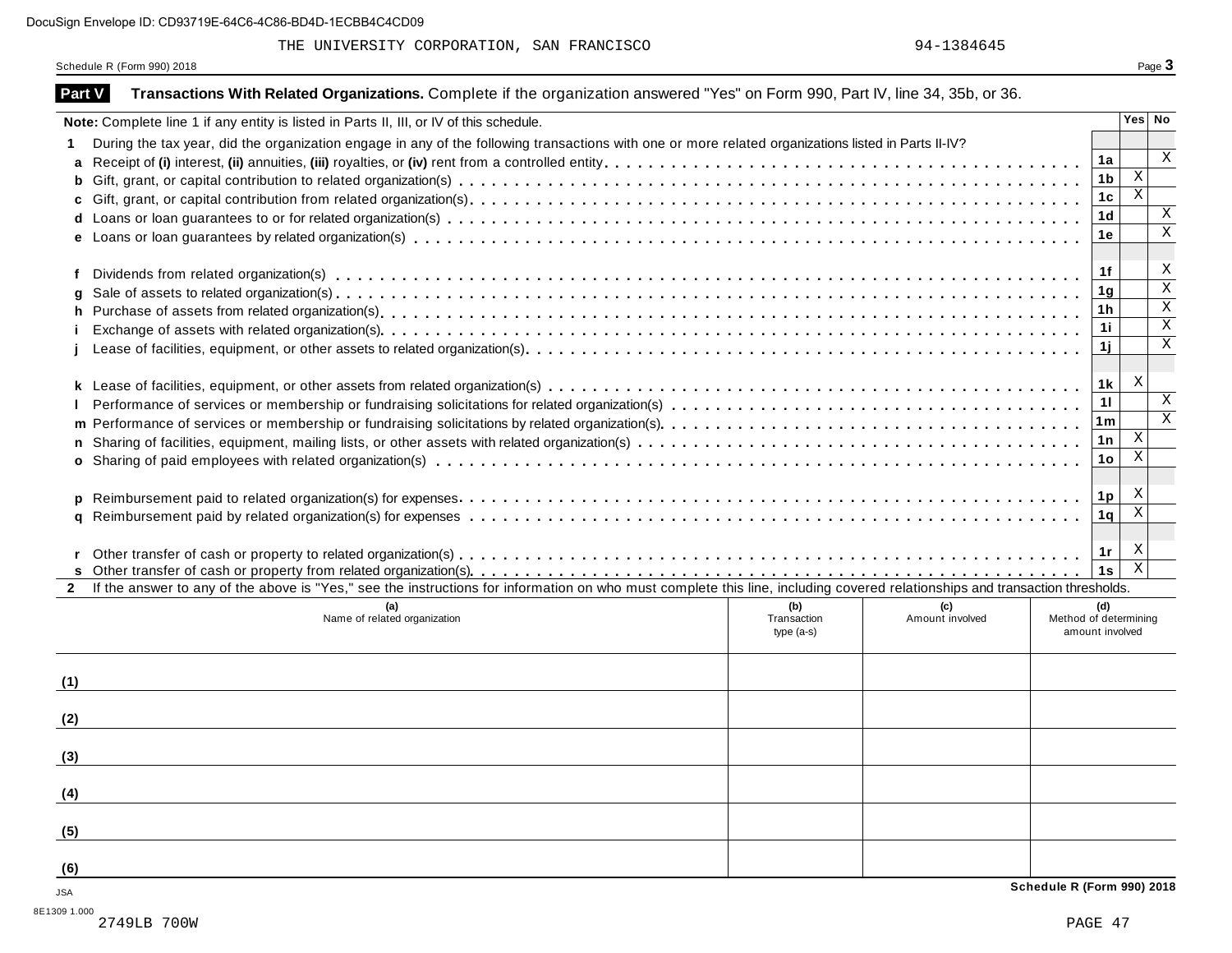Schedule <sup>R</sup> (Form 990) <sup>2018</sup> Page **4**

## **Part VI Unrelated Organizations Taxable as a Partnership.** Complete if the organization answered "Yes" on Form 990, Part IV, line 37.

Provide the following information for each entity taxed as a partnership through which the organization conducted more than five percent of its activities (measured by total assets or gross revenue) that was not a related organization. See instructions regarding exclusion for certain investment partnerships.

| $\bullet$<br>$\sim$ $\sim$ $\sim$<br>ັ<br>(a)<br>Name, address, and EIN of entity | (b)<br>Primary activity | ູບ<br>$\overline{(c)}$<br>Legal domicile<br>(state or foreign<br>country) | ັ<br>(d)<br>Predominant<br>income (related,<br>unrelated, excluded<br>from tax under |               | (e)<br>Are all partners<br>section<br>501(c)(3)<br>organizations? | .<br>(f)<br>Share of<br>total income | (g)<br>Share of<br>end-of-year<br>assets |        | (h)<br>Disproportionate<br>allocations? | $(i)$<br>Code $\vee$ - UBI<br>amount in box 20<br>of Schedule K-1<br>(Form 1065) | managing<br>partner? | (j)<br>General or | (k)<br>Percentage<br>ownership |
|-----------------------------------------------------------------------------------|-------------------------|---------------------------------------------------------------------------|--------------------------------------------------------------------------------------|---------------|-------------------------------------------------------------------|--------------------------------------|------------------------------------------|--------|-----------------------------------------|----------------------------------------------------------------------------------|----------------------|-------------------|--------------------------------|
|                                                                                   |                         |                                                                           | sections 512-514)                                                                    | $Yes \mid No$ |                                                                   |                                      |                                          | Yes No |                                         |                                                                                  | Yes                  | No                |                                |
| (1)                                                                               |                         |                                                                           |                                                                                      |               |                                                                   |                                      |                                          |        |                                         |                                                                                  |                      |                   |                                |
| (2)                                                                               |                         |                                                                           |                                                                                      |               |                                                                   |                                      |                                          |        |                                         |                                                                                  |                      |                   |                                |
| (3)                                                                               |                         |                                                                           |                                                                                      |               |                                                                   |                                      |                                          |        |                                         |                                                                                  |                      |                   |                                |
| (4)                                                                               |                         |                                                                           |                                                                                      |               |                                                                   |                                      |                                          |        |                                         |                                                                                  |                      |                   |                                |
| (5)                                                                               |                         |                                                                           |                                                                                      |               |                                                                   |                                      |                                          |        |                                         |                                                                                  |                      |                   |                                |
| (6)                                                                               |                         |                                                                           |                                                                                      |               |                                                                   |                                      |                                          |        |                                         |                                                                                  |                      |                   |                                |
| (7)                                                                               |                         |                                                                           |                                                                                      |               |                                                                   |                                      |                                          |        |                                         |                                                                                  |                      |                   |                                |
| (8)                                                                               |                         |                                                                           |                                                                                      |               |                                                                   |                                      |                                          |        |                                         |                                                                                  |                      |                   |                                |
| (9)                                                                               |                         |                                                                           |                                                                                      |               |                                                                   |                                      |                                          |        |                                         |                                                                                  |                      |                   |                                |
| (10)                                                                              |                         |                                                                           |                                                                                      |               |                                                                   |                                      |                                          |        |                                         |                                                                                  |                      |                   |                                |
| (11)                                                                              |                         |                                                                           |                                                                                      |               |                                                                   |                                      |                                          |        |                                         |                                                                                  |                      |                   |                                |
| (12)                                                                              |                         |                                                                           |                                                                                      |               |                                                                   |                                      |                                          |        |                                         |                                                                                  |                      |                   |                                |
| (13)                                                                              |                         |                                                                           |                                                                                      |               |                                                                   |                                      |                                          |        |                                         |                                                                                  |                      |                   |                                |
| (14)                                                                              |                         |                                                                           |                                                                                      |               |                                                                   |                                      |                                          |        |                                         |                                                                                  |                      |                   |                                |
|                                                                                   |                         |                                                                           |                                                                                      |               |                                                                   |                                      |                                          |        |                                         |                                                                                  |                      |                   |                                |
| (15)                                                                              |                         |                                                                           |                                                                                      |               |                                                                   |                                      |                                          |        |                                         |                                                                                  |                      |                   |                                |
| (16)                                                                              |                         |                                                                           |                                                                                      |               |                                                                   |                                      |                                          |        |                                         |                                                                                  |                      |                   |                                |

**Schedule R (Form 990) 2018**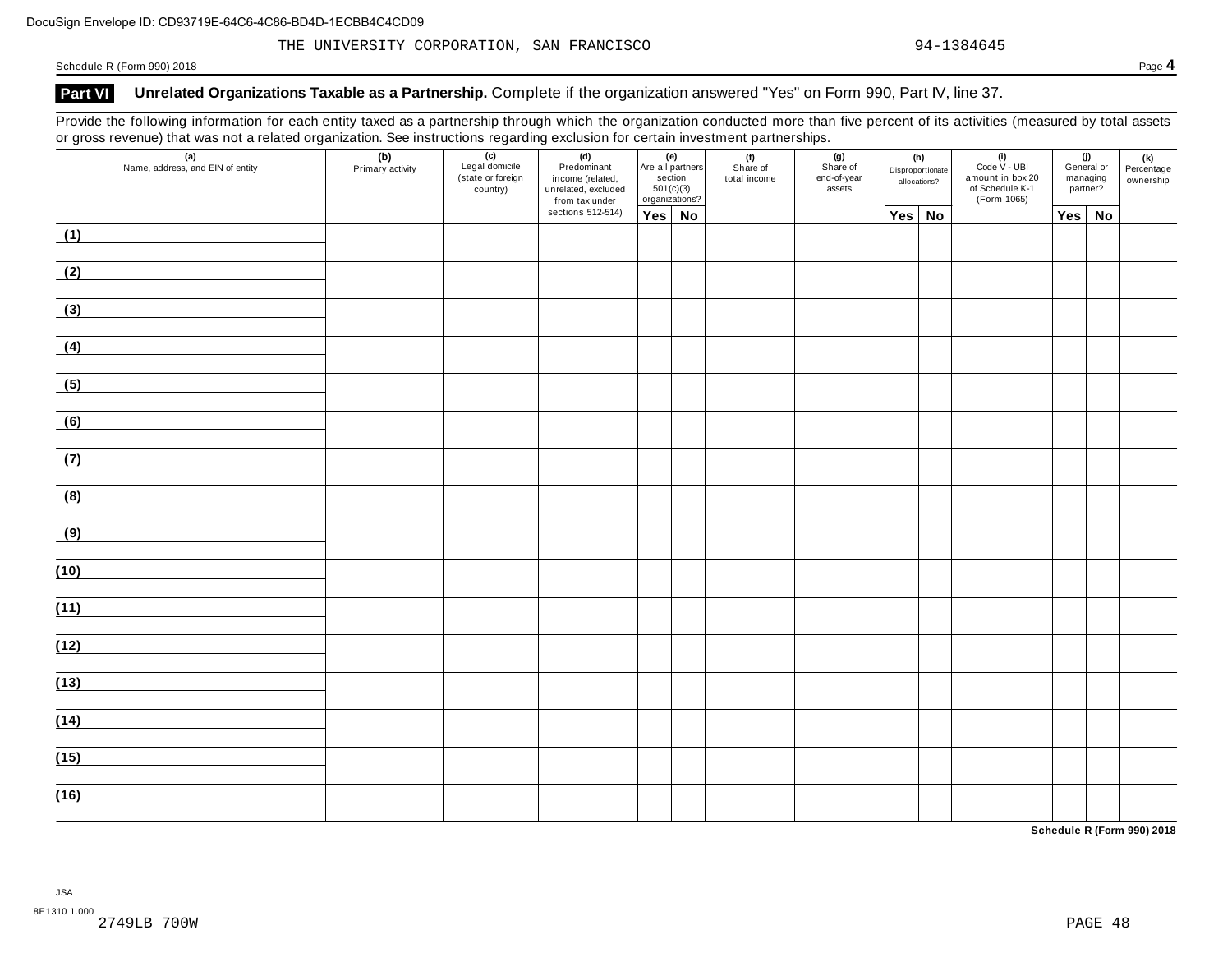| Schedule R (Form 990) 2018 |                                                                                            | Page 5 |
|----------------------------|--------------------------------------------------------------------------------------------|--------|
| <b>Part VII</b>            | <b>Supplemental Information</b>                                                            |        |
|                            | Provide additional information for responses to questions on Schedule R. See instructions. |        |